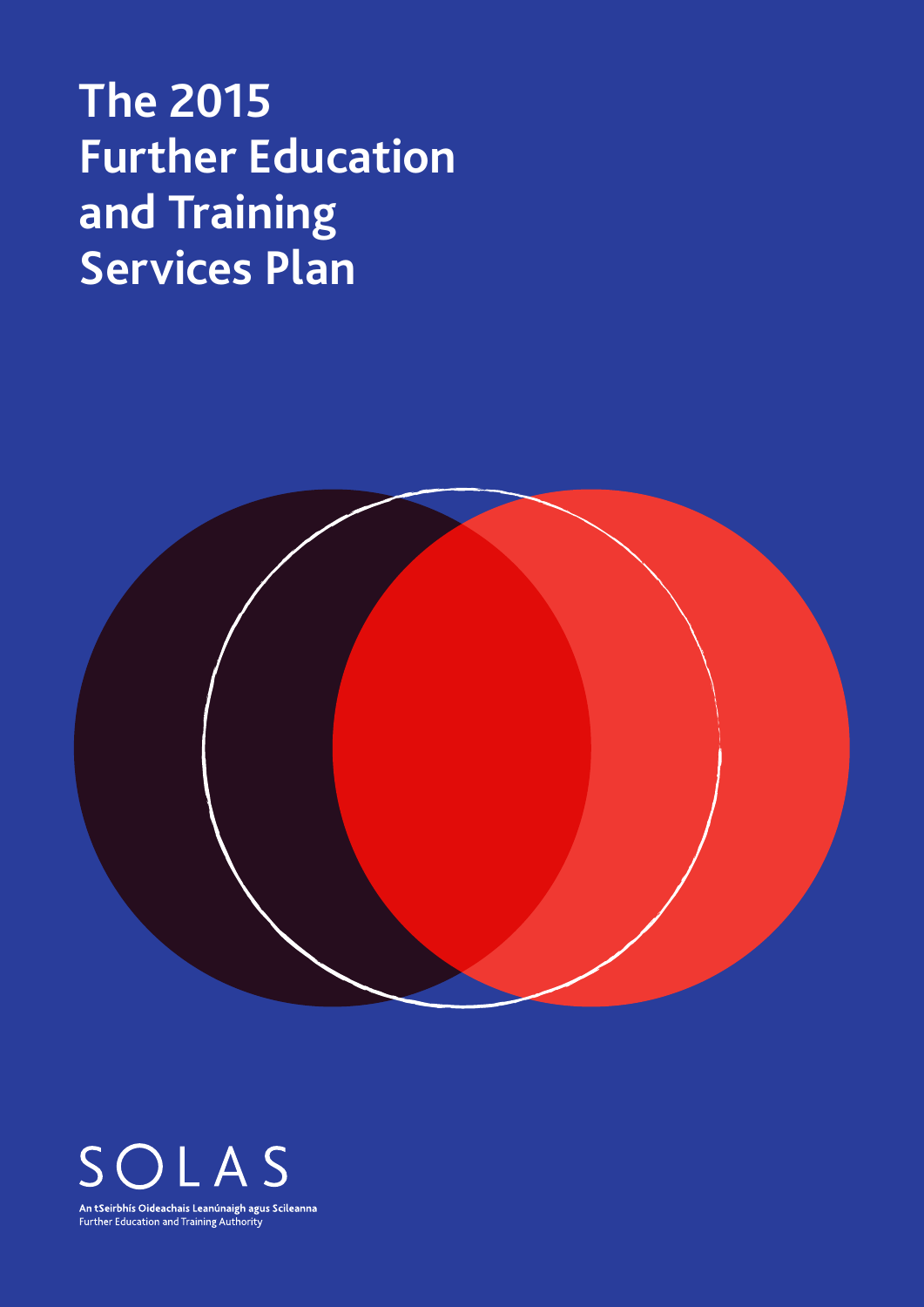Published by

## **SOLAS**

*FET Operational Planning and Stakeholder Engagement Unit* Block 1, Castleforbes House Castleforbes Road Dublin 1

www.solas.ie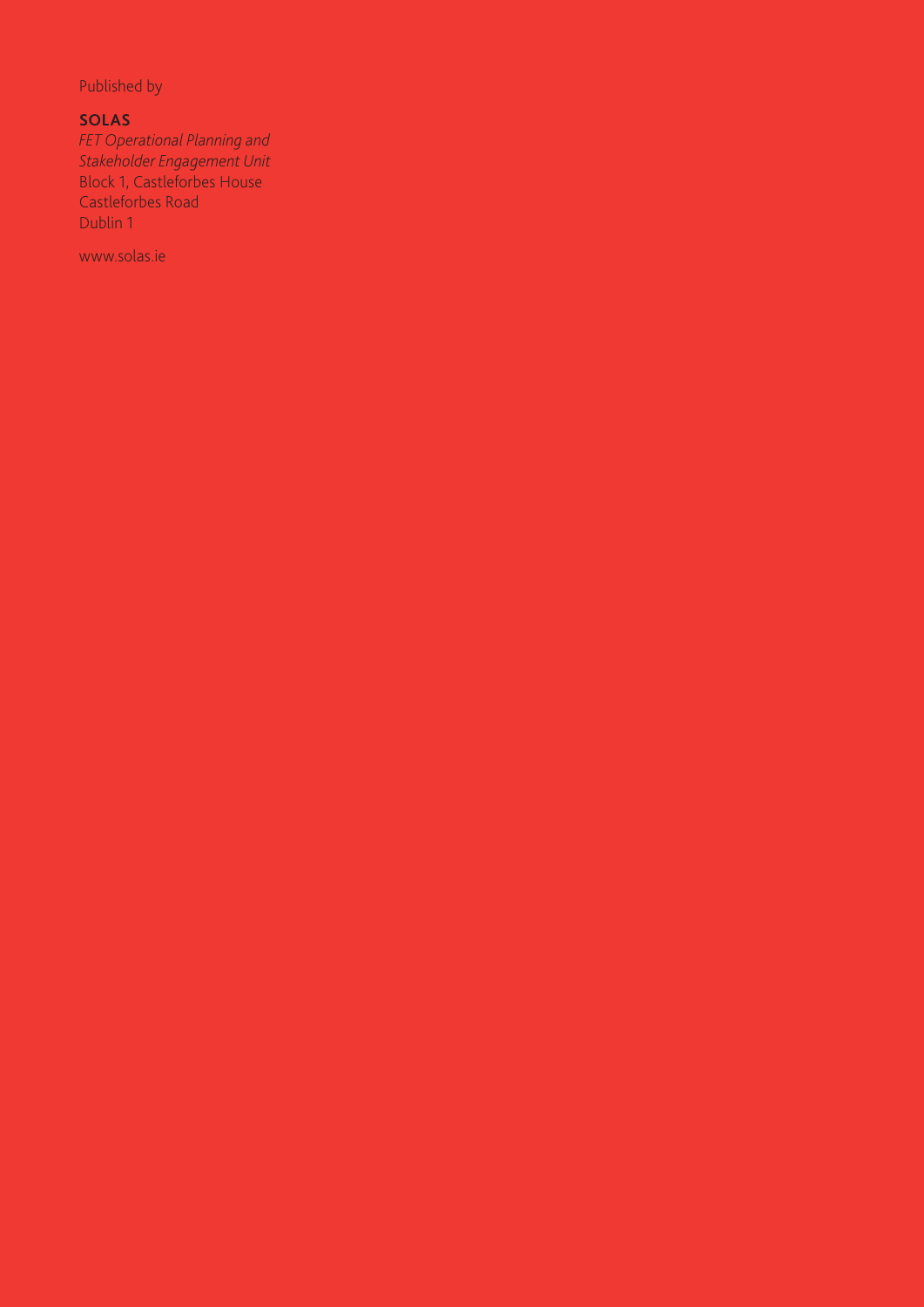# **Table of Contents**

| Foreword                 |  |
|--------------------------|--|
| Acknowledgements         |  |
| <b>Executive Summary</b> |  |

## **Section 1**

| Introduction                                                             |    |
|--------------------------------------------------------------------------|----|
| The Overall Aim of the 2015 Further Education and Training Services Plan | 14 |
| How Information will be Presented                                        | 14 |

## **Section 2 — FET Planning and Funding – 2015**

| SOLAS Strategic Funding Approach | 16  |
|----------------------------------|-----|
| Stakeholder Engagement           | 19  |
| The European Perspective         | 20. |
| The National Perspective         |     |

## **Section 3 — Top Level Analysis of 2015 Funding Allocations and Provision**

| <b>Budget Allocations</b>                                                                          | 24 |
|----------------------------------------------------------------------------------------------------|----|
| Analysis of Data Submitted through the Funding Allocations Requests and Reporting (FARR) Mechanism | 25 |
| Education and Training Board and other Provider View of Provision Inputs and Outputs 2015          | 27 |
| Programatical View of Provision Inputs and Outputs                                                 | 29 |
| Voluntary Secondary and Community and Comprehensive Schools (VSCCS)                                | 39 |
| 2014 FET Provision Outturn                                                                         | 40 |
| Estimate of Change to FET Programme Provision in 2015 from 2014 on a Plan to Actual Basis          | 41 |
| SOLAS Grant Allocations to Agencies and Bodies in the FET Sector                                   | 42 |
| Additional Programme Information                                                                   | 45 |
|                                                                                                    |    |

## **Section 4 — Appendices**

| Appendix 1: List of Tables and Charts                                                                                | 48 |
|----------------------------------------------------------------------------------------------------------------------|----|
| Appendix 2: Summary of the Further Education and Training (FET) Support Organisations<br>Planned Activities for 2015 | 49 |
| Appendix 3: Schools/Colleges for which Grants are allocated through Post-Primary Payment Section                     | 55 |
| Appendix 4: FET Supports Provided for Further Education and Training Learners                                        | 56 |
| Appendix 5: Business Sector - Identification of Skills Needs                                                         | 57 |
| Appendix 6: List of Definitions                                                                                      | 61 |
| Appendix 7: Acronyms/Glossary                                                                                        | 64 |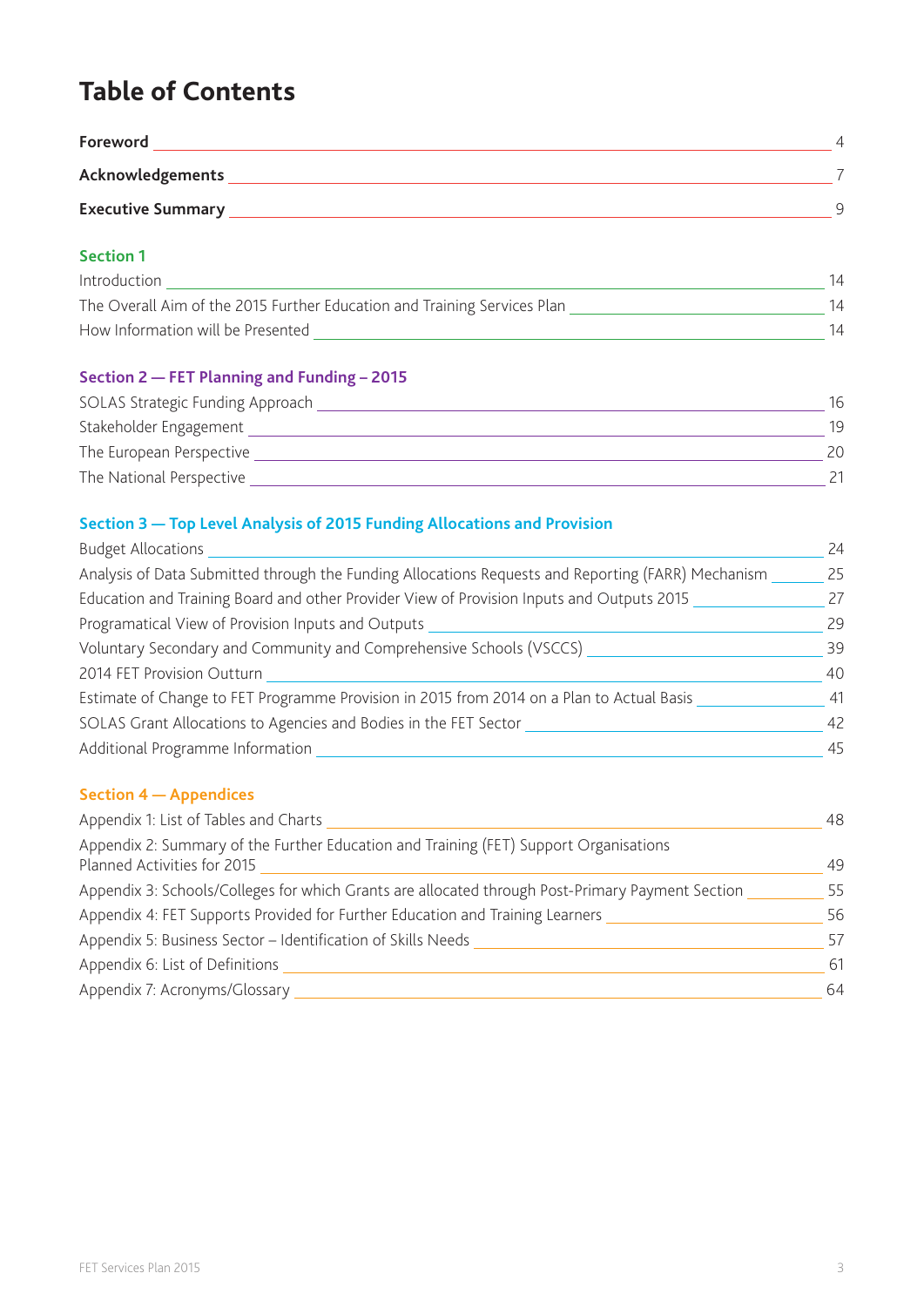## **Foreword**

Following the enactment of the legislation effecting the transformation of the sector – the dissolution of FÁS, the establishment of SOLAS together with the establishment of the 16 ETBs, and the completion of the phased transfer of the FÁS training centres in July 2014 – a new strategic framework emerged for the Further Education and Training Sector (FET) in 2014 with the launch of the first ever Strategic Plan for the further education and training sector.

The Further Education and Training Strategy 2014-2019 (FET Strategic Plan) sets out a vision to transform the FET sector in the five year period 2014 – 2019 and provides the focus for annual funding and investment priorities.

The FET Services Plan 2014 sought to bring together for the first time in one document detail of all the further education and training provision. It was a summary of further education and training provision at programme level. No fundamental change to the legacy approaches to planning took place in the development of the 2014 Plan.

The **2015 FET Services Plan** is the second FET services plan to be developed by SOLAS. It is however, the first attempt at developing an integrated services plan for further education and training.

Informed by the overarching framework of the FET strategy, the relevant funding priorities for the Services Plan 2015 include:

- Provision of FET programmes to skill, re-skill or up-skill unemployed persons as well as other job seekers to find a job and/or progress to higher/ further education and training that will equip them to compete in the labour market.
- Provision of FET programmes to support a diverse range of individuals seeking personal, social and developmental skills to enable them to engage or re-engage in learning, or to enable them to make a meaningful contribution to society and to their communities, or to progress to further education and training.
- Priority cohorts such as the Long Term Unemployed and unemployed youth were identified, and target participation rates across FET provision were agreed with DES. In that regard, the target for people who have been unemployed for a long time remains at the 2014 level of 52,666 places.

This 2015 FET Services Plan sets out high level detail of the FET provision to be funded by SOLAS, who will deliver it, when and where it will be delivered, how much it will cost, and the estimated outputs in terms of completion and certification rates, or progression to higher education and placement into employment.

The 2015 FET Services Plan provides for a total budget allocation of €643.5m (€3m carried forward from 2014), to be made available for SOLAS funded further education and training provision in 2015. It is estimated that 369,523 places will be made available for learners to benefit from SOLAS funded FET programmes and services in 2015 (341,726 places in 2014). This figure includes 231,234 new entrants expected to participate in FET provision in 2015 (215,929 new entrants in 2014).

Approximately 60% of all provision in 2015 will be for individuals that require introductory level courses/ supports (across FET programmes up to level 4 on NFQ or equivalent) to assist them with progression back to employment over a longer timeframe. The overall population of apprentices at various stages of their apprenticeship in 2015 is estimated to be 7,400.

The early identification of FET-related skill needs and skill deficits was an essential aspect in informing the 2015 FET Services Plan and in particular management and staff in FET centres/locations that have direct contact with learners, employers and other stakeholders. This was facilitated by the SOLAS internal resource namely the SLMRU and its National Skills Database (NSD). A series of regional briefings were held, during which senior staff from the SOLAS SMLRU provided details of the labour market demographics relating to each ETB and statistical profiles on unemployment, employment, industry profile, vacancies etc.

These regional profiles are published each year by SOLAS/Expert Group on Future Skills Needs (EGFSN) and act as key resource for ETBs and other education and training providers and policy makers. Other relevant sources of labour market intelligence include: research by the SOLAS/EGFSN and national and international research on future skill needs; national, regional and local labour market intelligence; the legislative and regulatory environment; government policy; and direct contact with employers by both ETBs and by SOLAS.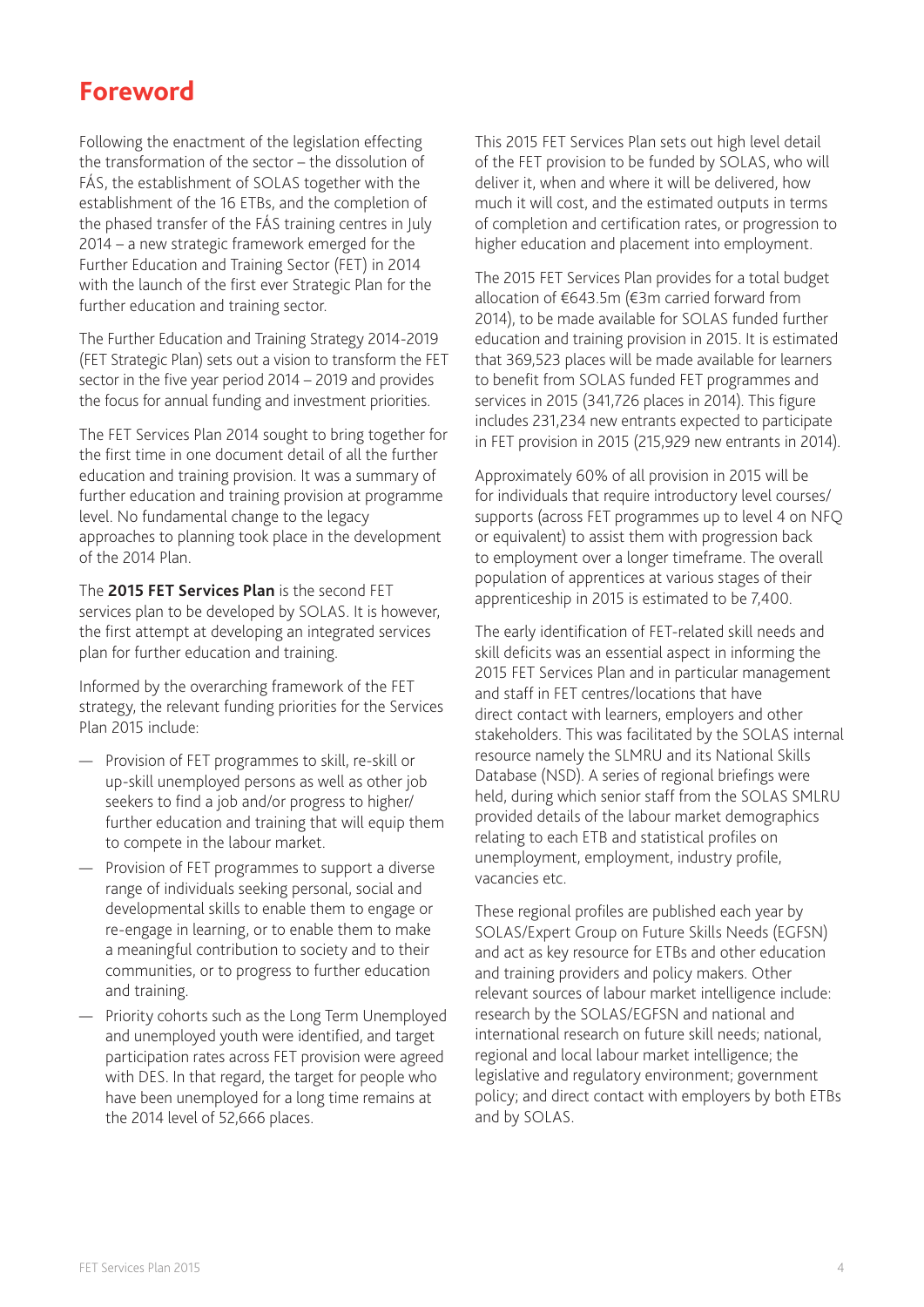Funding Allocations Requests (FARs) provided a coherent mechanism through which funding could be requested by publicly-funded FET sector providers in relation to all their proposed FET provision. In addition, FARs supported the collection of the required quantitative, qualitative, and financial data for collation and vetting by SOLAS. The FARs process involved working back and forth with the publicly-funded FET sector providers to ensure a common understanding prior to seeking approval for the FET funding allocations from the SOLAS Board.

Funding Allocations Requests and Reporting (FARR) system was developed for utilisation in the 2015 planning and funding process. FARR is a web application linked to a database which has the capacity to capture quantitative data in a questionnaire format. A SOLAS/ETB FARR planning group was established under the auspices of SOLAS where a series of SOLASled discussions with ETB representatives assisted SOLAS in developing, compiling and populating the database. In addition, a number of definitions were agreed with the ETBs so that a unified understanding of required data inputs could be developed, thus enabling a more coherent analysis of information to inform funding allocation decisions.

The FARs process and the FARR database have enabled significant improvements to be introduced to the planning and funding allocations process for 2015. These changes included working to a fixed funding allocation set by SOLAS and the ETBs and other stakeholders requesting their funding through the Funding Allocations Requests process for submission to SOLAS.

ETBs funding requests including activity and budget were submitted to the SOLAS Planning Unit for review. The Planning Unit assessed each submission in line with 2014 requests and outturns. Depending on the profile of provision and funding application received from an ETB, the SOLAS Planning Unit then engaged in a systematic dialogue - both formal and informal - to support the ETB in addressing the requirements of the funding parameters set by SOLAS.

In 2014 the FET sector achieved 96% of its planned target for Beneficiaries of the FET planned provision. Table 3.14 below shows the details of Starters, Completions and Beneficiaries on FET Full Time, Part Time & Community Education Provision. This is the starting point for 2015 planning.

The table below provides detail of the actual data reported by ETBs and SOLAS National Programmes for their 2014 provision.

The SOLAS FET Strategy Programme Office also commenced a joint SOLAS/ETB pilot initiative, with the aim of increasing existing strategic planning capability within SOLAS and the ETB sector. The aim of the pilot is to articulate an agreed set of agreed strategic expectations between SOLAS and each of the three ETBs involved in the pilot. It is the first step in the process of moving towards a more strategic outcomesbased funding and planning model for the whole of the ETB sector.

SOLAS recognises that there may be significant challenges and risks presenting for ETBs in moving to a more strategic planning process. Data collection validation and analysis remains a challenge. SOLAS is currently developing a 'fit for purpose' data infrastructure (Programme and Learner Support System – PLSS), which will provide a platform for reporting on further education and training outputs and outcomes in the future.

When fully operational, PLSS is expected to provide a data infrastructure for linking with other administrative data sets (e.g. HEA, DSP, Revenue etc.) to allow for follow-up of learners upon course completion, and measurement of course impact on learners' socio-economic status (including longitudinal and counterfactual analyses). It will also provide a student population for follow up surveys (e.g. for assessment of wider benefits of learning). Reporting using a fully operational PLSS is expected to commence towards the latter part of 2017.

#### **Table 3.14: Detail of the actual data reported by ETBs and SOLAS National Programmes for their 2014 provision.**

| <b>2014 FET PROVISION OUTTURN</b> |                                                                           |                                     |                            |                            |                        |                                 |                         |                                   |                                             |                                               |
|-----------------------------------|---------------------------------------------------------------------------|-------------------------------------|----------------------------|----------------------------|------------------------|---------------------------------|-------------------------|-----------------------------------|---------------------------------------------|-----------------------------------------------|
|                                   | <b>Analysis of 2014 FET Provision</b><br>2014 FET Plan<br>2014 FET Actual |                                     |                            |                            |                        |                                 |                         |                                   |                                             |                                               |
| <b>Provision Type</b>             | <b>Starters</b><br><b>During</b><br>2014                                  | <b>Beneficiaries</b><br>during 2014 | Completions<br>during 2014 | <b>Starters</b><br>in 2014 | Completions<br>in 2014 | <b>Beneficiaries</b><br>in 2014 | Beneficiary<br>Variance | Actual<br>Starters v<br>2014 Plan | Actual<br><b>Completions</b><br>v 2014 Plan | Actual<br><b>Beneficiaries</b><br>v 2014 Plan |
| Full-Time FET Provision           | 76.747                                                                    | 131,245                             | 70.704                     | 66.781                     | 60.355                 | 121,279                         | $-9.966$                | 87%                               | 85%                                         | 92%                                           |
| Part-Time FET Provision           | 87.069                                                                    | 139.029                             | 93.259                     | 92.019                     | 82.939                 | 143.979                         | 4.950                   | 106%                              | 89%                                         | 104%                                          |
| Community Education               | 52,113                                                                    | 71,452                              | 52,014                     | 42,130                     | 40,715                 | 61,469                          | $-9,983$                | 81%                               | 78%                                         | 86%                                           |
| <b>Total</b>                      | 215,929                                                                   | 341.726                             | 215,977                    | 200.930                    | 184.009                | 326.727                         | $-14,999$               | 93%                               | 85%                                         | 96%                                           |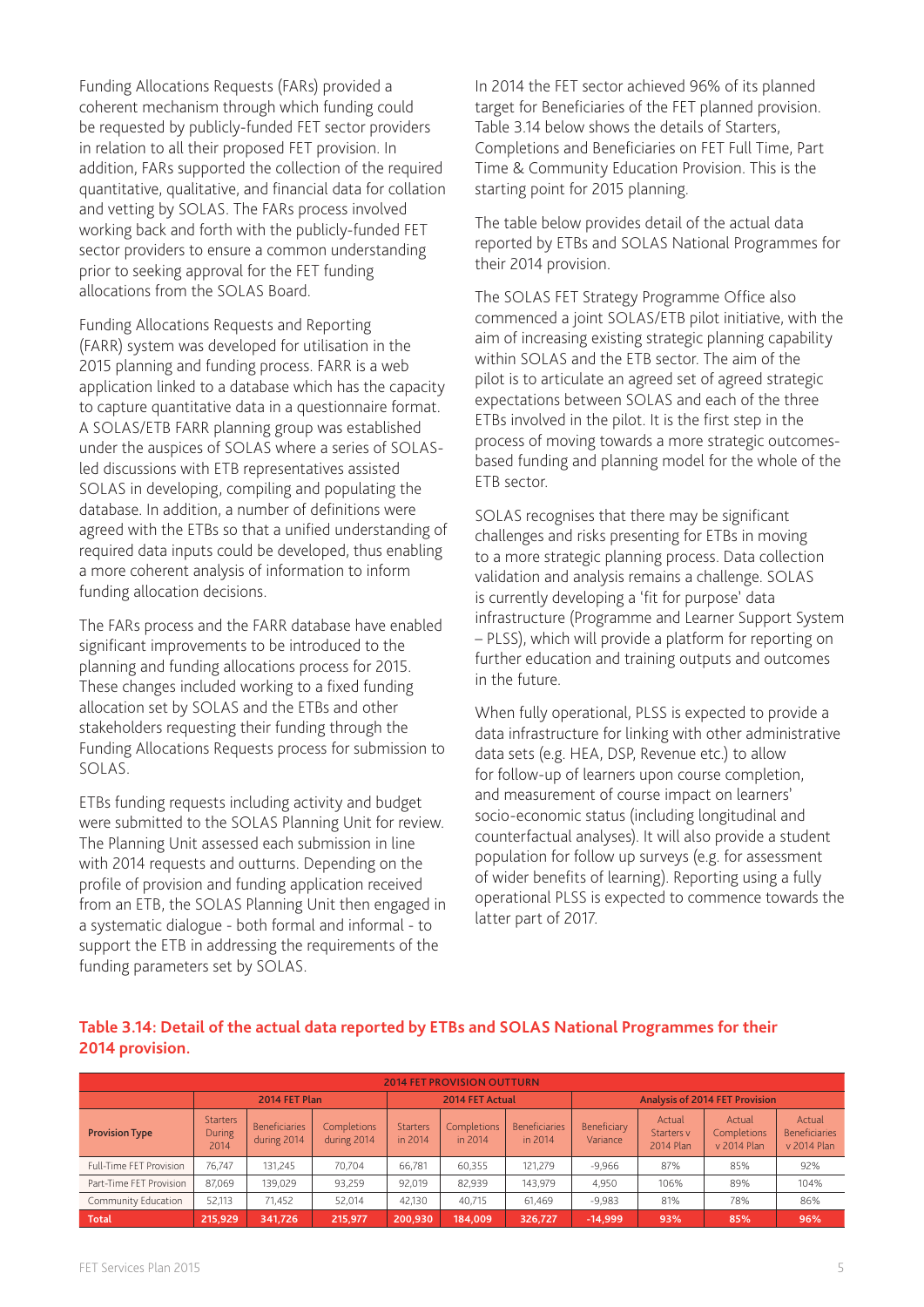In summary, over the lifetime of the FET Strategy ETBs will, with support from SOLAS, transform how they plan their FET provision and associated services, taking into account local/regional/national economic and social trends, Government policy and learner feedback; demonstrate how they are meeting Government economic and social policies as set out in the Action Plan for Jobs including the regional action plans; how they are supporting the Pathways to Work initiative; and how they intend to become more locally responsive, flexible and autonomous in deciding the optimum profile of FET provision to meet employer, community and learner skill needs.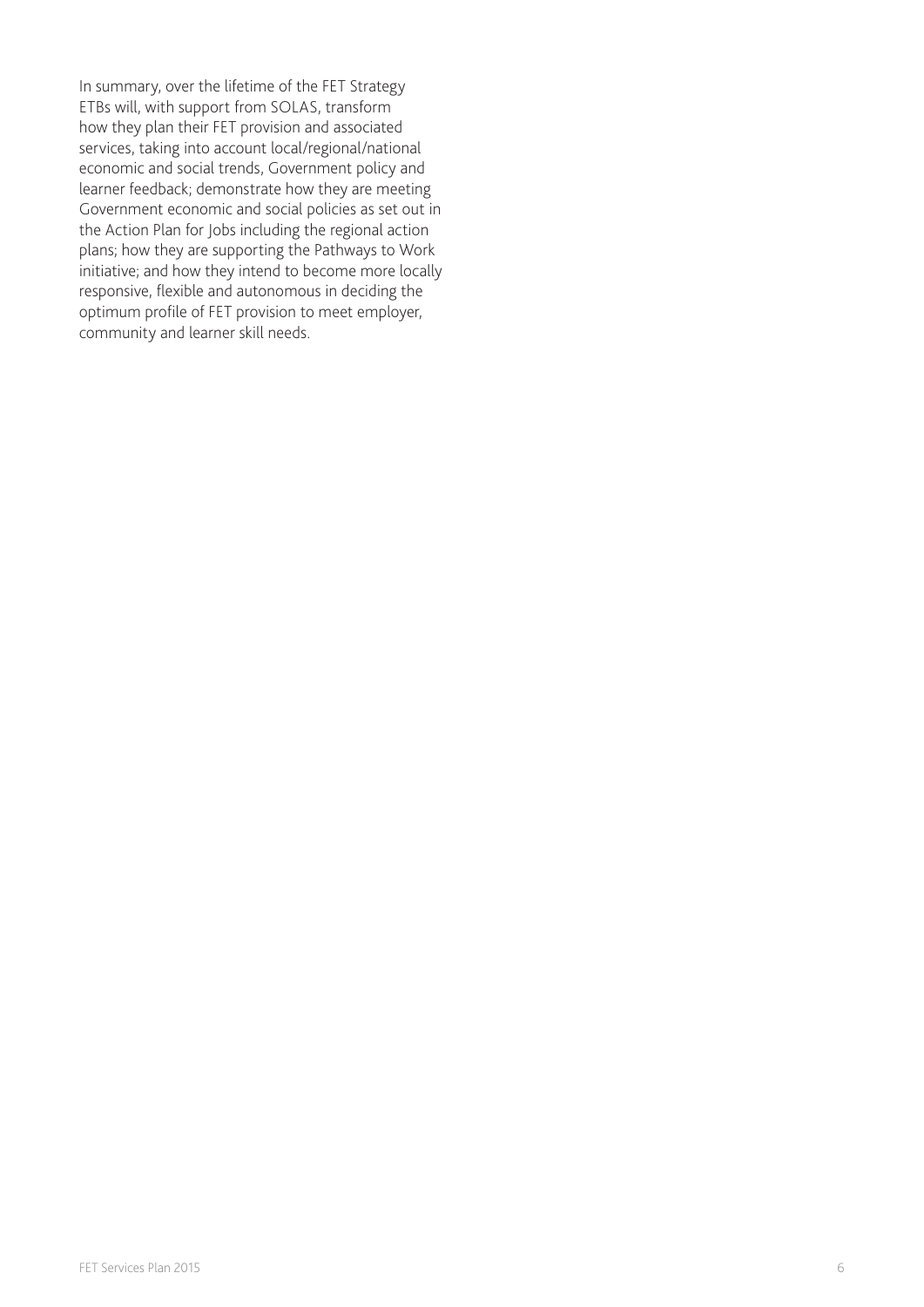## **Acknowledgements**

The SOLAS Further Education and Training Stakeholder Engagement & Operational Planning Unit wishes to acknowledge the feedback and support received in the development of the Further Education and Training (FET) Services Plan 2015 from:

#### **The Department of Education and Skills**

**The Department of Education and Skills, Further Education Section**

**The Department of Education and Skills, ESF & EGF Policy and Operations Unit**

#### **The Department of Social Protection**

#### **Education and Training Boards Ireland (ETBI)**

#### **The SOLAS/ETB Planning Group**

#### **The SOLAS Units as follows:**

Finance Unit

IT Unit

The FARR Database Development Team

Communications Unit

FET Strategy and Evaluation Unit

National Programme Innovation, CPD and Workforce

Development Units

National Programmes Units

Apprenticeship Unit

Construction Skills Unit

EGF Unit

#### **SOLAS Head Office Services (Print Services)**

We would also like to acknowledge the contributions submitted by stakeholders for inclusion in the 2015 Further Education and Training Services Plan. Our thanks to:

#### **The sixteen Education and Training Boards**

- Cavan and Monaghan Education and Training Board
- Cork Education and Training Board
- City of Dublin Education and Training Board
- Donegal Education and Training Board
- Dublin and Dun Laoghaire Education and Training Board
- Galway and Roscommon Education and Training Board
- Kerry Education and Training Board
- Kildare and Wicklow Education and Training Board
- Kilkenny and Carlow Education and Training Board
- Laois and Offaly Education and Training Board
- Limerick and Clare Education and Training Board
- Longford and Westmeath Education and Training Board
- Louth and Meath Education and Training Board
- Mayo, Sligo and Leitrim Education and Training Board
- Tipperary Education and Training Board
- Waterford and Wexford Education and Training Board

#### **The Voluntary Secondary and Community and Comprehensive Schools (VSCCS)**

- St Joseph's Secondary School, Spanish Point, Co. Clare
- Mary Immaculate Secondary School, Lisdoonvarna, Co. Clare
- Scoil Mhuire, Ennistymon, Co. Clare
- North Presentation Secondary School, Farranree, Cork
- Sacred Heart Secondary School, Clonakilty, Co. Cork
- Nagle Rice Secondary School, Doneraile, Co. Cork
- Central College, Sexton Street, Limerick
- Sancta Maria College, Louisburgh, Co. Mayo
- Nagle Centre Presentation Secondary School, Cannon Street, Waterford
- Donahies Community School, Streamville Road, Dublin 13
- Scoil Bernadette, Montenotte, Cork
- St Michaels, Castlerea, Co. Roscommon.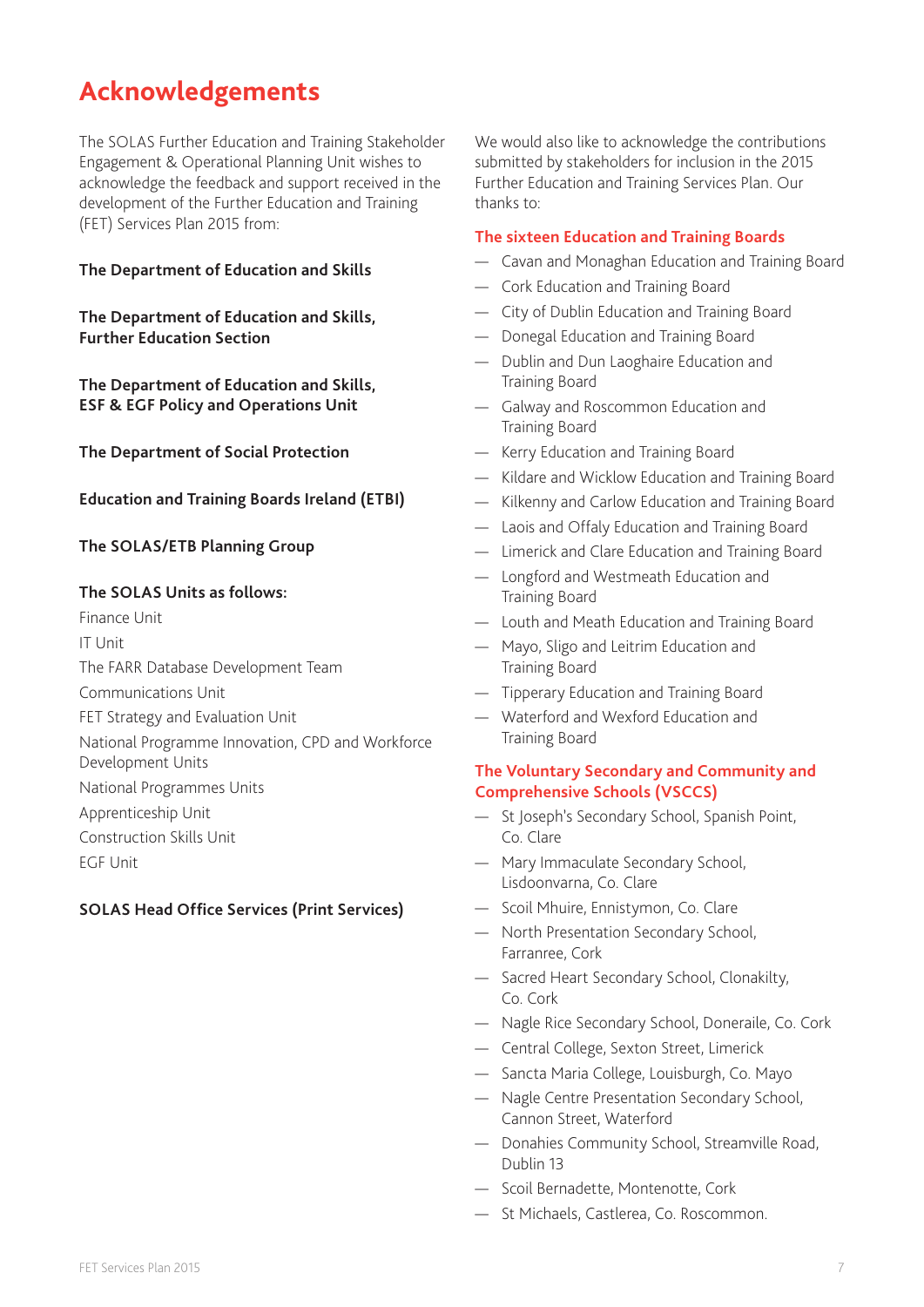#### **The Schools/Colleges to which Grants are allocated through the DES Post-Primary Payment Section**

- Ballyhaunis Community School, Co. Mayo
- Cabinteely Community School, Cabinteely, Dublin 18
- Castlerea Community School, Castlerea, Co. Roscommon
- Castlecomer Community School, Co. Kilkenny
- Central College, Sexton Street, Limerick.
- Clifden Community School, Co. Galway
- Coláiste Mhuire, Ballygar, Co. Galway
- Dunmore Community School, Co. Galway
- Gorey Community School, Gorey, Co. Wexford
- Glenamaddy Community School, Co. Galway
- Kilrush Community School, Co. Clare
- Kinsale Community School, Kinsale, Co. Cork
- Moate Business College, Moate, Co. Westmeath
- Mary Immaculate Secondary School, Lisdoonvarna, Co. Clare
- Mean Scoil Mhuire, Newtownsmith, Galway
- St. Joseph's College, Summerhill, Athlone, Co. Westmeath
- Our Lady's Secondary School, Belmullet, Co. Mayo
- Jesus & Mary Secondary School, Enniscrone, Co. Sligo
- Mercy College, Sligo
- Ramsgrange Community School, New Ross, Co. Wexford
- Sancta Maria College, Louisburgh, Co. Mayo
- St. Aidan's Community School, Brookfield, Tallaght, Dublin 24
- St Cuan's College, Castleblakeney, Ballinasloe, Co. Galway
- St Joseph's Secondary School, Ballybunion, Co. Kerry
- St. Joseph's Secondary School, Spanish Point, Co. Clare
- St Louis Community School, Kiltimagh, Co. Mayo
- St. Patrick's Comprehensive School, Shannon, Co. Clare
- St. Tiernan's Community School, Parkvale, Sandyford, Dublin 16
- Scoil Phobail Mhic Dara, Carna, Co. Galway
- The Donahies Community School, Streamville Rd, Dublin 13
- Tullow Community School, Co. Carlow

#### **Other Providers**

The Irish Deaf Society

#### **Agencies and Bodies**

Adult Education Guidance Association of Ireland (AEGAI)

Adult Literacy Organisers Association (ALOA)

Age Action Ireland

AONTAS

Community Education Facilitators Association

Dyslexia Association of Ireland

Education and Training Boards Ireland – ITABE Co-ordinator

European Agenda for Adult Learning (funding to AONTAS)

Fast Track Into Information Technology

FET – Lifelong Learning Opportunities

Irish Association of Community Training Organisations (IACTO)

Irish Countrywomen's Association

Léargas EPALE element of Erasmus+

National Adult Literacy Agency

National Association of Adult and Community Education Directors

National Association of VTOS Coordinators

National Association of Youthreach Coordinators

National Centre for Guidance in Education

People's College

WIT/NALA

WIT/REGSA

Working for Work Publication (Irish National Organisation for the Unemployed)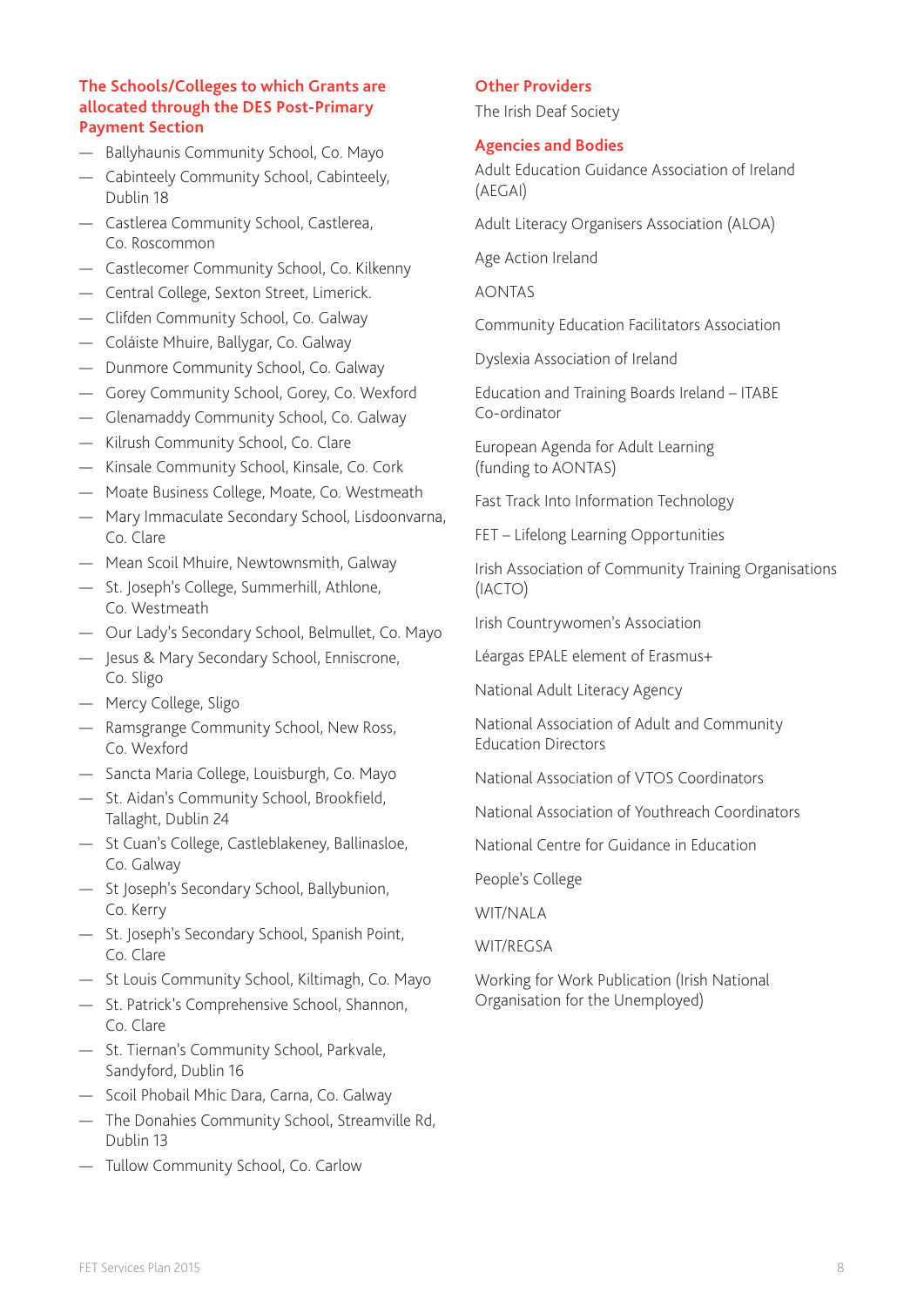## **Executive Summary**

#### **Section 1**

#### *Introduction*

The Further Education and Training (FET) Services Plan for 2015 provides information on the planning cycle and process, funding allocations, programmes, services and supports and projected programme inputs, outputs and outcomes for the period January to December 2015.

The overall aim of the 2015 FET Services Plan is to provide detail on how the State's investment in Education and Training will be applied across the Further Education and Training sector in the context of Education and Training provision, and the supports and services that will be funded by SOLAS and delivered by the Education and Training Boards, the Voluntary Secondary and Community and Comprehensive Schools, and support agencies and bodies in 2015. Planning estimates for FET Provision in 2015 indicate that potentially 369,523 beneficiaries will participate in FET programmes/courses and that subject to demand, potentially 231,234 will be new starters.

#### **Section 2**

*FET Planning and Funding – 2015*

#### **FET Service Plan Development**

The 2015 FET Services Plan is the second services plan to be developed by SOLAS. However it is the first integrated services plan for further education and training. This 2015 FET Services Plan sets out high level detail of the FET provision to be funded by SOLAS, who will deliver it, when and where it will be delivered, how much it will cost, and the estimated outputs in terms of completion and certification rates, or progression to higher education and placement into employment.

#### **Investment Priorities for SOLAS**

The Further Education and Training Strategy 2014- 2019 provides a focus for SOLAS annual funding and investment priorities. The relevant priorities for 2015 are reflected in the 2015 FET Services Plan. These are:

— Provision of FET programmes to skill, re-skill or up-skill unemployed persons as well as other job seekers to find a job and/or progress to higher/ further education and training that will equip them to compete in the labour market.

- Provision of FET programmes to support a diverse range of individuals seeking personal, social and developmental skills to enable them to engage or re-engage in learning, or to enable them to make a meaningful contribution to society and to their communities, or to progress to further education and training.
- Priority cohorts such as the Long Term Unemployed and unemployed youth and target participation rates across FET provision agreed with DES. The target for people who have been unemployed for a long time remains at the 2014 level of 52,666.

#### **Skills for Employment**

The early identification of FET-related skill needs and skill deficits was an essential aspect in informing the 2015 FET Services Plan and in particular management and staff in FET centres/locations that have direct contact with learners, employers and other stakeholders. This was facilitated by the SOLAS internal resource, the SLMRU Unit and its National Skills Database (NSD). Other relevant sources include research by the SOLAS/Expert Group on Future Skills Needs (EGFSN) and national and international research on future skill needs, national, regional and local labour market intelligence, the legislative and regulatory environment, government policy and direct contact with employers by ETBs and by SOLAS.

The skill needs of the economy are a priority for the 2015 planned FET provision and were facilitated through the following activity: e.g:

- The EGFSN Research and Implications for SOLAS report.
- The SOLAS EGFSN National Skills Bulletin 2014.
- The findings of the HEA/SOLAS/QQI commissioned National Employer Survey of employers'
- The placement and monitoring survey of learners who participated in training programmes provided in the ETB training centre network commissioned by SOLAS.
- SOLAS parameters and guideline documents.
- Local labour market intelligence garnered by the ETBs.

#### **Skills in Employment**

The key provision in relation to Skills in Employment is provided through the Apprenticeship Programme and the Skills 4 Work Programme (allocation circa €36m in 2015). In terms of workforce development,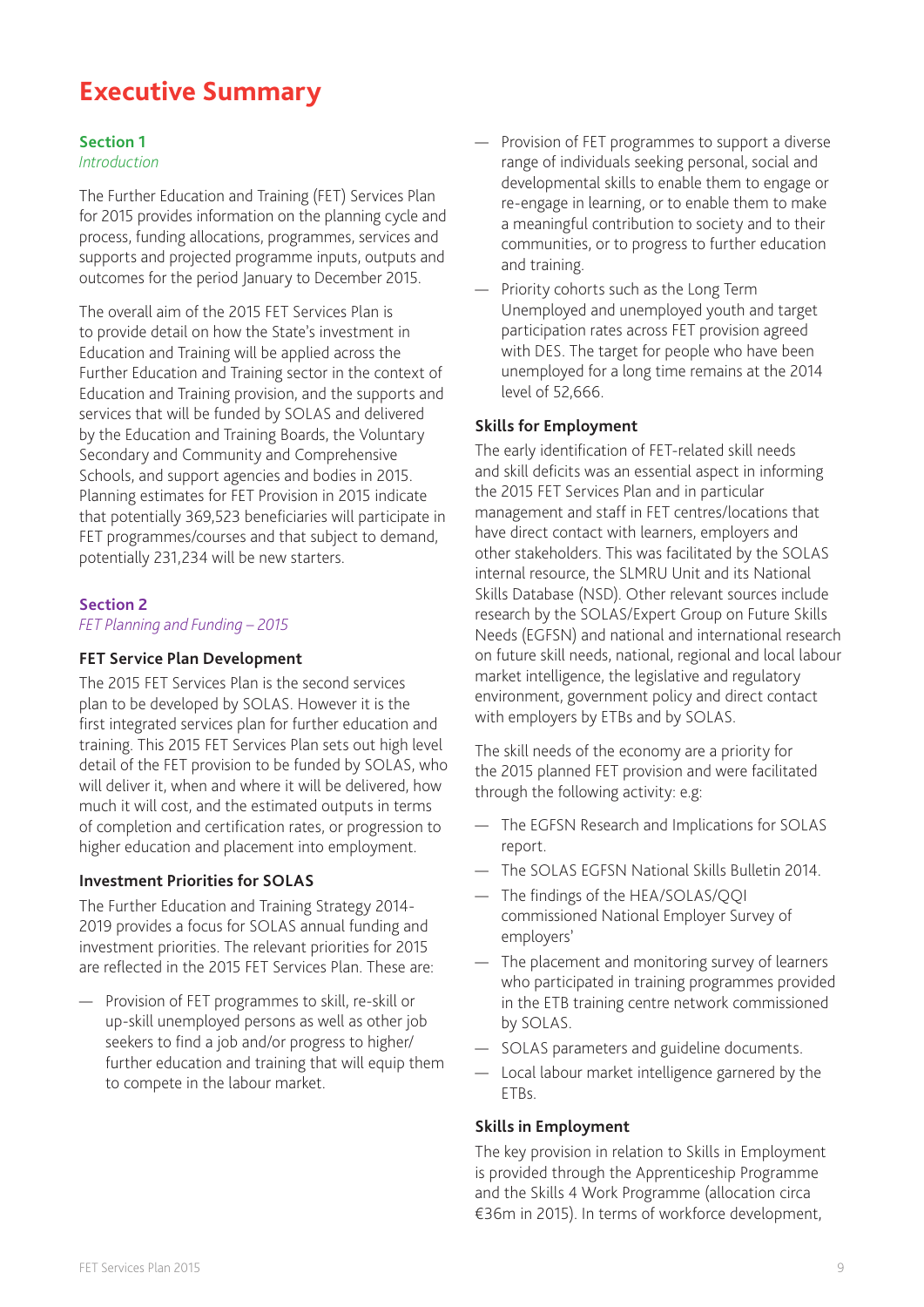SOLAS in conjunction with DES, is developing a policy position to address the challenges of up-skilling in the wider workforce.

#### **Supports for 2015 FET Provision**

A number of projects are underway which will support FET provision in 2015. These projects relate to e.g. learner surveys, apprenticeship registration, the establishment of a skills fora and a pilot initiative related to building strategic planning capability.

#### **Equity/Inclusion**

The FET Services Plan for 2015 has focused on the active inclusion of people of all abilities. In the context of literacy and numeracy and community based education provision, the funding has been maintained in 2015 as per the FET Strategy.

The FET Strategy also seeks to increase levels of active inclusion through the provision of high quality, more accessible and flexible education, training and skill development interventions and the associated supports suited to the individual. Each ETB has been requested by SOLAS to set out its provision and supports in this regard, for example in the area of provision for persons with a disability, as part of service planning process for 2015.

#### **Stakeholder Engagement**

Stakeholder engagement was a key aspect of the 2015 planning and funding process. Views were sought from a range of stakeholders, such as. government departments, a number of individual ETBs, the Voluntary Secondary and Community and Comprehensive Schools representative groups, agencies and bodies in receipt of funding within the FET Sector, and Units within SOLAS.

#### **Significant Changes to the Planning and Funding Allocations Process for 2015**

Significant changes to the planning and funding allocations process has been introduced for 2015. These include:

- Consideration (for the purpose of funding) of FET provision in its entirety rather than programme by programme.
- Stakeholders working to a fixed funding allocation set by SOLAS.
- The requirement that the ETBs and other stakeholders request funding through compilation of a Funding Allocations Requests (FARs) for submission to SOLAS.
- Utilisation of the Funding Allocation Request and Reporting (FARR) database by the ETBs.

#### **Data – Quality, Interpretation and Collection**

The overall long-term goal is to develop a fit-forpurpose Planning, Funding and Reporting process for Further Education and Training. Key to successful planning is the availability of reliable data. While the 2015 FET Services Plan represents a significant move forward in terms of embedding a new planning model/ process, data yielded at this point are estimates from the professionals in the field without the aid of comprehensive IT Systems for FET. Planned developments related to ICT systems will support the availability of data locally at individual level, and these developments will assist and improve the estimation process in the context of future planning.

#### **Improvement in the Planning Process – SOLAS/ ETB Pilot Initiative 2015**

The SOLAS FET Strategy Unit has commenced a pilot initiative, with the aim of increasing existing strategic planning capability within SOLAS and the ETB sector. This is a joint ETB/SOLAS collaborative project.

#### **The External Environment**

In the development of the 2015 FET Services Plan the external environment was considered at both European and national level in the context of: EU2020 Strategy, National Reform Programme Targets, the labour market, the economy, industries where job opportunities have been identified, etc.

## **Section 3**

#### *Top Level Analysis of 2015 Funding Allocations and Provision*

This section of the FET Services Plan provides top level analysis of the 2015 grant allocations for FET and analysis of the 2015 projected FET provision, **inputs**, **outputs** and **outcomes**.

No single metric can describe the overall picture of FET provision. For the purpose of this document the term "Beneficiary" is used to describe the total number of interventions provided for through the FET budget, from which individuals will benefit in a given year irrespective of whether they are present at the start of the year or join a course during the year. Consideration must be also given to the degree of the participation: some learners will partake in a full-time academic course of 33 weeks while others may participate in a five-hour-a-week part-time literacy course, yet both scenarios are considered equally when the term beneficiary is used. In the future FET planning processes will encompass analysis of data to determine full-time equivalents within FET provision. This will facilitate a broader picture of the capacity of FET provision.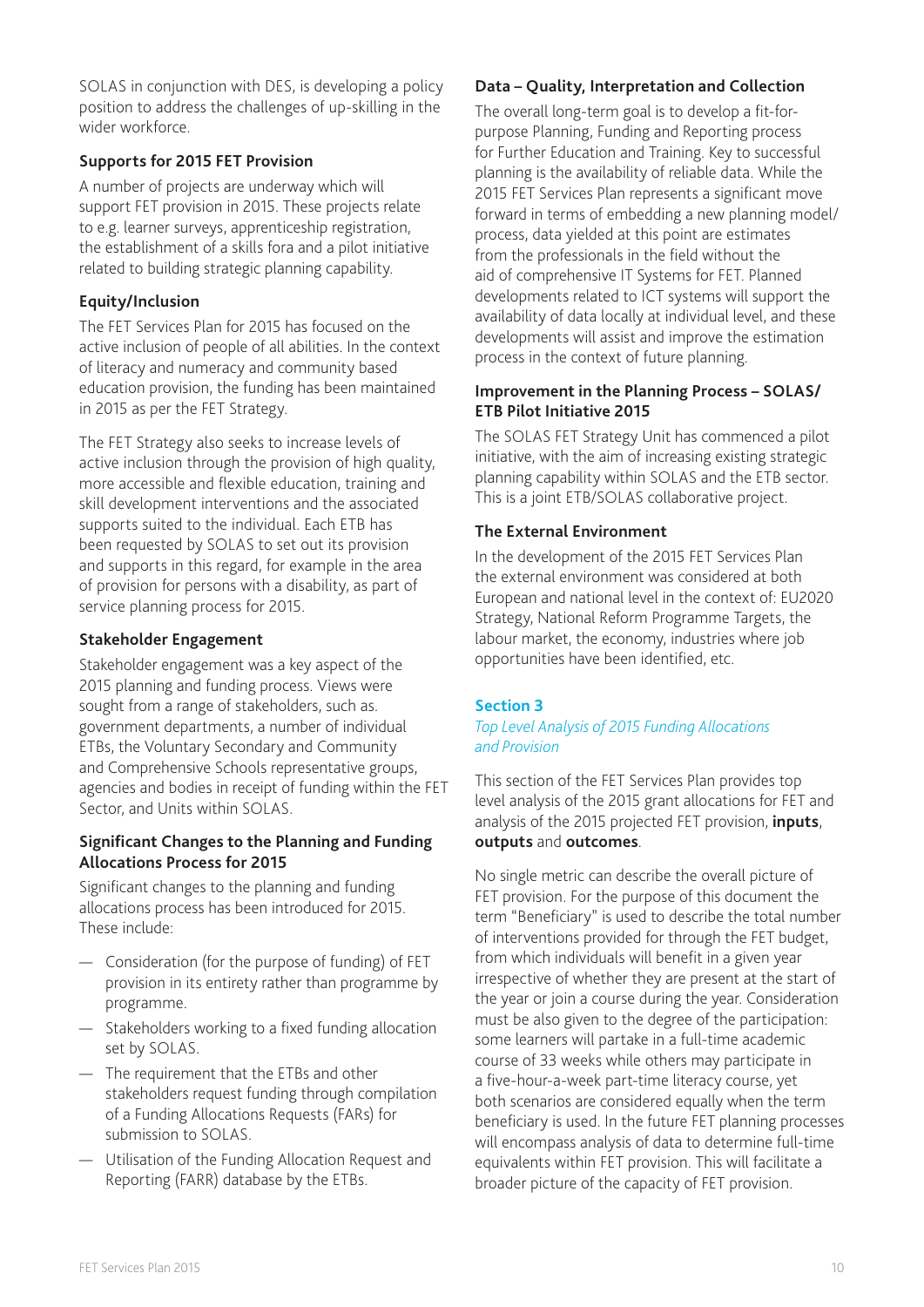The 2015 FET Services Plan provides for a total budget allocation of €643.5m (€3m carried forward from 2014), to be made available for SOLAS-funded further education and training provision in 2015. The total amount allocated to SOLAS in 2015 is €637.485m, including capital of €3.0m. This is comprised of €335.769m in Exchequer funding and €301.716m from the National Training Fund. Estimated other income of €3.015m and funding brought forward from 2014 will allow a budget of circa €643.5m to be set. The available funding to SOLAS for FET grants and the source of this funding is set out below.

- The Department of Education and Skills will continue to fund the PLC and Co-Operation Hours Provision (Teacher Pay and Student Capitation). This is estimated at €186m for 2015.
- It is estimated that 369,523 places will be made available for learners to benefit from SOLAS-funded FET programmes and services in 2015 (341,726 places in 2014). This figure will include 231,234 new entrants (215,929 new entrants in 2014) expected to participate in FET provision in 2015.
- Approximately 60% of all provision in 2015 will be for individuals who require introductory level courses/supports (across FET programmes up to Level 4 on NFQ or equivalent) to assist them with progression back to employment over a longer timeframe.
- 7,096 apprentices will benefit from phase 2, 4 & 6 training provision in 2015 (5,096 in 2014) The overall population of apprentices at various stages of their apprenticeship in 2015 is estimated to be 7,400.

#### **Analysis of Data Submitted through the Funding Allocations Requests and Reporting (FARR) Mechanism**

FARR was developed for utilisation in the 2015 planning and funding process. FARR is a web application linked to a database which has the capacity to capture quantitative data in a questionnaire format. Data available through the FARR database has been collated and presented in table form as follows:

#### — **Table 3.3 Education and Training Board and other Provider View of Provision Inputs and Outputs 2015**

Breakdown of beneficiary numbers and grant allocations by ETB and other providers for 2015. Estimated numbers of starters, completers and certification rates by ETB and other providers is also presented (pg. 27/28).

#### — **Table 3.4 ETBs without a Training Centre – Training Provision**

The position in relation to the management of the training provision within the ETB areas where there is no training centre. This arrangement will remain in place until the phase 3 transfers between the ETBs concerned is concluded (pg. 29).

## — **Table 3.5 Programatical View of Provision Inputs and Outputs**

Information related to provision inputs and outputs on a programme by programme basis (pg. 30).

#### — **Table 3.6 Estimate of Change to FET Programme Provision in 2015 from 2014 on a Plan-to-Plan basis**

Information on changes that ETBs and other providers indicated in their plans as likely to occur during 2015 in relation to FET beneficiary/ participant numbers: e.g. it is expected that apprenticeship numbers will rise considerably in 2015. The information provided is presented in relation to full-time, part-time and unaccredited provision across FET programmes (pg. 31).

#### — **Table 3.7 Estimate of Change to FET Cluster Provision in 2015 from 2014 on a Plan-to-Plan basis**

Information on changes that the ETBs and other providers have indicated in their plans that are likely to occur during 2015 in relation to FET beneficiary/participant numbers in the context of movement across career clusters (pg. 32).

## — **Table 3.8 General Learning Cluster – Key Contributors**

The main contributors to the general learning cluster (pg. 33).

#### — **Table 3.9 New Programmes/Courses to be offered in 2015**

Examples provided by the ETBs in relation to planned new programmes/courses for 2015 (pg. 34).

— **Chart 3.1 Estimated Number of Beneficiaries expected to Participate in FET Programmes in 2015** Information on the estimated numbers of beneficiaries that will participate in FET Programmes in 2015 (pg. 35).

## — **Chart 3.2 Estimate of Outcomes in the Context of Completion/Exit for Beneficiaries Participating in FET Provision 2015**

Information presented in percentage terms in relation to estimated participation by beneficiaries in full-time, part-time, and Community Education programmes (pg. 35).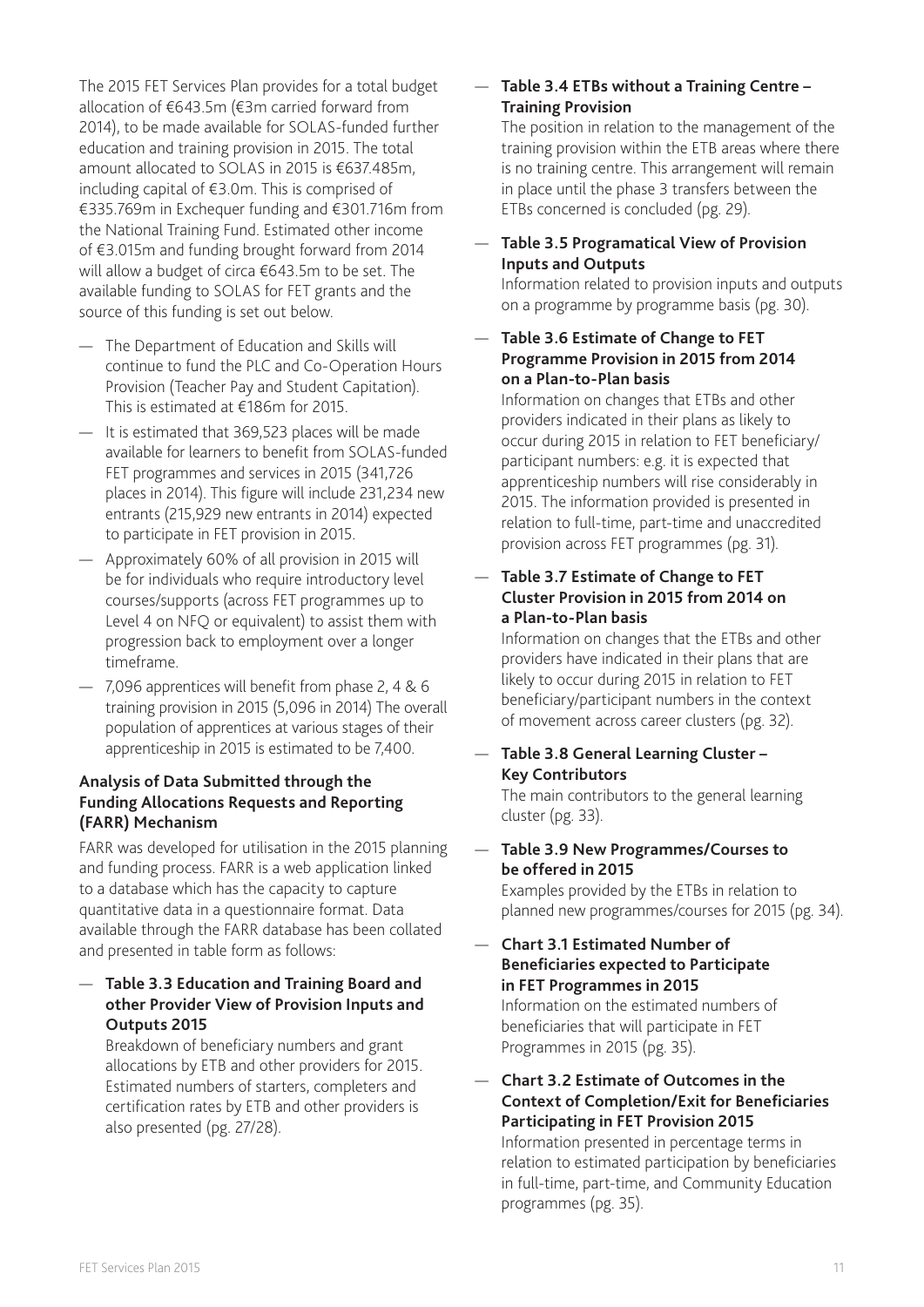- **Chart 3.3 Estimate of Outcomes in the Context of Progression for Beneficiaries Completing FET Provision 2015** Information on estimate of progression outcomes (pg. 36).
- **Table 3.10 Estimates for Specific Target Groups Participating in FET Provision in 2015**  Estimated detail related to learners reported as Long Term Unemployed and learners reported as persons with a disability participating in FET provision in 2015 (pg. 38).
- **Table 3.11 Voluntary Secondary and Community and Comprehensive Schools BTEI Grant Allocations**

A list of Voluntary Secondary and Community and Comprehensive Schools that will receive grant allocations through SOLAS during 2015 for the purpose of BTEI provision (pg. 40).

— **Table 3.12 Voluntary Secondary & Community and Comprehensive Schools Approved PLC Places**

Detail of the total number of Voluntary Secondary and Community and Comprehensive Schools approved PLC places for 2015 (pg. 40).

— **Table 3.13 Grant Allocations in 2015 for Additional Provision**

Grant detail related to the services provided by the Irish Deaf Society e.g. provision of literacy courses for the deaf community through the medium of Irish Sign Language (the deaf community first/ preferred language), (pg. 40).

— **Table 3.14** 

Details of the 2014 provision; actual data is the reported data from ETBs and SOLAS National Programmes for their 2014 outturn (pg. 40).

## — **Table 3.15**

Details of the comparison of the 2014 actual position for FET provision to the 2015 FET planned provision (pg. 41).

#### **SOLAS Grant Allocations to Agencies and Bodies in the Further Education and Training Sector**

**Tables 3.16** to **3.21** provide detail pertaining to grant allocations to agencies and bodies in the Further Education and Training Sector as follows:

- **Table 3.16** FET Support Organisations (pg. 43).
- **Table 3.17** FET Lifelong Learning Opportunities (pg. 43).
- **Table 3.18** FET–Staff Representative Organisations, these Associations Support Practitioners in the FET Sector (pg. 44).
- **Table 3.19** FET CPD Provision (pg. 44).
- **Table 3.20** EU and Specific Projects details (pg. 44).
- **Table 3.21** Overall Summary Total of Specific Budget Allocations for 2015 (pg. 44).

#### **Section 4**

#### *Appendices*

Lists of Tables and Charts etc. are located in the Appendices section of the document.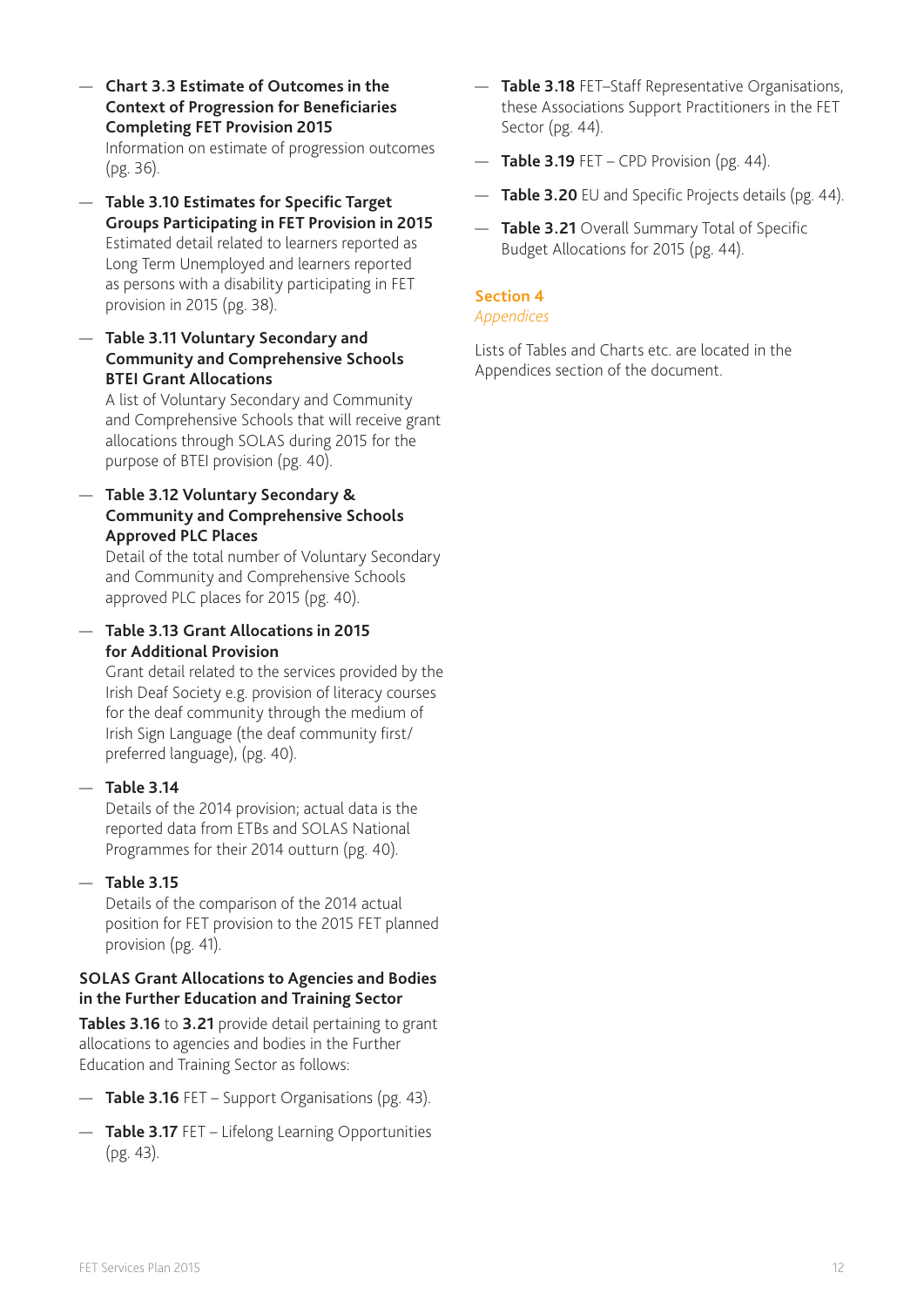# **Section 1**  Introduction

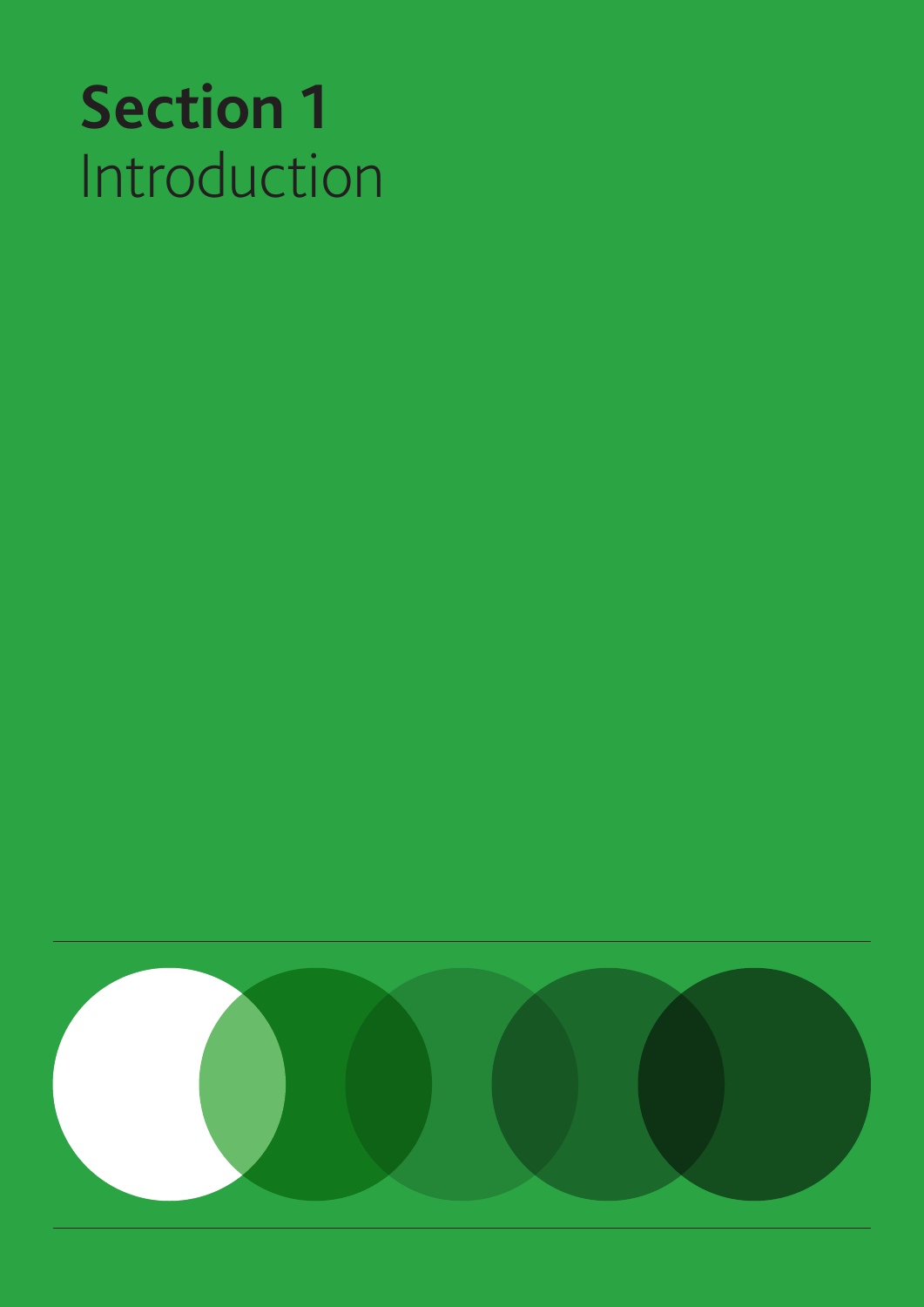## Introduction

The Further Education and Training (FET) Services Plan for 2015 sets out the range and volume of provision that will be provided by the FET sector in 2015 within the grant allocated to SOLAS by the Department of Education and Skills.

The development of the *Programme for Government*, and the subsequent development and publication of the *Public Service Reform Plan 2014 to 2016*, set the agenda for pervasive reform across all areas of the public sector. In the context of the Further Education and Training (FET) sector, the reform agenda has resulted in the:

- Enactment of the Further Education and Training Act 2013.
- Enactment of the Education and Training Boards Act 2013.
- Amalgamation of the Vocational Education Committees (VECs) to establish sixteen Education and Training Boards.
- Dissolution of FÁS.
- Establishment of SOLAS.
- Integration of the further education and training sectors through the transfer of responsibility for training to the 16 new Education and Training Boards.
- Establishment of Education and Training Boards Ireland (ETBI).
- Review of Apprenticeship and the establishment of the Apprenticeship Council.
- Development of the first five year Further Education and Training Strategy 2014 to 2019 – published by SOLAS in 2014.
- Development of the first Further Education and Training Services Plan – published by SOLAS in 2014.

Reform of the FET sector is on-going. The goals set in relation to the FET sector within the *Public Service Reform Plan 2014 to 2016*, and reflected in the *FET Strategy 2014 – 2019* for the FET sector, will build incrementally to shape the FET sector of the future. Achievement of these goals by the FET sector will provide a solid basis on which to contribute to a knowledge society, support a recovering economy, and will also play a substantial part in sustaining future economic growth.

#### **The Overall Aim of the 2015 Further Education and Training Services Plan**

The overall aim of the 2015 FET Services Plan is to provide detail on how the State's investment in Education and Training will be applied across the Further Education and Training sector in the context of education and training provision; and in relation

to the supports and services that will be funded by SOLAS and delivered by the Education and Training Boards, the Voluntary Secondary and Community and Comprehensive Schools, and support agencies and bodies in 2015.

The FET Services Plan 2015 provides information on the planning cycle and process, funding allocations, programmes, services and supports and projected programme inputs, outputs and outcomes for the period January to December 2015.

This Further Education and Training Services Plan 2015 has been prepared by the SOLAS Executive in partnership with ETB Boards and other providers, and has involved interaction and collaboration with various stakeholders: e.g. the Department of Education and Skills (DES), SOLAS, the Education and Training Boards (ETBs), the Department of Social Protection (DSP), the Department of Public Expenditure and Reform (D-PER), Department of Jobs, Enterprise & Innovation (DJEI), Education and Training Boards Ireland (ETBI), and management and staff across all the FET providers and FET sector planning and representative groups as appropriate.

#### **How information will be presented**

Information will be presented through two media:

- **1** Through this publication, which contains high level information in relation to:
	- The approach to funding and planning for 2015 and the external environment at the time the document was drafted.
	- Top level analysis of 2015 Funding Allocations and Provision.
	- Analysis of Data Submitted through the Funding Allocations Requests and Reporting (FARR) Mechanism.

*Appendices to the document include:*

- List of Tables and Charts.
- Summary of the Further Education and Training (FET) Support Organisations Planned Activities for 2015.
- List of Schools and Colleges in receipt of PLC Grants.
- FET Supports Provided for Further Education and Training Learners.
- Business Sector identification of Skills Needs.
- List of Definitions.
- List of Acronyms.
- **2** On the SOLAS website through the following link: solas.ie/servicesplan where an e copy of this publication and additional information and statistics are available.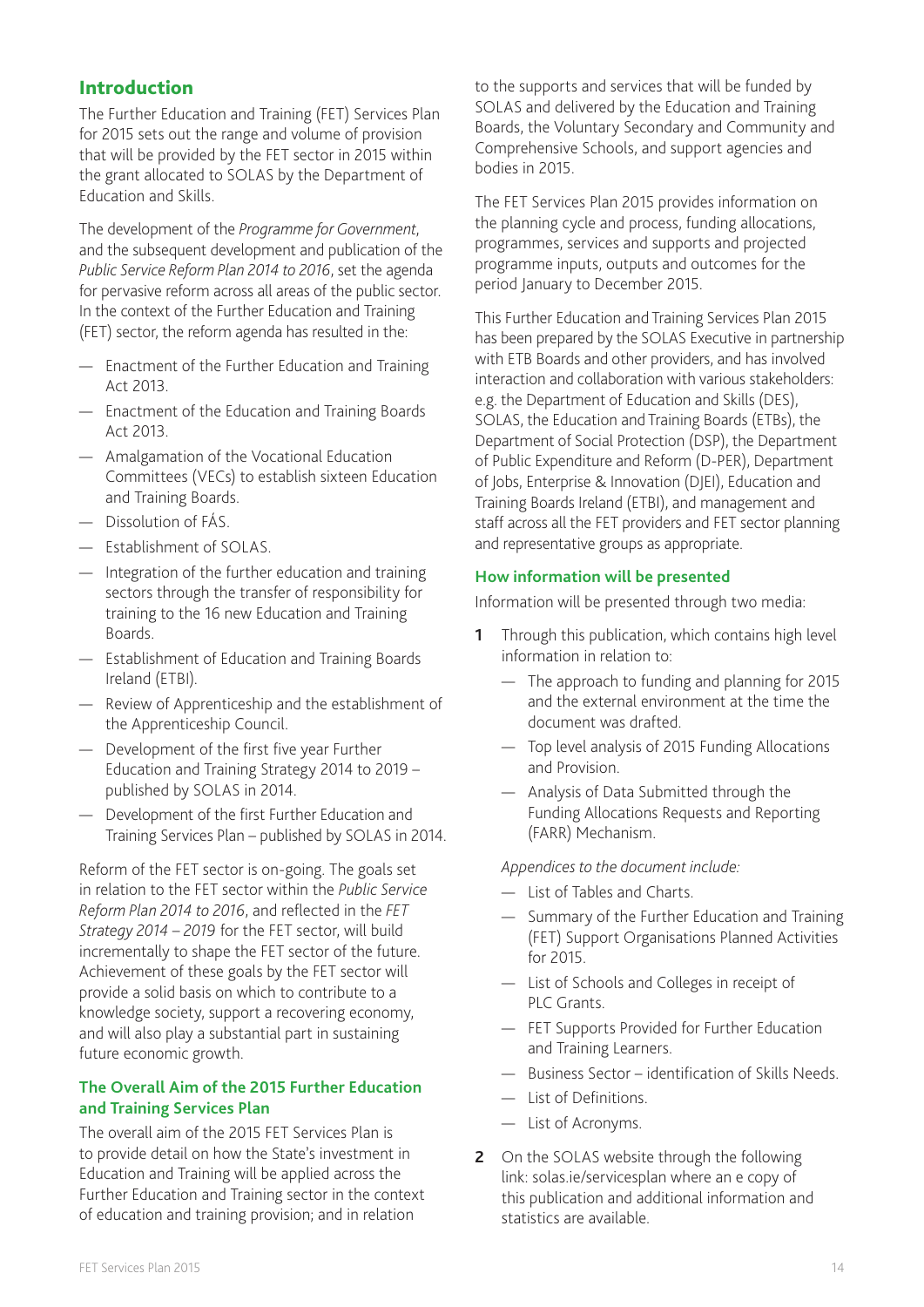# **Section 2**  FET Planning and Funding 2015

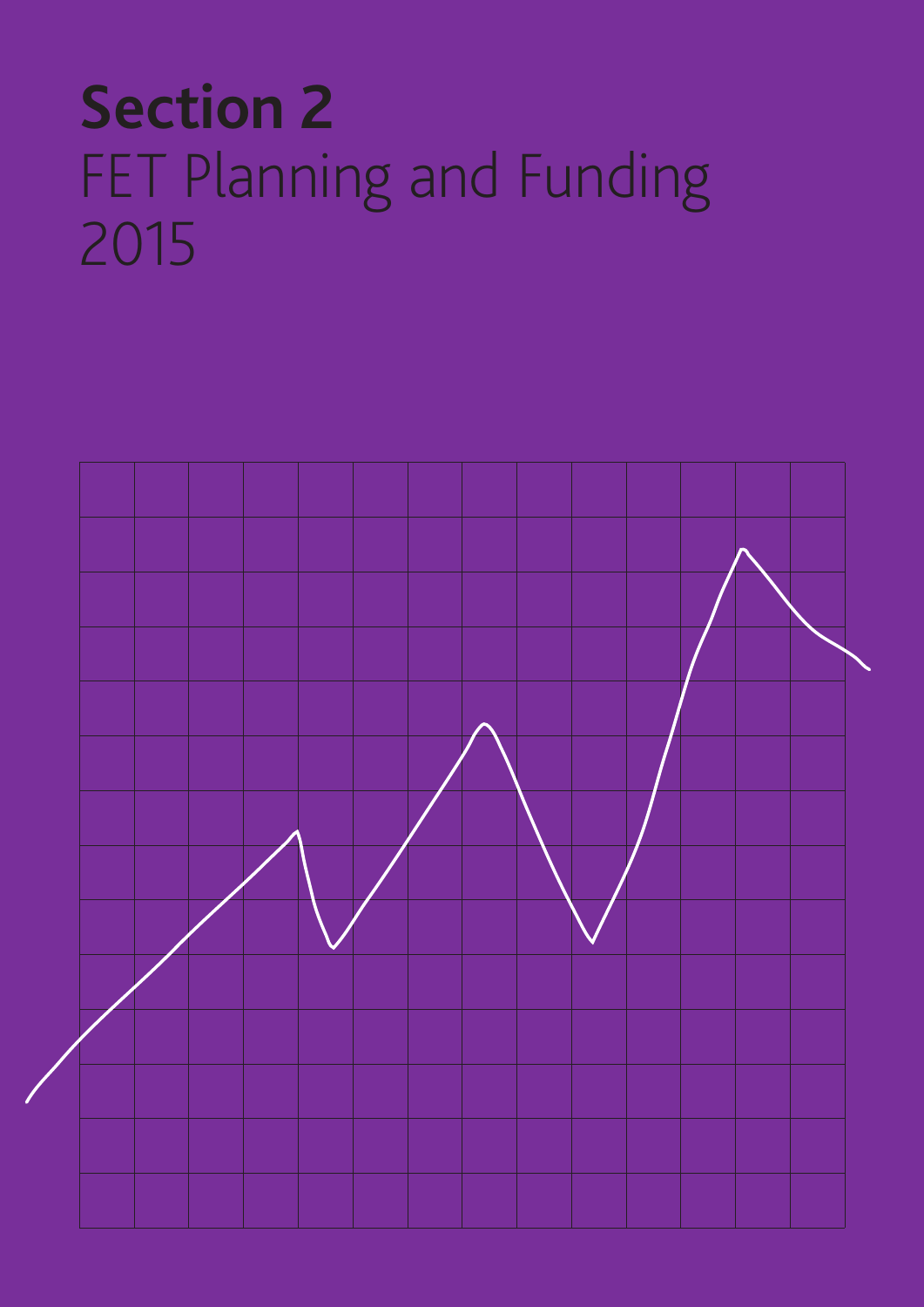## SOLAS Strategic Funding Approach

FET is part of the national education infrastructure. It focuses on contributing to both the collective good (social) and the economy, and recognises that the success of one is often dependent on, and contributes directly to, the success of the other. Both the learner and the economy are viewed as part of an integrated perspective that sees FET contributing to the wellbeing of society as a whole by meeting the needs of the individual, communities, employers and the economy.

#### **The Planning Process for FET Provision 2015**

SOLAS (An tSeirbhís Oideachais Leanúnaigh agus Scileanna) was formally established on 27th October 2013 and from that time, operating under the aegis of the Department of Education and Skills, became responsible for planning and funding allocations related to the Further Education and Training (FET) sector. Funding allocations for 2014 FET provision were agreed by the Department of Education and Skills in advance of the establishment of SOLAS. The 2015 FET planning and funding process is therefore the first to be carried out entirely by SOLAS.

#### **FET Service Plan Development**

The 2015 FET Services Plan is the second services plan to be developed by SOLAS. However it is the first integrated services plan for further education and training. This plan provides a 'national snapshot' of the type and volume of estimated FET programmes and services that will be provided by ETBs, (the primary providers of SOLAS-funded FET), and by a small number of Voluntary Secondary, Community and Comprehensive schools and colleges. It also provides a snapshot of the range of FET-related services provided by other agencies and bodies, within the funding allocated by SOLAS, having taken into account:

- On-going reforms of the FET sector.
- Implementation of the FET Strategy 2014-2019 (development of a new outcomes-based funding and planning model).
- The economic, employment and social inclusion priorities of Government.
- The volume and range of programmes and services to be provided.

This FET Services Plan sets out high level detail of the FET provision to be funded by SOLAS, who will deliver it, when and where it will be delivered, how much it will cost, and the estimated outputs in terms of completion and certification rates, or progression to higher education and placement into employment.

#### **Key Considerations**

The 2015 planning process identified and considered a number of key developments and emerging needs which have the potential to impact on FET provision in 2015 and beyond which included:

- EU2020 Strategy.
- The 2013 Survey of Adult Skills (PIAAC).
- Key priorities and challenges for Ireland as set out in the National Reform Programme 2011.
- Publication of the Further Education and Training Strategy 2014 -2019 which provides a roadmap for the FET sector.
- The need to focus on progressing the relevant FET Strategy actions under Strategic Goal 1, Skills for the Economy; Goal 2, Active Inclusion and Literacy and Numeracy; Goal 3, Quality Provision; Goal 4, Integrated Planning and Funding; and Goal 5, Standing of FET as set out in the Detailed SOLAS Implementation Plan.
- Progressing the FET Strategy through implementation of the new strategic planning process.
- The changing landscape as a result of the economy entering a period of recovery and a return to growth.
- The needs of the individual learner in the context of the advent of a recovering economy.
- Meeting the needs of employers and the Long Term Unemployed (LTU)
- Ensuring targets and commitments in the context of the Long Term Unemployed (LTU) etc. are progressed.
- The ability to meet labour market skill needs, while at the same time meeting the goal of active inclusion.
- The Government's Action Plan for Jobs 2015.
- Pathways to Work 2015.
- The Department of Public Expenditure and Reform (D-PER) circular 13/2014 September 2014.
- Progressing an outcomes based funding model.
- Implementing the literacy and numeracy strategy.
- Ensuring commitments/targets relating to ETBs and SOLAS in the 2013 National Disability Strategy are progressed.
- Support initiatives and roll out of the Government Youth Guarantee (YG).

#### **Investment Priorities for SOLAS**

The Further Education and Training Strategy 2014- 2019 provides a focus for SOLAS' annual funding and investment priorities. The relevant priorities for 2015 are reflected in the FET Services Plan. These are: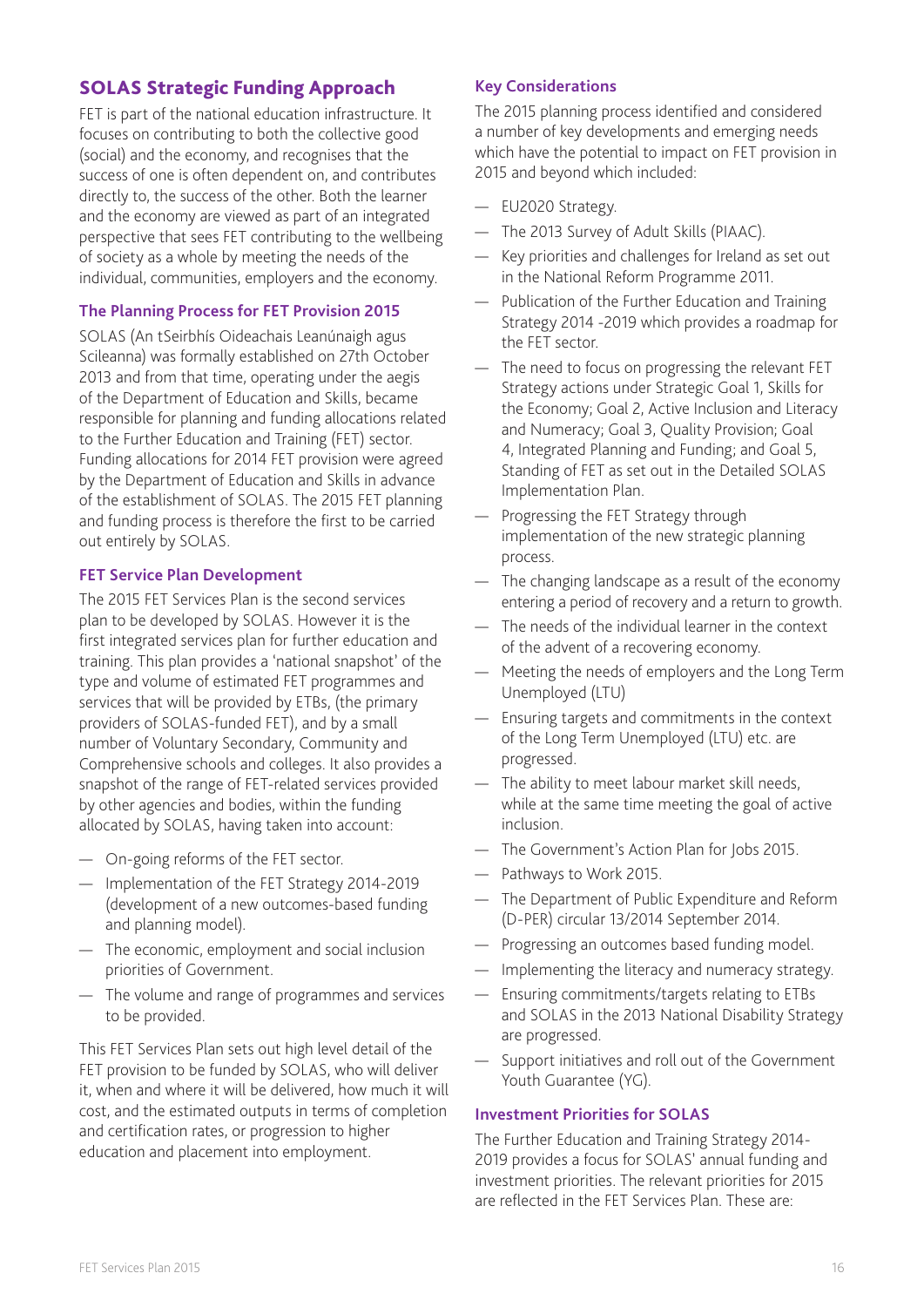- Provision of FET programmes to skill, re-skill or up-skill unemployed persons as well as other job seekers to find a job and/or progress to higher/ further education and training that will equip them to compete in the labour market.
- Provision of FET programmes to support a diverse range of individuals seeking personal, social and developmental skills to enable them to engage or re-engage in learning, or to enable them to make a meaningful contribution to society and to their communities, or to progress to further education and training.
- Priority cohorts identified, such as the Long Term Unemployed and unemployed youth, and target participation rates across FET provision agreed with DES. The target for people who have been unemployed for a long time remains at the 2014 level of 52,666.

#### **Skills for Employment**

The early identification of FET-related skill needs and skill deficits was an essential aspect in informing the 2015 FET Services Plan and in particular management and staff in FET centres/locations that have direct contact with learners, employers and other stakeholders. This was facilitated by the SOLAS SLMRU Unit and through its National Skills Database (NSD). Other relevant sources include research by the SOLAS/Expert Group on Future Skills Needs (EGFSN) and national and international research on future skill needs, national, regional and local labour market intelligence, the legislative and regulatory environment, government policy and direct contact with employers by ETBs and by SOLAS.

The skill needs of the economy are a priority for the 2015 planned FET provision, and are facilitated through the following activity:

- SOLAS parameter/guidelines documentation issued to ETBs, the Voluntary Secondary and Community and Comprehensive Schools, and support agencies and bodies with regard to the development of the 2015 planned FET provision, supports and services set out a requirement - among others - to consider employment, skill shortages and vacancy trends in the labour market to inform FET education, training and skill provision for 2015. In addition a briefing in that regard was provided by the SLMRU Unit to ETBs on request.
- The SOLAS, SLMRU Unit, prepared the EGFSN Research and Implications for SOLAS document (Jan 2015) which outlines existing and emerging skills shortages identified in the National Skills Bulletin 2014 and provides an easy to read summary of that analysis. The analysis points to

the transitory nature of employment in relation to a number of occupations, and focuses on selected recommendations by the EGFSN regarding policy responses to address issues with supply of skills across economic sectors (for example manufacturing, retail, ICT, logistics, marine) with a particular focus on the recommendations pertaining to ETBs and to SOLAS. This too was incorporated into the labour market briefings provided by SOLAS.

- SOLAS published an annual regional labour market profile to assist ETBs in the annual business planning process as well as a range of education and other bodies and government departments with regard to aligning related provision and supports in their immediate catchment areas to the labour market.
- Local labour market intelligence was garnered by the ETBs themselves who are best positioned to respond to skill needs through their own local and regional employer networks. This is a critical element in providing an overall high quality labour market intelligence infrastructure, especially when it merges local and regional data with national trends and is utilised in the planning process.
- Through the agreed FET service planning parameters documentation issued to the ETBs and other bodies, SOLAS requested that specific examples of relevant new programmes to be developed/offered in 2015 (and in subsequent years) to meet identified local, regional and national skill needs and job opportunities relating to specific business sectors, be highlighted. The outcomes of ETB deliberations in this regard are detailed in the 2015 FET Services Plan.
- SOLAS independently commissioned a placement and monitoring survey of learners who participate on training programmes that are currently provided in the ETB training centre network. The most recent such survey was published in 2014. The majority of survey participants were on the Live Register prior to taking up their course. The survey identified outcomes that were largely positive in a challenging economic environment, with a high level of relevance of technical and soft skills imparted on a range of employment-led courses mentioned by those who were surveyed.
- SOLAS is supporting the ETBs in new programme development based on the needs of the economy, where a targeted number of national Career Traineeships have been identified. Career Traineeships involve partnerships between ETBs and local companies to offer work-based learning as part of programmes focused on specific career pathways. Programmes are being piloted by a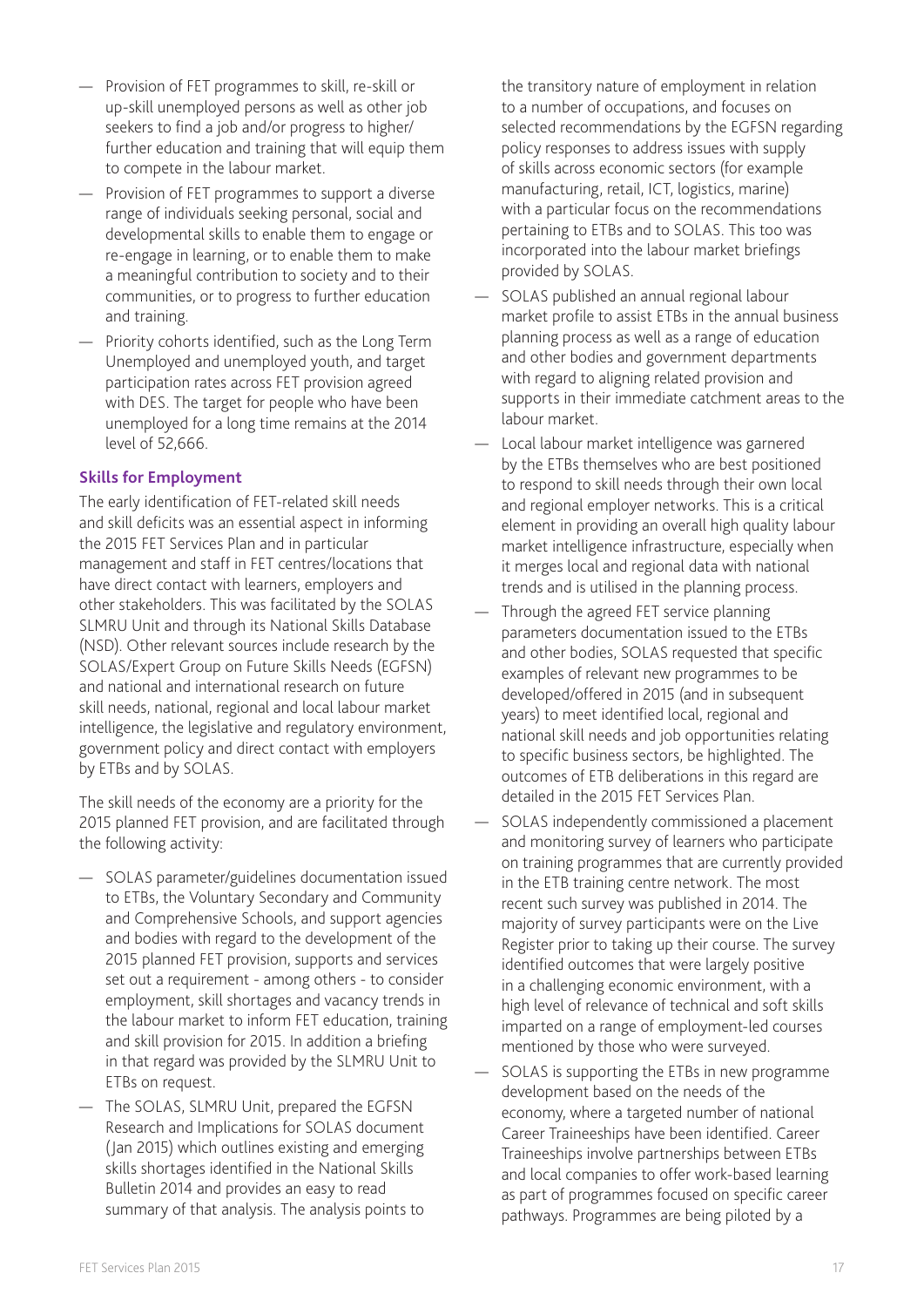number of ETBs to meet identified employer FET needs in the hospitality, horticulture and manufacturing/engineering sectors.

- SOLAS/ETB work is progressing to develop processes and systems called the Programme and Learner Support System (PLSS) which will incorporate a national FET course database, a national FET course calendar and a national FET learner database that will enable SOLAS, among other things, to access real time data on outputs and outcomes from all SOLAS-funded FET programmes and services.
- The FET provision and the services plan is also informed by a bottom-up approach where the emphasis by ETBs is on capturing local education, training and skill needs identified through their own local/regional employer and community networks.

#### **Skills in Employment**

The key provision in relation to Skills in Employment (allocation circa €36m in 2015) is provided through the Apprenticeship Programme (circa €33m) and the Skills 4 Work Programme (circa €3m). In terms of workforce development, SOLAS in conjunction with DES is developing a policy position to address the challenges of up-skilling in the wider workforce.

#### **Other related developments**

A number of projects are underway which will support FET provision in 2015, e.g:

- A 2015 survey relating to learners who completed training programmes in 2014 is being finalised.
- Preparatory SOLAS discussions with the ETB and HEIs with regard to managing the increase in new apprentice registrations for existing designated trades, as well as the development and roll-out of new employer-led apprenticeship proposals that will be evaluated/approved by the newly established National Apprenticeship Council from May 2015 onwards.
- The Department of Education and Skills (DES) proposal to establish regional structures for engagement between DES providers (ETBs, Institutes of Technology, Universities, Skillnets), employers and other stakeholders on skills and related issues is well advanced. The process to establish the regional skills fora is being supported by SOLAS and the SLMRU Unit in particular, together with the HEA and Skillnets. This work will also inform a planned review of the national skills infrastructure. This review will be undertaken as part of the development of the new Skills Strategy, and the new regional and national infrastructure, and will be set out in the new Skills Strategy when it is published during 2015.

— Commencement in 2015 of a pilot initiative by SOLAS in collaboration with the ETB sector to build on existing strategic planning capability in the FET sector. Please refer to page 20: Improvement in the Planning Process – SOLAS/ETB Pilot Initiative 2015.

#### **Equity/Inclusion**

In relation to the 2013 Survey of Adult Skills (PIAAC), (where Ireland performed below average across a range of indicators), the Services Plan for 2015 has focused on the active inclusion of people of all abilities, including access to a job and relevant and meaningful education and training. Within this, the objective of promoting numeracy and literacy across FET provision is very important as part of the implementation of a Literacy and Numeracy Strategy, and the 'how to' part of implementing such a strategy is clearly articulated in the FET Strategy itself.

In that regard:

- The funding for both literacy and numeracy provision and for community-based education has been maintained in 2015 as per the FET Strategy, and will remain in place until an agreed strategic inputs/outcomes-based funding model has been trialled and tested on other types of FET provision.
- The FET Strategy also seeks to increase levels of active inclusion through the provision of high quality, more accessible and flexible education, training and skill development interventions and the associated supports suited to the individual. Each ETB has been requested by SOLAS to set out its provision and supports in this regard; for example in the area of provision for persons with a disability as part of service planning process for 2015.

#### **Supporting Quality Provision through the Professional Development of FET Personnel**

The professional development of personnel working in Further Education and Training has been acknowledged by the OECD and the EU Commission amongst others, as a key measure to improve the quality of learning at all levels.

In line with the above, SOLAS intends to work closely with the ETBs and other partners to develop supports and structures for the professional development of FET Practitioners in Ireland.

SOLAS intends working closely with ETBs to:

- Develop a Skills Profile Project to report on the existing skill-base of the ETB workforce involved in the provision of FET programmes.
- Develop, in consultation with the FET sector, a strategy for the Continuing Professional Development of FET staff, informed by the outputs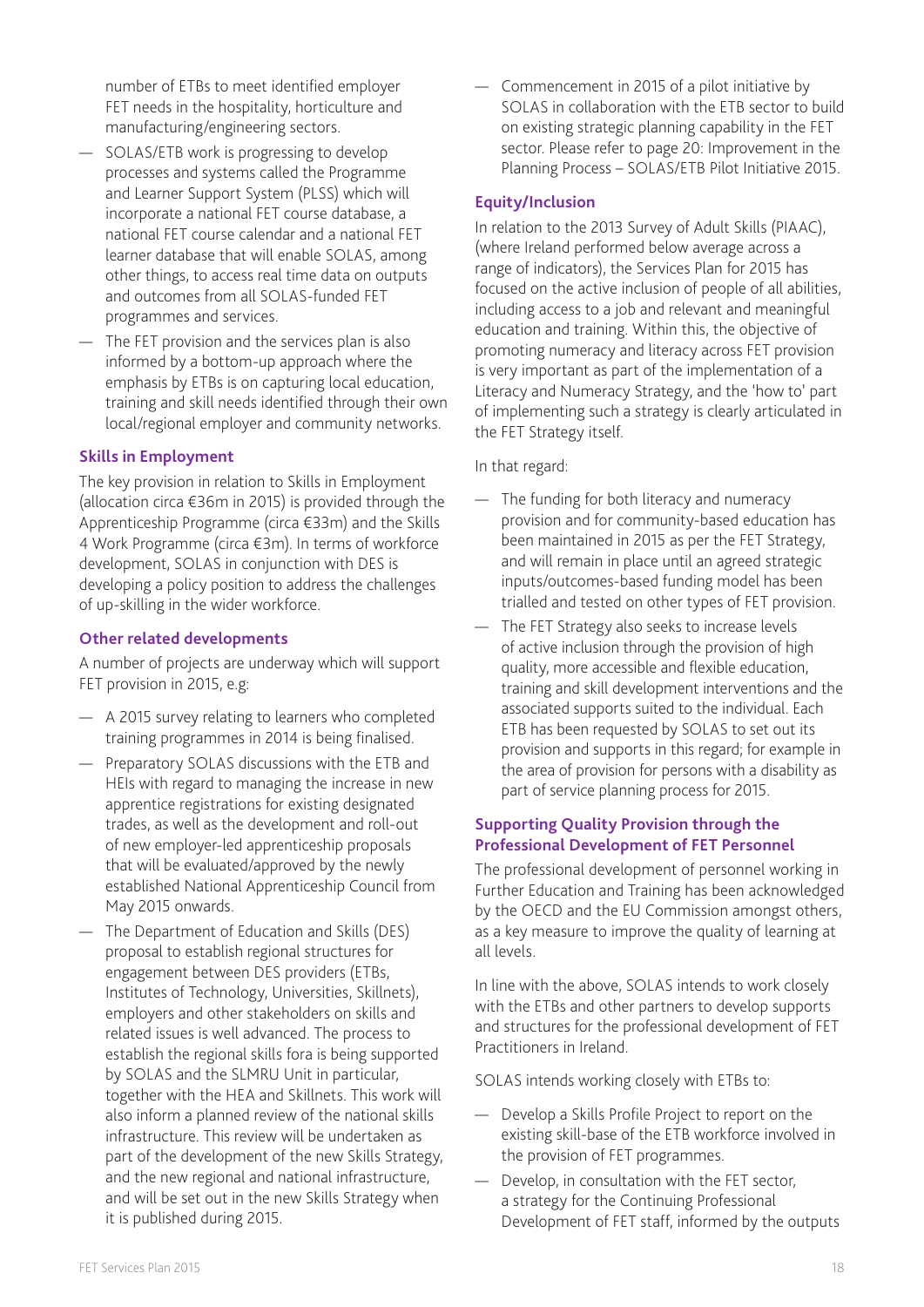of the Skills Profile Project.

— Support DES-led consultations on the development of a qualifications pathway for the FET personnel.

## Stakeholder Engagement

To gain insight into the identified and emerging needs of our stakeholders, the planning and funding process for 2015 prioritised engagement with stakeholders to seek their views. e.g. government departments, individual ETBs, the Voluntary Secondary and Community and Comprehensive Schools representative groups, agencies and bodies in receipt of funding within the FET Sector and Units within SOLAS,

The planning process also involved the formal establishment of the SOLAS/ETB representative group whose contribution to planning for 2015 was invaluable. In addition, links with the Voluntary Secondary and Community and Comprehensive Schools' representative groups were established, and liaison with all stakeholders is on-going.

#### **New Funding and Governance Developments for 2015**

Historically, funding allocations were agreed by the Department of Education and Skills on a programmeby-programme basis with individual VECs/ETBs. Given the significant structural reforms that have taken place across the FET sector it has become necessary to review, in its totality, the approach to agreement of grant allocations.

The Further Education and Training Strategy commits to the replacement of the legacy funding formula through development of a strategic input/outcomes based funding model for all FET provision. This new funding model will evolve over time and will be informed by feedback on existing funding models, relevant stakeholders, and by national and international best practice.

#### **Significant Change to the Planning and Funding Allocations Process for 2015**

Significant change to the planning and funding allocations process has been introduced for 2015. The 2015 strategic approach to planning and funding was to consider FET provision in its entirety rather than programmatically. The aim of this approach was to facilitate the identification of gaps and overlaps in provision, and also to identify where provision met the provision need as required. In 2015 stakeholders in receipt of funding will operate within their fixed funding allocation as set by SOLAS. The ETBs and other stakeholders requested funding for 2015 through compilation of a Funding Allocations Requests (FARs) for submission to SOLAS.

#### **Funding Allocations Requests (FARs)**

The purpose of the Funding Allocations Requests system is:

- To provide a coherent mechanism through which funding can be requested by the ETBs, Voluntary Secondary and Community and Comprehensive Schools, and agencies and bodies for all proposed FET provision and funded supports and services.
- To provide a coherent mechanism through which Funding Allocations Requests can be presented for approval to the SOLAS Board.
- To ensure that required statistical information/data related to FET provision is available for collation by SOLAS to inform future planning and for provision to other stakeholders (e.g. DES, DSP, DPER etc.).

To support the compilation and submission of 2015 Funding Allocations Requests, stakeholder-specific Overarching Planning and Funding Parameters and Guidelines documents were developed for the following:

- Education and Training Boards (ETBs).
- Voluntary Secondary and Community and Comprehensive Schools.
- Agencies and bodies in receipt of funding.

In addition the Funding Allocation Request and Reporting database (FARR) was developed to assist in the recording of required data. Information on the overarching planning and funding parameters and guidelines and support mechanisms was disseminated by SOLAS to the relevant stakeholder groups through provision of seminars, briefings and training as appropriate.

FET providers have access to the new FARR (Funding Allocation Request and Reporting) database through which provision is assembled on a course type and programme basis. This has culminated in the completion of a summary Funding Allocations Requests submitted by each provider, which must not exceed the fixed funding total. A fundamental part of the 2015 Funding and Planning Cycle included the need for providers to plan within a fixed funding ceiling set by SOLAS.

The key principle in the planning process is that the grantee (ETB or other FET organisation) will review and build upon their FET services provision. ETBs will take cognisance of local and national education and training and labour market needs, and work to SOLAS' Overarching Planning and Funding Parameters and Guidelines and to the total grant allocation set by SOLAS for planning purposes. Providers will also take cognisance of learners' and employers' education and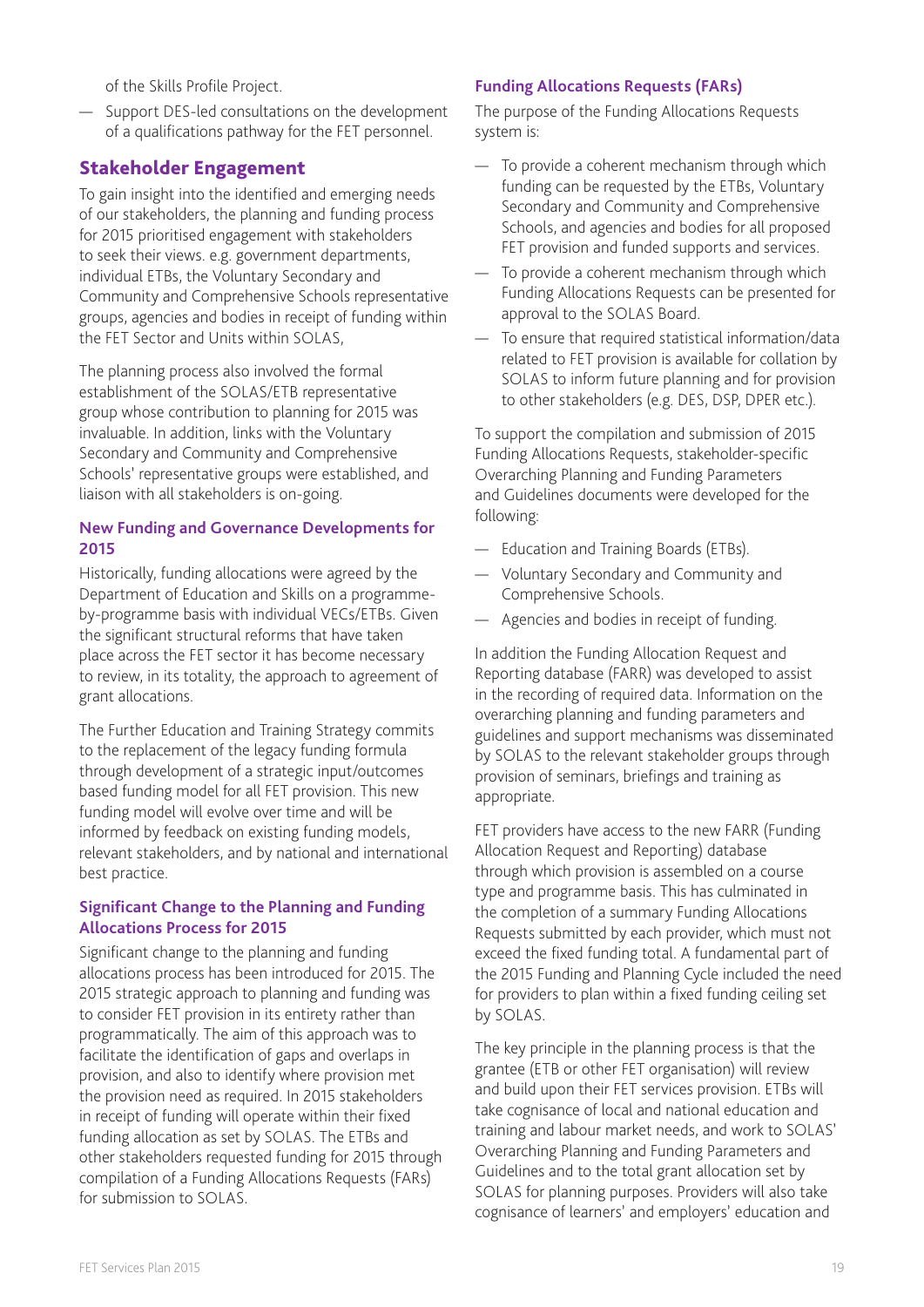training requirements, and will have demonstrated value for money in their Funding Allocations Requests.

#### **Data – Quality, Interpretation and Collection**

The overall long-term goal is to develop a fit-forpurpose Planning, Funding and Reporting process for Further Education and Training. The planning process for 2015 is the first year of a three-year cycle in developing a new planning and funding model. It seeks to learn from the 2014 process and to embark on a collaborative journey, working with the ETBs and the Voluntary Secondary and the Community and Comprehensive Schools to achieve this goal. Planned developments related to ICT systems will support the availability of data locally at individual level, and these developments will assist and improve the estimation process in the context of future planning.

Key to successful planning is the availability of reliable data. While the 2015 FET Services Plan represents a significant move forward in terms of embedding a new planning model/process, the data yielded at this point are estimates from the professionals in the field without the aid of comprehensive IT System for FET. The funding allocations in Section 3 of this document are based on estimates from the professionals in the field. The capability to estimate will be improved greatly over the coming years through the rollout of the Programme and Learner Support System (PLSS) and its linkage to the FARR database.

#### **Improvement in the Planning Process – SOLAS/ ETB Pilot Initiative 2015**

The SOLAS FET Strategy Unit has commenced a pilot initiative, with the aim of increasing existing strategic planning capability within SOLAS and the ETB sector. This is a joint SOLAS/ETB collaborative project. SOLAS is working with three ETBs namely, Cork ETB, Laois Offaly ETB and Donegal ETB to develop a model for consideration by the ETB sector as a whole, to enable the effective implementation across the ETB sector of the Further Education and Training (FET) Strategy. In this regard, additional support will be provided to the three ETBs by the Strategy Programme Office in SOLAS. It is intended that the results of the pilot initiative will be considered by the ETB sector, SOLAS and DES and will subsequently inform the 2016 FET planning process which is due to commence during the latter part of 2015.

#### **The External Environment**

In the development of the 2015 Further Education and Training Services Plan, the external environment was considered at both European and National level. The following information was provided by the ESF and EGF and Operations Unit within the Department of Education and Skills via the SOLAS Finance Unit.

## The European Perspective

#### *EU2020 Strategy*

Europe 2020 is the European Union's ten-year growth and jobs strategy that was launched in 2010. It is about overcoming the crisis from which our economies are now gradually recovering, addressing the shortcomings of our growth model, and creating the conditions for a smart, sustainable and inclusive growth.

Five headline targets have been set for the EU to achieve by the end of 2020. These cover employment; research and development; climate/energy; education; social inclusion and poverty reduction.<sup>1</sup>

#### *National Reform Programme Targets*

The key priorities and challenges for Ireland have been set out in the National Reform Programme 2011. Principal among the targets set in that primary national strategy, framed in the context of achieving the EU2020 objectives, are targets central to the ESF mission and objectives. These are:

#### *Target 1. Employment Ireland's Headline Target*

*"To raise to 69-71% the employment rate for women and men aged 20-64, including through the greater participation of young people, older workers and lowskilled workers, and the better integration of legal migrants, and to review the target level of ambition in 2014 in the context of a proposed mid-term review of the Europe 2020 Strategy."*<sup>2</sup>

#### *Target 4. Education Ireland's Headline Target*

*"To reduce the percentage of 18-24 year olds with at most lower secondary education and not in further education and training to 8%; to increase the share of 30-34 year olds who have completed tertiary or equivalent education to at least 60%."*<sup>3</sup>

#### *Target 5. Poverty Ireland's Revised Headline Targets*

*"To reduce consistent poverty to 4% by 2016 (interim target) and to 2% or less by 2020, from the 2010 baseline rate of 6.3%. The Irish contribution to the Europe 2020 poverty target is to reduce by a minimum of 200,000 the population in combined poverty (either consistent poverty, at-risk-of-poverty or basic deprivation)."4*

#### *Role of the ESF in achieving the NRP and national policy targets in employment and inclusion*

From the foregoing, one can see clearly that the key

<sup>1</sup> Programme for Employability, Inclusion and Learning 2014-2020 (Supported by the European Social Fund)

<sup>2</sup> Programme for Employability, Inclusion and Learning 2014-2020 (Supported by the European Social Fund)

<sup>3</sup> Programme for Employability, Inclusion and Learning 2014-2020 (Supported by the European Social Fund)

<sup>4</sup> Programme for Employability, Inclusion and Learning 2014-2020 (Supported by the European Social Fund)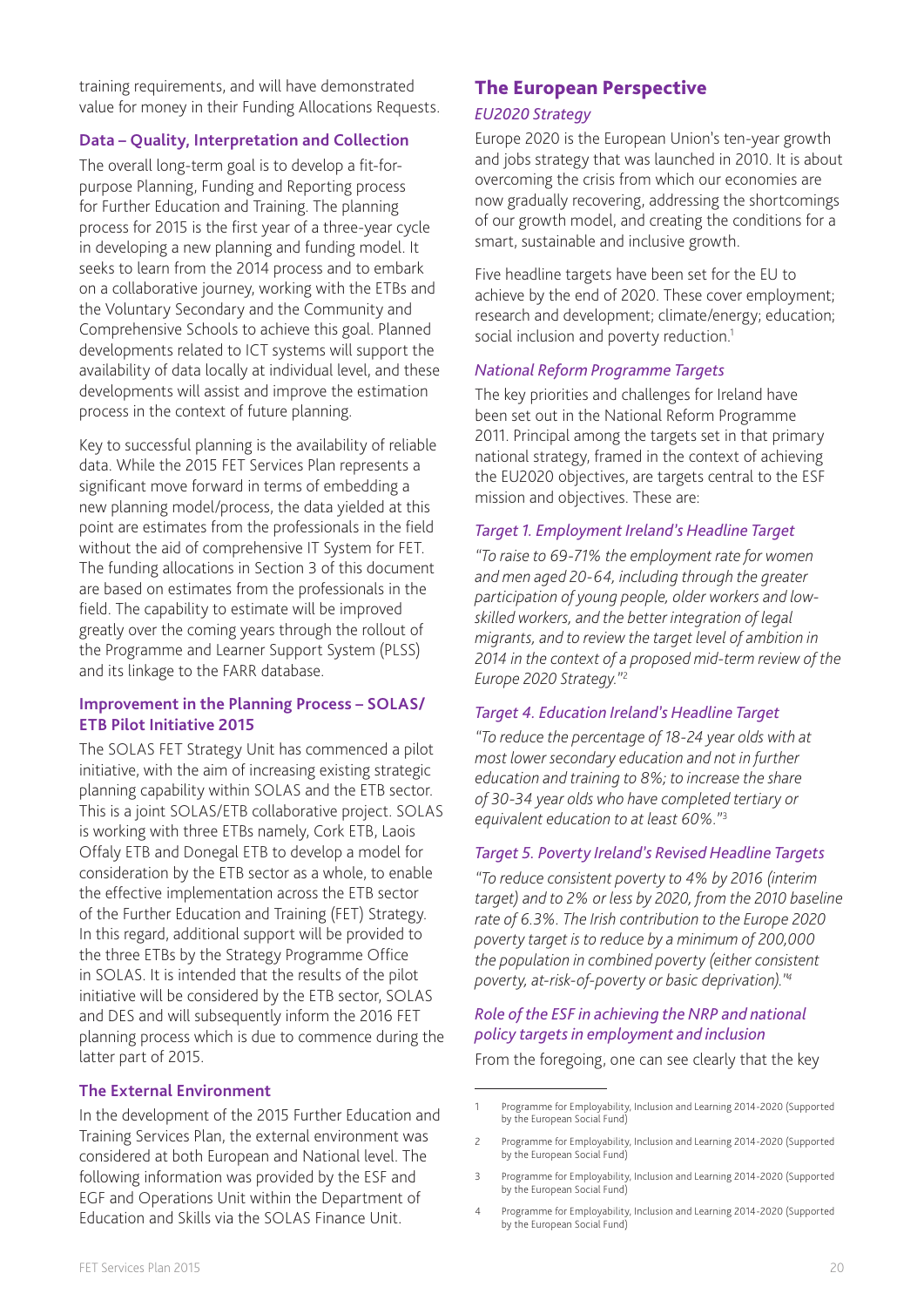priorities for Ireland are: *reducing unemployment (in particular long term and youth unemployment) through increasing skills levels relevant to the labour market opportunities, improving education levels and progressing towards social inclusion objectives.*<sup>5</sup>

As outlined, the mission and role of the ESF is directly relevant to the delivery of the necessary interventions to help get our unemployed workforce up-skilled and re-skilled in order to be able to avail of emerging employment opportunities. The emergence of jobs in new sectors and the skills profile required to meet that demand in the labour market pose challenges for Ireland. The sectoral nature and skills profile of those new jobs must be matched by the training, education and up-skilling offers from the systems that are producing the people to fill them. The areas where identified skills shortages exist must be targeted by relevant education, training and work experience programmes, including labour market activation programmes. Evidence of growth in self-employment and entrepreneurship must also be supported through relevant up-skilling and re-skilling opportunities for those seeking to follow that path.6

The ESF Thematic Objectives are well-suited to accommodate investment that will tackle the needs identified for the Irish labour market recovery. These are:

- Promoting Sustainable and Quality Employment and Supporting Labour Mobility.
- Promoting Social Inclusion, combating poverty and any discrimination.
- Investing in Education, Training and Vocational Training in social enterprises and the social and solidarity economy in order to facilitate access to employment.<sup>7</sup>

## The National Perspective

#### *Targeted Education and Training Initiatives*

As part of the Government's Action Plan for Jobs and Pathways to Work, the Department of Education and Skills will continue to develop high quality education and training to support unemployed people to return to employment by accessing reskilling.<sup>8</sup>

The external environment in the context of the recovering economy and labour market skill requirements was also considered as part of the

8 "National Strategy for Higher Education to 2030", published January 2011

planning and funding process for 2015. All stakeholders preparing a Funding Allocations Request for submission to SOLAS were asked to consider the external environment in the context of the following:

#### *Labour Market Considerations*

#### *Economy*

Between 2013 and 2014, a growth of 3.3% was recorded for the Gross National Product (GNP), while the Gross Domestic Product (GDP) increased by 0.2%. In 2014 however, GDP is estimated to have grown by 5.1%, compared with the growth in GNP of 3.9%. The difference between the two measures is usually attributed to the net factor income payments to the rest of the world, with unusually large impact attributed to the export growth observed in 2014 arising from contract manufacturing outside the State.<sup>9</sup>

Further improvements in macroeconomic indicators are expected for 2015 and 2016:

- GDP is projected to grow by 3.7% in 2015 and a further 3.7% in 2016.
- GNP is expected to grow by 3.3% and 3.5% in 2015 and 2016 respectively.
- Employment is expected to grow by approximately 2% in 2015 and in 2016.
- Unemployment is expected to average 10.4% in 2015 and 9.3% in 2016.10

#### *Labour Market*

At the time planning of the 2015 FET provision commenced, almost all indicators for 2013 pointed toward improvements in the labour market. Thus between 2012 and 2013:

- The labour force grew by 10,000, or 0.4%. The labour force participation rate increased by 0.3 percentage points to 60.2%.
- Employment increased by 43,300 and the employment rate by 1.4 percentage points to 60.5%.
- Unemployment levels declined by almost 34,000. There were also declines in the unemployment rate (to 13.1%), the long term unemployment rate, and the broad unemployment measure (combining unemployed and part-time underemployed persons).
- Redundancies declined from 33,072 to 13,628.

<sup>5</sup> Programme for Employability inclusion and Learning 2014-2020 (Supported by the European Social Fund)

<sup>6</sup> Programme for Employability inclusion and Learning 2014-2020 (Supported by the European Social Fund)

Programme for Employability inclusion and Learning 2014-2020 (Supported by the European Social Fund)

<sup>9</sup> Contract manufacturing can occur when an Irish-resident firm (not necessarily Irish-owned) contracts a manufacturer abroad to produce a good for supply to an end-client abroad; CSO Balance of Payments &Trade Statistics; Irish Fiscal Advisory Council, (November 2014) Fiscal Assessment Report; Central Bank of Ireland, Quarterly Bulletin, January 2015.

<sup>10</sup> Assuming a continuation of the labour market trend observed in 2014; Central Bank of Ireland, Quarterly Bulletins April 2014 and January 2015; Department of Finance, A Strategy for Growth 2014-2020, December 2013.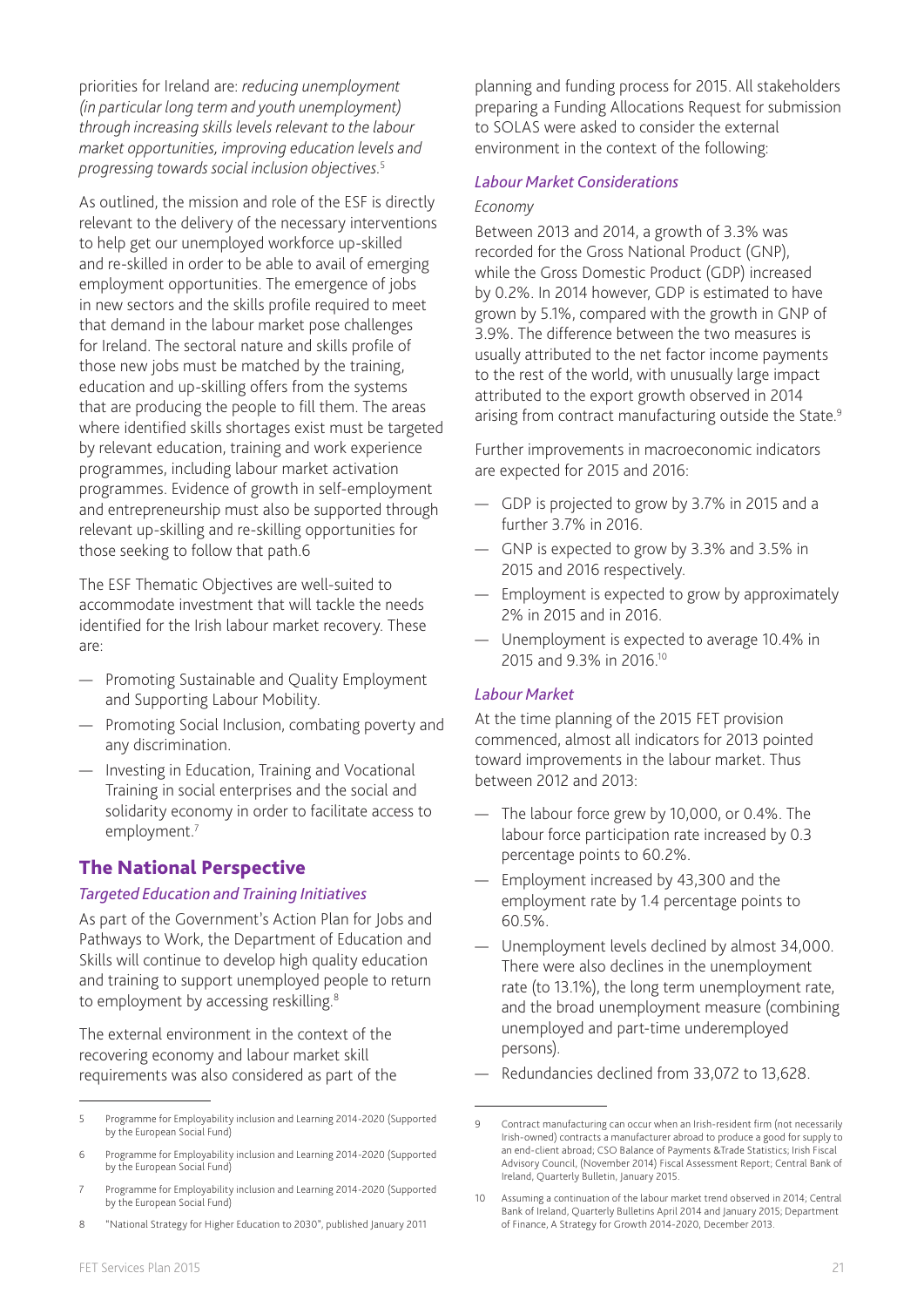The most recent data available (Q3 2014) at the time of planning 2015 FET provision indicated that most of the improvements highlighted above continued during 2014. Employment had increased for eight consecutive quarters (to Q3 2014), albeit showing signs of moderation when compared to 2013. Nevertheless, there was an annual increase in employment of 1.5% or 27,700 in the year to the third quarter of 2014. At the same time, there was a decrease in unemployment by approximately 37,500 (in the year to Q3 2014), with a decrease in long term unemployment accounting for a considerable share of the decrease. Finally, the youth unemployment rate decreased from 26.5% to 23.2% year-on-year (to Q3 2014).11

#### *However, a number of issues persist*

- In quarter 4 2013, the unemployment rate continued to be high for certain segments of the labour market: e.g. persons previously employed in construction (30%); persons aged under 25 (24.2%); persons holding less than higher secondary education (18%); and persons previously employed in elementary occupations (15%).
- While there was a decline (of 1,300) in net outward migration between 2012 and 2013, the net number of Irish emigrants increased.
- Labour force is estimated to have contracted in 2014 by almost 10,000 persons. It is estimated that emigration contributed to this contraction; in Q3 2014 this negative demographic effect contributed 13,000 persons to the overall decline in the labour force. This negative demographic effect is exclusively concentrated in the 20-24 and 25-34 age groups.

#### **Job Opportunities**

Job opportunities can arise due to replacement demand, turnover or expansion demand.

- **Replacement demand** refers to the skills demand arising from retirements and other exits from employment (excluding vacancies arising from turnover within an occupation).
- **Turnover** refers to the demand arising from people changing employers or occupations within the labour market.
- **Expansion demand** refers to the demand for skills as a result of employment growth.

Job opportunities arise continuously due to the attrition of the existing workforce, as persons leave employment due to retirements, illness, emigration or withdrawal from the labour force to home duties, study and other reasons. Although attrition results in job openings in all occupations, in absolute terms the replacement demand is greater in occupations in which large numbers of persons are employed.

The Irish labour market is flexible, with large volumes of movements observed annually between unemployment, employment and inactivity.12 In addition, there is a large volume of movements associated with changes of occupations and employers. These movements - usually referred to as turnover while not associated with a net increase in the number of jobs available, still create opportunities to compete in the labour market. They also provide opportunities for vertical movements along the skills scale for those in employment.

A significant majority of vacancies advertised over the last five years have been associated with replacement and turnover demand. During this period there were very few areas in which job opportunities arose due to expansion demand. Recent developments in the economy suggest that job opportunities arising from expansion demand might be on the rise. (See Appendix 5 for additional information.)

<sup>12</sup> The information presented here is based on the transitions analysis published in the National Skills Bulletin 2014, Expert Group on Future Skills Needs. The analysis used the CSO Quarterly National Household Survey data to follow the movements of individuals from one labour market status to another (i.e. transitions between employment, unemployment and inactivity), as well as between and within occupations. Replacement demand is estimated as exits to inactivity plus net exits due to inter-occupational movements.

<sup>11</sup> CSO, QNHS (Q3 2014).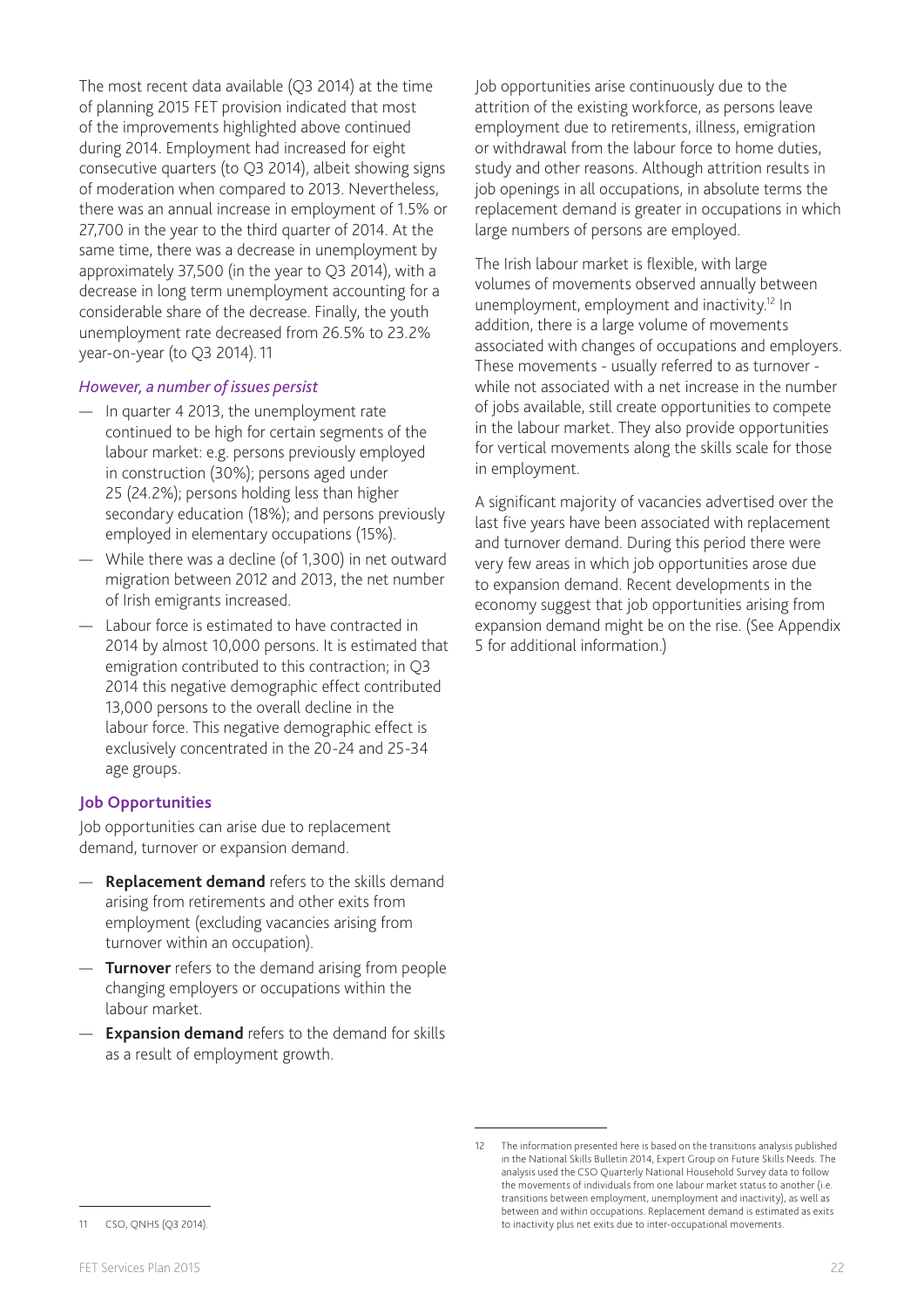# **Section 3**  Top Level Analysis of 2015 Funding Allocations and Provision

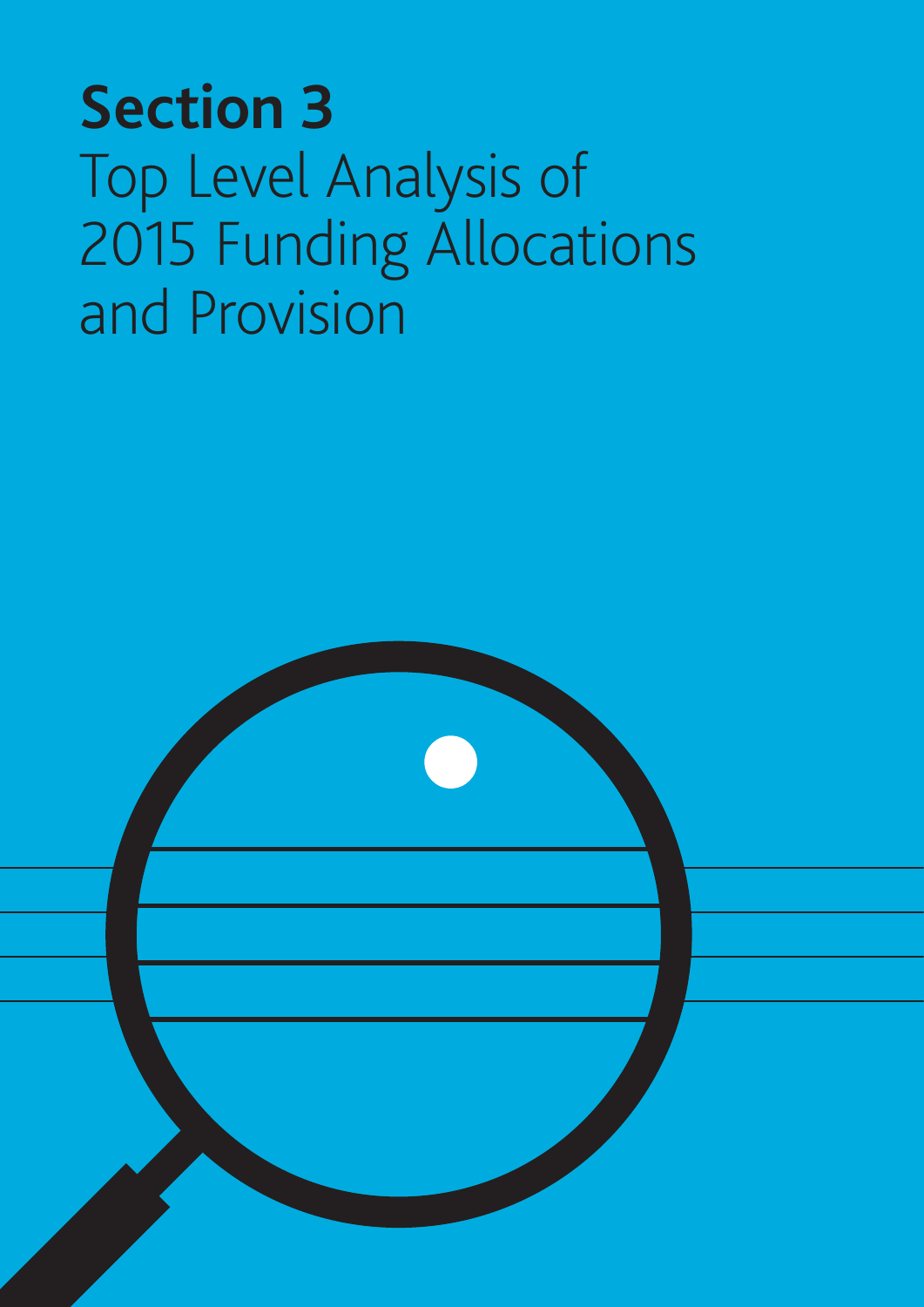This section of the FET Services Plan provides top level analysis of the 2015 grant allocations for FET and analysis of the 2015 projected FET provision, inputs, outputs and outcomes. No single metric can describe the overall picture of FET provision. For the purpose of this document the term beneficiary is used to describe the total number of interventions provided for through the FET budget from which individuals will benefit in a given year irrespective of whether they are present at the start of the year or join a course during the year. Consideration must be also given to the degree of the participation: some learners will partake in a fulltime academic course of 33 weeks, while others may participate in a five-hour-a-week part-time literacy course, yet both scenarios are considered equally when the term beneficiary is used. In the future, FET planning processes will encompass analysis of data to determine full-time equivalents within FET provision. This will facilitate a broader picture of the capacity of FET provision.

## Budget Allocations

The 2015 FET Services Plan provides for a total budget allocation of €643.5m (€3m carried forward from 2014), to be made available for SOLAS-funded further education and training provision in 2015.

- The Department of Education and Skills will continue to fund the PLC and Co-Operation Hours Provision (Teacher Pay and Student Capitation) estimated at €186m for 2015.
- It is estimated that 369,523 places will be made available for learners to benefit from SOLAS-funded FET programmes and services in 2015 (341,726 places in 2014). This figure will include the 231,234 new entrants (215,929 new entrants in 2014) expected to participate in FET provision in 2015.
- Approximately 60% of all provision in 2015 will be for individuals requiring introductory level courses/ supports (across FET programmes up to Level 4 on NFQ or equivalent) to assist them with progression back to employment over a longer timeframe.
- 7,096 apprentices will benefit from phase 2, 4 & 6 training provision in 2015 (5,096 in 2014). The overall population of apprentices at various stages of their apprenticeship in 2015 is estimated to be 7,400.

#### **Budget Availability for 2015 FET Grants**

The total amount allocated to SOLAS in 2015 is €637.485m, including capital of €3.0m. This comprises €335.769m in Exchequer funding and €301.716m from the National Training Fund. Estimated other income of €3.015m and funding brought forward from 2014 will allow a budget of circa €643.5m to be set. Details of the available funding to SOLAS for FET grants and the source of this funding is set out below.

SOLAS will be responsible for the distribution of a total of €643.5m across the FET sector (includes SOLAS costs) while the Department of Education and Skills will continue to be responsible for payment of teachers' salaries and certain other costs related to FET provision.

#### **Funding Allocations**

Tables 3.1 and 3.2 below provide summary details of the SOLAS grant allocation and how the grant allocation will be utilised in terms of grants to:

- Education and Training Boards.
- Voluntary Secondary and Community and Comprehensive Schools.
- Other FET Organisations funded by SOLAS.

Table 3.2 also details the funding that will be retained centrally and other cash resources to be utilised in funding the full FET provision and services for 2015.

#### **Grant Allocations and Expenditure** *SOLAS Grant Allocation 2015*

| Total                                  | €643,500,000 |
|----------------------------------------|--------------|
| Funding B/F from 2014                  | €3,000,000   |
| 2015 Total Grant Allocation 2015       | €640,500,000 |
| <b>Overall Grant Allocation Detail</b> | Total        |

*Table 3.1*

#### *Total Projected Expenditure Breakdown 2015*

| SOLAS costs (including EGF &<br>capital funding)                                      | €75,280,000  |
|---------------------------------------------------------------------------------------|--------------|
| <b>ETB FET Grants Provision 2015</b>                                                  | €557,491,559 |
| Reserved Funding (apprenticeship, Refugee<br>Programme, VS/C&C Schools, LDA Payments) | €1,322,255   |
| Other Organisations                                                                   |              |
| Grants                                                                                | €5,926,104   |
| Voluntary Secondary & Community and<br>Comprehensive Schools (BTEI) programme         | €409,490     |
| Irish Deaf Society                                                                    | €214,157     |
| Balance not yet profiled                                                              | €356,435     |
| <b>FET Capital costs</b>                                                              | €2,500,000   |
| <b>Total Grant Allocation for Distribution</b><br>by SOLAS                            | €643,500,000 |

*Table 3.2*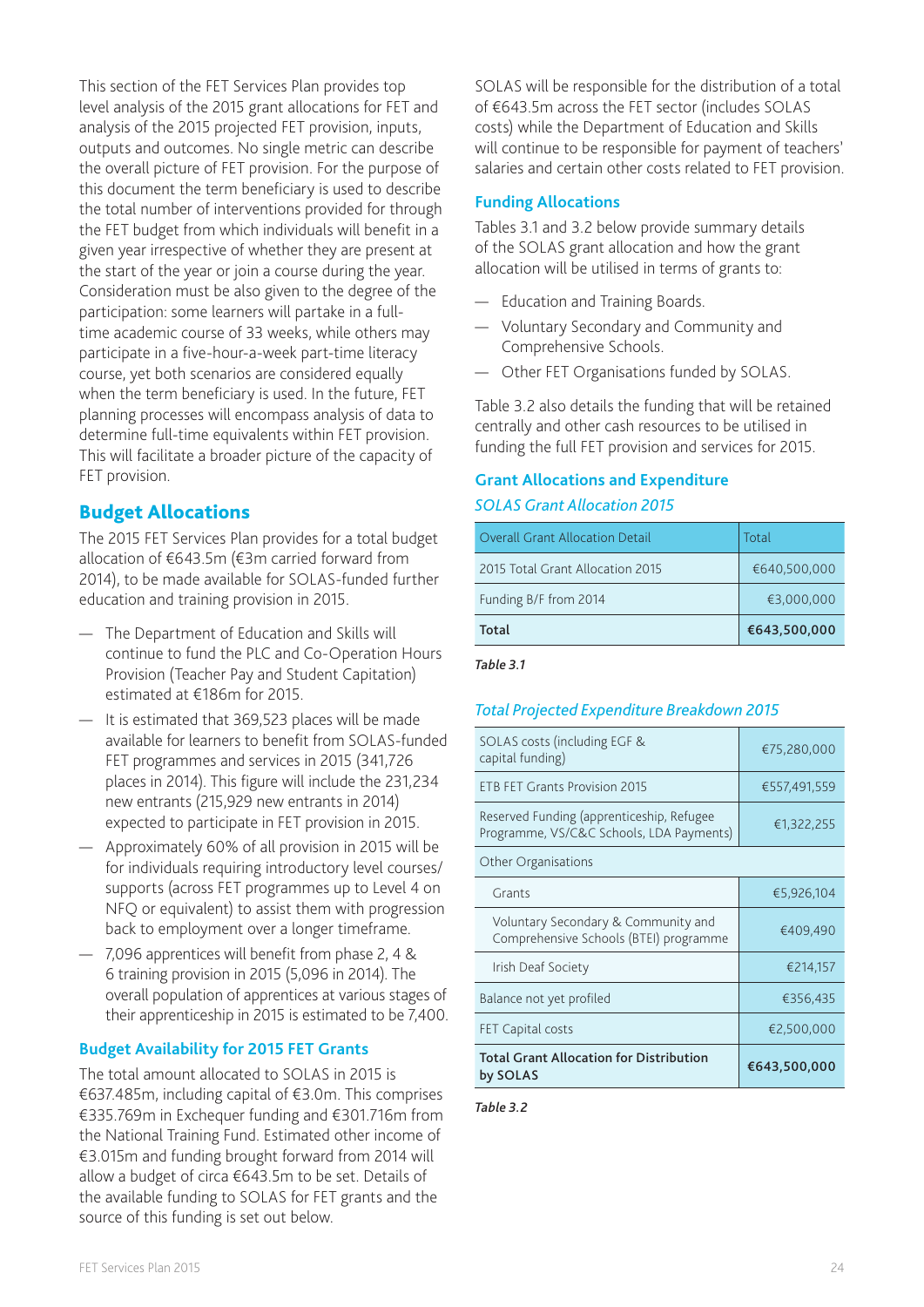## Analysis of Data Submitted through the Funding Allocations Requests and Reporting (FARR) Mechanism

Funding Allocations Requests and Reporting (FARR) was developed for utilisation in the 2015 planning and funding process. FARR is a web application linked to a database which has the capacity to capture quantitative data in a questionnaire format. The FARR mechanism facilitated the upload of quantitative data by the Education and Training Boards (ETBs) to support their 2015 Funding Allocations Requests. The Voluntary Secondary and Community and Comprehensive Schools (VSCCS) will, in the future, have access to FARR. However, for 2015 the information provided by the VSCCS was uploaded on their behalf by SOLAS.

Set out below is a list of tables which reflect the information obtained through the FARR database and Funding Allocations Requests submissions.

- **Table 3.3:** Education and Training Board and other Provider View of Provision Inputs and Outputs
- **Table 3.4:** ETBs without a Training Centre Training Provision
- **Table 3.5:** Programatical View of Provision Inputs and Outputs
- **Table 3.6:** Estimate of Change to FET Programme Provision in 2015
- **Table 3.7:** Estimate of Change to FET Cluster Provision in 2015
- **Table 3.8:** General Learning Cluster Key Contributors
- **Table 3.9:** New Programmes/Courses to be offered in 2015
- **Chart 3.1:** Estimate Number of Beneficiaries completing Studies/Programmes in 2015
- **Chart 3.2:** Estimate of Outcomes for Learners Completing FET Provision 2015
- **Table 3.10:** Estimates for Specific Target Groups Participating in FET Provision in 2015
- **Table 3.11:** Voluntary Secondary and Community and Comprehensive Schools BTEI Grant Allocations
- **Table 3.12:** Voluntary Secondary and Community and Comprehensive Schools Approved PLC Places
- **Table 3.13:** Grant Allocations in 2015 for Additional Provision

Set out below are explanatory notes related to the output and outcome headings presented in the tables that follow.

In order to contextualise FET outputs and outcomes, a number of concepts related to retention and completion need to be considered to gain

understanding of the anticipated output and outcome values in the Tables that follow.

## **FET Outputs**

#### *FET Retention*

For the purpose of this document the concept of retention is used, as opposed to the more common concept of dropout. The concept of retention captures the positive reality of learners progressing through their studies while also acknowledging the reality that some learners will drop off the course early.

In this document the term retention describes of the number of learners who it is estimated will start their course in 2015 and will be retained past 20% of the course duration (i.e. have not dropped off the course early). In the Tables that follow, the percentage for retention is calculated as follows: the number of course starters completing more than 20% of the course duration divided by the total number of course starters. (See Table 3.3 below.)

## *FET Completion*

To understand the population base for the outputs and outcomes values from FET provision in 2015 it is necessary to establish the number of learners retained on courses that are scheduled to finish (complete) in 2015. The concepts of *scheduled course completion* and *individual learner completion* on these courses needs to be considered.

FET courses can span a two-year period. In relation to scheduled course completion:

- Some of the courses funded in 2015 will have commenced in 2014 and will complete in 2015.
- Some of the courses funded in 2015 will commence in 2015 and will complete in 2015.
- Some courses funded in 2015 will commence in 2015 and be scheduled to complete/finish in 2016.

Only courses that are scheduled to complete/finish in 2015 will be considered in the calculation of completion values for 2015.

In relation to individual learner completion on the courses scheduled to complete in 2015, the following must be considered:

- The learners who will fully complete their course of study.
- The learners who will partially complete their course of study (i.e. have not dropped off the course early but left/exited the course prior to its completion, and may have some success level in terms of outputs and outcomes).
- The learners who will complete their course in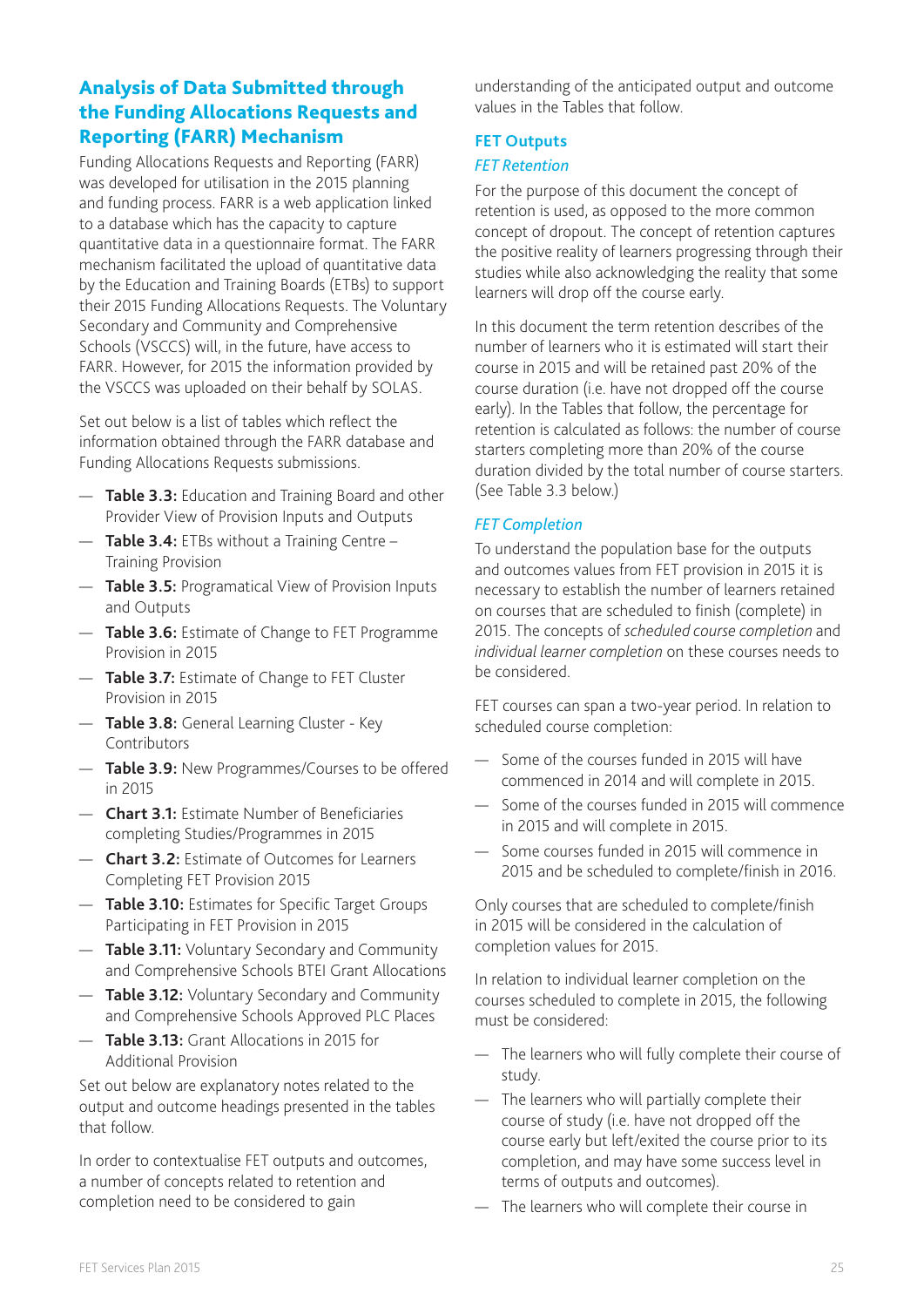2016 and will therefore not be included in the 2015 completion values.

In the Tables that follow, the percentage for completion is calculated as follows: the number of beneficiaries (learners) on courses scheduled to finish/complete in 2015 less the number of learners who have left their course early.

Taking cognisance of the completion statistics is important as they form the population base for determining all the other output and outcomes values for 2015 FET provision.

#### *FET Accreditation*

For the purpose of this document the term *accreditation* describes the number of beneficiaries (learners) on courses scheduled to finish in 2015 who will achieve certification by the end of their course.

The percentage certification rates are calculated from the number of beneficiaries (learners) on accredited programmes who it is estimated will achieve certification of either full awards or component awards, divided by the number of beneficiaries (learners) who will complete their course of study in 2015.

#### **FET Outcomes**

#### *FET into Employment*

For the purpose of this document the term *into employment* describes the number of beneficiaries (learners) who will enter employment post courseparticipation. The percentage is calculated by the numbers of beneficiaries (learners) who will complete their course in 2015 and it is estimated will then go on to enter into employment on a fulltime/part-time/ self-employment basis – not including Apprenticeship completers (already employed) and Community Education completers (not an active employment FET programme) – divided by the number of beneficiaries (learners) who will complete their course of study in 2015.

#### *FET Progressing to another Course in FET or HET*

For the purpose of this document the term *Progressing to another Course* in FET or HET describes the number of beneficiaries (learners) who will complete their course and progress to an FET or HET course post their 2015 FET course participation. The percentage numbers of beneficiaries (learners) progressing to another course in FET or HET is divided by the number of beneficiaries (learners) who will complete their course of study in 2015.

#### *FET Personal Progression*

For the purpose of this document the term *Personal Progression* describes the number of beneficiaries (learners) who complete their course and progress on a personal level, e.g. through either voluntary work or an employment scheme. The percentage numbers of beneficiaries (learners) achieving personal progression is calculated without the inclusion of Apprenticeship completers by dividing the number of learners achieving a personal progression by the number of beneficiaries (learners) who will complete their course of study in 2015.

Table 3.3 is presented across the following two pages and provides estimated data for FET provision inputs and outputs for 2015.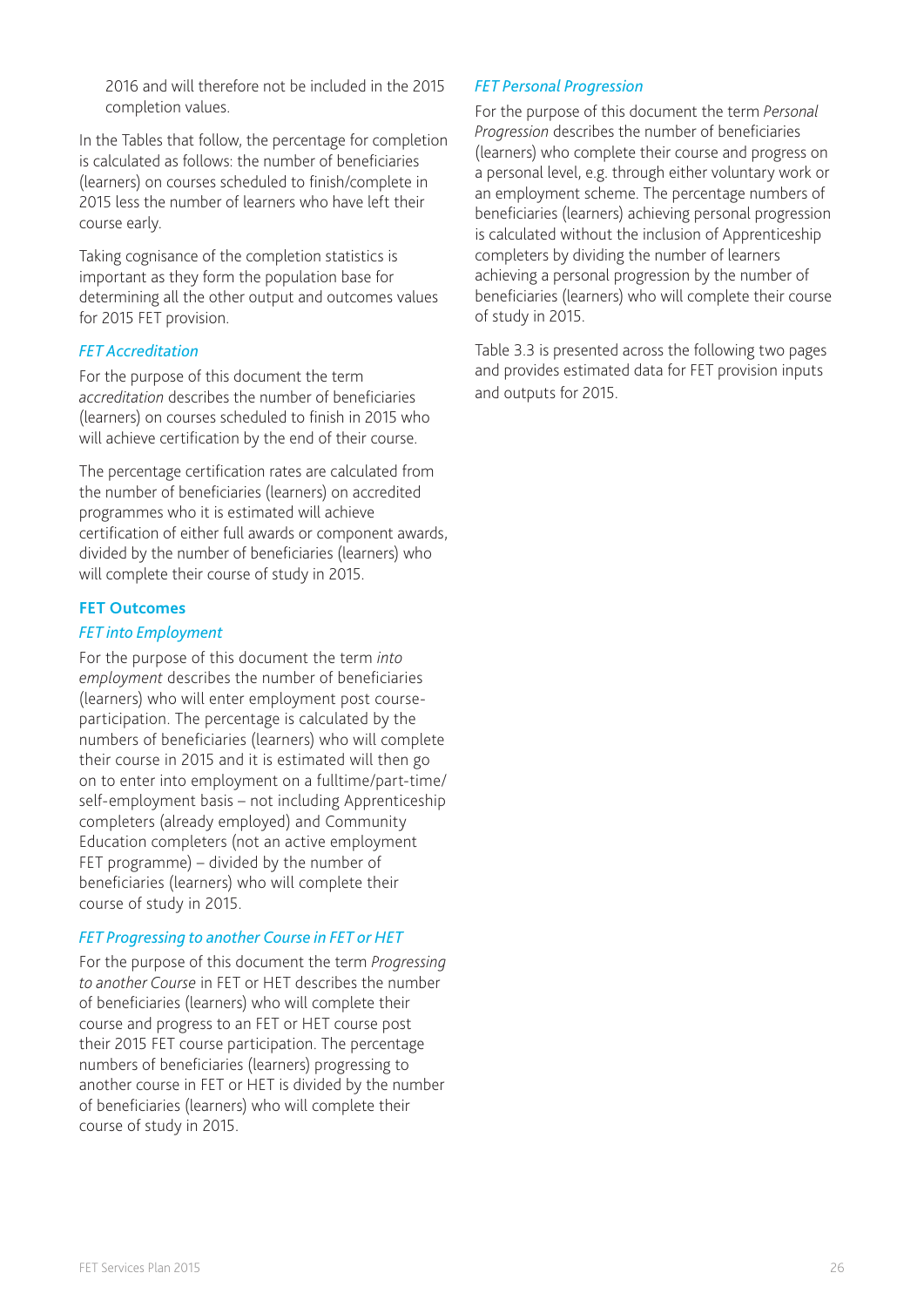## **Table 3.3: Education and Training Board and other Provider View of Provision Inputs and Outputs 2015**

*(\*see page 25 for explanatory notes.)*

|                                                                                       |                                                       | <b>Estimate of inputs into FET provision in 2015</b> |                                           |                                                        |                                            | <b>Estimate of Outputs from FET Provision in 2015</b>                        |                                                                                                                                         |                                                                                                                  |  |
|---------------------------------------------------------------------------------------|-------------------------------------------------------|------------------------------------------------------|-------------------------------------------|--------------------------------------------------------|--------------------------------------------|------------------------------------------------------------------------------|-----------------------------------------------------------------------------------------------------------------------------------------|------------------------------------------------------------------------------------------------------------------|--|
| <b>FET</b>                                                                            |                                                       |                                                      | Number of Learners                        |                                                        | Funding                                    | Retention                                                                    | Completion                                                                                                                              | <b>FET Accreditation</b>                                                                                         |  |
| <b>PROVISION</b><br><b>IN 2015</b><br>Note PLC costs<br>represent SOLAS<br>costs only | Provision Type                                        | Enrolled /<br>Started<br>1st January                 | <b>Starting</b><br>courses<br>during 2015 | <b>Beneficiaries</b><br>of FET<br>provision in<br>2015 | Funding for<br>FET<br>provision in<br>2015 | *The percentage<br>of starters<br>retained on their<br>course during<br>2015 | * The percentage<br>of retained learners<br>/ beneficiaries<br>participating on<br>courses scheduled<br>to finish / complete<br>in 2015 | *The accreditation<br>rate for the learners/<br>beneficiaries on<br>courses who will finish<br>/complete in 2015 |  |
|                                                                                       | Fulltime                                              | 4023                                                 | 2716                                      | 6739                                                   | €10,844,551                                | 85%                                                                          | 54%                                                                                                                                     | 93%                                                                                                              |  |
|                                                                                       | Part Time                                             | 4435                                                 | 5320                                      | 9755                                                   | €2,424,650                                 | 93%                                                                          | 74%                                                                                                                                     | 24%                                                                                                              |  |
| Cavan Monaghan<br><b>ETB</b>                                                          | Community Education                                   | 147                                                  | 1322                                      | 1469                                                   | €394,000                                   | 100%                                                                         | 97%                                                                                                                                     | 0%                                                                                                               |  |
|                                                                                       | ETB FET Operational Costs including Guidance Services |                                                      |                                           |                                                        | €36,799                                    |                                                                              |                                                                                                                                         |                                                                                                                  |  |
|                                                                                       |                                                       | 9,358                                                | 17,963                                    | €13,700,000                                            |                                            |                                                                              |                                                                                                                                         |                                                                                                                  |  |
|                                                                                       | Fulltime                                              | 8,605<br>10,806                                      | 13,670                                    | 24,476                                                 | €64,277,373                                | 91%                                                                          | 55%                                                                                                                                     | 78%                                                                                                              |  |
|                                                                                       |                                                       |                                                      |                                           |                                                        |                                            |                                                                              |                                                                                                                                         |                                                                                                                  |  |
|                                                                                       | Part Time                                             | 4207                                                 | 22,670                                    | 26,877                                                 | €10,551,431                                | 94%                                                                          | 78%                                                                                                                                     | 39%                                                                                                              |  |
| <b>City of Dublin ETB</b>                                                             | Community Education                                   | 1744                                                 | 5,536                                     | 7,280                                                  | €1,628,000                                 | 94%                                                                          | 94%                                                                                                                                     | 6%                                                                                                               |  |
|                                                                                       | ETB FET Operational Costs including Guidance Services |                                                      |                                           |                                                        | €11,543,196                                |                                                                              |                                                                                                                                         |                                                                                                                  |  |
|                                                                                       |                                                       | 16,757                                               | 41,876                                    | 58,633                                                 | €88,000,000                                |                                                                              |                                                                                                                                         |                                                                                                                  |  |
|                                                                                       | Fulltime                                              | 10,020                                               | 9,231                                     | 19,251                                                 | €37,959,032                                | 81%                                                                          | 65%                                                                                                                                     | 94%                                                                                                              |  |
|                                                                                       | Part Time                                             | 10,050                                               | 9,572                                     | 19,622                                                 | €5,342,608                                 | 85%                                                                          | 50%                                                                                                                                     | 59%                                                                                                              |  |
| <b>Cork ETB</b>                                                                       | Community Education                                   | 3,571                                                | 7,384                                     | 10,955                                                 | €953,000                                   | 85%                                                                          | 72%                                                                                                                                     | 0%                                                                                                               |  |
|                                                                                       | ETB FET Operational Costs including Guidance Services |                                                      |                                           |                                                        | €8,245,360                                 |                                                                              |                                                                                                                                         |                                                                                                                  |  |
|                                                                                       |                                                       | 23,641                                               | 26,187                                    | 49,828                                                 | €52,500,000                                |                                                                              |                                                                                                                                         |                                                                                                                  |  |
|                                                                                       | Fulltime                                              | 1,138                                                | 1,403                                     | 2,541                                                  | €15,956,471                                | 94%                                                                          | 74%                                                                                                                                     | 95%                                                                                                              |  |
|                                                                                       | Part Time                                             | 1,854                                                | 2,268                                     | 4,122                                                  | €2,570,832                                 | 85%                                                                          | 77%                                                                                                                                     | 65%                                                                                                              |  |
| Donegal ETB                                                                           | Community Education                                   | 161                                                  | 4,694                                     | 4,855                                                  | €500,000                                   | 86%                                                                          | 87%                                                                                                                                     | 4%                                                                                                               |  |
|                                                                                       | ETB FET Operational Costs including Guidance Services |                                                      |                                           |                                                        | €3,672,697                                 |                                                                              |                                                                                                                                         |                                                                                                                  |  |
|                                                                                       |                                                       | 3,153                                                | 8,365                                     | 11,518                                                 | €22,700,000                                |                                                                              |                                                                                                                                         |                                                                                                                  |  |
|                                                                                       | Fulltime                                              | 6,287                                                | 8,574                                     | 14,861                                                 | €43,360,320                                | 90%                                                                          | 72%                                                                                                                                     | 90%                                                                                                              |  |
|                                                                                       | Part Time                                             | 6,750                                                | 8,033                                     | 14,783                                                 | €10,128,363                                | 87%                                                                          | 73%                                                                                                                                     | 46%                                                                                                              |  |
| Dublin Dun<br><b>Laoghaire ETB</b>                                                    | Community Education                                   | 2,779                                                | 3,764                                     | 6,543                                                  | €1,750,000                                 | 81%                                                                          | 63%                                                                                                                                     | 4%                                                                                                               |  |
|                                                                                       | ETB FET Operational Costs including Guidance Services |                                                      |                                           |                                                        | €13,361,317                                |                                                                              |                                                                                                                                         |                                                                                                                  |  |
|                                                                                       |                                                       | 15,816                                               | 20,371                                    | 36,187                                                 | €68,600,000                                |                                                                              |                                                                                                                                         |                                                                                                                  |  |
|                                                                                       | Fulltime                                              | 3,468                                                | 4,062                                     | 7,530                                                  | €23,433,892                                | 83%                                                                          | 86%                                                                                                                                     | 83%                                                                                                              |  |
|                                                                                       | Part Time                                             | 4,114                                                | 5,573                                     | 9,687                                                  | €4,718,183                                 | 90%                                                                          | 81%                                                                                                                                     | 30%                                                                                                              |  |
| Galway Roscommon                                                                      | Community Education                                   | 387                                                  | 3,895                                     | 4,282                                                  | €525,000                                   | 100%                                                                         | 3%                                                                                                                                      | 73%                                                                                                              |  |
| <b>ETB</b>                                                                            | ETB FET Operational Costs including Guidance Services |                                                      |                                           |                                                        | €4,622,925                                 |                                                                              |                                                                                                                                         |                                                                                                                  |  |
|                                                                                       |                                                       | 7,969                                                | 13,530                                    | 21,499                                                 | €33,300,000                                |                                                                              |                                                                                                                                         |                                                                                                                  |  |
|                                                                                       | Fulltime                                              | 1,653                                                | 2,058                                     | 3,711                                                  | €18,413,221                                | 81%                                                                          | 83%                                                                                                                                     | 79%                                                                                                              |  |
|                                                                                       | Part Time                                             | 1,552                                                | 3,953                                     | 5,505                                                  | €2,827,248                                 | 91%                                                                          | 93%                                                                                                                                     | 53%                                                                                                              |  |
| <b>Kerry ETB</b>                                                                      | Community Education                                   | 0                                                    | 2,900                                     | 2,900                                                  | €418,000                                   | 91%                                                                          | 91%                                                                                                                                     | 0%                                                                                                               |  |
|                                                                                       | ETB FET Operational Costs including Guidance Services |                                                      |                                           |                                                        | €2,965,483                                 |                                                                              |                                                                                                                                         |                                                                                                                  |  |
|                                                                                       |                                                       | 3,205                                                | 8,911                                     | 12,116                                                 | €24,623,952                                |                                                                              |                                                                                                                                         |                                                                                                                  |  |
|                                                                                       | Fulltime                                              | 2,321                                                | 2,522                                     | 4,843                                                  | €23,535,948                                | 77%                                                                          | 58%                                                                                                                                     | 86%                                                                                                              |  |
|                                                                                       | Part Time                                             | 4,227                                                | 4,181                                     | 8,408                                                  | €3,356,318                                 | 78%                                                                          | 80%                                                                                                                                     | 42%                                                                                                              |  |
| <b>Kildare Wicklow ETB</b>                                                            | Community Education                                   | 26                                                   | 2,235                                     | 2,261                                                  | €589,000                                   | 100%                                                                         | 99%                                                                                                                                     | 2%                                                                                                               |  |
|                                                                                       | ETB FET Operational Costs including Guidance Services |                                                      |                                           |                                                        | €318,734                                   |                                                                              |                                                                                                                                         |                                                                                                                  |  |
|                                                                                       |                                                       | 6,574                                                | 8,938                                     | 15,512                                                 | €27,800,000                                |                                                                              |                                                                                                                                         |                                                                                                                  |  |
|                                                                                       | Fulltime                                              | 1,979                                                | 1,990                                     | 3,969                                                  | €12,704,895                                | 86%                                                                          | 69%                                                                                                                                     | 93%                                                                                                              |  |
|                                                                                       | Part Time                                             | 1,238                                                | 2,144                                     | 3,382                                                  | €2,787,005                                 | 86%                                                                          | 79%                                                                                                                                     | 42%                                                                                                              |  |
|                                                                                       |                                                       |                                                      |                                           |                                                        |                                            |                                                                              |                                                                                                                                         |                                                                                                                  |  |
| <b>Kilkenny Carlow ETB</b>                                                            | Community Education                                   | 11                                                   | 1,994                                     | 2,005                                                  | €317,000                                   | 100%                                                                         | 100%                                                                                                                                    | 2%                                                                                                               |  |
|                                                                                       | ETB FET Operational Costs including Guidance Services |                                                      |                                           |                                                        | €691,100                                   |                                                                              |                                                                                                                                         |                                                                                                                  |  |
|                                                                                       |                                                       | 3,228                                                | 6,128                                     | 9,356                                                  | €16,500,000                                |                                                                              |                                                                                                                                         |                                                                                                                  |  |
|                                                                                       | Fulltime                                              | 839                                                  | 1,036                                     | 1,875                                                  | €10,963,974                                | 82%                                                                          | 99%                                                                                                                                     | 100%                                                                                                             |  |
|                                                                                       | Part Time                                             | 2,529                                                | 3,838                                     | 6,367                                                  | €2,193,009                                 | 80%                                                                          | 86%                                                                                                                                     | 47%                                                                                                              |  |
| Laois Offaly ETB                                                                      | Community Education                                   | 139                                                  | 624                                       | 763                                                    | €295,715                                   | 94%                                                                          | 93%                                                                                                                                     | 3%                                                                                                               |  |
|                                                                                       | ETB FET Operational Costs including Guidance Services |                                                      |                                           |                                                        | €413,909                                   |                                                                              |                                                                                                                                         |                                                                                                                  |  |
|                                                                                       |                                                       | 3,507                                                | 5,498                                     | 9,005                                                  | €13,866,607                                |                                                                              |                                                                                                                                         |                                                                                                                  |  |

*Table 3.3 (continued below) (It should be noted that data related to provision presented above represents projected estimated figures as provided by the ETBs and SOLAS National Programmes for 2015.)*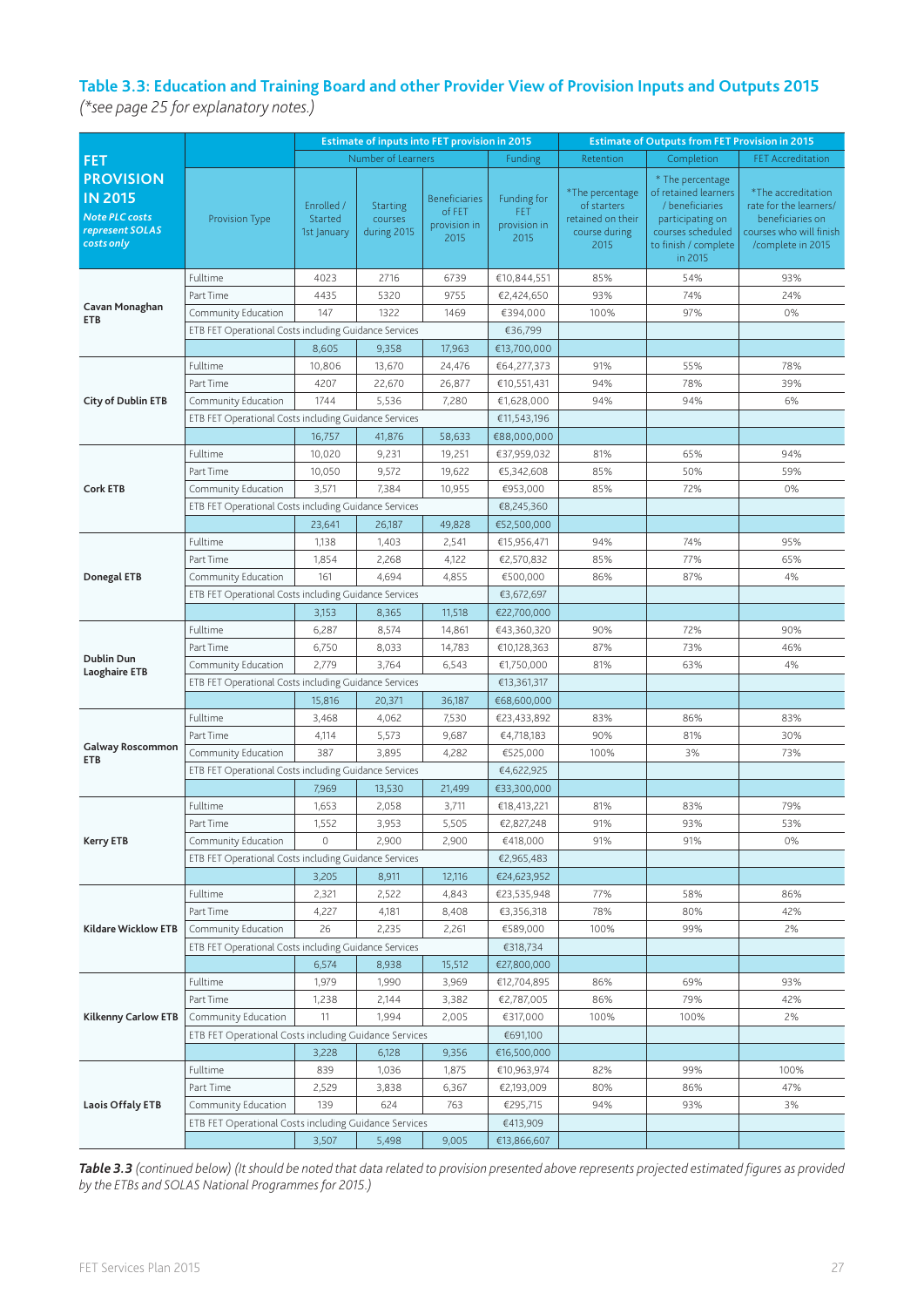#### **Table 3.3 (continued): Education and Training Board and other Provider View of Provision Inputs and Outputs 2015** *(\*see page 25 for explanatory notes.)*

|                                                                                              |                                                       | <b>Estimate of inputs into FET provision in 2015</b> |                                           |                                                        |                                            | <b>Estimate of Outputs from FET Provision in 2015</b>                        |                                                                                                                                         |                                                                                                                  |  |
|----------------------------------------------------------------------------------------------|-------------------------------------------------------|------------------------------------------------------|-------------------------------------------|--------------------------------------------------------|--------------------------------------------|------------------------------------------------------------------------------|-----------------------------------------------------------------------------------------------------------------------------------------|------------------------------------------------------------------------------------------------------------------|--|
| <b>FET</b>                                                                                   |                                                       |                                                      | Number of Learners                        |                                                        | Funding                                    | Retention                                                                    | Completion                                                                                                                              | <b>FET Accreditation</b>                                                                                         |  |
| <b>PROVISION</b><br><b>IN 2015</b><br><b>Note PLC costs</b><br>represent SOLAS<br>costs only | Provision Type                                        | Enrolled /<br>Started<br>1st January                 | <b>Starting</b><br>courses<br>during 2015 | <b>Beneficiaries</b><br>of FET<br>provision in<br>2015 | Funding for<br>FET<br>provision in<br>2015 | *The percentage<br>of starters<br>retained on their<br>course during<br>2015 | * The percentage<br>of retained learners<br>/ beneficiaries<br>participating on<br>courses scheduled<br>to finish / complete<br>in 2015 | *The accreditation<br>rate for the learners/<br>beneficiaries on<br>courses who will finish<br>/complete in 2015 |  |
|                                                                                              | Fulltime                                              | 3,475                                                | 4,558                                     | 8,033                                                  | €34,806,985                                | 92%                                                                          | 64%                                                                                                                                     | 77%                                                                                                              |  |
|                                                                                              | Part Time                                             | 4,432                                                | 13,883                                    | 18,315                                                 | €6,195,628                                 | 87%                                                                          | 68%                                                                                                                                     | 44%                                                                                                              |  |
| <b>Limerick Clare ETB</b>                                                                    | Community Education                                   | 1,064                                                | 4,549                                     | 5,613                                                  | €840,000                                   | 89%                                                                          | 91%                                                                                                                                     | 1%                                                                                                               |  |
|                                                                                              | ETB FET Operational Costs including Guidance Services |                                                      |                                           |                                                        | €8,157,387                                 |                                                                              |                                                                                                                                         |                                                                                                                  |  |
|                                                                                              |                                                       | 8,971                                                | 22,990                                    | 31,961                                                 | €50,000,000                                |                                                                              |                                                                                                                                         |                                                                                                                  |  |
|                                                                                              | Fulltime                                              | 1,333                                                | 2,117                                     | 3,450                                                  | €16,600,938                                | 92%                                                                          | 77%                                                                                                                                     | 92%                                                                                                              |  |
|                                                                                              | Part Time                                             | 2,140                                                | 2,304                                     | 4,444                                                  | €3,141,304                                 | 85%                                                                          | 65%                                                                                                                                     | 68%                                                                                                              |  |
| Longford Westmeath                                                                           | Community Education                                   | 52                                                   | 613                                       | 665                                                    | €292,000                                   | 100%                                                                         | 97%                                                                                                                                     | 0%                                                                                                               |  |
| <b>ETB</b>                                                                                   | ETB FET Operational Costs including Guidance Services |                                                      |                                           |                                                        | €4,865,758                                 |                                                                              |                                                                                                                                         |                                                                                                                  |  |
|                                                                                              |                                                       | 3,525                                                | 5,034                                     | 8,559                                                  | €24,900,000                                |                                                                              |                                                                                                                                         |                                                                                                                  |  |
|                                                                                              | Fulltime                                              | 4,205                                                | 4,351                                     | 8,556                                                  | €21,951,486                                | 91%                                                                          | 68%                                                                                                                                     | 85%                                                                                                              |  |
|                                                                                              | Part Time                                             | 2,528                                                | 8,531                                     | 11,059                                                 | €3,921,273                                 | 88%                                                                          | 74%                                                                                                                                     | 41%                                                                                                              |  |
| <b>Louth Meath ETB</b>                                                                       | Community Education                                   | 208                                                  | 2,647                                     | 2,855                                                  | €620,816                                   | 83%                                                                          | 90%                                                                                                                                     | 13%                                                                                                              |  |
|                                                                                              | ETB FET Operational Costs including Guidance Services |                                                      |                                           |                                                        | €3,706,425                                 |                                                                              |                                                                                                                                         |                                                                                                                  |  |
|                                                                                              |                                                       | 6,941                                                | 15,529                                    | 22,470                                                 | €30,200,000                                |                                                                              |                                                                                                                                         |                                                                                                                  |  |
|                                                                                              | Fulltime                                              | 3,440                                                | 3,696                                     | 7,136                                                  | €23,065,960                                | 81%                                                                          | 70%                                                                                                                                     | 85%                                                                                                              |  |
|                                                                                              | Part Time                                             | 4,976                                                | 3,232                                     | 8,208                                                  | €3,252,894                                 | 97%                                                                          | 36%                                                                                                                                     | 81%                                                                                                              |  |
| Mayo Sligo Leitrim                                                                           | Community Education                                   | 1,264                                                | 834                                       | 2,098                                                  | €574,000                                   | 100%                                                                         | 69%                                                                                                                                     | 10%                                                                                                              |  |
| $ETB*$                                                                                       | ETB FET Operational Costs including Guidance Services |                                                      |                                           |                                                        | €3,807,146                                 |                                                                              |                                                                                                                                         |                                                                                                                  |  |
|                                                                                              |                                                       | 9,680                                                | 7,762                                     | 17,442                                                 | €30,700,000                                |                                                                              |                                                                                                                                         |                                                                                                                  |  |
|                                                                                              | Fulltime                                              | 1,678                                                | 1,580                                     | 3,258                                                  | €11,806,701                                | 94%                                                                          | 44%                                                                                                                                     | 86%                                                                                                              |  |
|                                                                                              | Part Time                                             | 1,082                                                | 2,552                                     | 3,634                                                  | €2,362,489                                 | 87%                                                                          | 70%                                                                                                                                     | 64%                                                                                                              |  |
| <b>Tipperary ETB</b>                                                                         | Community Education                                   | 8                                                    | 1,772                                     | 1,780                                                  | €347,195                                   | 93%                                                                          | 95%                                                                                                                                     | 0%                                                                                                               |  |
|                                                                                              | ETB FET Operational Costs including Guidance Services |                                                      |                                           |                                                        | €483,615                                   |                                                                              |                                                                                                                                         |                                                                                                                  |  |
|                                                                                              |                                                       | 2,768                                                | 5,904                                     | 8,672                                                  | €15,000,000                                |                                                                              |                                                                                                                                         |                                                                                                                  |  |
|                                                                                              | Fulltime                                              | 3,781                                                | 4,080                                     | 7,861                                                  | €33,715,354                                | 87%                                                                          | 93%                                                                                                                                     | 80%                                                                                                              |  |
|                                                                                              | Part Time                                             | 2,820                                                | 4,621                                     | 7,441                                                  | €4,191,396                                 | 91%                                                                          | 88%                                                                                                                                     | 52%                                                                                                              |  |
| <b>Waterford Wexford</b>                                                                     | Community Education                                   | 712                                                  | 1,547                                     | 2,259                                                  | €538,100                                   | 100%                                                                         | 69%                                                                                                                                     | 2%                                                                                                               |  |
| <b>ETB</b>                                                                                   | ETB FET Operational Costs including Guidance Services |                                                      |                                           |                                                        | €6,656,150                                 |                                                                              |                                                                                                                                         |                                                                                                                  |  |
|                                                                                              |                                                       | 7,313                                                | 10,248                                    | 17,561                                                 | €45,101,000                                |                                                                              |                                                                                                                                         |                                                                                                                  |  |
| <b>Total ETB provision</b>                                                                   |                                                       | 131,653                                              | 216,629                                   | 348,282                                                | €557,491,559                               |                                                                              |                                                                                                                                         |                                                                                                                  |  |
| Voluntary Secondary   Fulltime                                                               |                                                       | 1,873                                                | 1623                                      | 3496                                                   | €0                                         | 71%                                                                          | 83%                                                                                                                                     | 88%                                                                                                              |  |
| and Community                                                                                | Part Time                                             | 845                                                  | 992                                       | 1837                                                   | €409,490                                   | 93%                                                                          | 62%                                                                                                                                     | 24%                                                                                                              |  |
| and Comprehensive                                                                            |                                                       | 2,718                                                | 2,615                                     | 5,333                                                  | €409,490                                   |                                                                              |                                                                                                                                         |                                                                                                                  |  |
| Schools                                                                                      |                                                       |                                                      |                                           |                                                        |                                            |                                                                              |                                                                                                                                         |                                                                                                                  |  |
| <b>Irish Deaf Society</b>                                                                    | Fulltime                                              | 90                                                   | 130                                       | 220                                                    | €214,157                                   |                                                                              |                                                                                                                                         |                                                                                                                  |  |
| <b>Total Other</b><br><b>Providers provision</b>                                             |                                                       | 2,808                                                | 2,745                                     | 5,553                                                  | €623,647                                   |                                                                              |                                                                                                                                         |                                                                                                                  |  |
| eCollege                                                                                     | Part Time                                             | 1,688                                                | 8000                                      | 9688                                                   | €2,000,000                                 | 81%                                                                          | 80%                                                                                                                                     | 30%                                                                                                              |  |
| Momentum                                                                                     | Fulltime                                              | 2,140                                                | 3860                                      | 6000                                                   | €12,100,000                                | 79%                                                                          | 77%                                                                                                                                     | 83%                                                                                                              |  |
| <b>Total national</b><br>programmes provision                                                |                                                       | 3,828                                                | 11,860                                    | 15,688                                                 | €14,100,000                                |                                                                              |                                                                                                                                         |                                                                                                                  |  |
|                                                                                              | Fulltime                                              | 64,549                                               | 73,257                                    | 137,806                                                | €415,711,259                               | 86%                                                                          | 68%                                                                                                                                     |                                                                                                                  |  |
|                                                                                              | Part Time                                             | 61,467                                               | 111,667                                   | 173,134                                                | €72,374,121                                | 88%                                                                          | 72%                                                                                                                                     |                                                                                                                  |  |
| <b>FET Provision totals</b>                                                                  | Community Education                                   | 12,273                                               | 46,310                                    | 58,583                                                 | €10,581,826                                | 91%                                                                          | 77%                                                                                                                                     |                                                                                                                  |  |
|                                                                                              | ETB FET Operational Costs including Guidance Services |                                                      |                                           |                                                        | €73,548,000                                |                                                                              |                                                                                                                                         |                                                                                                                  |  |
|                                                                                              |                                                       | 138,289                                              | 231,234                                   | 369,523                                                | €572,215,206                               |                                                                              |                                                                                                                                         |                                                                                                                  |  |

*Table 3.3 (It should be noted that data related to provision presented above represents projected estimated figures as provided by the ETBs and SOLAS National Programmes for 2015.) The table provides a breakdown of beneficiary numbers and grant allocations by ETB and other providers for 2015. Estimated numbers of starters, completers and certification rates full-time, part-time and unaccredited provision by ETB and other providers are also presented.*

*Funding values do not include the full cost of PLC provision: please refer to Budget Allocations on page 24.* 

*Please note that the funding values in Table 3.3 are inclusive of allowances in lieu of income support for Learners who quality for a DSP allowances. The overall value of these allowances in this Services Plan is circa €200m.*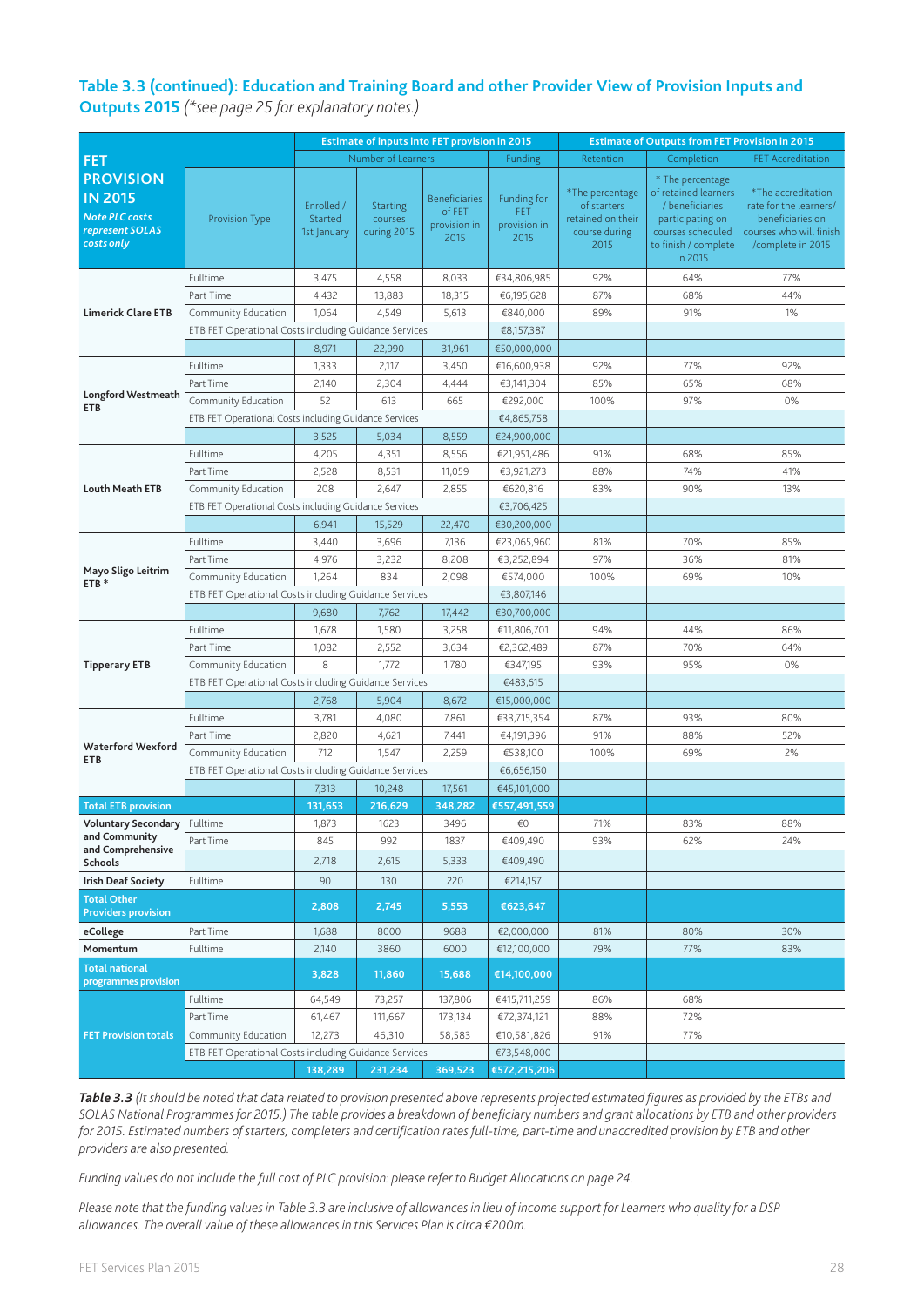#### **ETBs without a Training Centre – Training Provision**

ETBs have developed an integrated plan for the FET provision in 2015 within their area and submitted this through the Funding Allocation Request process. Table 3.4 sets out the position in relation to the management of the training provision within the ETB areas where there is no training centre. This arrangement will remain in place until the phase 3 transfers between the ETBs concerned is concluded.

| <b>ETBs without a</b><br>training centre | FET grant allocation which<br>includes the training element<br>in brackets | The ETB managing this training<br>provision on behalf of the ETB<br>without a training centre | Amount of grants to the<br><b>ETB managing the training</b><br>provision on behalf of the ETB |
|------------------------------------------|----------------------------------------------------------------------------|-----------------------------------------------------------------------------------------------|-----------------------------------------------------------------------------------------------|
| <b>Cavan Monaghan ETB</b>                | €13,700,000 (€6,785,336)                                                   | Louth Meath ETB                                                                               | Up to €6,785,336                                                                              |
| <b>Kildare Wicklow ETB</b>               | €27,800,000 (€10,180,604)                                                  | Dublin Dun Laoghaire ETB /<br>Longford Westmeath ETB /<br>Waterford Wexford ETB               | Up to €10,180,604                                                                             |
| <b>Kilkenny Carlow ETB</b>               | €16,500,000 (€8,341,999)                                                   | Waterford Wexford ETB                                                                         | Up to €8,341,999                                                                              |
| <b>Laois Offaly ETB</b>                  | €13,866,607 (€5,919,055)                                                   | Longford Westmeath ETB                                                                        | Up to €5,919,055                                                                              |
| <b>Tipperary ETB</b>                     | €15,000,000 (€7,192,220)                                                   | Waterford Wexford ETB /<br>Limerick Clare ETB                                                 | Up to €7,192,220                                                                              |

#### *Table 3.4*

The grants related to training provision referred to in the table above will be:

- Deducted from the overall grant allocation of the ETB without a training centre.
- Disbursed as a separate supplemental grant to the ETB managing training provision on behalf of the ETB without a training centre.

#### **Initial Observations on:**

#### *Non-accredited Learning*

There is a clear distinction between FET provision that has no accreditation by design e.g. community education, and FET provision that has a low certification rate by its nature e.g. adult literacy. Nonaccredited learning is concentrated in community education, arts education and literacy services (including co-operation hours, which include a high level of prisoner education). 150,000+ individuals will engage annually in this type of FET provision i.e. circa 40% of all FET beneficiaries.

The Department of Education and Skills endorses a general principle that while accredited learning options should be provided through BTEI or the adult literacy service, non-accredited provision provided through many adult education programmes facilitates adult learners to re-engage in the learning process at their own pace.

This is an important enabling condition to facilitate individuals explore their full potential in order to contribute to the social, cultural and economic development of their area. SOLAS supports the policy that adult literacy learners have a right to attend such programmes for personal, family or other reasons without working towards a formal qualification, while also ensuring that the option of accreditation is also provided to all learners.

The uptake of accreditation learning options at Levels 1-3 including single modules remains particularly low. In 2015 ETBs supported by SOLAS are facilitating a higher take-up of full or modular awards at Levels 1-3 on non-accredited provision because it empowers and enables some of the most vulnerable FET learners to build up qualifications and skills, and where appropriate, to access higher levels of further education and training options to address career and employment aspirations.

## Programatical View of Provision Inputs and Outputs

Table 3.5 (overleaf) presents information related to provision inputs and outputs on a programme by programme basis (\*see page 25 for explanatory notes).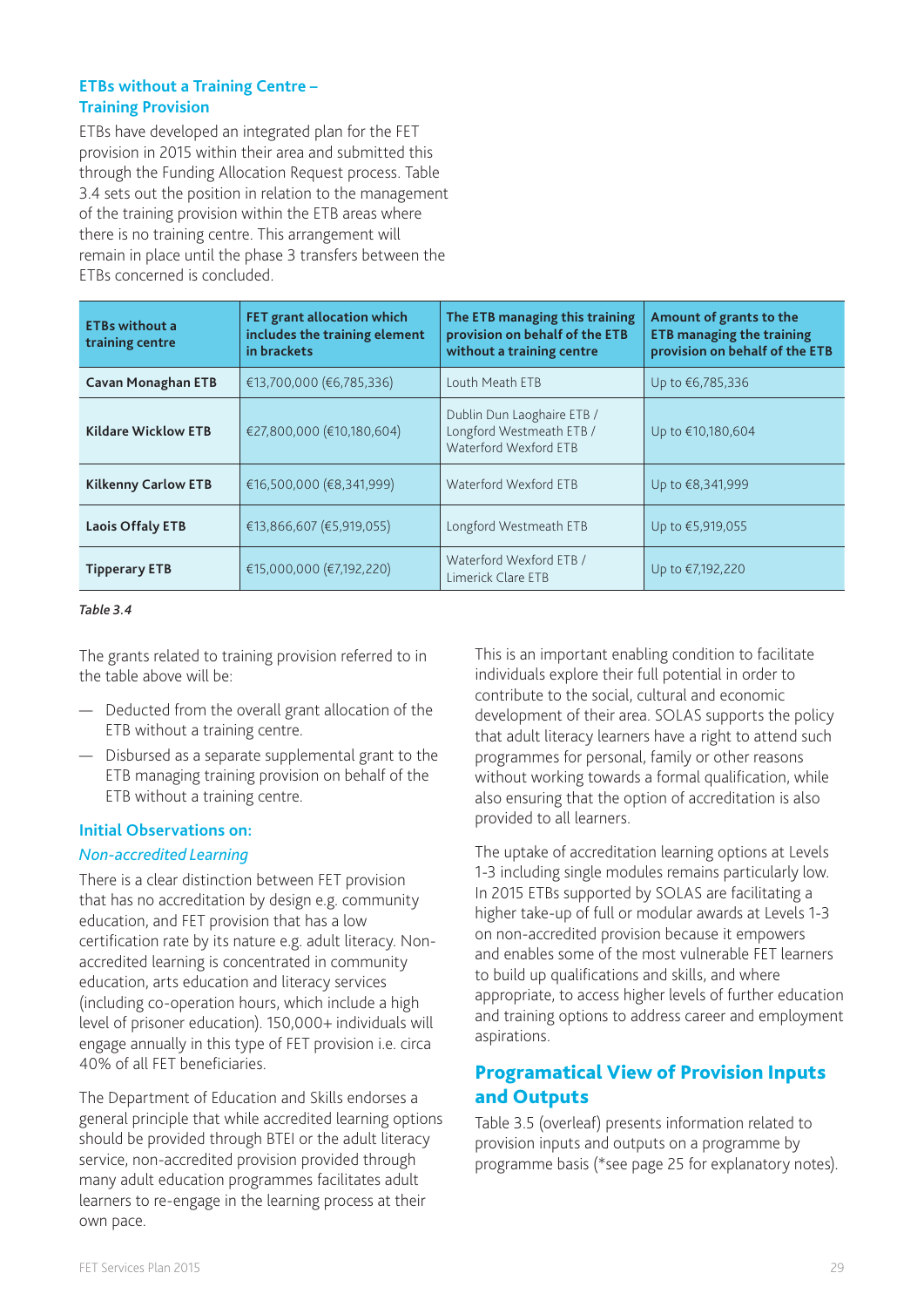| <b>FET PROVISION</b>                                                                            | <b>Estimate of inputs into FET provision in 2015</b> |                                           |                                                     |                                                      | <b>Estimate of Outputs from FET Provision in 2015</b>                 |                                                                               |                                                                                    |  |  |
|-------------------------------------------------------------------------------------------------|------------------------------------------------------|-------------------------------------------|-----------------------------------------------------|------------------------------------------------------|-----------------------------------------------------------------------|-------------------------------------------------------------------------------|------------------------------------------------------------------------------------|--|--|
| <b>IN 2015</b>                                                                                  |                                                      | Number of Learners                        |                                                     | Funding                                              | Utilisation                                                           | Completion                                                                    | <b>FET Certification</b>                                                           |  |  |
| <b>Fulltime provision</b>                                                                       | Enrolled /<br>Started<br>1st January                 | <b>Starting</b><br>courses<br>during 2015 | <b>Beneficiaries of</b><br>FET provision<br>in 2015 | <b>SOLAS Funding</b><br>for FET<br>provision in 2015 | *Percentage of courses<br>Starters retained on<br>courses during 2015 | *Percentage of Beneficiaries<br>completing course in 2015<br>(Full & Partial) | *Accreditation rate for<br><b>Beneficiaries completing</b><br>their course in 2015 |  |  |
| Apprenticeship Training                                                                         | 2,201                                                | 4,895                                     | 7,096                                               | €33,044,782                                          | 99%                                                                   | 70%                                                                           | N/A                                                                                |  |  |
| PLC (adjusted for SUSI) &<br>SOLAS Costs Only,<br>DES funds Teacher Pay &<br>student capitation | 33,350                                               | 33,350                                    | 66,699                                              | €6,746,077                                           | 83%                                                                   | 50%                                                                           | 84%                                                                                |  |  |
| VTOS Core                                                                                       | 5,448                                                | 5,414                                     | 10,862                                              | €77,822,028                                          | 91%                                                                   | 58%                                                                           | 83%                                                                                |  |  |
| Youthreach including<br>Advocacy                                                                | 5,309                                                | 2,919                                     | 8,228                                               | €68,464,861                                          | 83%                                                                   | 77%                                                                           | 50%                                                                                |  |  |
| Specific Skills Training                                                                        | 7,037                                                | 12,671                                    | 19,708                                              | €62,982,976                                          | 92%                                                                   | 67%                                                                           | 83%                                                                                |  |  |
| <b>Blended Learning</b><br>(Training)                                                           | 129                                                  | 402                                       | 531                                                 | €328,690                                             | 93%                                                                   | 93%                                                                           | 59%                                                                                |  |  |
| Traineeship Training                                                                            | 2,661                                                | 3,068                                     | 5,729                                               | €30,367,698                                          | 92%                                                                   | 62%                                                                           | 92%                                                                                |  |  |
| Bridging & Foundation<br>Training                                                               | 371                                                  | 2,036                                     | 2,407                                               | €5,763,598                                           | 89%                                                                   | 88%                                                                           | 70%                                                                                |  |  |
| Community Training<br>Centres                                                                   | 1,601                                                | 846                                       | 2,447                                               | €36,926,829                                          | 77%                                                                   | 63%                                                                           | 85%                                                                                |  |  |
| Justice Workshop                                                                                | 125                                                  | 120                                       | 245                                                 | €1,194,264                                           | 68%                                                                   | 47%                                                                           | 96%                                                                                |  |  |
| Local Training Initiatives                                                                      | 2,316                                                | 2,231                                     | 4,547                                               | €29,720,474                                          | 90%                                                                   | 54%                                                                           | 92%                                                                                |  |  |
| <b>Specialist Training</b><br>Providers                                                         | 1,771                                                | 1,315                                     | 3,086                                               | €50,034,825                                          | 90%                                                                   | 52%                                                                           | 71%                                                                                |  |  |
| <b>Fulltime Provision Total</b><br>Part-time provision                                          | 62,409                                               | 69,397                                    | 131,805                                             | €403,397,102                                         | 87%                                                                   | 68%                                                                           | 83%                                                                                |  |  |
| <b>BTEI Groups (inc Breacadh</b><br>& Innovation Projects)                                      | 17,966                                               | 23,914                                    | 41,880                                              | €27,127,047                                          | 86%                                                                   | 69%                                                                           | 67%                                                                                |  |  |
| Adult Literacy Groups<br>(inc DEIS & Deaf Literacy)                                             | 20,025                                               | 27,729                                    | 47,754                                              | €25,208,745                                          | 88%                                                                   | 73%                                                                           | 34%                                                                                |  |  |
| Voluntary Literacy<br>Tuition                                                                   | 707                                                  | 2,290                                     | 2,997                                               | €2,000                                               | 90%                                                                   | 89%                                                                           | 1%                                                                                 |  |  |
| <b>ITABE</b>                                                                                    | 1,062                                                | 2,965                                     | 4,027                                               | €1,955,234                                           | 86%                                                                   | 78%                                                                           | 47%                                                                                |  |  |
| ESOL                                                                                            | 7,699                                                | 10,781                                    | 18,480                                              | €789,779                                             | 83%                                                                   | 66%                                                                           | 38%                                                                                |  |  |
| Skills 4 Work                                                                                   | 828                                                  | 2,406                                     | 3,234                                               | €2,800,000                                           | 95%                                                                   | 84%                                                                           | 39%                                                                                |  |  |
| Refugee Resettlement<br>(where known)                                                           | 29                                                   | 111                                       | 140                                                 | €90,559                                              | 90%                                                                   | 75%                                                                           | 90%                                                                                |  |  |
| <b>Evening Training</b>                                                                         | 5,102                                                | 17,187                                    | 22,289<br>778                                       | €5,847,432                                           | 91%<br>95%                                                            | 71%                                                                           | 56%                                                                                |  |  |
| Libraries Training<br>FET Cooperation Hours<br>(DES funds Teacher Pay)                          | 331<br>6,030                                         | 447<br>15,837                             | 21,867                                              | €196,674<br>€0                                       | 95%                                                                   | 66%<br>70%                                                                    | 92%<br>26%                                                                         |  |  |
| Part-time Provision Total                                                                       | 59,779                                               | 103,667                                   | 163,446                                             | €64,017,470                                          | 89%                                                                   | 71%                                                                           | 45%                                                                                |  |  |
| Part-time unaccredited provision                                                                |                                                      |                                           |                                                     |                                                      |                                                                       |                                                                               |                                                                                    |  |  |
| Community Education                                                                             | 12,273                                               | 46,310                                    | 58,583                                              | €10,581,826                                          | 91%                                                                   | 77%                                                                           | 3%                                                                                 |  |  |
| <b>Total Part-time</b><br><b>Unaccredited Provision</b>                                         | 12,273                                               | 46,310                                    | 58,583                                              | €10,581,826                                          | 91%                                                                   | 77%                                                                           | 3%                                                                                 |  |  |
| <b>National Programmes Provision</b>                                                            |                                                      |                                           |                                                     |                                                      |                                                                       |                                                                               |                                                                                    |  |  |
| eCollege (online & blended<br>learning, part-time)                                              | 1,688                                                | 8,000                                     | 9,688                                               | €2,000,000                                           | 81%                                                                   | 80%                                                                           | 30%                                                                                |  |  |
| Momentum (fulltime)                                                                             | 2,140                                                | 3,860                                     | 6,000                                               | €12,100,000                                          | 79%                                                                   | 77%                                                                           | 83%                                                                                |  |  |
| <b>National programmes</b><br><b>Provision Total</b>                                            | 3,828                                                | 11,860                                    | 15,688                                              | €14,100,000                                          | 80%                                                                   | 79%                                                                           | 50%                                                                                |  |  |
| <b>FET Programme</b><br><b>Provision Totals</b>                                                 | 138,289                                              | 231,234                                   | 369,523                                             | €492,096,398                                         |                                                                       |                                                                               |                                                                                    |  |  |
| Adult Guidance Service                                                                          |                                                      |                                           |                                                     | €6,661,367                                           |                                                                       |                                                                               |                                                                                    |  |  |
| Funding not profiled<br>by ETBs                                                                 |                                                      |                                           |                                                     | €5,652,450                                           |                                                                       |                                                                               |                                                                                    |  |  |
| ETB FET Staff &<br>Operational                                                                  |                                                      |                                           |                                                     | €67,804,992                                          |                                                                       |                                                                               |                                                                                    |  |  |
| FET Funds Retained*                                                                             |                                                      |                                           |                                                     | €1,322,255                                           |                                                                       |                                                                               |                                                                                    |  |  |
| FET Funds not Profiled<br>by SOLAS*                                                             |                                                      |                                           |                                                     | €356,435                                             |                                                                       |                                                                               |                                                                                    |  |  |
| <b>FET Programme</b><br><b>Provision Totals</b>                                                 | 138,289                                              | 231,234                                   | 369,523                                             | €573,893,897                                         |                                                                       |                                                                               |                                                                                    |  |  |

*Table 3.5 (It should be noted that data related to provision presented above represents projected estimated figures as provided by the ETBs and SOLAS National Programmes for 2015). Please note that FET Funds Retained and FET Funds not Profiled by SOLAS are not included in table 3.3 as they have not yet been profiled into ETBs allocations.*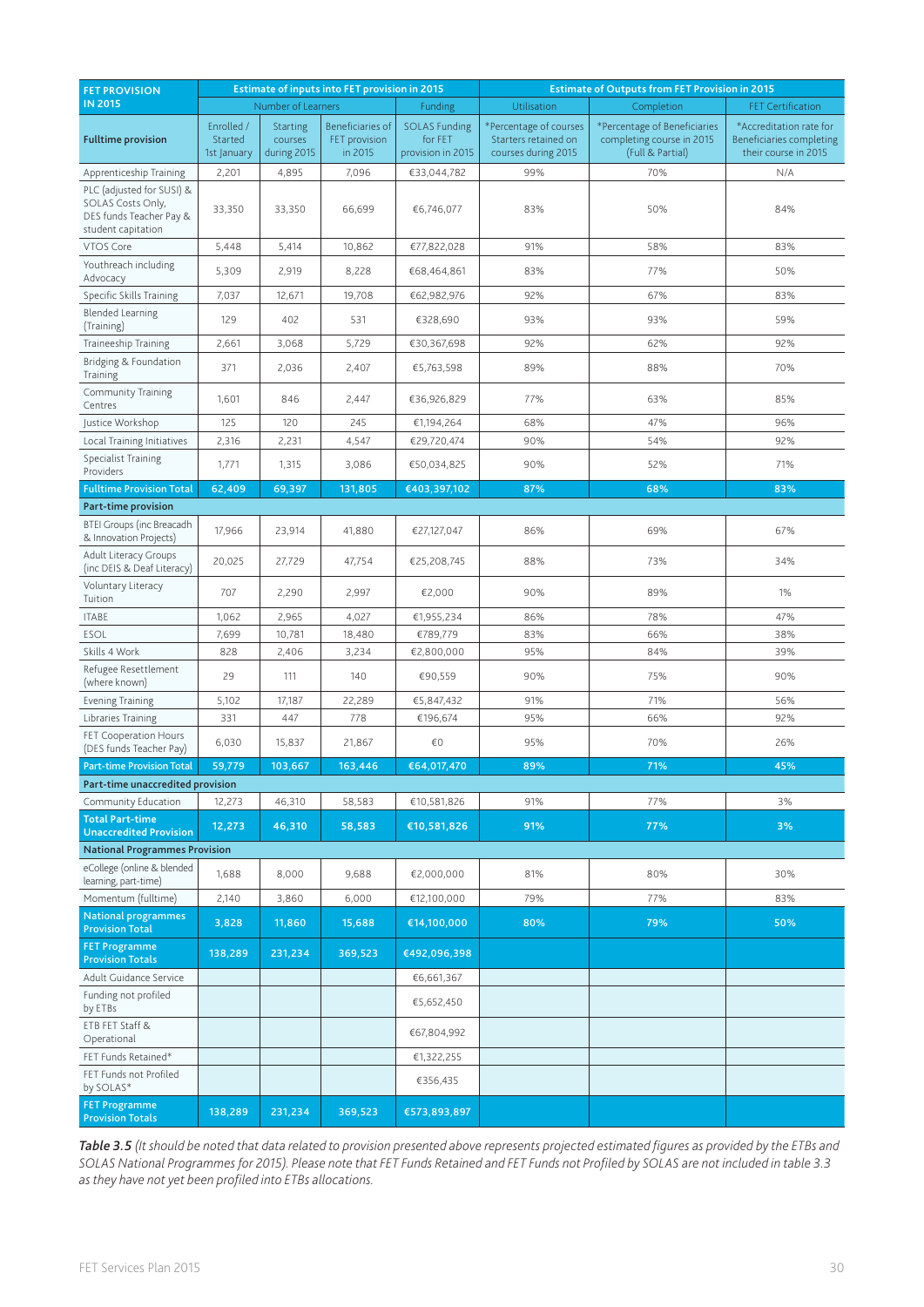#### **Estimate of Change to FET Programme Provision in 2015 from 2014 on a Plan-to-Plan basis**

Table 3.6 (below) provides information on changes that ETBs and other providers indicated in their plans as likely to occur during 2015 in relation to FET beneficiary/participant numbers: e.g. it is expected that apprenticeship numbers will rise considerably in 2015. The information provided is presented in relation to full-time, part-time and unaccredited provision across FET programmes.

This table also indicates that the estimated overall total number of beneficiaries of FET provision for 2015 will be circa **369,523** at a total cost of €574,154,684. The estimated overall beneficiary number of **369,523** is comprised of **138,289** enrolled/started learners on 1st January 2015 and **231,234** learners projected to start programmes during 2015. This table also provides information on the estimated **Retention**, **Completion** and **Accreditation** rates across the Education and Training Boards and other providers by programme for 2015.

|                                                                                                                        | Estimate of changes in FET programme provision in 2015 |                                        |                                                  |                                                  |  |  |  |
|------------------------------------------------------------------------------------------------------------------------|--------------------------------------------------------|----------------------------------------|--------------------------------------------------|--------------------------------------------------|--|--|--|
| FET PROVISION IN 2015                                                                                                  | <b>Number of Learners</b>                              |                                        |                                                  |                                                  |  |  |  |
| <b>Fulltime Provision</b>                                                                                              | Enrolled /Started<br>1st January 2015                  | <b>Starting courses</b><br>during 2015 | <b>Beneficiaries of FET</b><br>provision in 2015 | *Change in Beneficiary<br>Numbers from 2014 plan |  |  |  |
| Apprenticeship Training                                                                                                | 2,201                                                  | 4,895                                  | 7,096                                            | 2.000                                            |  |  |  |
| PLC (Numbers adjusted for SUSI) & SOLAS Costs Only included,<br>DES continues to fund Teacher Pay & student capitation | 33,350                                                 | 33,350                                 | 66,699                                           | $-2,363$                                         |  |  |  |
| VTOS Core                                                                                                              | 5,448                                                  | 5,414                                  | 10,862                                           | 2,615                                            |  |  |  |
| Youthreach including Advocacy                                                                                          | 5,309                                                  | 2,919                                  | 8,228                                            | 2,254                                            |  |  |  |
| Specific Skills Training                                                                                               | 7,037                                                  | 12,671                                 | 19,708                                           | 3,786                                            |  |  |  |
| <b>Blended Learning (Training)</b>                                                                                     | 129                                                    | 402                                    | 531                                              | 316                                              |  |  |  |
| <b>Traineeship Training</b>                                                                                            | 2,661                                                  | 3,068                                  | 5,729                                            | 1,022                                            |  |  |  |
| Bridging & Foundation Training                                                                                         | 371                                                    | 2,036                                  | 2,407                                            | 166                                              |  |  |  |
| Community Training Centres                                                                                             | 1,601                                                  | 846                                    | 2,447                                            | $-799$                                           |  |  |  |
| Justice Workshop                                                                                                       | 125                                                    | 120                                    | 245                                              | $-88$                                            |  |  |  |
| Local Training Initiatives                                                                                             | 2,316                                                  | 2,231                                  | 4,547                                            | 184                                              |  |  |  |
| <b>Specialist Training Providers</b>                                                                                   | 1,771                                                  | 1,315                                  | 3,086                                            | $-291$                                           |  |  |  |
| <b>Fulltime Provision Total</b>                                                                                        | 62,409                                                 | 69,397                                 | 131,805                                          | 9,022                                            |  |  |  |
| <b>Part-time Provision</b>                                                                                             |                                                        |                                        |                                                  |                                                  |  |  |  |
| BTEI Groups (inc Breacadh & Innovation Projects)                                                                       | 17,966                                                 | 23,914                                 | 41,880                                           | 4,653                                            |  |  |  |
| Adult Literacy Groups (inc DEIS & Deaf Literacy)                                                                       | 20,025                                                 | 27,729                                 | 47,754                                           |                                                  |  |  |  |
| Voluntary Literacy Tuition                                                                                             | 707                                                    | 2,290                                  | 2,997                                            | $-45,868$                                        |  |  |  |
| <b>ITABE</b>                                                                                                           | 1,062                                                  | 2,965                                  | 4,027                                            |                                                  |  |  |  |
| <b>ESOL</b>                                                                                                            | 7,699                                                  | 10,781                                 | 18,480                                           | 5,793                                            |  |  |  |
| Skills 4 Work                                                                                                          | 828                                                    | 2,406                                  | 3,234                                            | 3,234                                            |  |  |  |
| Refugee Resettlement (where known)                                                                                     | 29                                                     | 111                                    | 140                                              | 140                                              |  |  |  |
| <b>Evening Training</b>                                                                                                | 5,102                                                  | 17,187                                 | 22,289                                           | 6,029                                            |  |  |  |
| Libraries Training                                                                                                     | 331                                                    | 447                                    | 778                                              | $-116$                                           |  |  |  |
| FET Cooperation Hours (DES funds Teacher Pay)                                                                          | 6,030                                                  | 15,837                                 | 21,867                                           | 10,599                                           |  |  |  |
| <b>Part-time Provision Total</b>                                                                                       | 59,779                                                 | 103,667                                | 163,446                                          | $-15,536$                                        |  |  |  |
| Part-time unaccredited provision                                                                                       |                                                        |                                        |                                                  |                                                  |  |  |  |
| Community Education                                                                                                    | 12,273                                                 | 46,310                                 | 58,583                                           | $-12,869$                                        |  |  |  |
| Part-time unaccredited provision Total                                                                                 | 12,273                                                 | 46,310                                 | 58,583                                           | $-12,869$                                        |  |  |  |
| <b>National Programmes Provision</b>                                                                                   |                                                        |                                        |                                                  |                                                  |  |  |  |
| eCollege                                                                                                               | 1,688                                                  | 8,000                                  | 9,688                                            | $-2,118$                                         |  |  |  |
| Momentum                                                                                                               | 2,140                                                  | 3,860                                  | 6,000                                            | $-1,860$                                         |  |  |  |
| <b>National Programmes Provision Total</b>                                                                             | 3,828                                                  | 11,860                                 | 15,688                                           | $-3,978$                                         |  |  |  |
| <b>FET Programme Provision Totals</b>                                                                                  | 138,289                                                | 231,234                                | 369,523                                          | $-23,361$                                        |  |  |  |

#### *Table 3.6*

*\*Changes in Beneficiary are approximate due to changes in the programme structure in 2015 from 2014*

*(It should be noted that data related to provision presented above represents projected estimated figures as provided by the ETBs and SOLAS National Programmes for 2015).*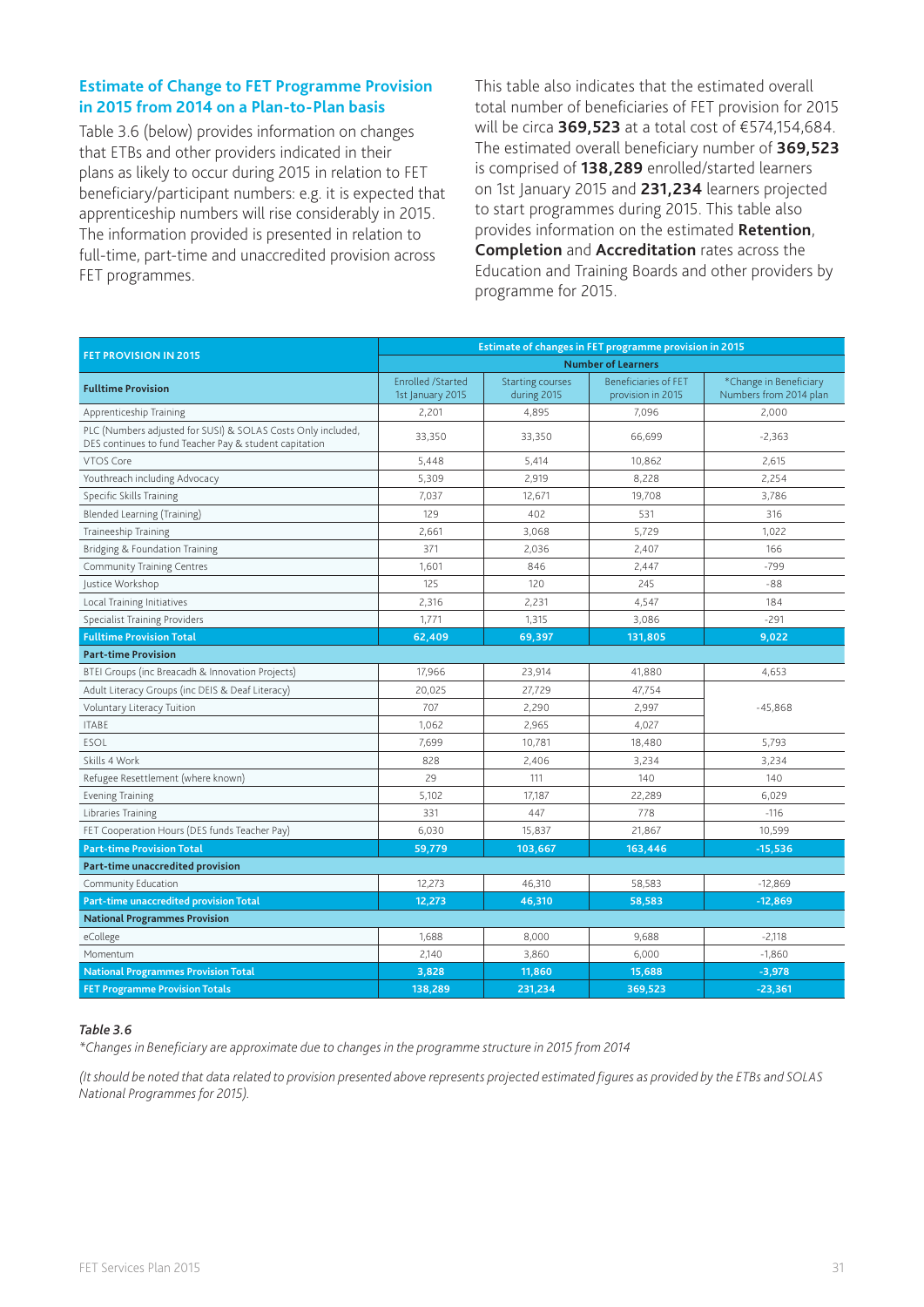#### **Estimate of Change to FET Cluster Provision in 2015 from 2014 on a Plan-to-Plan basis**

Table 3.7 (below) provides information on changes that the ETBs and other providers have indicated in their plans that are likely to occur during 2015 in relation to FET beneficiary/participant numbers in the context of movement across career clusters.

|                                                     | <b>Estimate of changes to FET provision in 2015</b> |                                        |                                                  |                                                 |  |  |  |
|-----------------------------------------------------|-----------------------------------------------------|----------------------------------------|--------------------------------------------------|-------------------------------------------------|--|--|--|
| <b>ESTIMATE OF CHANGES TO FET PROVISION IN 2015</b> |                                                     |                                        | <b>Number of Learners</b>                        |                                                 |  |  |  |
|                                                     | <b>Fnrolled /Started</b><br>1st January 2015        | <b>Starting courses</b><br>during 2015 | <b>Beneficiaries of FFT</b><br>provision in 2015 | Change in Beneficiary<br>Numbers from 2014 plan |  |  |  |
| Agriculture, Horticulture and Mariculture           | 1,527                                               | 2,817                                  | 4,344                                            | 65                                              |  |  |  |
| Animal Science                                      | 949                                                 | 1.062                                  | 2,011                                            | 165                                             |  |  |  |
| Art, Craft and Media                                | 10.405                                              | 16.724                                 | 27,129                                           | $-9,505$                                        |  |  |  |
| <b>Built Environment</b>                            | 2,915                                               | 6,319                                  | 9,234                                            | 1.763                                           |  |  |  |
| Business, Admin & Management                        | 13.896                                              | 21.769                                 | 35,665                                           | 1.856                                           |  |  |  |
| <b>Financial Services</b>                           | 1,019                                               | 1.620                                  | 2,639                                            | $-1,495$                                        |  |  |  |
| Food and Beverage                                   | 1,400                                               | 1,701                                  | 3,101                                            | $-1,475$                                        |  |  |  |
| General Learning                                    | 60,255                                              | 100,880                                | 161,135                                          | 44.803                                          |  |  |  |
| Hairdressing, Beauty and Complementary Therapies    | 4,949                                               | 6.019                                  | 10,968                                           | 2,472                                           |  |  |  |
| Health, Family other Social Services                | 23,392                                              | 30,246                                 | 53,638                                           | $-831$                                          |  |  |  |
| Information Technology                              | 12,122                                              | 24,454                                 | 36,576                                           | 7.615                                           |  |  |  |
| Manufacturing                                       | 3.087                                               | 5.844                                  | 8,931                                            | 1.390                                           |  |  |  |
| Natural Resources                                   | 368                                                 | 534                                    | 902                                              | $-372$                                          |  |  |  |
| Sales & Marketing                                   | 773                                                 | 1.574                                  | 2,347                                            | $-187$                                          |  |  |  |
| Sampling Skills                                     | 1,572                                               | 2,621                                  | 4,193                                            | $-10,923$                                       |  |  |  |
| Science and Technology                              | 978                                                 | 1.686                                  | 2,664                                            | 135                                             |  |  |  |
| Tourism and Sport                                   | 4,590                                               | 4,605                                  | 9,195                                            | 6,243                                           |  |  |  |
| Transport, Distribution & Logistics                 | 1,619                                               | 3,119                                  | 4,738                                            | 3,079                                           |  |  |  |
| Not Assigned                                        | 847                                                 | 1.053                                  | 1.900                                            | $-5,211$                                        |  |  |  |
| <b>Programmed FET Provision*</b>                    | 138.289                                             | 231,234                                | 369,523                                          |                                                 |  |  |  |

#### *Table 3.7*

*(It should be noted that data related to provision presented above represents projected estimated figures as provided by the ETBs and SOLAS National Programmes for 2015)*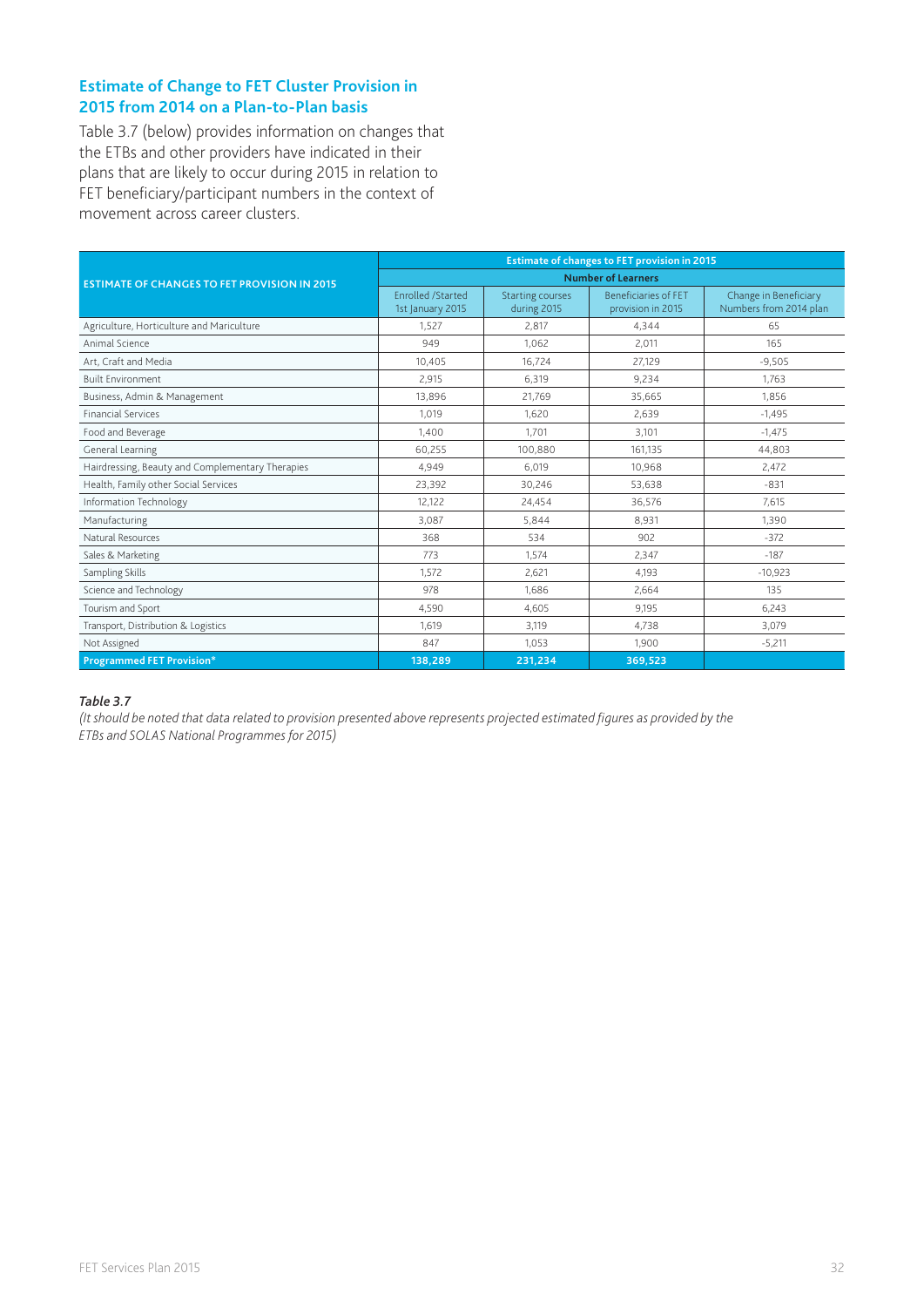#### **General Learning**

The ETBs have indicated that the numbers engaging in general learning is likely to increase by an estimated 44,803. Mining the FARR database indicates there is a definition issue, in that a considerable number of beneficiaries classified as general learning could be redistributed across the clusters. The increase is somewhat offset by a considerable reduction (10,923) in the number of beneficiaries engaging in sampling skills in 2015.

#### **General Learning - Data obtained through the FARR Database**

The main contributors to the general learning cluster are presented in Table 3.8. below.

| <b>FET Programme</b>   | <b>Beneficiary Numbers</b> |
|------------------------|----------------------------|
| Youthreach             | 7,040                      |
| <b>BTEI</b>            | 17,582                     |
| Adult Literacy         | 43,629                     |
| ESOL                   | 18,436                     |
| FET Co-operation hours | 19,413                     |
| Community Education    | 33,075                     |

#### **General Learning Cluster – Key Contributors**

#### *Table 3.8*

#### **Art, Craft and Media**

The Art, Craft and Media cluster provision projection of 27,129 has reduced by 9,505.

#### **Increases in Provision in Clusters in Line with the Labour Market and EFGN Forecast**

The following projected provision in clusters that show an increase in 2015 over 2014 provision are as follows:

- Built environment projected provision of 9,234, increased by 1,763.
- Business Administration and Management projected provision of 35,665 increased, by 1,856.
- Information technology projected provision of 36,576 has an increase of 7,615.
- Manufacturing projected provision of 8,931 has an increase of 1,390.
- Tourism and Sport projected provision of 9,195 has an increase of 6,243.
- Transport, Distribution and Logistics projected provision of 4,738 has an increase of 3,079.

#### **FET Provision Supporting Skills for the Economy and Employment**

FET Strategy 2014–2019 identifies the need for stakeholders – e.g. SOLAS and the ETBs – to enter into a dialogue with employers to establish the short-tomedium-term skill needs of their companies.

The ETB FARs submissions provided qualitative data related to identification of emerging skills needs. The information submitted was based on local labour market intelligence which was obtained by the ETBs through their interaction with local and regional employer networks, other educational institutions, relevant organisations and community groups. The ETBs also indicated that, as part of their 2015 planning process, consideration was given to the information provided in the following SOLAS publications:

- The Expert Group on Future Skills Needs National Skills Bulletin 2014.
- The Expert Group on Future Skills Needs Monitoring Ireland's Skills Supply, Trends in Education and Training Outputs (August 2014).
- The Expert Group on Future Skills Needs Regional Labour Markets Bulletin 2014.

Based on local labour market intelligence the ETBs have identified the following Business Sectors (from a local/regional perspective) as most likely to require additional employees with the required knowledge, skill competence and qualifications to support the economy as it moves through the recovery period and beyond.

#### **ETB Identification of Business Sectors likely to Require Additional Employees**

ETB Funding Allocation Requests have indicated that the following sectors in their localities are likely to require additional employees over the coming year:

- Construction (apprenticeships e.g. electrician, plumbing, welding)
- Healthcare, Childcare, Care of the Elderly
- Engineering and Medical Devices
- Machine Operators
- Transport, Logistics, Road Haulage
- The Creative Arts Industry Film and Television
- Tourism/Hospitality/Catering
- Digital Marketing & Entrepreneurship
- Retail
- Pharmacy and Bio-pharma
- IT, Programming & Software Development, App Design & Development, Software Development, Visual Communications: Graphic Design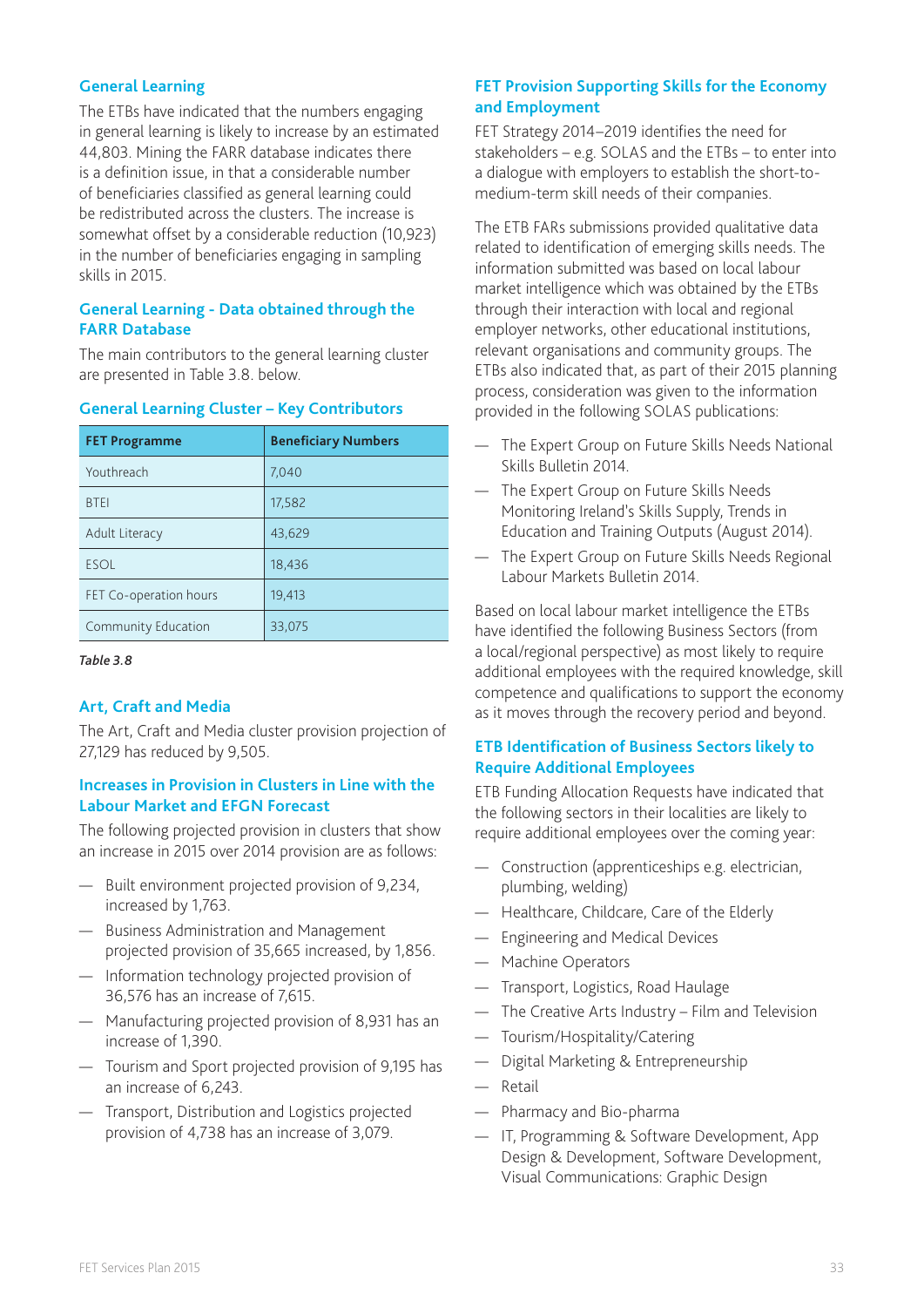- Renewable Energy/Sustainable Energy
- Gym & Fitness Instructor
- Animal Care
- Business, Administration, Accounting

#### **FET Provision to address Emerging Skill Needs**

FET provision already supports the Business Sectors highlighted above through provision of the wide range of existing programmes and courses. The ETBs are currently reviewing existing provision in the context of matching capacity with potential demand for specific programmes/courses e.g. apprenticeship, engineering, entrepreneurship, IT etc., and for the purpose of realignment of course provision to meet identified skills shortages through the inclusion of additional/alternative modules in existing courses e.g. entrepreneurship.

In addition, as requested through the agreed FET service planning parameters documentation issued by SOLAS, the ETBs have highlighted specific examples of relevant new programmes/courses to be offered in 2015 (and in subsequent years) to meet identified local, regional and national skill needs and job opportunities relating to specific business sectors. Table 3.9 sets out some examples of the planned new programmes/ courses for 2015 in this regard. The list below should not be considered definitive as it is presented for the purpose of example only.

#### **New Programmes/Courses to be offered in 2015**

| <b>Business Sectors</b>                       | <b>Programmes/ Courses</b>                                                                                                                                                                                                               |
|-----------------------------------------------|------------------------------------------------------------------------------------------------------------------------------------------------------------------------------------------------------------------------------------------|
| Healthcare, Childcare,<br>Care of the Elderly | Delivery of programmes<br>urgently required by sectors<br>to meet new legislative<br>requirements, e.g. Level<br>6 Childcare required for a<br>leadership role and to access<br>The Early Childhood Care and<br>Education (ECCE) Scheme. |
|                                               | Piloting of the ICT Associate<br>Professional Course in two<br>locations as part of the<br>national pilot programme.                                                                                                                     |
| Information Technology                        | Piloting of a new Social Media<br>for Business course.                                                                                                                                                                                   |
|                                               | Introduction of a number<br>of training programmes in<br>Networking, PC Maintenance<br>Software Development, Java<br>Programming and e-business.                                                                                         |
| Sustainable Energy                            | Collaboration and partnership<br>resulting in the development<br>and delivery of the Retrofit for<br>Sustainable Energy Industry.                                                                                                        |
| The Creative Arts Industry                    | Introduction of Creative Media<br>Course to replace an existing<br>Art, Craft and Design course.                                                                                                                                         |
| (Film and Television)                         | Introduction of Cartoon<br>Animation Course.                                                                                                                                                                                             |
| <b>Engineering and Medical</b><br>Device      | Introduction of a new industry<br>Medical Device Design certified<br>course.                                                                                                                                                             |

#### *Table 3.9*

#### **ETB Collaborative Projects**

In addition to the new courses planned for delivery in 2015, a large volume of collaborative work is currently being undertaken by the ETBs for the purpose of development of new courses to support various local business sector needs. Examples are:

- Collaboration with INTREO for the purpose of informing development of local area action plans, identification of skills shortages and recruitment to FET programmes/courses.
- Collaboration with the Department of Social Protection in relation to the Youth Development Internship.
- Collaboration with companies at local level e.g. companies involved in engineering, haulage, software development, hospitality, tourism, healthcare, for the purpose of development of traineeships and, in some cases, work-based programmes.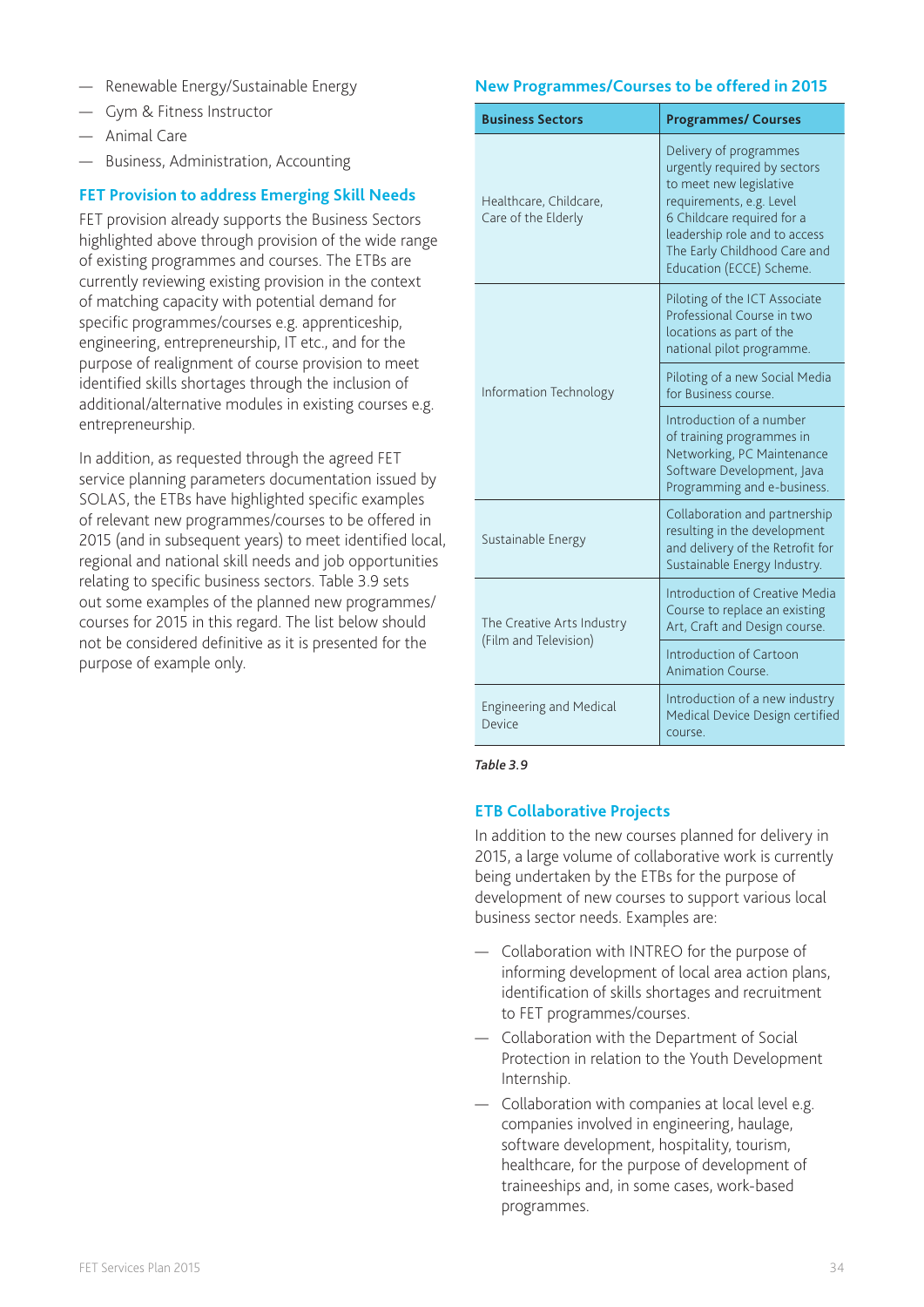- Collaboration with FIT and local companies in relation to the introduction of the newly launched Associate Professional Programme.
- Collaboration with third level colleges to identify clear progression routes from Further Education and Training to Higher Education and Training (HET) provision. (Agreements have already been established between a number of ETBs, IOTs and Universities).

(The list above should not be considered definitive as it is presented for example purposes only.)

#### **FET Provision and Outcomes for 2015**

A central theme in the feedback received by SOLAS from the ETBs in the context of the 2014 planning process was that, given the diverse nature of Further Education and Training programmes, summarising the data for all these programmes together can lead to inadvertent mis-interpretation of datasets. Furthermore, information related to key strengths and weaknesses of the provision are, in some instances, not readily visible. The consensus was that consideration should be given to a new approach to summarising programme outcome-related data in particular, and changes made in this regard are reflected in the charts and tables that follow.

#### **Estimated Number of Beneficiaries expected to Participate in FET Programmes in 2015**

Chart 3.1 provides overall data in percentage terms in relation to the estimated number of beneficiaries expected to participate in FET programmes in 2015 on a fulltime, part-time basis and through Community Education.



*Chart 3.1 (It should be noted that data related to provision presented above represents projected estimated figures as provided by the ETBs and SOLAS National Programmes for 2015.)*



#### **Estimate of Outcomes in the Context of Completion/Exit for Beneficiaries Participating in FET Provision 2015**

Chart 3.2 presents a breakdown in percentage terms in relation to estimated participation by beneficiaries in fulltime, part-time, and Community Education programmes.

This data indicates that across the three programme duration types an average of :

- 64% of beneficiaries will be *Full Completers*.
- 9% of beneficiaries will be *Partial Completers (exiters)*.
- 7% of beneficiaries will be *Early Leavers*.
- 20% of beneficiaries will complete in 2016.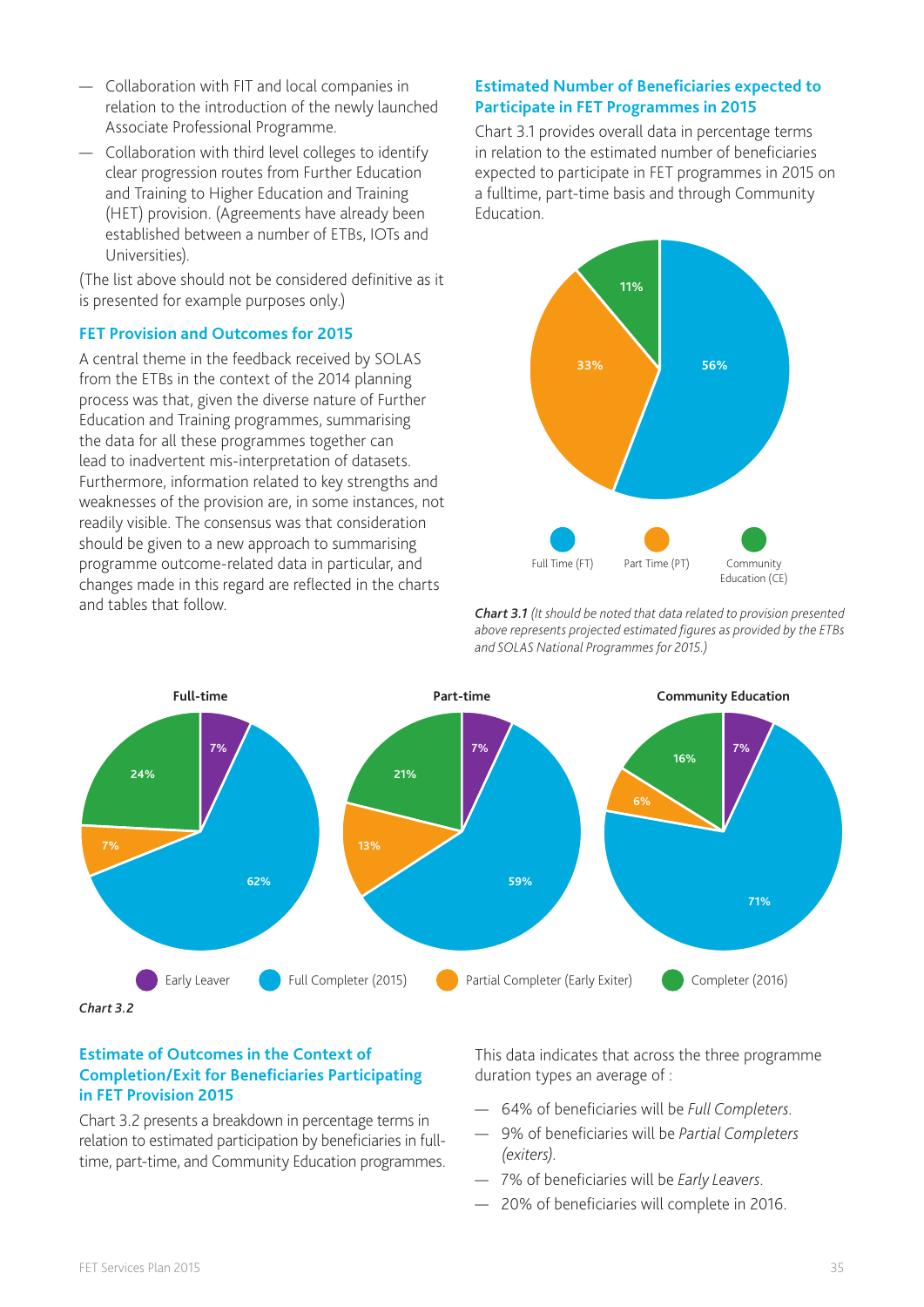#### **Estimate of Outcomes in the Context of Progression for Beneficiaries Completing FET Provision 2015**



*Chart 3.3 (It should be noted that data related to provision presented above represents projected estimated figures as provided by the ETBs and SOLAS National Programmes for 2015.)*

Chart 3.3 provides an estimate of progression outcomes in the context of full-time, part-time and part-time unaccredited provision in 2015. It also provides summary detail and a breakdown of the expected outcomes for learners completing their studies in 2015 as follows:

- Learners gaining employment.
- Learners progressing in their studies /learning.
- Learners' personal progression.

#### **The Wider Benefits of Learning**

Participation in FET programmes can result in the learner gaining accreditation, qualifications on the NFQ, employment, and opportunities to participate in higher level FET and HET programmes. The wider benefits of learning are internationally recognised as having the capacity to contribute to a social return on FET investment. Some of the wider benefits of learning have been identified as:

- Promoting active inclusion and reducing isolation particularly in rural areas.
- Building knowledge skill and competence that, in the future, may support learner progression.
- Addressing skill gaps in the context of IT for utilisation in every-day life and in employment.
- Increasing self-confidence particularly for those seeking a return to work.
- Providing opportunities for inclusion through assisting learners in keeping up with an everchanging society.

#### **FET Provision for Literacy and Numeracy**

The significance of literacy and numeracy skills in the context of supporting participation in employment, the ability to function within society, and to function on a personal level on a daily basis has long been established. The first national literacy report was published in 1973 and since then a number of both national and international studies pertaining to Ireland have been published. In 2013 DES published a review of adult literacy provision. This report contains 32 recommendations which were subsequently encompassed in the FET Strategy 2014-2019.

The FET Strategy 2014 to 2019 states: *FET provision will support the active inclusion of people of all abilities with special reference to literacy and numeracy.1*

In 2015 the funding for literacy and numeracy provision will be sustained as per the FET Strategy and will remain in place until an agreed strategic inputs/ outcomes-based funding model has been trialled and tested on other types of FET provision.

In the context of FET literacy and numeracy provision, the indications are that the majority of ETBs intend increasing and expanding the promotion and delivery of literacy and numeracy learner centred tuition in 2015.

#### **Promoting Adult Literacy Services**

The ETBs identified a number of links that they consider to be key to raising awareness of literacy and numeracy issues and the promotion of the Adult Literacy and Numeracy Services at individual and the wider public levels. Examples include:

- The Department of Social Protection (DSP).
- The Adult Education and Guidance Information Service (AEGIS).
- Community and voluntary groups.
- Schools.
- Youth groups etc.

<sup>1</sup> FET Strategy 2014–2019 pg. 135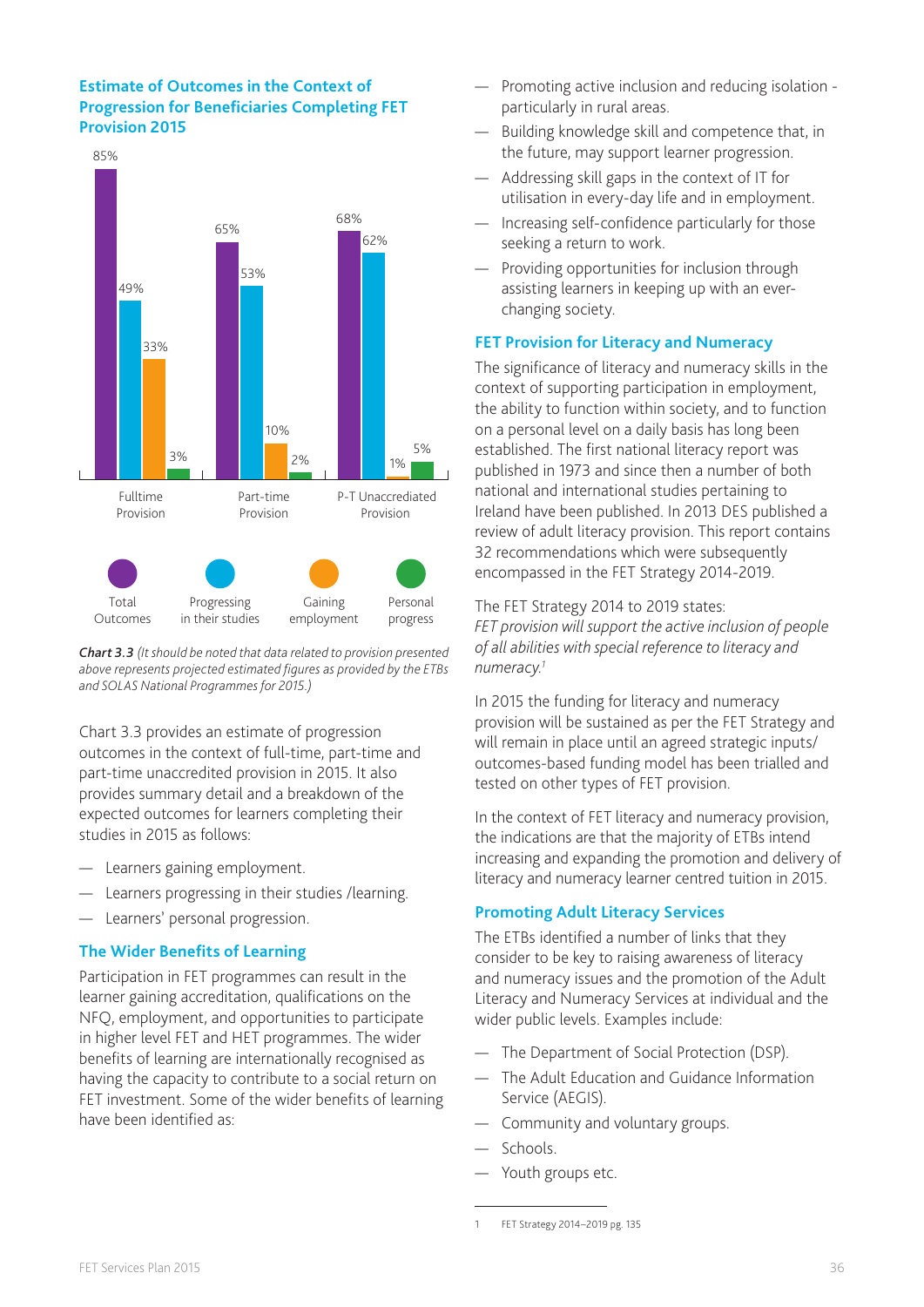To reach a wider audience the ETBs have indicated that they are considering utilisation of the following communications mechanisms in 2015 for the purpose of creating additional communication channels. Examples include:

- Advertising on social networking sites and in local newsletters and magazines.
- Information fairs.
- Hosting and participating in open days to distribute material relating to upcoming programmes.

In addition, a number of ETBs stated their intention to increase the range of programmes available and are considering the:

- Provision of taster-type courses.
- Provision of themed literacy programmes.
- Provision of access programmes that allow learners with literacy or numeracy difficulties to access Level 5 programmes in the future.
- Piloting of new approaches to family learning.
- Utilisation of distance learning, blended learning, virtual learning environments etc (e.g. NALA Write On system).
- Continued delivery of intensive English for Speakers of other Languages (ESOL) courses for priority target groups.

#### **Estimates for Specific Target Groups Participating in FET Provision in 2015**

Set out in Table 3.10 (overleaf) is estimated detail related to learners reported as long term unemployed and learners reported as persons with a disability participating in FET provision in 2015.

#### **FET Provision for the Long Term Unemployed (LTU)**

Unemployment levels declined by almost 34,000 during 2013. Available data suggests that this decline continued in 2014 with a decrease of approximately 37,500 (in the year to Q3 2014). The Long Term Unemployed accounted for a considerable share of the decrease.

The 2015 target FET provision participation rate for people who have been unemployed for a long time remains in 2015 at the 2014 level of 52,666. As part of the planning process for 2015, ETBs identified a number of strategies as having the potential to support the Long Term Unemployed in the context of access to and participation in FET provision. For example:

— Strengthening of existing relationships with the DSP (INTREO offices) to ensure officers are aware of all services and courses on offer in order to increase referrals.

- Continued collaboration with relevant stakeholders such as local and regional businesses, community groups, disability services, trade unions, chambers of commerce etc. to continually develop access and progression pathways for learners.
- The prioritisation of the Long Term Unemployed on programmes such as VTOS/BTEI
- Provision of career planning/Deciding Your Future courses.
- Delivery of new apprenticeship and traineeship programmes.
- Clearly define links between course provision and local employment opportunities.
- Identification of skills shortages at local and regional levels and provision of sector specific education and training programmes to address identified needs.
- Provision of taster programmes with flexible delivery to provide the LTU with the option of a gradual re-entry to education and training.
- Increased provision of level 3 courses to enable learners to gain the basic literacy, numeracy and ICT skills to create a solid basis from which to progress.
- Increased provision of Level 4 vocational courses in areas such as horticulture, ICT, healthcare and retail.
- Increased ESOL provision.
- Seek to increase progression from Level 5 and 6 courses into employment or further education and training.
- Development of employer engagement strategies.

Additional information related to FET supports for further education and training learners' can be found in Appendix 4.

#### **FET Provision for Persons with a Disability**

SOLAS through the FET planning process and in conjunction with the FET sector, DES, DSP/INTREO and the disability sector supports the implementation of the high level goal related to supporting active inclusion set out in the The National Disability Strategy Implementation Plan (2013 to 2015), and which is reflected in the SOLAS FET Strategy 2014–2019.

Detail of how the FET sector will support the active inclusion of persons with disability in 2015 is set out below:

— FET programmes are available to all learners including persons with a disability who meet the eligibility criteria and the guidelines provided for each FET programme.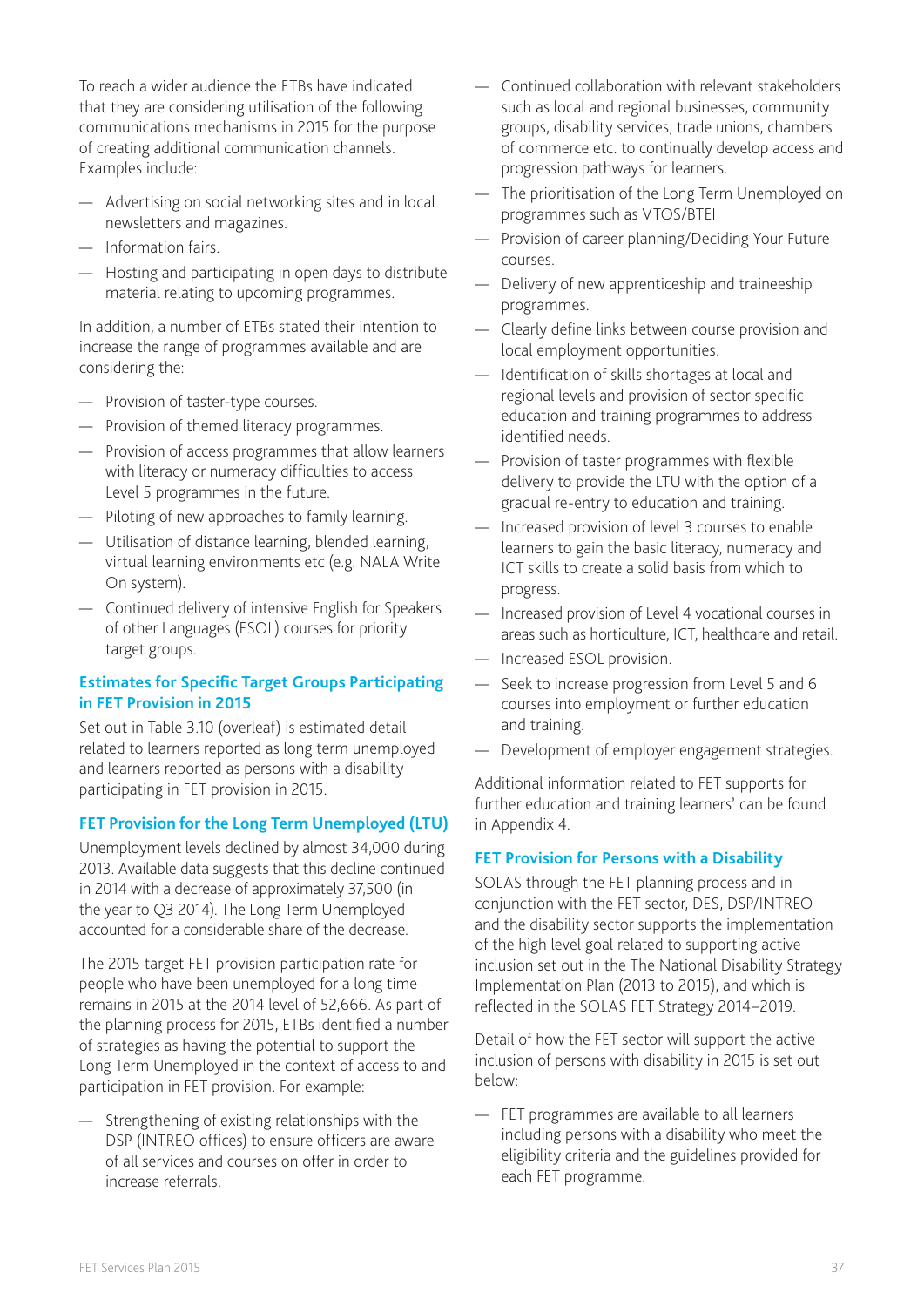| FET PROVISION IN 2015                                   | Estimate for Specific Target Groups participating in FET provision in 2015<br>(Note no targets set at this point in relation to provision for Learners – Reported as having an ability issue) |                                                                                             |                                                                                   |                                                                                                        |                                                                                                      |                                                                                         |                                                                                                        |  |
|---------------------------------------------------------|-----------------------------------------------------------------------------------------------------------------------------------------------------------------------------------------------|---------------------------------------------------------------------------------------------|-----------------------------------------------------------------------------------|--------------------------------------------------------------------------------------------------------|------------------------------------------------------------------------------------------------------|-----------------------------------------------------------------------------------------|--------------------------------------------------------------------------------------------------------|--|
| <b>Fulltime Provision</b>                               | Learners-<br>reported as Long<br>Term Unemployed<br>and were enrolled<br>on the<br>1st January 2015                                                                                           | Learners-<br>reporting as Long<br><b>Term Unemployed</b><br>starting courses<br>during 2015 | Long Term<br>Unemployed<br><b>Beneficiaries</b><br>of FET<br>provision in<br>2015 | Targets for learners<br>starting FET courses<br>in 2015 who have<br>been unemployed<br>for a long time | Learners - Reported<br>as having an ability<br>issue who were<br>enrolled on the<br>1st January 2015 | Learners-<br>Reporting as having<br>an ability issue<br>starting courses<br>during 2015 | Learners-<br>Reported as having<br>an ability issue<br>and benefiting<br>from FET provision<br>in 2015 |  |
| Apprenticeship Training                                 | 0                                                                                                                                                                                             | 6                                                                                           | 6                                                                                 | 0                                                                                                      | 0                                                                                                    | 2                                                                                       | $\overline{c}$                                                                                         |  |
| <b>PLC</b>                                              | 4,280                                                                                                                                                                                         | 4,880                                                                                       | 9,160                                                                             | 4,800                                                                                                  | 1,501                                                                                                | 1,622                                                                                   | 3,123                                                                                                  |  |
| <b>VTOS Core</b>                                        | 70                                                                                                                                                                                            | 2,439                                                                                       | 2,509                                                                             | 2,300                                                                                                  | 181                                                                                                  | 229                                                                                     | 410                                                                                                    |  |
| Youthreach including<br>Advocacy                        | 337                                                                                                                                                                                           | 2,582                                                                                       | 2,919                                                                             | $\mathbb O$                                                                                            | 250                                                                                                  | 302                                                                                     | 552                                                                                                    |  |
| Specific Skills Training                                | 1,004                                                                                                                                                                                         | 4,209                                                                                       | 5,213                                                                             | 7,500                                                                                                  | 65                                                                                                   | 218                                                                                     | 283                                                                                                    |  |
| Blended Learning (Training)                             | 20                                                                                                                                                                                            | 170                                                                                         | 190                                                                               | 180                                                                                                    | 0                                                                                                    | 3                                                                                       | 3                                                                                                      |  |
| Traineeship Training                                    | 485                                                                                                                                                                                           | 840                                                                                         | 1,325                                                                             | 1,000                                                                                                  | 30                                                                                                   | 81                                                                                      | 111                                                                                                    |  |
| Bridging & Foundation<br>Training                       | 62                                                                                                                                                                                            | 583                                                                                         | 645                                                                               | 300                                                                                                    | 7                                                                                                    | 74                                                                                      | 81                                                                                                     |  |
| <b>Community Training Centres</b>                       | 41                                                                                                                                                                                            | 28                                                                                          | 69                                                                                | $\circ$                                                                                                | 32                                                                                                   | 7                                                                                       | 39                                                                                                     |  |
| Justice Workshop                                        | 13                                                                                                                                                                                            | 26                                                                                          | 39                                                                                | $\mathsf{O}\xspace$                                                                                    | $\overline{c}$                                                                                       | 3                                                                                       | 5                                                                                                      |  |
| Local Training Initiatives                              | 566                                                                                                                                                                                           | 1,124                                                                                       | 1,690                                                                             | 1,220                                                                                                  | 179                                                                                                  | 20                                                                                      | 199                                                                                                    |  |
| <b>Specialist Training Providers</b>                    | 88                                                                                                                                                                                            | 88                                                                                          | 176                                                                               | 150                                                                                                    | 1,502                                                                                                | 868                                                                                     | 2,370                                                                                                  |  |
| <b>Fulltime Provision Total</b>                         | 6,966                                                                                                                                                                                         | 16,975                                                                                      | 23,941                                                                            | 17,450                                                                                                 | 3,749                                                                                                | 3,429                                                                                   | 7,178                                                                                                  |  |
| <b>Part-time Provision</b>                              |                                                                                                                                                                                               |                                                                                             |                                                                                   |                                                                                                        |                                                                                                      |                                                                                         |                                                                                                        |  |
| BTEI Groups (inc Breacadh &<br>Innovation Projects)     | 4,404                                                                                                                                                                                         | 7,288                                                                                       | 11,692                                                                            | 6,150                                                                                                  | 1,089                                                                                                | 1,649                                                                                   | 2,738                                                                                                  |  |
| Adult Literacy Groups<br>(inc DEIS & Deaf Literacy)     | 4,287                                                                                                                                                                                         | 10,248                                                                                      | 14,535                                                                            | 7,650                                                                                                  | 785                                                                                                  | 1,622                                                                                   | 2,407                                                                                                  |  |
| Voluntary Literacy Tuition                              | 177                                                                                                                                                                                           | 570                                                                                         | 747                                                                               | 500                                                                                                    | 30                                                                                                   | 131                                                                                     | 161                                                                                                    |  |
| <b>ITABE</b>                                            | 173                                                                                                                                                                                           | 1,247                                                                                       | 1,420                                                                             | 500                                                                                                    | 16                                                                                                   | 157                                                                                     | 173                                                                                                    |  |
| <b>ESOL</b>                                             | 1,785                                                                                                                                                                                         | 4,538                                                                                       | 6,323                                                                             | 4,000                                                                                                  | 79                                                                                                   | 199                                                                                     | 278                                                                                                    |  |
| Skills 4 Work                                           | $\circ$                                                                                                                                                                                       | 0                                                                                           | $\mathsf{O}\xspace$                                                               | $\mathsf{O}\xspace$                                                                                    | $\mathsf{O}\xspace$                                                                                  | 21                                                                                      | 21                                                                                                     |  |
| Refugee Resettlement<br>(where known)                   | $\circ$                                                                                                                                                                                       | 0                                                                                           | $\mathbb O$                                                                       | $\mathsf{O}\xspace$                                                                                    | 0                                                                                                    | 0                                                                                       | 0                                                                                                      |  |
| <b>Evening Training</b>                                 | 50                                                                                                                                                                                            | 2,626                                                                                       | 2,676                                                                             | 2,500                                                                                                  | 4                                                                                                    | 274                                                                                     | 278                                                                                                    |  |
| Libraries Training                                      | 40                                                                                                                                                                                            | 81                                                                                          | 121                                                                               | 50                                                                                                     | $\mathbf 0$                                                                                          | 10                                                                                      | 10                                                                                                     |  |
| FET Cooperation Hours<br>(DES funds Teacher Pay)        | 366                                                                                                                                                                                           | 852                                                                                         | 1,218                                                                             | 600                                                                                                    | 1,834                                                                                                | 1,117                                                                                   | 2,951                                                                                                  |  |
| <b>Part-time Provision Total</b>                        | 11,282                                                                                                                                                                                        | 27,450                                                                                      | 38,732                                                                            | 21,950                                                                                                 | 3,837                                                                                                | 5,180                                                                                   | 9,017                                                                                                  |  |
| <b>Part-time unaccredited Provision</b>                 |                                                                                                                                                                                               |                                                                                             |                                                                                   |                                                                                                        |                                                                                                      |                                                                                         |                                                                                                        |  |
| Community Education                                     | 1,196                                                                                                                                                                                         | 9,983                                                                                       | 11,179                                                                            | 8,750                                                                                                  | 479                                                                                                  | 5,837                                                                                   | 6,316                                                                                                  |  |
| <b>Part-time Unaccredited</b><br><b>Provision Total</b> | 12,478                                                                                                                                                                                        | 37,433                                                                                      | 49,911                                                                            | 30,700                                                                                                 | 4,316                                                                                                | 11,017                                                                                  | 15,333                                                                                                 |  |
| <b>National Programmes Provision</b>                    |                                                                                                                                                                                               |                                                                                             |                                                                                   |                                                                                                        |                                                                                                      |                                                                                         |                                                                                                        |  |
| eCollege                                                | 101                                                                                                                                                                                           | 480                                                                                         | 581                                                                               | 700                                                                                                    | 50                                                                                                   | 420                                                                                     | 470                                                                                                    |  |
| Momentum                                                | 2,140                                                                                                                                                                                         | 3,860                                                                                       | 6,000                                                                             | 3,860                                                                                                  | 0                                                                                                    | $\circ$                                                                                 | $\circ$                                                                                                |  |
| <b>National Programmes</b><br><b>Provision Total</b>    | 2,241                                                                                                                                                                                         | 4,340                                                                                       | 6,581                                                                             | 4,560                                                                                                  | 50                                                                                                   | 420                                                                                     | 470                                                                                                    |  |
| <b>FET Programme Provision</b><br><b>Totals</b>         | 26,001                                                                                                                                                                                        | 69,223                                                                                      | 95,224                                                                            | 52,710                                                                                                 | 8,115                                                                                                | 14,866                                                                                  | 22,981                                                                                                 |  |

#### *Table 3.10*

*(It should be noted that data related to provision presented above represents projected estimated figures as provided by the ETBs and SOLAS National Programmes for 2015.)*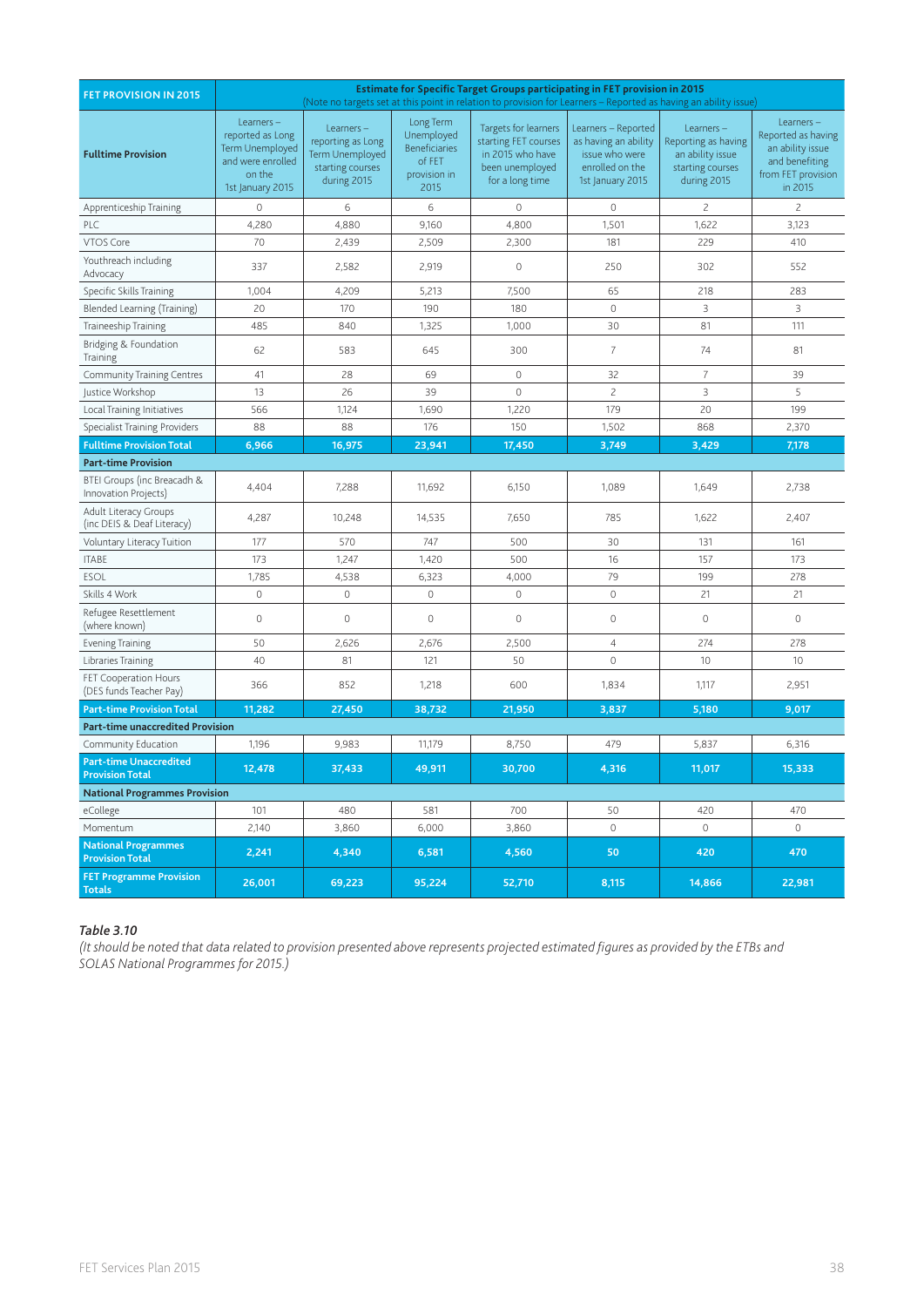- Specific FET programmes are provided for persons with a disability through Specialist Training providers (STPs) and Community Education.
- ETBs intend increasing the range and number of programmes available at NFQ Levels 1, 2 and 3, as well as non-accredited programmes, as appropriate, for persons with a disability.
- The HEA Fund for Students with Disabilities can provide support for students with a disability. This fund allocates funding to further and higher education colleges for the provision of services and supports to full-time students with disabilities. The fund aims to ensure that students can participate fully in their academic programmes and are not disadvantaged by reason of a disability.

Set out below is summary detail of the supports available to persons with a disability (as appropriate) as outlined by the ETBs:

- Assisted technology.
- Visual aids.
- Sign language services.
- Staff supports/staff development.
- Accessibility.
- Personal assistants/small group support.
- Student 'buddy' system.
- Transport (where necessary/appropriate).
- Psychological/counselling supports/guidance.
- Reasonable accommodation.
- Specialist training providers.
- Inclusive environment, based on strong equality policy.
- Community education which assists learners with a disability to participate in FET provision by enabling adaption of course content, resources and teaching methodologies to suit learner abilities/needs.
- Participation in the HSE New Direction Group, with a view the mainstream inclusion of people with disabilities.

## Voluntary Secondary and Community and Comprehensive Schools (VSCCS)

The Voluntary Secondary and Community and Comprehensive Schools will have a key role to play in supporting the economic recovery, by ensuring the availability of appropriate education and training interventions to meet immediate and emerging skill needs through provision of Post Leaving Cert courses (PLC) and the Back to Education initiative (BTEI).

FARs submissions received from the VSCCS categorise the learners participating in PLC and BTEI programmes as:

- Young learners who have completed their Leaving Certificate and are seeking to continue their education and training through participation in PLC for the purpose of identification of a career path and/or progression to higher education.
- Learners, many of whom were early school leavers, seeking second chance education opportunities.
- Learners seeking up-skilling to enhance their skill base and facilitate a change in career path.
- Learners seeking support in their endeavours to return to work.
- People who have been Long Term Unemployed
- Learners with a disability.

The VSCCS outlined the role they play in their community and stated in many instances the importance of the service they provide to rural areas in the context of being a cost-effective option for learners wishing to engage in FET. The VSCCS also stated that the service they provide has the capacity to support the local community and local business through the retention of young people particularly in rural areas, and the generation of revenue locally. In addition, the VSCCS stated that they have the capacity to support local business through the identification of the skills needs and the provision of courses to match these needs.

Examples of the courses listed and being provided by the VSCCS are set out below. This list should not be considered definitive:

- Nursing Studies
- Applied Social Studies
- Early Childhood Education and Care Skills
- Community Health
- Business Studies
- Business Administration
- Interior Design
- E-business
- Information Technology
- Maths
- Languages e.g. French, German etc.
- Engineering Technology

#### **Voluntary Secondary and Community and Comprehensive Schools Grant Allocations**

Grant allocations will be provided to 12 Voluntary Secondary and Community and Comprehensive Schools in 2015. The grant allocations will be used for the purpose of provision of the Back to Education Initiative (BTEI). Table 3.11 lists Voluntary Secondary and Community and Comprehensive Schools receiving grant allocations during 2015.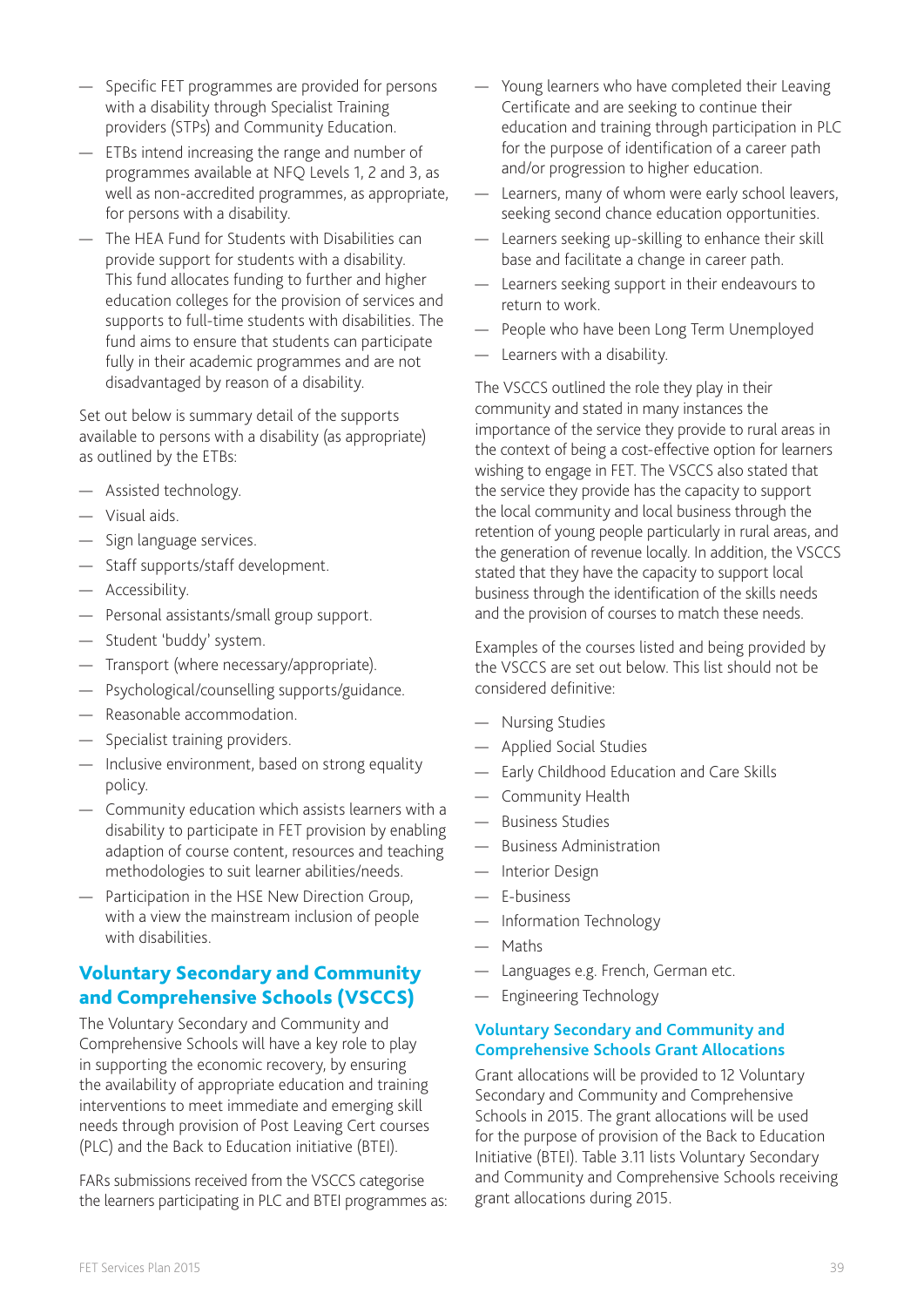#### **Voluntary Secondary and Community and Comprehensive Schools BTEI Grant Allocations**

| <b>Voluntary Secondary</b><br>and Community and<br>Comprehensive Schools   | Programme   | Funding<br>Arrangements<br>& Proposals |
|----------------------------------------------------------------------------|-------------|----------------------------------------|
| St Joseph's Secondary School,<br>Spanish Point, Co Clare                   | <b>BTEI</b> | €41,000                                |
| Mary Immaculate Secondary<br>School, Lisdoonvarna, Co Clare                | <b>BTEI</b> | €39,390                                |
| Scoil Mhuire, Ennistymon,<br>Co Clare                                      | <b>BTEI</b> | €12,500                                |
| North Presentation Secondary<br>School, Farranree, Cork                    | <b>BTEI</b> | €69,000                                |
| Sacred Heart Secondary School,<br>Clonakilty, Co Cork                      | <b>BTEI</b> | €39,000                                |
| Nagle Rice Secondary School,<br>Doneraile, Co Cork                         | <b>BTEI</b> | €17,300                                |
| Central College, Sexton Street,<br>Limerick                                | <b>BTEI</b> | €54,000                                |
| Sancta Maria College,<br>Louisburgh, Co Mayo                               | <b>BTEI</b> | €12,800                                |
| Nagle Centre Presentation<br>Secondary School, Cannon<br>Street, Waterford | <b>BTEI</b> | €32,500                                |
| Donahies Community School,<br>Streamville Road, Dublin 13                  | <b>BTEI</b> | €52,500                                |
| Scoil Bernadette, Montenotte,<br>Cork                                      | <b>BTEI</b> | €11,500                                |
| St Michaels, Castlerea,<br>Co Roscommon                                    | <b>BTEI</b> | €28,000                                |
| Total                                                                      |             | €409,490                               |

#### *Table 3.11*

The Department of Education and Skills will continue to fund all PLC and Co-Operation Hours Provision (Teacher Pay and Student Capitation). This is estimated at €186m for 2015.

SOLAS will have responsibility for payments related to Voluntary Secondary and Community and Comprehensive Schools Enhanced Capitation and Locally Devised Assessments (LDAs). SOLAS will also have responsibility for approval of the BTEI and PLC programmes.

Table 3.12 shows the total number of Voluntary Secondary and Community and Comprehensive Schools approved PLC places for 2015. Detail of the schools and colleges that will receive grant allocations through the DES Post-Primary Payment Section in 2015 can be found in Appendix 3 of this document.

## **Voluntary Secondary & Community and Comprehensive Schools Approved PLC Places**

| Programme | Total Number of Approved Places for 2015 |
|-----------|------------------------------------------|
| PLC.      | 1,662                                    |

#### *Table 3.12*

Due to the nature of the services provided by the Irish Deaf Society e.g. provision of literacy courses for the Deaf community through the medium of Irish Sign Language (the deaf community first/preferred language) this provision has been included in the programme Tables 3.3 and 3.4.

#### **Grant Allocations in 2015 for Additional Provision**

| <b>2015 Grant</b><br><b>Allocations to</b><br>other Providers | Programme             | <b>Funding</b><br>Arrangements<br>& Proposals |  |
|---------------------------------------------------------------|-----------------------|-----------------------------------------------|--|
| <b>Irish Deaf Society</b>                                     | <b>Adult Literacy</b> | €214.157                                      |  |

*Table 3.13*

## 2014 FET Provision Outturn

In 2014 the FET sector achieved 96% of its planned target for beneficiaries of the FET planned provision. Table 3.14 (below) provides detail of **Starters**, **Completions** and **Beneficiaries** on FET full-time, part-time & Community Education Provision.

## **Detail of the actual data reported by ETBs and SOLAS National Programmes for their 2014 provision.**

| <b>2014 FET PROVISION OUTTURN</b> |                                   |                                     |                            |                            |                        |                                 |                                       |                                   |                                      |                                               |
|-----------------------------------|-----------------------------------|-------------------------------------|----------------------------|----------------------------|------------------------|---------------------------------|---------------------------------------|-----------------------------------|--------------------------------------|-----------------------------------------------|
|                                   |                                   | 2014 FET Plan                       |                            |                            | 2014 FET Actual        |                                 | <b>Analysis of 2014 FET Provision</b> |                                   |                                      |                                               |
| <b>Provision Type</b>             | <b>Starters</b><br>During<br>2014 | <b>Beneficiaries</b><br>during 2014 | Completions<br>during 2014 | <b>Starters</b><br>in 2014 | Completions<br>in 2014 | <b>Beneficiaries</b><br>in 2014 | Beneficiary<br>Variance               | Actual<br>Starters v<br>2014 Plan | Actual<br>Completions<br>v 2014 Plan | Actual<br><b>Beneficiaries</b><br>v 2014 Plan |
| Full-Time FET Provision           | 76.747                            | 131.245                             | 70.704                     | 66.781                     | 60.355                 | 121.279                         | $-9.966$                              | 87%                               | 85%                                  | 92%                                           |
| Part-Time FET Provision           | 87.069                            | 139,029                             | 93,259                     | 92,019                     | 82,939                 | 143,979                         | 4,950                                 | 106%                              | 89%                                  | 104%                                          |
| Community Education               | 52.113                            | 71.452                              | 52.014                     | 42.130                     | 40.715                 | 61.469                          | $-9.983$                              | 81%                               | 78%                                  | 86%                                           |
| Total                             | 215.929                           | 341.726                             | 215.977                    | 200.930                    | 184.009                | 326.727                         | $-14.999$                             | 93%                               | 85%                                  | 96%                                           |

*Table 3.14*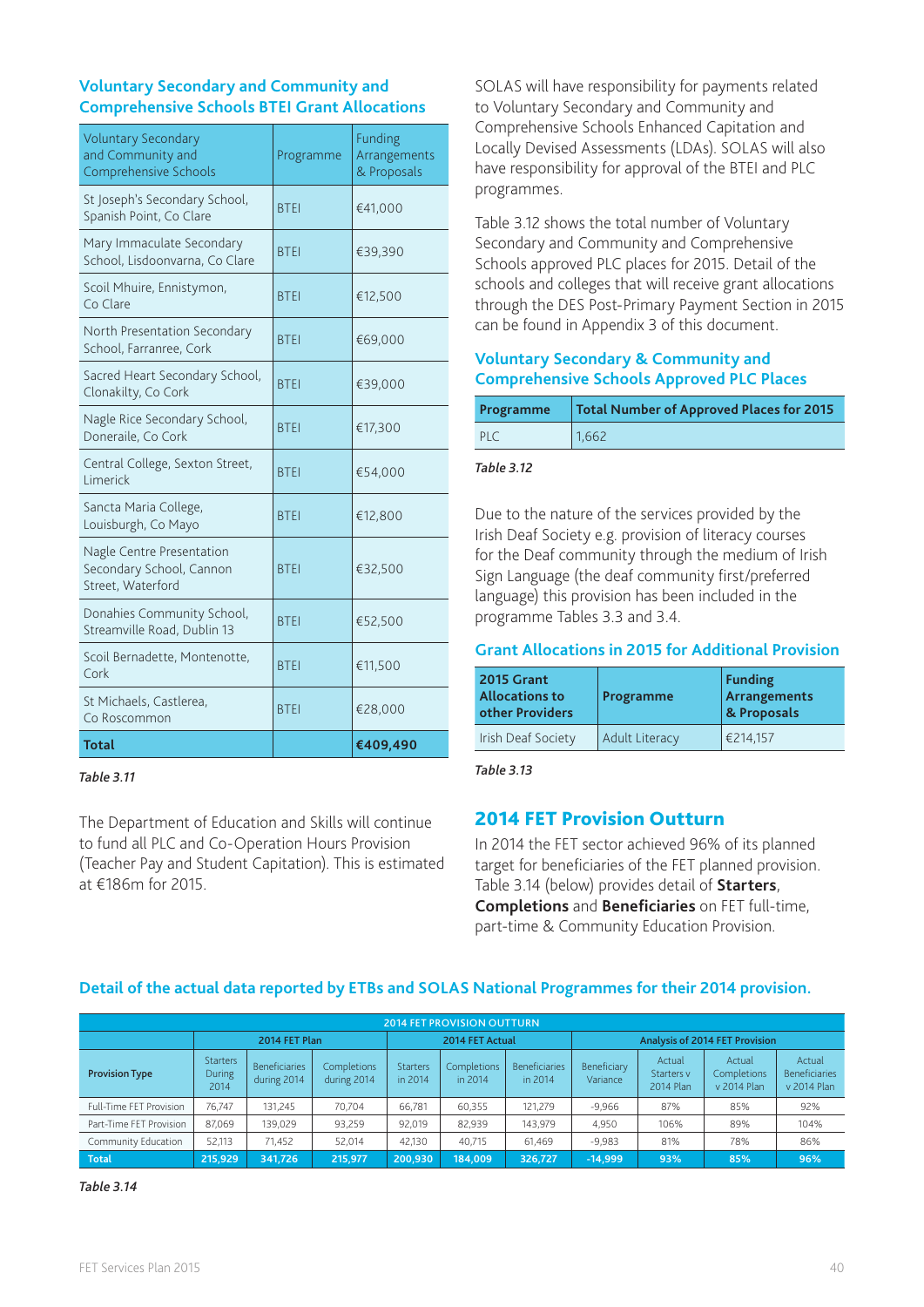## Estimate of Change to FET Programme Provision in 2015 from 2014 on a Plan to Actual Basis

Table 3.15 (below) compares 2014 actual position for FET provision to the 2015 FET planned provision.

#### **Table 3.15: Analysis of the Increase in 2015 FET Provision Plan Compared to the 2014 FET Provision Plan and Outturn**

|                                                                                              | Estimate of inputs into FET provision for 2015 Plan v 2014 Actual |                                        |                                              |                                      |                                    |                                                     |                                      |                                    |                                              |
|----------------------------------------------------------------------------------------------|-------------------------------------------------------------------|----------------------------------------|----------------------------------------------|--------------------------------------|------------------------------------|-----------------------------------------------------|--------------------------------------|------------------------------------|----------------------------------------------|
| <b>FET PROVISION IN 2015</b>                                                                 |                                                                   | Number of Learners 2015                |                                              |                                      | Number of Learners 2014            |                                                     |                                      | Differences 2014 v 2015            |                                              |
| <b>Fulltime Provision</b>                                                                    | Enrolled /<br>Started<br>1st January                              | <b>Starting courses</b><br>during 2015 | Beneficiaries of<br>FET provision<br>in 2015 | Enrolled /<br>Started<br>1st January | Starting<br>courses<br>during 2015 | <b>Beneficiaries of</b><br>FET provision<br>in 2015 | Enrolled /<br>Started<br>1st January | Starting<br>courses<br>during 2015 | Beneficiaries of<br>FET provision<br>in 2015 |
| Apprenticeship Training                                                                      | 2,201                                                             | 4,895                                  | 7,096                                        | 869                                  | 4,262                              | 5,131                                               | 1,332                                | 633                                | 1,965                                        |
| PLC (adjusted for SUSI) & SOLAS<br>Costs Only, DES funds Teacher<br>Pay & student capitation | 33,350                                                            | 33,350                                 | 66,699                                       | 31,844                               | 30,437                             | 62,281                                              | 1,506                                | 2,913                              | 4,418                                        |
| VTOS Core                                                                                    | 5,448                                                             | 5,414                                  | 10,862                                       | 4,378                                | 4,212                              | 8,590                                               | 1,070                                | 1,202                              | 2,272                                        |
| Youthreach including Advocacy                                                                | 5,309                                                             | 2,919                                  | 8,228                                        | 3,483                                | 2,619                              | 6,102                                               | 1,826                                | 300                                | 2,126                                        |
| Specific Skills Training                                                                     | 7,037                                                             | 12,671                                 | 19,708                                       | 4,104                                | 12,341                             | 16,445                                              | 2,933                                | 330                                | 3,263                                        |
| Blended Learning (Training)                                                                  | 129                                                               | 402                                    | 531                                          | 0                                    | 258                                | 258                                                 | 129                                  | 144                                | 273                                          |
| Traineeship Training                                                                         | 2,661                                                             | 3,068                                  | 5,729                                        | 2,139                                | 2,703                              | 4,842                                               | 522                                  | 365                                | 887                                          |
| Bridging & Foundation Training                                                               | 371                                                               | 2,036                                  | 2,407                                        | 266                                  | 2,519                              | 2,785                                               | 105                                  | $-483$                             | $-378$                                       |
| <b>Community Training Centres</b>                                                            | 1,601                                                             | 846                                    | 2,447                                        | 2,012                                | 1,181                              | 3,193                                               | $-411$                               | $-335$                             | $-746$                                       |
| Justice Workshop                                                                             | 125                                                               | 120                                    | 245                                          | 174                                  | 97                                 | 271                                                 | $-49$                                | 23                                 | $-26$                                        |
| Local Training Initiatives                                                                   | 2,316                                                             | 2,231                                  | 4,547                                        | 2,139                                | 2,618                              | 4,757                                               | 177                                  | $-387$                             | $-210$                                       |
| <b>Specialist Training Providers</b>                                                         | 1,771                                                             | 1,315                                  | 3,086                                        | 1,970                                | 1,449                              | 3,419                                               | $-199$                               | $-134$                             | $-333$                                       |
| <b>Fulltime Provision Total</b>                                                              | 62,319                                                            | 69,267                                 | 131,585                                      | 53,378                               | 64,696                             | 118,074                                             | 8,941                                | 4,571                              | 13,511                                       |
| <b>Part-time Provision</b>                                                                   |                                                                   |                                        |                                              |                                      |                                    |                                                     |                                      |                                    |                                              |
| BTEI Groups (inc Breacadh<br>& Innovation Projects)                                          | 17,966                                                            | 23,914                                 | 41,880                                       | 17,239                               | 22,564                             | 39,803                                              | 727                                  | 1,350                              | 2,077                                        |
| Adult Literacy Groups<br>(inc DEIS & Deaf Literacy)                                          | 20,115                                                            | 27,859                                 | 47,974                                       | 20,887                               | 31,891                             | 52,778                                              | $-772$                               | $-4,032$                           | $-4,804$                                     |
| Voluntary Literacy Tuition                                                                   | 707                                                               | 2,290                                  | 2,997                                        | 0                                    | 0                                  | 0                                                   | 707                                  | 2,290                              | 2,997                                        |
| <b>ITABE</b>                                                                                 | 1,062                                                             | 2,965                                  | 4,027                                        | $\circ$                              | $\circ$                            | $\mathbf 0$                                         | 1,062                                | 2,965                              | 4,027                                        |
| <b>ESOL</b>                                                                                  | 7,699                                                             | 10,781                                 | 18,480                                       | 5,079                                | 7,283                              | 12,362                                              | 2,620                                | 3,498                              | 6,118                                        |
| Skills 4 Work                                                                                | 828                                                               | 2,406                                  | 3,234                                        | 0                                    | 0                                  | 0                                                   | 828                                  | 2,406                              | 3,234                                        |
| Refugee Resettlement<br>(where known)                                                        | 29                                                                | 111                                    | 140                                          | 0                                    | 0                                  | 0                                                   | 29                                   | 111                                | 140                                          |
| Evening Training                                                                             | 5,102                                                             | 17,187                                 | 22,289                                       | 258                                  | 13,311                             | 13,569                                              | 4,844                                | 3,876                              | 8,720                                        |
| Libraries Training                                                                           | 331                                                               | 447                                    | 778                                          | 147                                  | 562                                | 709                                                 | 184                                  | $-115$                             | 69                                           |
| FET Cooperation Hours<br>(DES funds Teacher Pay)                                             | 6,030                                                             | 15,837                                 | 21,867                                       | 5,473                                | 8,251                              | 13,724                                              | 557                                  | 7,586                              | 8,143                                        |
| <b>Part-time Provision Total</b>                                                             | 59,869                                                            | 103,797                                | 163,666                                      | 49,083                               | 83,862                             | 132,945                                             | 10,786                               | 19,935                             | 30,721                                       |
| Part-time unaccredited provision                                                             |                                                                   |                                        |                                              |                                      |                                    |                                                     |                                      |                                    |                                              |
| Community Education                                                                          | 12,273                                                            | 46,310                                 | 58,583                                       | 19,711                               | 42,824                             | 62,535                                              | $-7,438$                             | 3,486                              | $-3,952$                                     |
| Part-time unaccredited<br>provision Total                                                    | 12,273                                                            | 46,310                                 | 58,583                                       | 19,711                               | 42,824                             | 62,535                                              | $-7,438$                             | 3,486                              | $-3,952$                                     |
| <b>National Programmes Provision</b>                                                         |                                                                   |                                        |                                              |                                      |                                    |                                                     |                                      |                                    |                                              |
| eCollege                                                                                     | 1,688                                                             | 8,000                                  | 9,688                                        | 2.505                                | 7,403                              | 9,908                                               | $-817$                               | 597                                | $-220$                                       |
| Momentum                                                                                     | 2,140                                                             | 3,860                                  | 6,000                                        | 1,120                                | 2,145                              | 3,265                                               | 1,020                                | 1,715                              | 2,735                                        |
| <b>National Programmes</b><br><b>Provision Total</b>                                         | 3,828                                                             | 11,860                                 | 15,688                                       | 3,625                                | 9,548                              | 13,173                                              | 203                                  | 2,312                              | 2,515                                        |
| <b>FET Programme Provision</b><br><b>Totals</b>                                              | 138,289                                                           | 231,234                                | 369,523                                      | 125,797                              | 200,930                            | 326,727                                             | 12,492                               | 30,304                             | 42,795                                       |
| Adult Guidance Service                                                                       |                                                                   |                                        |                                              |                                      |                                    |                                                     |                                      |                                    |                                              |
| Funding not profiled by ETBs                                                                 |                                                                   |                                        |                                              |                                      |                                    |                                                     |                                      |                                    |                                              |
| ETB FET Staff & Operational                                                                  |                                                                   |                                        |                                              |                                      |                                    |                                                     |                                      |                                    |                                              |
| FET Funds Retained                                                                           |                                                                   |                                        |                                              |                                      |                                    |                                                     |                                      |                                    |                                              |
| FET Funds not Profiled by SOLAS                                                              |                                                                   |                                        |                                              |                                      |                                    |                                                     |                                      |                                    |                                              |
| <b>FET Programme Provision</b><br><b>Totals</b>                                              | 138,289                                                           | 231,234                                | 369,523                                      | 125,797                              | 200,930                            | 326,727                                             | 12,492                               | 30,304                             | 42,795                                       |

#### *Table 3.15*

*(It should be noted that data related to provision presented above represents projected estimated figures as provided by the ETBs and SOLAS National Programmes for 2015). The table provides detail of the actual data reported by ETBs and SOLAS National Programmes for their 2014 provision.*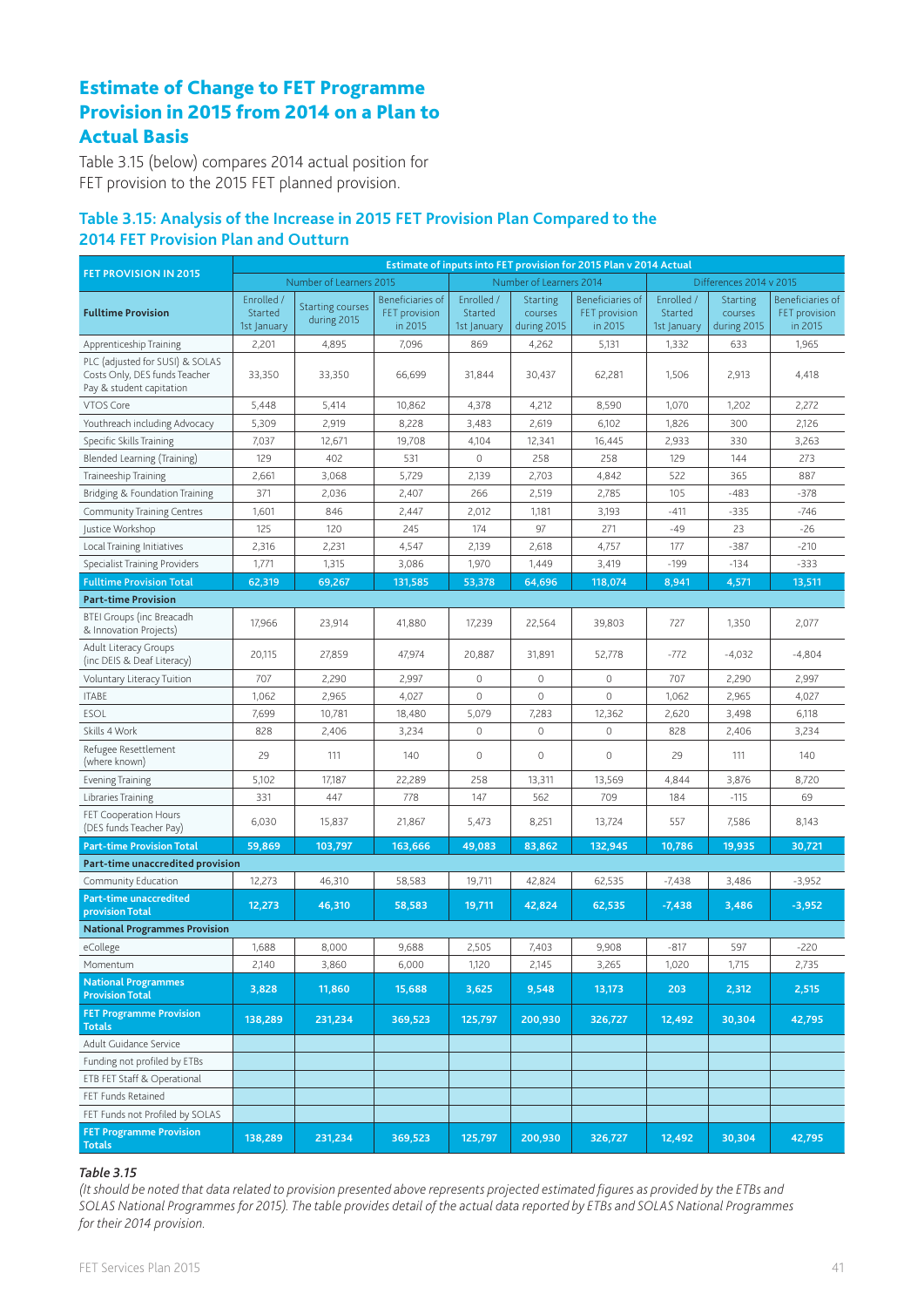Table 3.15 provides analysis of inputs achieved for 2014 v 2015 FET planned provision in terms of fulltime, part-time, and unaccredited provision. The view presented shows the beneficiaries enrolled at the start of the year and the additional starters enrolling throughout the year.

The actual increase in planned beneficiaries for 2015 over 2014 is recorded as 42,796. However, when figures are adjusted to take into account a carryover from 2014 into 2015 of 12,492, the actual figure for additional starters in 2015 is 30,304. The key question in the context of capacity of the FET system to deliver the 2015 plan relates to the planned increase for starters (30,304) in 2015 over the actual number of starters in 2014 (200,930).

It is estimated that there will be an increase of 4,571 starters on full-time courses in 2015 as follows:

- 633 on the Apprenticeship programmes.
- 2,913 on PLC programmes.
- The balance is accounted for across a number of programmes on the basis of plus and minus numbers in terms of starters on programmes.

It is estimated that there will be an increase of 3,456 starters on unaccredited courses (community education) in 2015 as follows:

— 3,456 increase in starters on the "Community Education Programme", However, this increase in starters would seem to be achievable given that the number of beneficiaries in 2015 is planned to be 3,592 less than 2014, and taking into account that the carryover into 2015 is 7,066 less than 2014.

It is estimated that there will be an increase of 2,312 starters on National Programmes in 2015 as follows:

— 2,312 increase in starters are on national programmes. These programmes taken together have a similar carryover from 2014. The main increase relates to Momentum, which was expected for 2015.

It is estimated that there will be an increase of 19,935 starters on part-time programmes in 2015 as follows:

— 19,935 increase in starters are related to part-time programmes, 3,967 on evening courses and the balance of 15,968 on part-time FE programmes. The evening courses increase in starters is reasonably spread over the ETBs.

Of the 15,968 increase in starters on the FE part-time programmes, the following should be noted:

— 2,406 starters are on the Skills for Work

Programme, which was not included in either the 2014 plan or outturn.

- 111 starters are on the Refugee Resettlement Programme which did not run in 2014.
- 7,556 starters relate to additional Co-Operation Hours Programme which were not included in either the 2014 plan or outturn.
- 3,495 starters are on the ESOL (English for Speakers of Other Languages). This provision increase results for local demand and requests by DSP at local level.
- The balance of the 2,400 increase in starters relates to changes within the literacy provision. It should be noted the parameters document did ask for an increase in the intensive literacy provision, in line with the FET strategy. This can be seen in the increase in intensive literacy provision.

## SOLAS Grant Allocations to Agencies and Bodies in the Further Education and Training Sector

A portion of the funding that SOLAS will receive from the Department of Education and Skills during 2015 will be allocated to a number of agencies and bodies who support and provide services to the FET sector.

To facilitate funding in 2015 SOLAS developed the *Overarching Parameters and Guidelines Document for 2015 Grant Allocations by SOLAS to Agencies and Bodies in the FET Sector*. The document was issued to a range of agencies and bodies whose organisational objectives have been traditionally funded by the DES, and are closely aligned to the Further Education and Training Strategy 2014-2019. The document sets out the protocols and procedures for grant allocations in 2015. Each agency and body was requested to state their proposed activities for 2015 with reference to: the FET Strategy; the expected outcomes; and the grant requested.

SOLAS evaluated the submissions received and the grants requested. Grants were approved based on the alignment of planned activities to the overall FET Strategy. Table 3.16 to Table 3.21 provides a list of the agencies and bodies, grouped according to the type of activities planned for 2015, and the grants approved. Table 3.20 identifies a number of EU and specific projects which will be co-funded/grant-supported in 2015. Additional information on the 2015 planned activities for which grants have been approved is provided later in this document. Table 3.21 provides a summary of the specific grant allocations for 2015.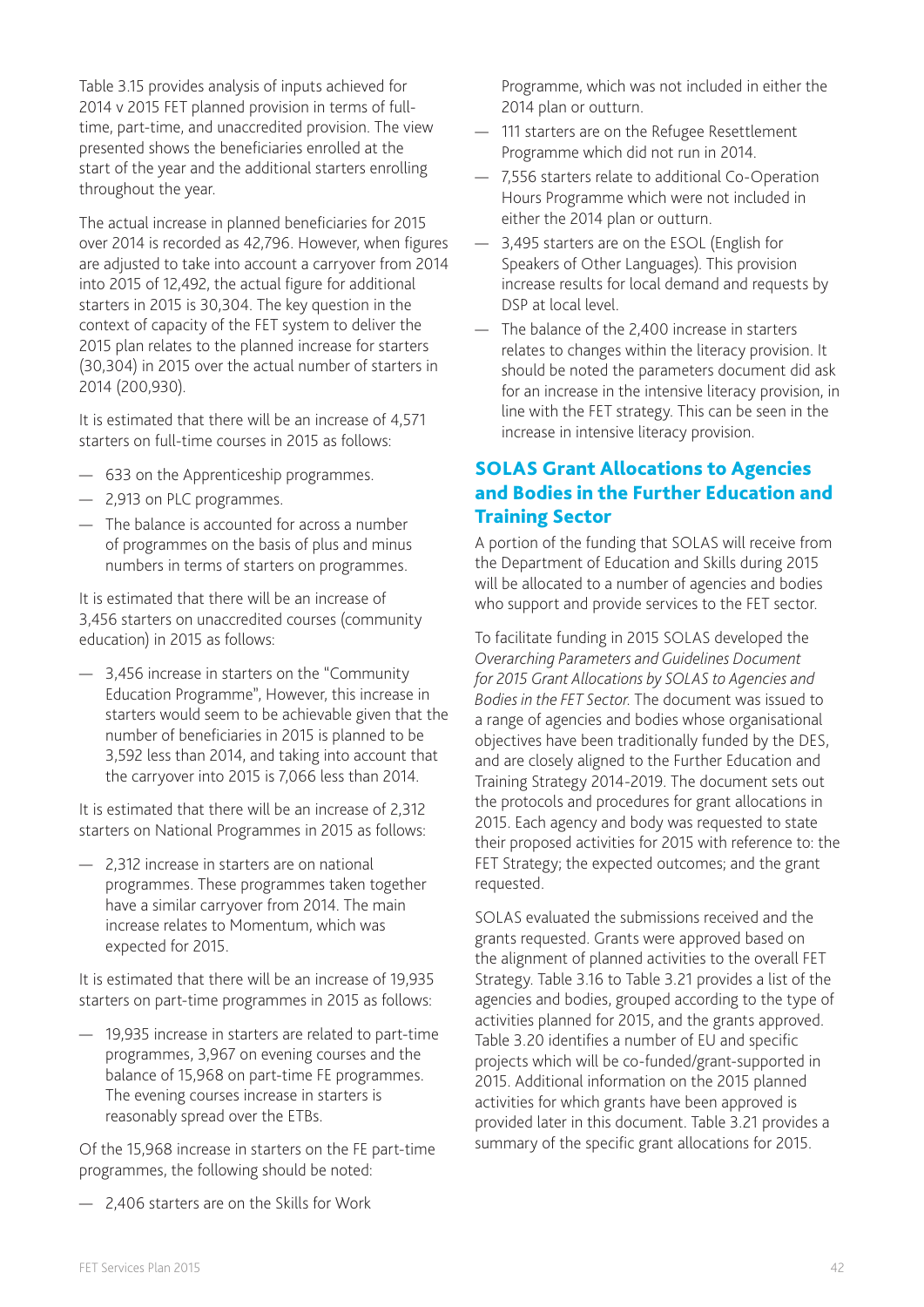## **FET – Support Organisations**

This group of organisations provide a support role within the FET sector.

| Agency/<br><b>Body</b>                             | <b>Illustration of Key</b><br><b>Activities Planned</b><br>for 2015                                                                                                                                                                                                                                                                         | 2015 Grant €                                                              |
|----------------------------------------------------|---------------------------------------------------------------------------------------------------------------------------------------------------------------------------------------------------------------------------------------------------------------------------------------------------------------------------------------------|---------------------------------------------------------------------------|
| <b>AONTAS</b>                                      | Advocacy organisation<br>for learners in the formal<br>and non-formal adult and<br>community education<br>sector.<br>Develop a National<br>Adult Learners Forum<br>in collaboration with<br>the ETBs and other key<br>stakeholders as part of the<br>new FET Strategy.                                                                      | 1,028,511<br>$(935, 750 + up$<br>to 92,761 for<br>Learner Voice<br>Forum) |
| Dyslexia<br>Association<br>of Ireland              | Provide services and<br>supports to people with<br>dyslexia to access further<br>education and training.                                                                                                                                                                                                                                    | 129,680                                                                   |
| Fast Track into<br>Information<br>Technology       | Provide activation and<br>employment supports for<br>marginalised job seekers<br>and placement and<br>industry engagement.                                                                                                                                                                                                                  | 1,144,000<br>$(902,500 +$<br>241,500)                                     |
| National<br>Adult Literacy<br>Agency               | Work in partnership with<br>a range of organisations<br>to influence policy and<br>practice to support people<br>in developing their literacy<br>and numeracy skills.<br>Support the<br>implementation of the<br>National Literacy and<br>Numeracy Strategy and<br>the promotional strategy<br>as set out in the FET<br>Strategy 2014-2019. | 1,807,080<br>(1,602,080 +<br>205,000)                                     |
| National<br>Centre for<br>Guidance in<br>Education | Support and develop<br>guidance practice in<br>education and informs<br>policy. Provide the Adult<br><b>Education Guidance (AEG)</b><br>programme for guidance<br>practitioners.                                                                                                                                                            | 178,999                                                                   |
| WIT/REGSA                                          | Provide an educational<br>guidance service for adults<br>in Waterford area.                                                                                                                                                                                                                                                                 | 150,983                                                                   |
|                                                    | Sub-Total                                                                                                                                                                                                                                                                                                                                   | 4,439,253                                                                 |

#### *Table 3.16*

## **FET – Lifelong Learning Opportunities**

These organisations assist people undertake new learning experiences.

| Agency/Body                            | <b>Illustration of Key</b><br><b>Activities Planned</b><br>for 2015                                                                                      | 2015 Grant € |
|----------------------------------------|----------------------------------------------------------------------------------------------------------------------------------------------------------|--------------|
| Age Action<br>Ireland                  | Provide lifelong learning<br>opportunities through its<br>education programme - The<br>University of the Third Age<br>(U3A) and Generations<br>Together. | 66,500       |
| The Educational<br>Trust               | Provide support to ex-<br>prisoners and ex-offenders<br>to access education and<br>training.                                                             | 18,050       |
| Irish<br>Countrywomen's<br>Association | Provides support, personal<br>development, education<br>and lifelong learning<br>opportunities.                                                          | 20,900       |
| People's College                       | Supports the provision of<br>lifelong learning to adults<br>through a wide range of<br>courses.                                                          | 92,150       |
|                                        | Sub-Total                                                                                                                                                | 197,600      |

*Table 3.17*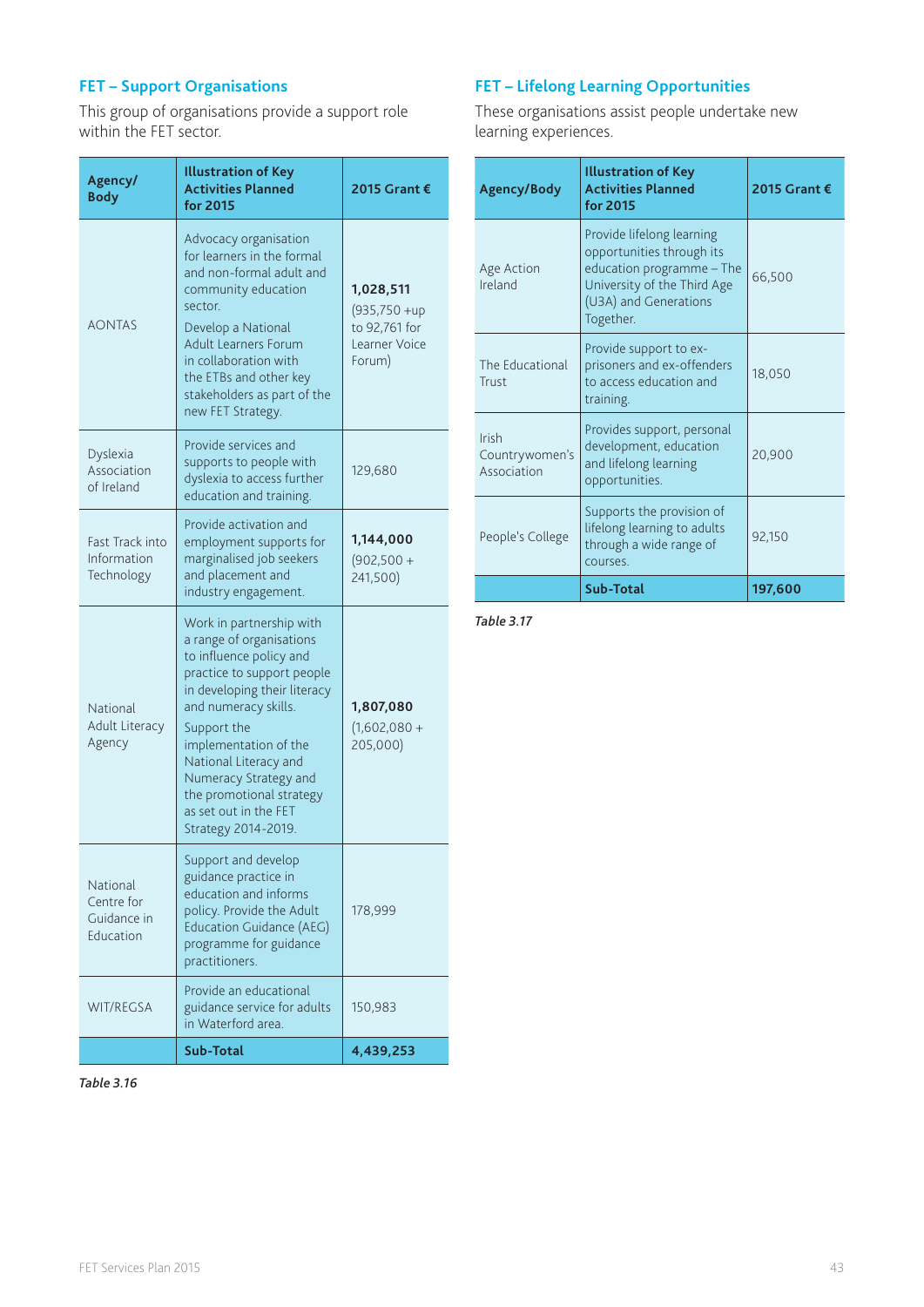#### **FET–Staff Representative Organisations**

These Associations support practitioners in the FET sector.

| <b>Agency/Body</b>                                                                    | <b>Illustration of Key</b><br><b>Activities Planned for</b><br>2015                                                                                                           | 2015 Grant € |
|---------------------------------------------------------------------------------------|-------------------------------------------------------------------------------------------------------------------------------------------------------------------------------|--------------|
| <b>Adult Education</b><br>Guidance<br>Association of<br>Ireland (AEGAI)               | Represent the views of<br>members and work with<br>members and agencies<br>in the development and<br>implementation of the FET<br>Guidance Strategy.                          | 4,750        |
| Adult Literacy<br>Organisers<br>Association<br>(ALOA)                                 | Assist members develop<br>their professional<br>competencies in Adult<br>Literacy and share<br>knowledge and experience<br>through networking.                                | 12,920       |
| Community<br>Education<br>Facilitators<br>Association                                 | Promote community<br>education and support<br>members through CPD and<br>networking activities.                                                                               | 4,750        |
| National<br>Association<br>of Adult and<br>Community<br>Education<br><b>Directors</b> | Provide a support structure<br>and networking arrangement<br>for Directors of Adult and<br>Community Education<br>within the Community<br>and Comprehensive<br>School Sector. | 4,000        |
| National<br>Association<br>of VTOS<br>Coordinators                                    | Raise awareness of the<br>developmental needs of<br>adult learners and share<br>best practice among<br>coordinators                                                           | 9,500        |
| National<br>Association<br>of Youthreach<br>Coordinators                              | Raise the profile of<br>Youthreach through its<br>website, publications and<br>social media.                                                                                  | 19,000       |
|                                                                                       | Sub-Total                                                                                                                                                                     | 54,920       |

#### *Table 3.18*

#### **FET – CPD Provision**

The WIT/NALA Accreditation Project provides higher education qualifications to those working in the national adult literacy service.

| <b>Agency/Body</b>                                                           | <b>Illustration of Key</b><br><b>Activities Planned</b><br>for 2015        | 2015 Grant € |
|------------------------------------------------------------------------------|----------------------------------------------------------------------------|--------------|
| Waterford Institute<br>of Technology<br>(to support the<br>WIT/NALA Project) | Provide third level CPD<br>programmes for adult<br>literacy practitioners. | 494.000      |
|                                                                              | Sub-Total                                                                  | 494,000      |

*Table 3.19*

#### **EU and Specific Projects details**

The projects listed below assist adults, practitioners, policy makers and others with accessing information appropriate to the further education and training sector.

| Organisation                                                                                                                                                                                      | 2015 Grant € |
|---------------------------------------------------------------------------------------------------------------------------------------------------------------------------------------------------|--------------|
| AONTAS (EU project co-funding requested<br>by DES for the European Agenda for Adult<br>Learning Project).                                                                                         | 150,000      |
| Education and Training Board Ireland - ITABE<br>Co-ordinator (Co-ordinate a range of projects<br>on further education and training and QQI<br>initiatives).                                       | 50,000       |
| FIT Associate Professional* - two year dual<br>education pilot project comprising a number<br>of software development or computer<br>systems networking courses delivered by a<br>number of ETBs. | 315,000      |
| IACTO*- support the CTC Boards of<br>Management in human resource advisory<br>services, industrial relations and board of<br>management support.                                                  | 140,000      |
| Léargas - EU project co-funding requested by<br>DES for the EPALE element of Erasmus+                                                                                                             | 35,329       |
| Programme for the International Assessment<br>of Adult Competencies (PIAAC-related fee)                                                                                                           | 30,002       |
| Irish National Organisation for the<br>Unemployed (INOU) for the publication<br>Working for Work 2015.                                                                                            | 20,000       |
| Sub-Total                                                                                                                                                                                         | 740,331      |

*Table 3.20* 

*\*Approved by SOLAS Board in 2014*

#### **Overall Summary Total of Specific Budget Allocations for 2015**

|                                        | 2015 Grant<br>Allocation € |
|----------------------------------------|----------------------------|
| <b>FET Support Organisations</b>       | 4,439,253                  |
| FET - Lifelong Learning Opportunities  | 197,600                    |
| FET Staff Representative Organisations | 54,920                     |
| FET - CPD Provision                    | 494.000                    |
| EU and Specific Projects               | 740,331                    |
| <b>TOTAL</b>                           | 5,926,104                  |

*Table 3.21*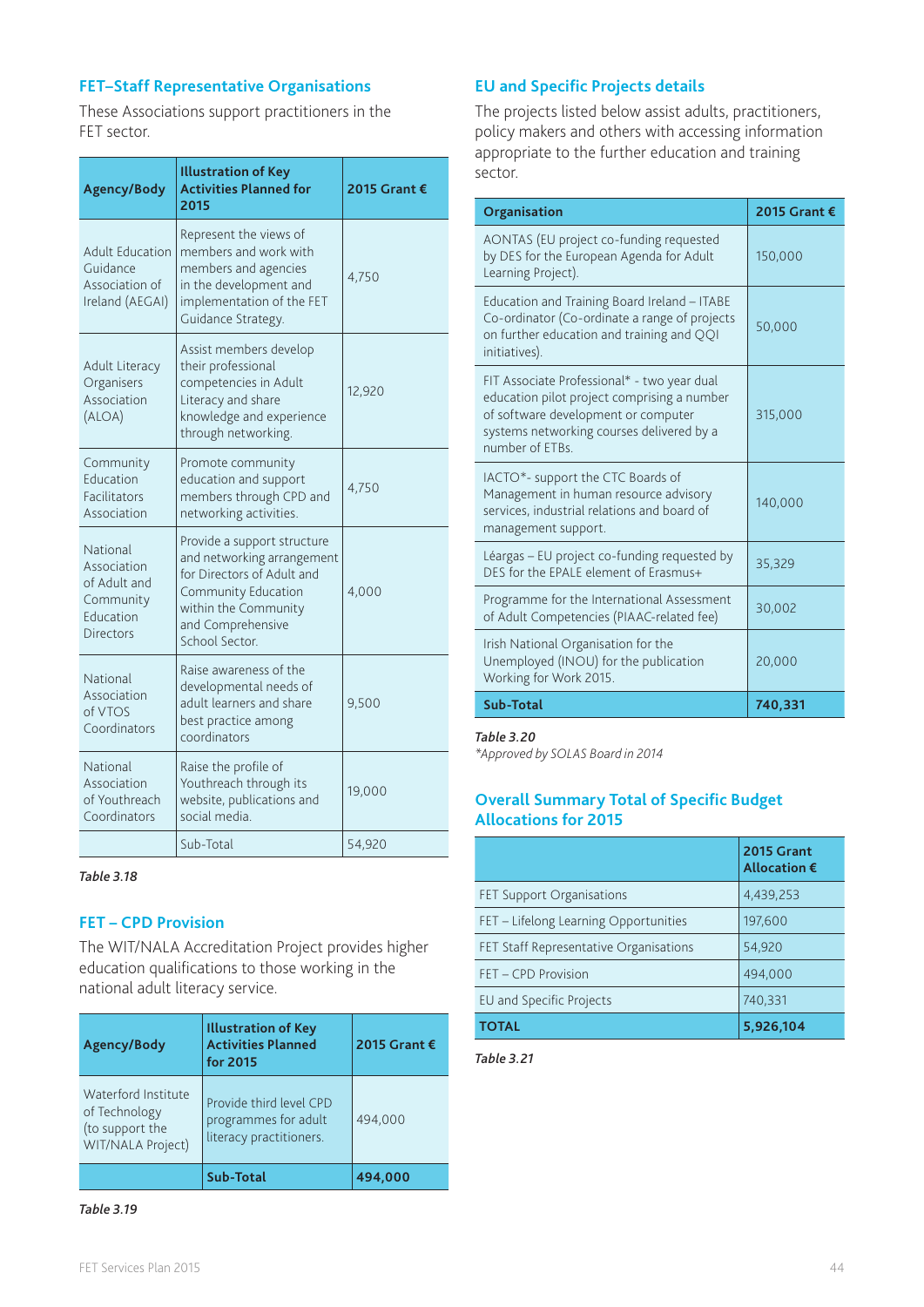## Additional Programme Information

#### *Apprenticeship Programme*

SOLAS has statutory responsibility for the coordination and control of designated apprenticeships under the Industrial Training Act 1967 and the Labour Services Act 1987. Apprenticeship is a demand-driven educational and training programme for employed people, aimed at:

— Developing the knowledge, skills and competence of the apprentice to perform effectively as a craftsperson in industry, to respond appropriately to technical change, and to provide a basis for progression in education and training.

SOLAS has developed the apprenticeship programmes in partnership with employers, trades unions, the Department of Education and Skills, and the Institutes of Technology (public higher education institutions).

In May 2013, the then Minister for Education and Skills, Ruari Quinn T.D., announced a review of apprenticeship in Ireland. The Review of Apprenticeship was published in December 2013 and outlined a broad range of recommendations. One key recommendation of the Review of Apprenticeship, with the aim of underpinning a new apprenticeship system, was the establishment of the Apprenticeship Council. On the 18th November 2014, the Minister for Education and Skills, Jan O'Sullivan T.D., launched the new Apprenticeship Council.

#### *Contracted Training*

In addition to the FET provision already detailed in this document the ETBs can utilise Contracted Training to address identified needs. Contracted training can be utilised to:

- Support innovation.
- Facilitate responsiveness in the context of acting quickly to/address local, regional, hard to predict, and specific needs.
- Provide flexibility in programme delivery.

## *The European Globalisation Adjustment Fund (EGF)*

The EGF fund was established in December 2006 to support workers made redundant as a result of major changes in global trade patterns to assist them back into employment as soon as possible. Information provided by the ETBs indicates that the EGF initiative has been used in the past to support learners who have become unemployed (e.g. former Dell employees), and that a number of learners are currently benefitting from this initiative through the Anderson Ireland EGF programme, the Anderson NEET programme, and the Lufthansa EGF programme.

#### *Momentum*

MOMENTUM is a SOLAS initiative for people who are a year or more unemployed and who are looking for help to get their careers moving. MOMENTUM provides people with an opportunity to get jobs in sectors of the economy that are growing and are in need of skilled employees. The initiative funds the running of free training courses, which include skills training, certification, work placement and after-course supports for participants. http://www.momentumskills. ie/docs/momentum\_suppliment\_2015.pdf

#### *CSCS, QSCS and SAFE Pass Programmes CSCS*

SOLAS is responsible for governance of the national CSCS, QSCS and Safe Pass programmes.

The CSCS programme provides for the training, assessment, certification and registration of noncraft operatives within the construction sector, and is covered under the provisions of Schedule 5 of the Safety, Health and Welfare at Work (Construction) Regulations 2013.

#### *QSCS*

The QSCS programme provides for the training, assessment, certification and registration of noncraft operatives within the construction sector, and is covered under the provisions of Schedule 1 of the Safety, Health and Welfare at Work (Quarry) Regulations 2008.

#### *SAFE Pass Programmes*

The Safe Pass Programme is a one-day Health and Safety awareness training programme aimed primarily at construction sector workers, including new entrants. The Safe Pass programme is covered under the provisions of Schedule 4 of the Safety, Health and Welfare at Work (Construction) Regulations 2013.

#### *E college*

E college is the National Online Learning service. It delivers free of charge training to approximately 10,000 unemployed learners, and on a fee paying basis to 700 employed learners annually. With flexible start and finish dates, learners can work online at their own pace and achieve industry-recognised certification in occupations in demand by employers. Learners have access to tutor support and all the content and resources needed to achieve certification. In early 2015 a new tutoring support service was launched, increasing the number of courses available and providing higher levels of support. www.eCollege.ie.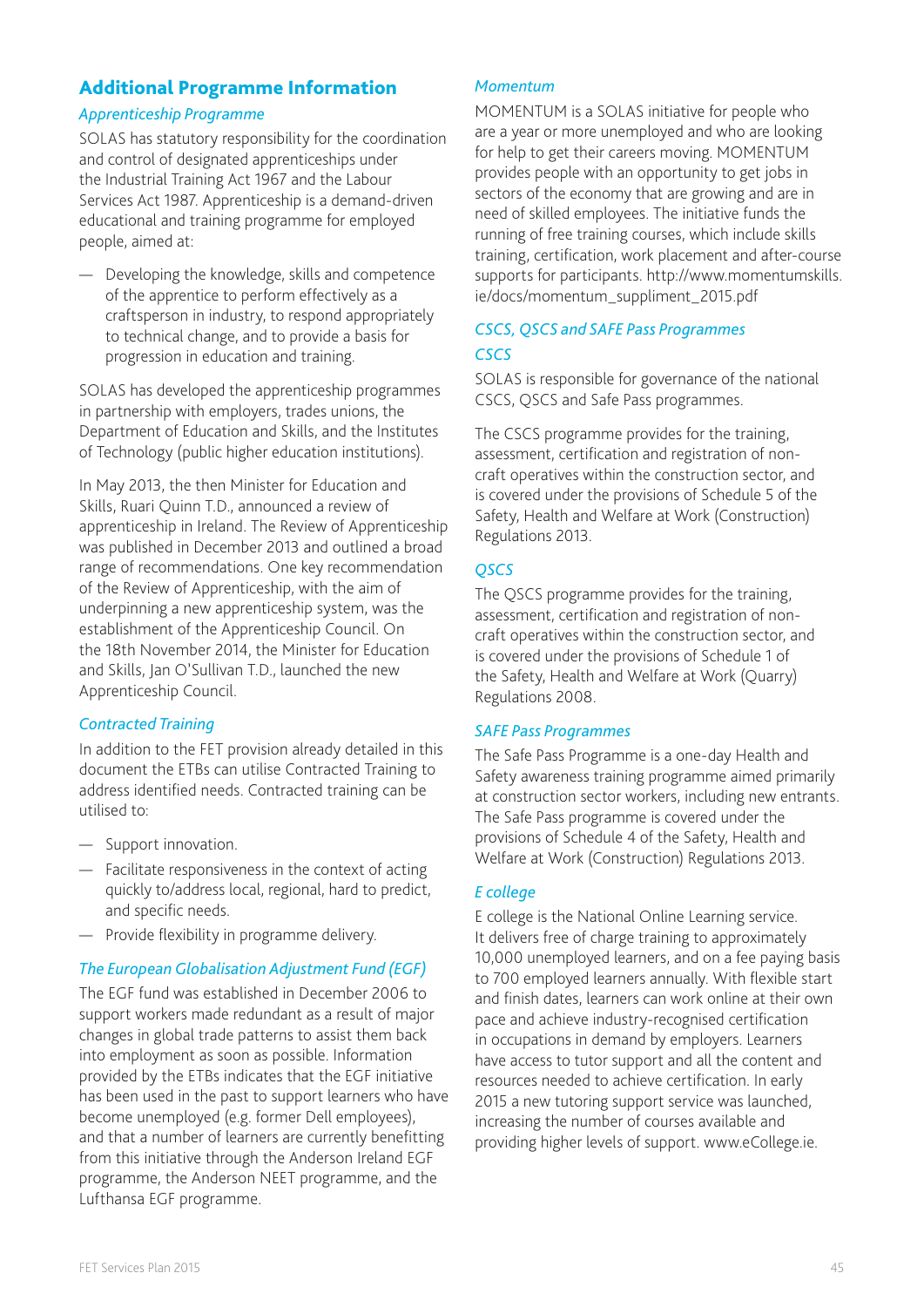# **Section 4**  Appendices

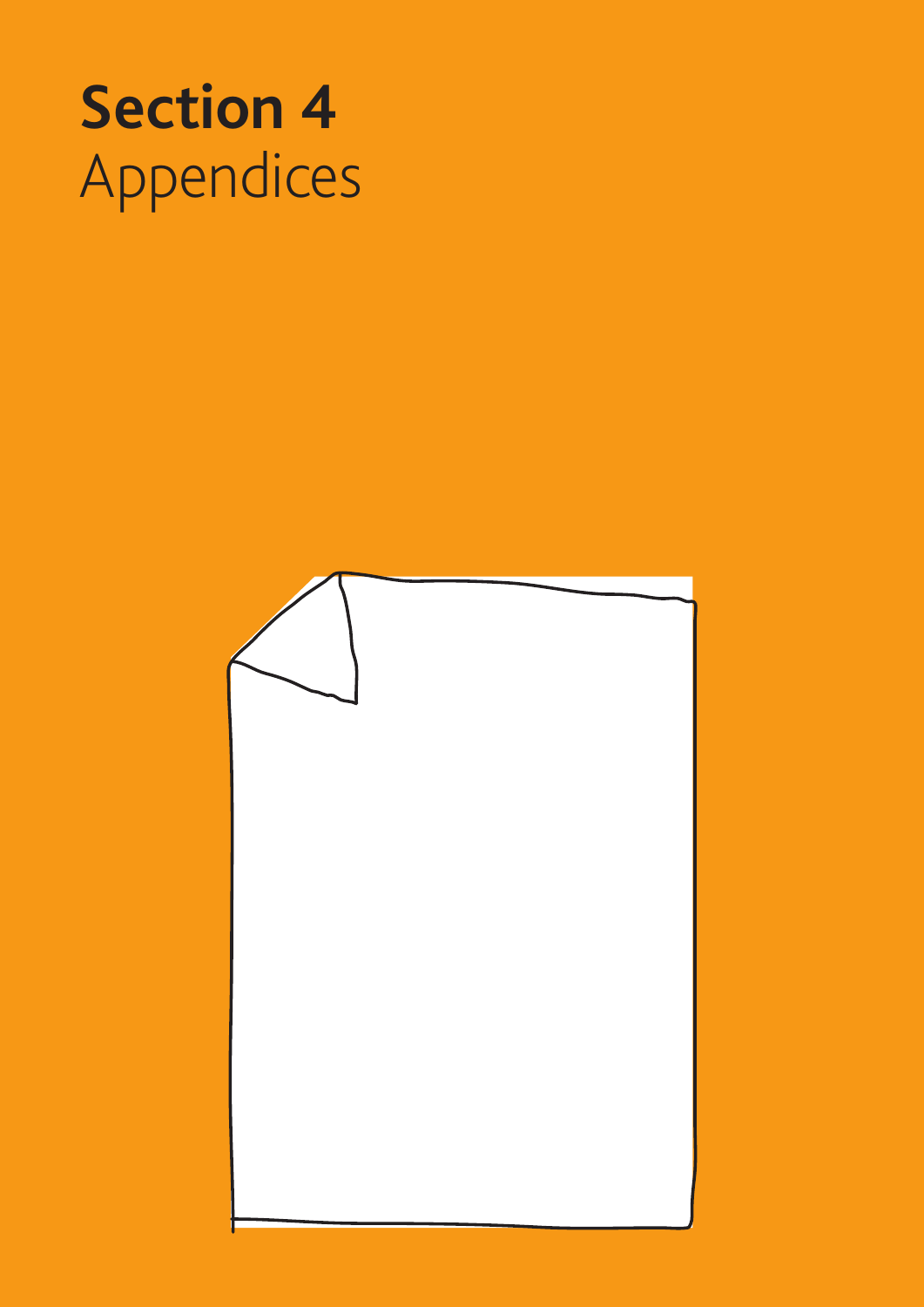# **Appendices**

| <b>Appendix 1:</b> List of Tables and Charts                                                                         | 48 |
|----------------------------------------------------------------------------------------------------------------------|----|
| Appendix 2: Summary of the Further Education and Training (FET) Support Organisations<br>Planned Activities for 2015 | 49 |
| Appendix 3: Schools/Colleges for which Grants are allocated through Post-Primary Payment Section                     | 55 |
| <b>Appendix 4: FET Supports Provided for Further Education and Training Learners</b>                                 | 56 |
| <b>Appendix 5:</b> Business Sector – Identification of Skills Needs                                                  | 57 |
| <b>Appendix 6:</b> List of Definitions                                                                               | 61 |
| <b>Appendix 7:</b> List of Acronyms                                                                                  | 64 |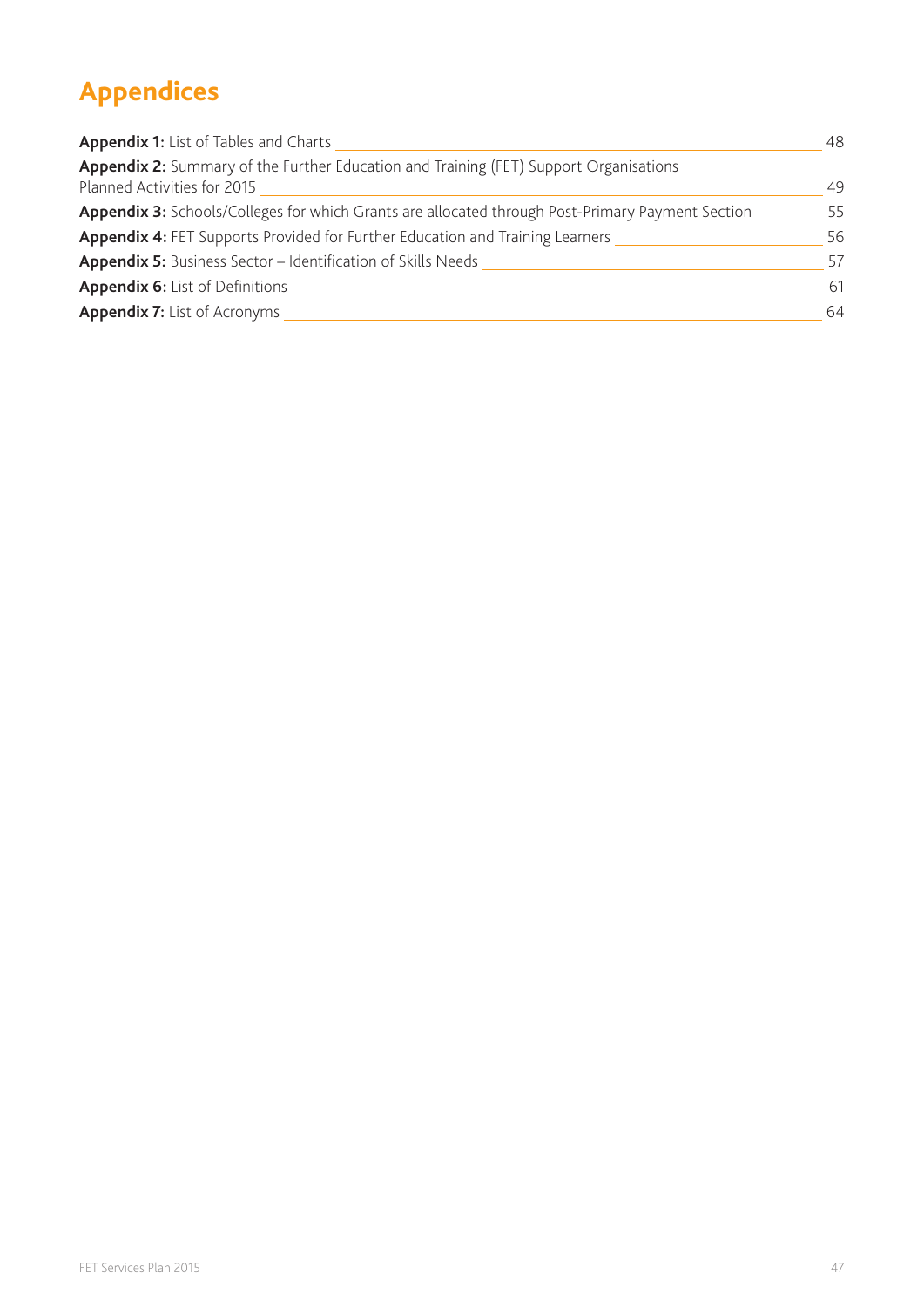# **Appendix 1**  List of Tables and Charts

## **Tables**

| <b>Table</b>      | <b>Name</b>                                                                                   | Page  |
|-------------------|-----------------------------------------------------------------------------------------------|-------|
|                   | Section 3 - Top Level Analysis of 2015 Funding Allocations and Provision                      |       |
| Table 3.1         | <b>SOLAS Grant Allocation 2015</b>                                                            | 24    |
| Table 3.2         | Total Projected Expenditure Breakdown 2015                                                    | 24    |
| Table 3.3         | ETB and Other Provider view of Provision Inputs and Outputs 2015                              | 27/28 |
| Table 3.4         | ETBs without a Training Centre - Training Provision                                           | 29    |
| Table 3.5         | Programatical View of Provision Inputs & Outputs                                              | 30    |
| Table 3.6         | Estimate of Change to FET Programme Provision in 2015                                         | 31    |
| Table 3.7         | Estimate of Change to FET Cluster Provision in 2015                                           | 32    |
| Table 3.8         | General Learning Cluster Key Contributor                                                      | 33    |
| Table 3.9         | New Programmes / Courses to be offered in 2015                                                | 34    |
| Table 3.10        | Estimates for Specific Target Groups Participating in FET Provision<br>in 2015                | 38    |
| Table 3.11        | Voluntary Secondary & Community & Comprehensive Schools BTEI<br><b>Grant Allocations</b>      | 40    |
| Table 3.12        | Voluntary Secondary & Community & Comprehensive Schools<br>Approved PLC Places                | 40    |
| <b>Table 3.13</b> | Grant Allocations in 2015 for Additional Provision                                            | 40    |
| Table 3.14        | 2014 FET Provision Outturn                                                                    | 40    |
| Table 3.15        | Estimate of Change to FET Programme Provision in 2015 from 2014<br>on a Plan to Actual basis. | 41    |
| <b>Table 3.16</b> | FET - Support Organisations                                                                   | 43    |
| Table 3.17        | FET - Lifelong Learning Opportunities                                                         | 43    |
| <b>Table 3.18</b> | FET - Staff Representative Organisations                                                      | 44    |
| <b>Table 3.19</b> | FET - CPD Provision                                                                           | 44    |
| <b>Table 3.20</b> | <b>EU and Specific Projects Details</b>                                                       | 44    |
| <b>Table 3.21</b> | Overall Summary Total of Specific Budget Allocations for 2015                                 | 44    |

## **Charts**

| Chart 3.1 | Estimated Number of Beneficiaries expected to participate in FET<br>programmes in 2015                          | 35 |
|-----------|-----------------------------------------------------------------------------------------------------------------|----|
| Chart 3.2 | Estimate of Outcomes in the Context of Completion/Exit for<br>Beneficiaries Participating in FET Provision 2015 | 35 |
| Chart 3.3 | Estimate of Outcomes in the Context of Progression for<br>Beneficiaries Completing FET Provision 2015           | 36 |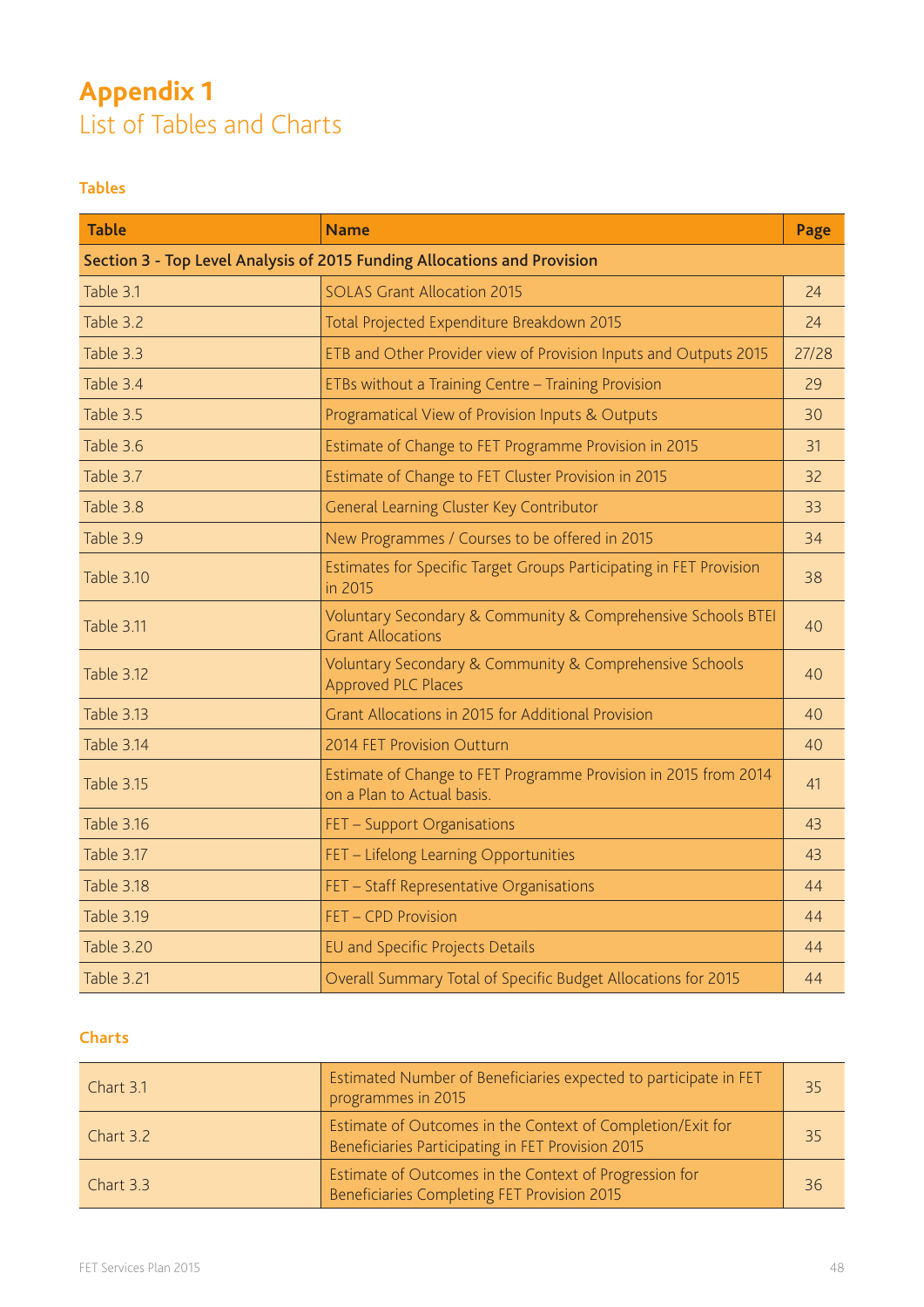# **Appendix 2**

Summary of the Further Education and Training (FET) Support Organisations Planned Activities for 2015

Set out below are details of the activities planned for 2015 by the agencies and bodies in receipt of SOLAS Funding.

## **FET Support Organisations**

| <b>Agency / Body</b>                                                                                                                                                                                                                                                                                                                                                                                          | <b>2015 Planned Activities</b>                                                                                                                                                                                                                                                                                                                                                                                                                                                                                                                                   |
|---------------------------------------------------------------------------------------------------------------------------------------------------------------------------------------------------------------------------------------------------------------------------------------------------------------------------------------------------------------------------------------------------------------|------------------------------------------------------------------------------------------------------------------------------------------------------------------------------------------------------------------------------------------------------------------------------------------------------------------------------------------------------------------------------------------------------------------------------------------------------------------------------------------------------------------------------------------------------------------|
| <b>AONTAS</b><br>A nationwide umbrella membership<br>organisation with over 550 members<br>from the formal and non-formal adult<br>and community education sector.<br>The membership profile includes<br>statutory, voluntary and community<br>organisations as well as individual<br>members, including; adult learners,<br>tutors, facilitators, organisers and<br>advocates of adult learning.             | - Advocate and lobby for the development of a quality service<br>for adult learners.<br>Organise the Adult Learners Festival.<br>Build on its Learner Support Strategy to develop a National<br>$\overline{\phantom{0}}$<br>Adult Learners Forum in collaboration with the ETBs and<br>other key stakeholders as part of the new Further Education<br>and Training Strategy.<br>- Continue to deliver a web-based information service for<br>adults and to further develop this promotional project as a<br>part of the Further Education and Training Strategy. |
| <b>Dyslexia Association of Ireland</b><br>Works with and for people affected<br>by dyslexia by providing information,<br>offering appropriate support<br>services, engaging in advocacy and<br>raising awareness of dyslexia.                                                                                                                                                                                 | Provide a target of 40 subsidised educational psychology<br>assessments and support for disadvantaged adults which will<br>support unemployed and low-paid young people to access<br>further education and training.<br>Provide an information service and outreach programme<br>on adult dyslexia.<br>Design, develop and distribute an information leaflet and<br>poster to raise awareness of adult dyslexia and the supports<br>available.<br>Provide specialist literacy tuition for learners attending at<br>the Career Paths Centre.                      |
| <b>Fast Track Into Information</b><br><b>Technology (FIT)</b><br>Promotes an inclusive Smart Economy<br>by creating a fast track to marketable<br>technical skills for those at risk of<br>unemployment long term. Works<br>in collaboration with government,<br>education and training providers and<br>disadvantaged communities to enable<br>greater access to employment for<br>marginalised job seekers. | Initiate recruitment and selection programmes and promote<br>digital literacy/foundational training as part of wider<br>mobilisation/community engagement interventions.<br>Engage with employers and review industry skill needs surveys<br>to identify curriculum development opportunities responsive<br>to employment/growth opportunities.<br>Liaise with employers with regard to employment and work<br>experience opportunities.                                                                                                                         |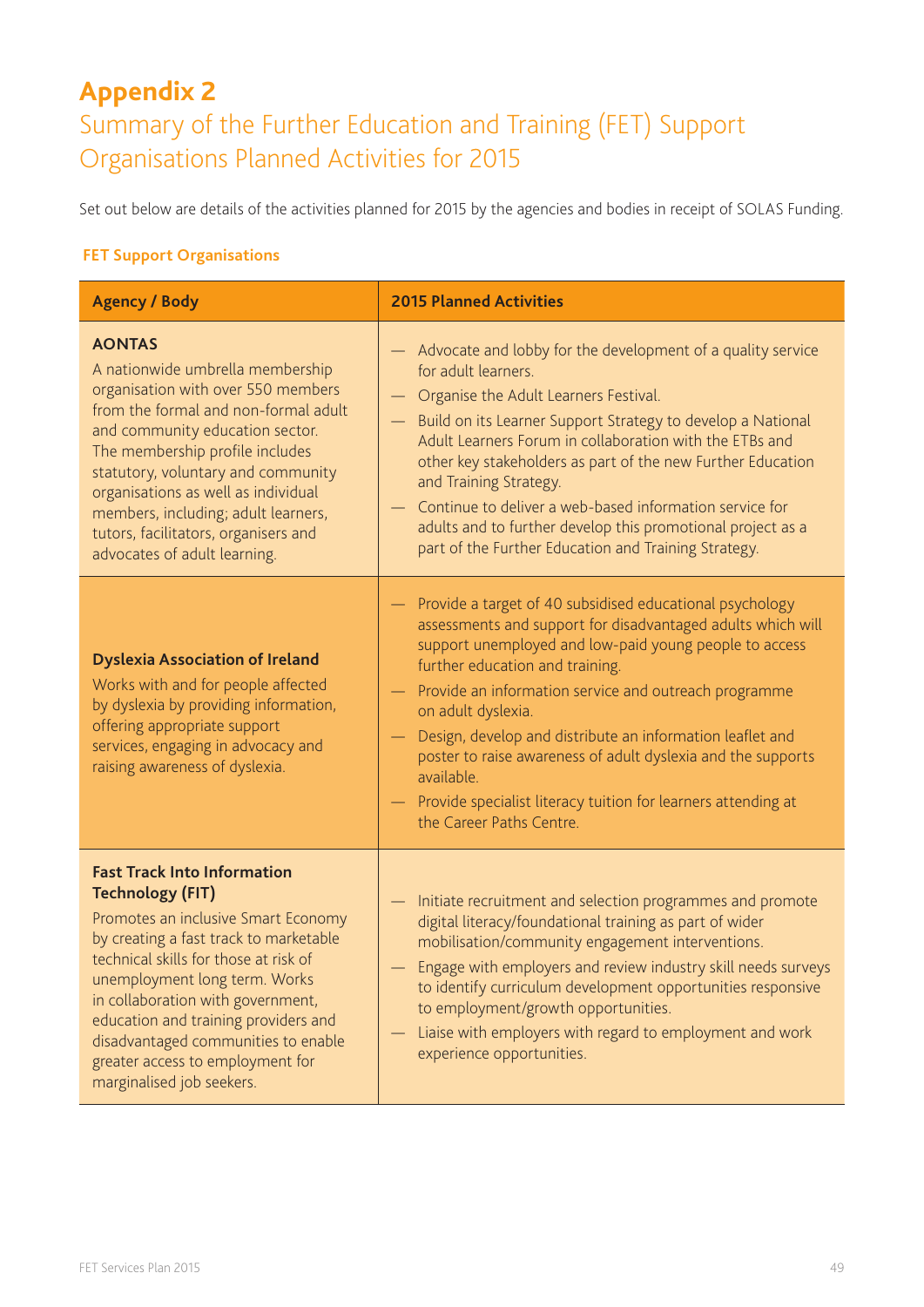## **FET Support Organisations**

| <b>Agency / Body</b>                                                                                                                                                                                                                                                                                                                                                                                                                                                         | <b>2015 Planned Activities</b>                                                                                                                                                                                                                                                                                                                                                                                                                                                                                                                                                                                                                                                                                                                                                                                                                                                                                                                                                          |
|------------------------------------------------------------------------------------------------------------------------------------------------------------------------------------------------------------------------------------------------------------------------------------------------------------------------------------------------------------------------------------------------------------------------------------------------------------------------------|-----------------------------------------------------------------------------------------------------------------------------------------------------------------------------------------------------------------------------------------------------------------------------------------------------------------------------------------------------------------------------------------------------------------------------------------------------------------------------------------------------------------------------------------------------------------------------------------------------------------------------------------------------------------------------------------------------------------------------------------------------------------------------------------------------------------------------------------------------------------------------------------------------------------------------------------------------------------------------------------|
| <b>National Adult Literacy Agency</b><br>(NALA)<br>Works in partnership with a range of<br>organisations to influence policy and<br>practice to support people in developing<br>their literacy and numeracy skills.                                                                                                                                                                                                                                                          | Support the implementation of policies affecting people with<br>literacy and numeracy difficulties.<br>Improve the quality of teaching, learning and information<br>provision.<br>Build public awareness of the importance of strong literacy<br>and numeracy skills.                                                                                                                                                                                                                                                                                                                                                                                                                                                                                                                                                                                                                                                                                                                   |
| <b>National Centre for Guidance</b><br>in Education (NCGE)<br>Operates under the aegis of Léargas<br>- The Exchange Bureau. The Centre<br>supports and develops guidance practice<br>in all areas of education and informs the<br>policy of the Department of Education<br>and Skills in the field of guidance. NCGE<br>hosts the EU funded Euroguidance<br>Centre Ireland and is the representative<br>for Ireland/DES at the European<br>Lifelong Guidance Policy Network. | Continue provision of the Adult Education Guidance Initiative<br>(AEGI) support programme for guidance practitioners in the<br>education sector.<br>- Review and up-date NCGE's Adult Guidance Management<br>System to improve monitoring and report generation.<br>Re-launch the AEGI on-line Handbook for wider Adult<br>Guidance Sector.<br>Co-ordinate and provide Continuous Professional<br>$\overline{\phantom{m}}$<br>Development (CPD) for guidance practitioners.                                                                                                                                                                                                                                                                                                                                                                                                                                                                                                             |
| <b>Waterford Institute of Technology/</b><br><b>Regional Educational Guidance</b><br><b>Service for Adults</b><br>The WIT/REGSA service provides<br>an educational guidance service for<br>adults, especially those at risk of social<br>exclusion.                                                                                                                                                                                                                          | Provide an educational guidance service for adults and expand<br>the number of adult education groups the service is engaging<br>with and increase the number of new clients attending<br>guidance appointments. Negotiate a formalised referral<br>procedure from INTREO case managers.<br>Conduct surveys to establish clients' experience of the service<br>$\overline{\phantom{0}}$<br>to include a longitudinal survey of former clients from the<br>2008/2009 period; an exit survey with approximately 50<br>clients to capture their experience immediately after the<br>service; the annual postal survey to capture information on<br>whether clients start a course.<br>- Hold guidance workshops to support clients in accessing third<br>level education.<br>Purchase equipment to support the work of the service.<br>Contribute to the setting-up of a joint guidance website with<br>$\overline{\phantom{m}}$<br>the guidance services under the Waterford Wexford ETB. |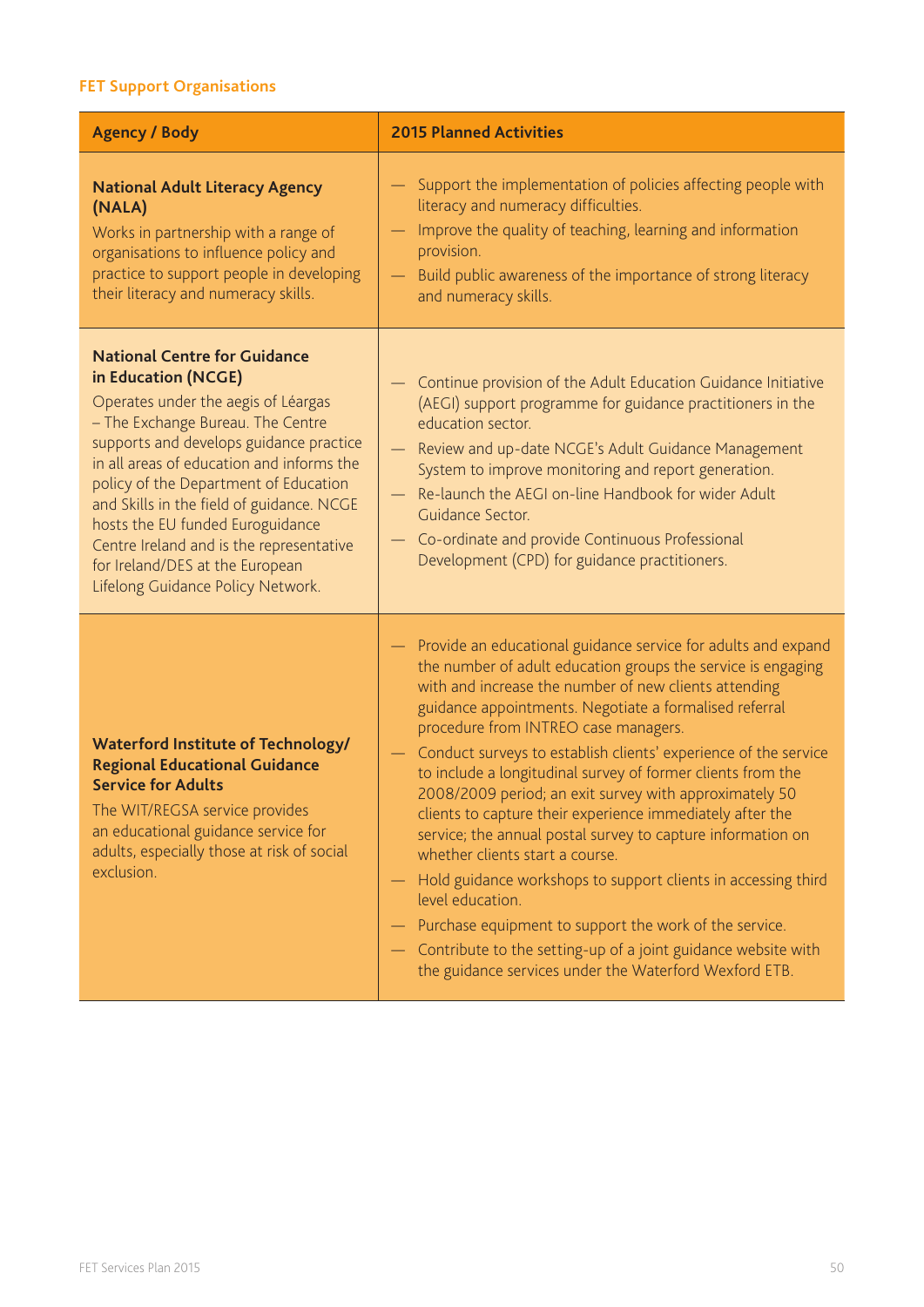## **FET – Lifelong Learning Opportunities**

| <b>Agency / Body</b>                                                                                                                                                                                                                                                                                                                                                                                       | <b>2015 Planned Activities</b>                                                                                                                                                                                                                                                                                                                                                                                                                                                                                          |
|------------------------------------------------------------------------------------------------------------------------------------------------------------------------------------------------------------------------------------------------------------------------------------------------------------------------------------------------------------------------------------------------------------|-------------------------------------------------------------------------------------------------------------------------------------------------------------------------------------------------------------------------------------------------------------------------------------------------------------------------------------------------------------------------------------------------------------------------------------------------------------------------------------------------------------------------|
| <b>Age Action Ireland</b><br>Has 3,393 members and is made up<br>of people of all ages, statutory bodies,<br>NGOs and private/commercial bodies.<br>The organisation engages with a<br>variety of people who have an interest<br>in the ageing sector and work with<br>Government departments, universities,<br>health care professionals, private<br>commercial bodies, banks and insurance<br>companies. | Prioritise the needs of unemployed people of all ages<br>and socially excluded groups in the two strands of the<br>organisation's education programme - The University of the<br>Third Age (U3A) and Generations Together.<br>Strengthen activities that promote numeracy and literacy<br>$\overline{\phantom{m}}$<br>with socially excluded people of all ages through the U3A and<br>Intergenerational programmes.<br>Promote the benefits and raise the profile of lifelong learning<br>with learners and employers. |
| <b>Irish Countrywomen's Association</b><br>The largest membership organisation<br>of women in Ireland. The Association's<br>Adult Education College An Grianán<br>plays a key role in the education of the<br>ICA's members and the wider public.                                                                                                                                                          | Provide members and non-members with support, personal<br>development, education and life-long learning opportunities.                                                                                                                                                                                                                                                                                                                                                                                                  |
| <b>Irish Deaf Society</b><br>Provides literacy classes to empower<br>deaf adults to meaningful participation<br>in society through the medium of the<br>deaf/hard of hearing community's<br>preferred language of Irish Sign Language<br>and/or lip-reading.                                                                                                                                               | Increase the number of classes to 40 which will accommodate<br>between 220 and 250 students nationwide.<br>Introduce workshops for students unable to attend weekly<br>$\overline{\phantom{m}}$<br>classes. The workshops will give students a taster of courses<br>provided.<br>Provide in-service training and staff training.<br>$\overline{\phantom{m}}$                                                                                                                                                            |
| <b>People's College</b><br>Provides lifelong learning opportunities<br>for trade unionist, their families and<br>the public in general. Courses include<br>languages, politics, economics etc.                                                                                                                                                                                                             | - Support the provision of Lifelong Learning to adults through<br>a wide range of courses.                                                                                                                                                                                                                                                                                                                                                                                                                              |
| <b>The Educational Trust</b><br>A charitable trust providing access to<br>further education and training for ex-<br>prisoners and ex-offenders.                                                                                                                                                                                                                                                            | Payment of fees/costs relating to study/training undertaken<br>by ex-prisoners and ex-offenders.<br>Provide advice/guidance to ex-prisoners and ex-offenders.                                                                                                                                                                                                                                                                                                                                                           |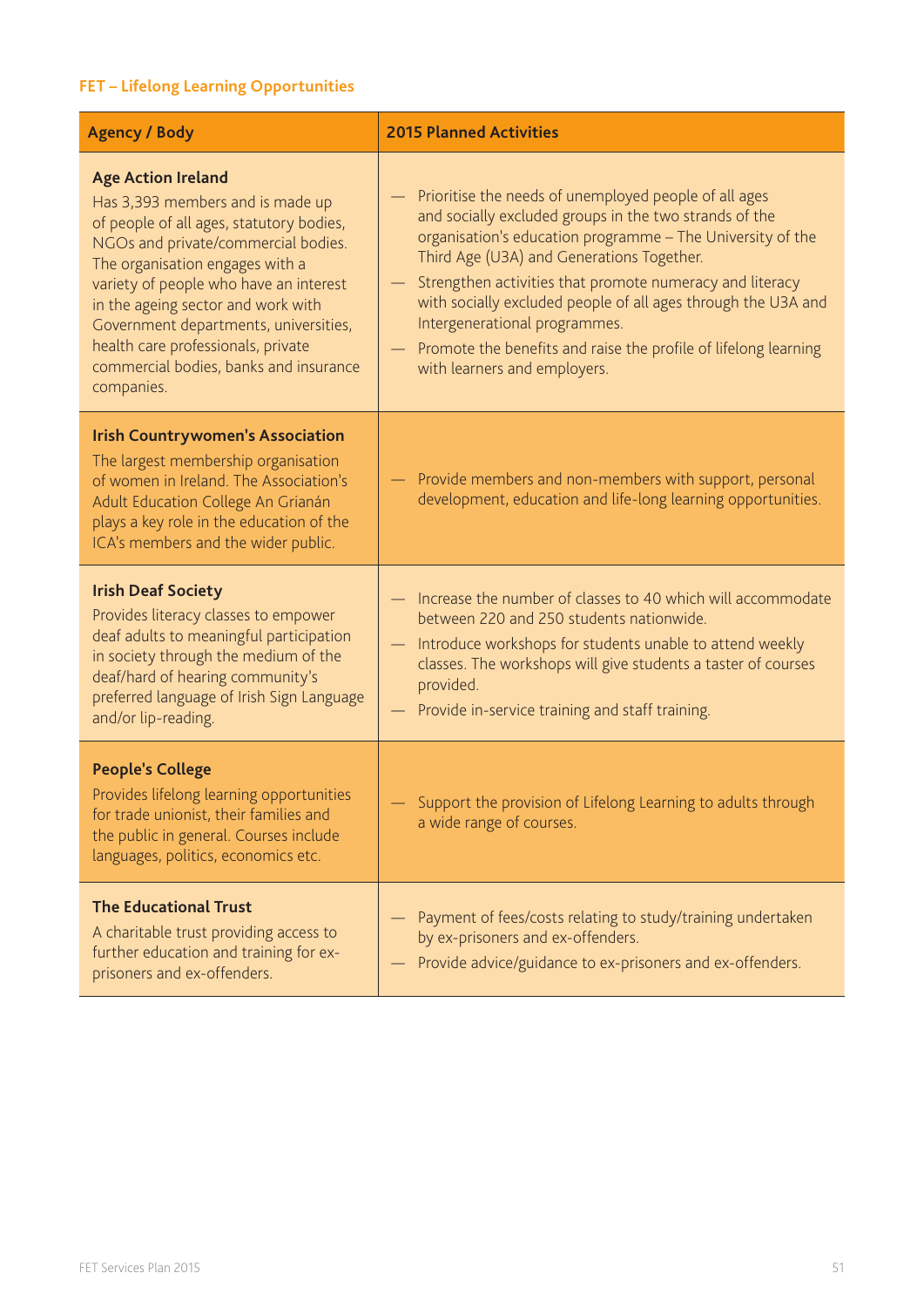## **FET – Staff Representative Organisations**

| <b>Agency / Body</b>                                                                                                                                                                                                                                                                                                                                                                                                                                                                                                                                   | <b>2015 Planned Activities</b>                                                                                                                                                                                                                                                                                                                                                                                                                                                                                                                                                                                                                                                                                                                                                                                                                                                                                                                                                                                                                                                        |
|--------------------------------------------------------------------------------------------------------------------------------------------------------------------------------------------------------------------------------------------------------------------------------------------------------------------------------------------------------------------------------------------------------------------------------------------------------------------------------------------------------------------------------------------------------|---------------------------------------------------------------------------------------------------------------------------------------------------------------------------------------------------------------------------------------------------------------------------------------------------------------------------------------------------------------------------------------------------------------------------------------------------------------------------------------------------------------------------------------------------------------------------------------------------------------------------------------------------------------------------------------------------------------------------------------------------------------------------------------------------------------------------------------------------------------------------------------------------------------------------------------------------------------------------------------------------------------------------------------------------------------------------------------|
| <b>Adult Education Guidance</b><br><b>Association of Ireland (AEGAI)</b><br>Supports guidance co-ordinators,<br>guidance counsellors and information<br>officers employed by the Adult<br><b>Education Guidance Services within</b><br>the Education and Training Boards<br>(ETBs) and the Waterford Institute of<br>Technology (WIT). AEGAI represents<br>the views of members to ensure the<br>continued development of professional<br>adult guidance services in Ireland.                                                                          | - Work with members and the agencies involved in the<br>development and implementation of the FET Guidance<br>Strategy to ensure that the AEGI experience and model of<br>guidance is included in underpinning the above strategy.<br>- Host the AEGAI Annual General Meeting.<br>Update the website and advance social media engagement.<br>$\equiv$<br>Hold regular Executive meetings to collect regional reports<br>and issues.                                                                                                                                                                                                                                                                                                                                                                                                                                                                                                                                                                                                                                                   |
| <b>Adult Literacy Organisers</b><br><b>Association (ALOA)</b><br>Professional representative body for<br>Adult Literacy Organisers' managing<br>adult literacy and basic education<br>services throughout the Republic<br>of Ireland as part of an integrated<br><b>Education and Training Boards Adult</b><br><b>Education Service. The Association</b><br>comprises of an Executive Committee<br>and six Regional Committees. The<br>Association's aim is to enhance the<br>status of Adult Literacy provision<br>within the Adult Education system. | Host an annual forum for Adult Literacy Organisers to share,<br>network and gain knowledge and skills to support their work.<br>Assist members develop their professional competencies. 65<br>ALOs will have the opportunity to participate in CPD training.<br>ALOA will facilitate CPD for literacy practitioners to ensure<br>more reliable screening and assessment systems are in place.<br>Create a positive public awareness of the needs and<br>benefits of Adult Literacy. The Association will support and<br>provide guidance for the Community Education Facilitators<br>Association (CEFA) in assisting them to integrate literacy and<br>numeracy into Community Education programmes.<br>Influence Government departments and their bodies in<br>developing adult literacy policies. The twelve members of<br>the Executive Committee will represent ALOA in a range<br>of national fora and will contribute to the development of<br>policies and procedures in collaboration with the ETBI Literacy<br>Numeracy and Basic Education Forum.<br>Update ALOA's website. |
| <b>Community Education Facilitators</b><br><b>Association (CEFA)</b><br><b>Represents Community Education</b><br>facilitators employed in the ETBs.<br>CEFA's aim is to influence policy<br>and share/develop good practice in<br>community education and promote<br>the professional development of<br>Community Education facilitators.                                                                                                                                                                                                              | Organise the CEFA Annual General Meeting and a two day<br>National Training/Networking event in November 2015 for<br>Community Education facilitators.<br>Initiate pilot phase for the implementation of the Limerick<br>ETB WBL in some ETBs.Review outcome of process before<br>year end and produce a report on the pilot phase.                                                                                                                                                                                                                                                                                                                                                                                                                                                                                                                                                                                                                                                                                                                                                   |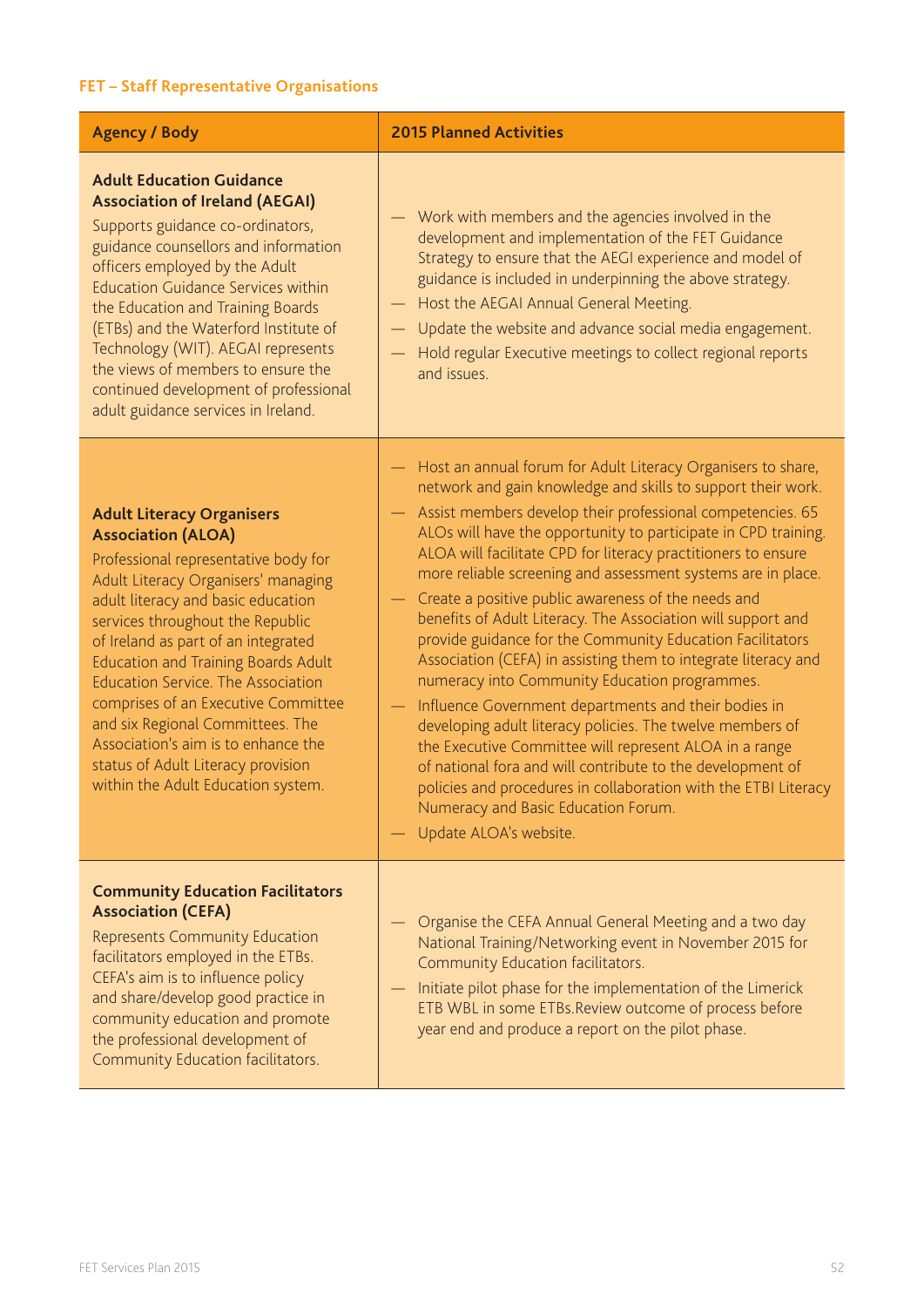| <b>Agency / Body</b>                                                                                                                                                                                                                                                                                                                                  | <b>2015 Planned Activities</b>                                                                                                                                                                                                                                                                                                                                                                                                                                        |
|-------------------------------------------------------------------------------------------------------------------------------------------------------------------------------------------------------------------------------------------------------------------------------------------------------------------------------------------------------|-----------------------------------------------------------------------------------------------------------------------------------------------------------------------------------------------------------------------------------------------------------------------------------------------------------------------------------------------------------------------------------------------------------------------------------------------------------------------|
| <b>National Association of Adult and</b><br><b>Community Education Directors</b><br>Provides a support structure and<br>networking arrangement for directors of<br>Adult and Community Education within<br>the Community and Comprehensive<br>School sector.                                                                                          | Organise a two day National Conference in November<br>2015 for Member Schools to provide CPD for directors and<br><b>Associate Directors</b><br>Hold three National Executive Planning Meetings.                                                                                                                                                                                                                                                                      |
| <b>National Association of VTOS</b><br><b>Coordinators</b><br>Provides a forum for VTOS co-ordinators<br>to promote a greater understanding<br>and awareness of the development<br>needs of adult learners and to support<br>coordination and development of<br>services and facilities for participants.                                             | Organise a national conference.<br>Organise eight regional meetings and four Executive<br>meetings.<br>Maintain the organisation's website.<br>Participate at meetings organised by ETBI, DES.                                                                                                                                                                                                                                                                        |
| <b>National Association of</b><br><b>Youthreach Coordinators</b><br>Represents its members at national<br>meetings and provides a contact point<br>for Youthreach Co-odinators. Promotes<br>the work of Youthreach by utilising social<br>media channels and provides a platform<br>for members to share best practice and<br>engage in relevant CPD. | Raise the profile of Youthreach through upgrading the<br>national website, produce a minimum of four runs of the<br>Youthreach Newsletter for distribution to all Youthreach<br>centres, and develop a national social media strategy to link<br>in with national and international education programmes.<br>Hold five Executive and regional representative meetings.<br>$\overline{\phantom{m}}$<br>Organise the National Youthreach Student Soccer<br>Competition. |

## **FET – CPD Provision**

| <b>Agency / Body</b>                                                                                                                                                                                                                                                                                                                                                                                                          | <b>2015 Planned Activities</b>                                                                                                                                                                                                                                                                 |
|-------------------------------------------------------------------------------------------------------------------------------------------------------------------------------------------------------------------------------------------------------------------------------------------------------------------------------------------------------------------------------------------------------------------------------|------------------------------------------------------------------------------------------------------------------------------------------------------------------------------------------------------------------------------------------------------------------------------------------------|
| <b>Waterford Institute of Technology</b><br>(to support the WIT/NALA Project)<br>The WIT/NALA Adult Literacy<br>Accreditation Project provides third<br>level programmes to practitioners in<br>the adult literacy field e.g. managers,<br>tutors, organisers, resource workers. It<br>collaborates with stakeholder groups<br>to heighten awareness of the value of<br>adult literacy and the CPD needs of<br>practitioners. | - Provide third level CPD programmes for adult literacy<br>practitioners.<br>- Collaborate with stakeholders to promote awareness about<br>adult literacy, numeracy, FET and CPD for practitioners.<br>- Conduct research into adult literacy, adult basic education<br>and further education. |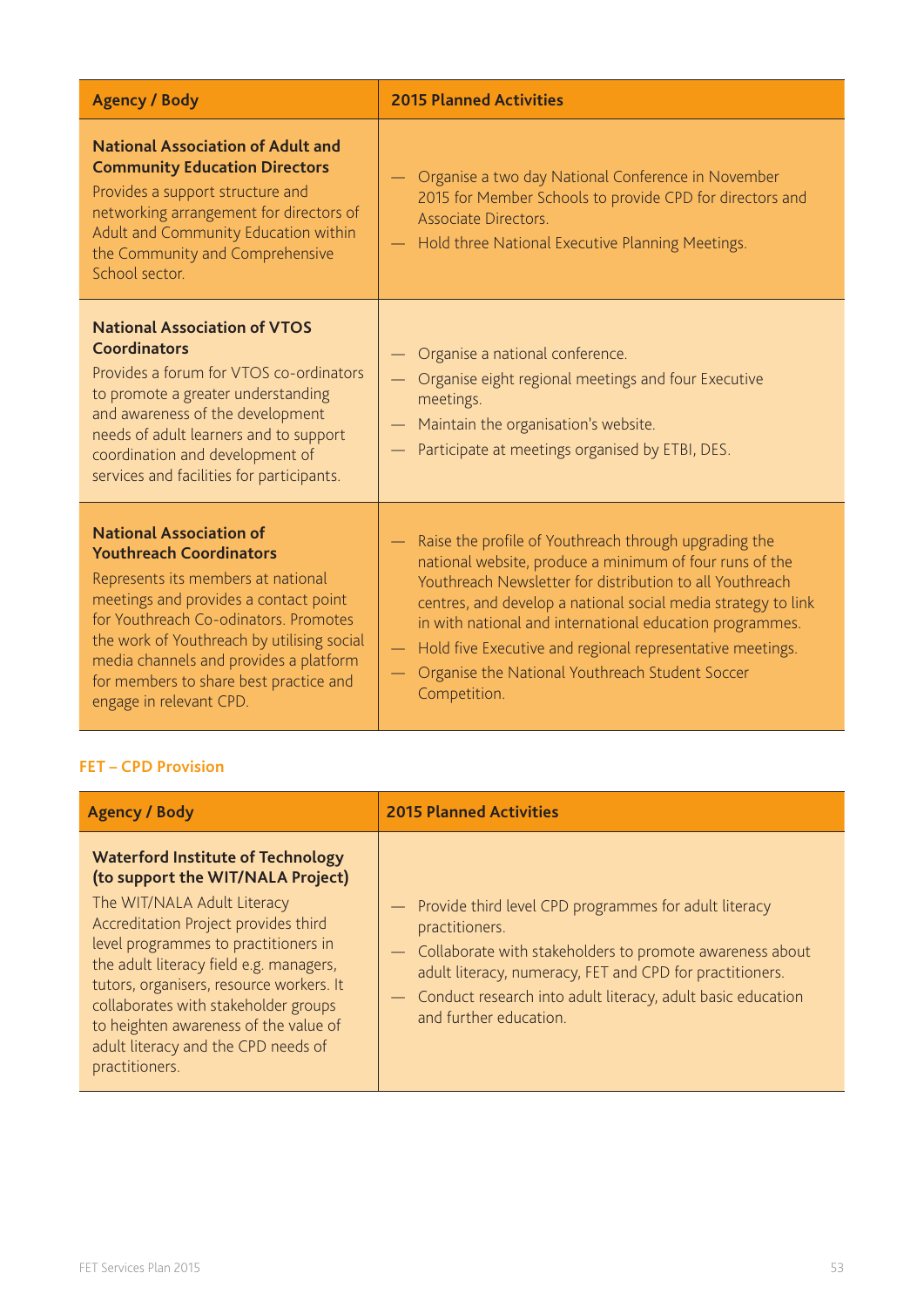## **EU and Specific Projects**

| <b>Agency / Body</b>                                                                                                                                                                                                                                                                                                                                                                                                        | <b>2015 Planned Activities</b>                                                                                                                                                                                                                                                                                                                                                                                                                                                                                                         |
|-----------------------------------------------------------------------------------------------------------------------------------------------------------------------------------------------------------------------------------------------------------------------------------------------------------------------------------------------------------------------------------------------------------------------------|----------------------------------------------------------------------------------------------------------------------------------------------------------------------------------------------------------------------------------------------------------------------------------------------------------------------------------------------------------------------------------------------------------------------------------------------------------------------------------------------------------------------------------------|
| <b>AONTAS/European Agenda for</b><br><b>Adult Learning</b>                                                                                                                                                                                                                                                                                                                                                                  | AONTAS is the national co-ordinator for the EAAL promotional<br>project, co-ordinated by DES, on delivering a web-based<br>information service on FET services to assist adults navigate the<br>resources and services available to them online, including via ETBs<br>and other organisations.                                                                                                                                                                                                                                        |
| <b>Education and Training Board</b><br><b>Ireland - ITABE Co-ordinator</b>                                                                                                                                                                                                                                                                                                                                                  | Co-ordinate a range of projects on further education and training<br>and QQI initiatives.                                                                                                                                                                                                                                                                                                                                                                                                                                              |
| FIT - ICT Associate Professional                                                                                                                                                                                                                                                                                                                                                                                            | The ICT Associate Professional initiative is designed as a two-year<br>dual education pilot project in which 200 learners will participate<br>on a number of software development or computer systems<br>networking courses delivered by particular Education and<br>Training Boards.                                                                                                                                                                                                                                                  |
| <b>Irish Association of Community</b><br><b>Training Organisations (IACTO)</b><br>Representative body for boards of<br>management of CTCs. The board<br>of directors of IACTO operates in a<br>voluntary capacity.                                                                                                                                                                                                          | IACTO will provide support and advice to the CTC boards of<br>management with regard to human resource advisory support;<br>industrial relations and board of management support.                                                                                                                                                                                                                                                                                                                                                      |
| Léargas, co-funding for EPALE<br>element of Erasmus+<br>Léargas is the National Support Service<br>for EPALE in Ireland.                                                                                                                                                                                                                                                                                                    | The Electronic Platform for Adult Learning in Europe (EPALE)<br>is a multilingual on-line community funded by the European<br>Commission. It is designed to assist teachers, trainers,<br>researchers, academics and policy makers and those with an<br>interest in adult learning.                                                                                                                                                                                                                                                    |
| <b>Central Statistics Office - Programme</b><br>for the International Assessment of<br><b>Adult Competencies (PIAAC)</b><br>CSO is the national statistical office<br>and provides statistical information<br>to Government for the formation and<br>monitoring of policy and programmes at<br>a national/regional/local level and also<br>serves the needs of the wider national<br>and international community.           | International survey of adult skills conducted in 33 countries<br>which measures cognitive and workplace skills needed for<br>individuals to participate in society and for economies to prosper.<br>The results of the survey assist educators, policy makers and<br>labour economists to develop economic, education and social<br>policies that will enhance the skills of adults.                                                                                                                                                  |
| <b>Working for Work 2015 Publication</b><br>(Irish National Organisation of the<br>Unemployed)<br>The INOU is a federation of unemployed<br>people, unemployed centres, unemployed<br>groups, community organisations and<br>trade unions. The INOU promotes and<br>campaigns for policies to achieve full<br>employment for all and for an acceptable<br>standard of living for unemployed people<br>and their dependents. | The INOU will produce and distribute 25,000 copies of Working<br>for Work to individual unemployed people, INOU member<br>organisations, ETBs, DSP Intreo and local offices, Citizen<br>Information Centres, MABS and a wide range of other organisations<br>such as Springboard, FIT, Skillsnet, LES and Jobs Clubs. The provision<br>of quality information to jobseekers and other social welfare<br>recipients, on their education and training options, supports the<br>'skills for the economy and active inclusion' initiative. |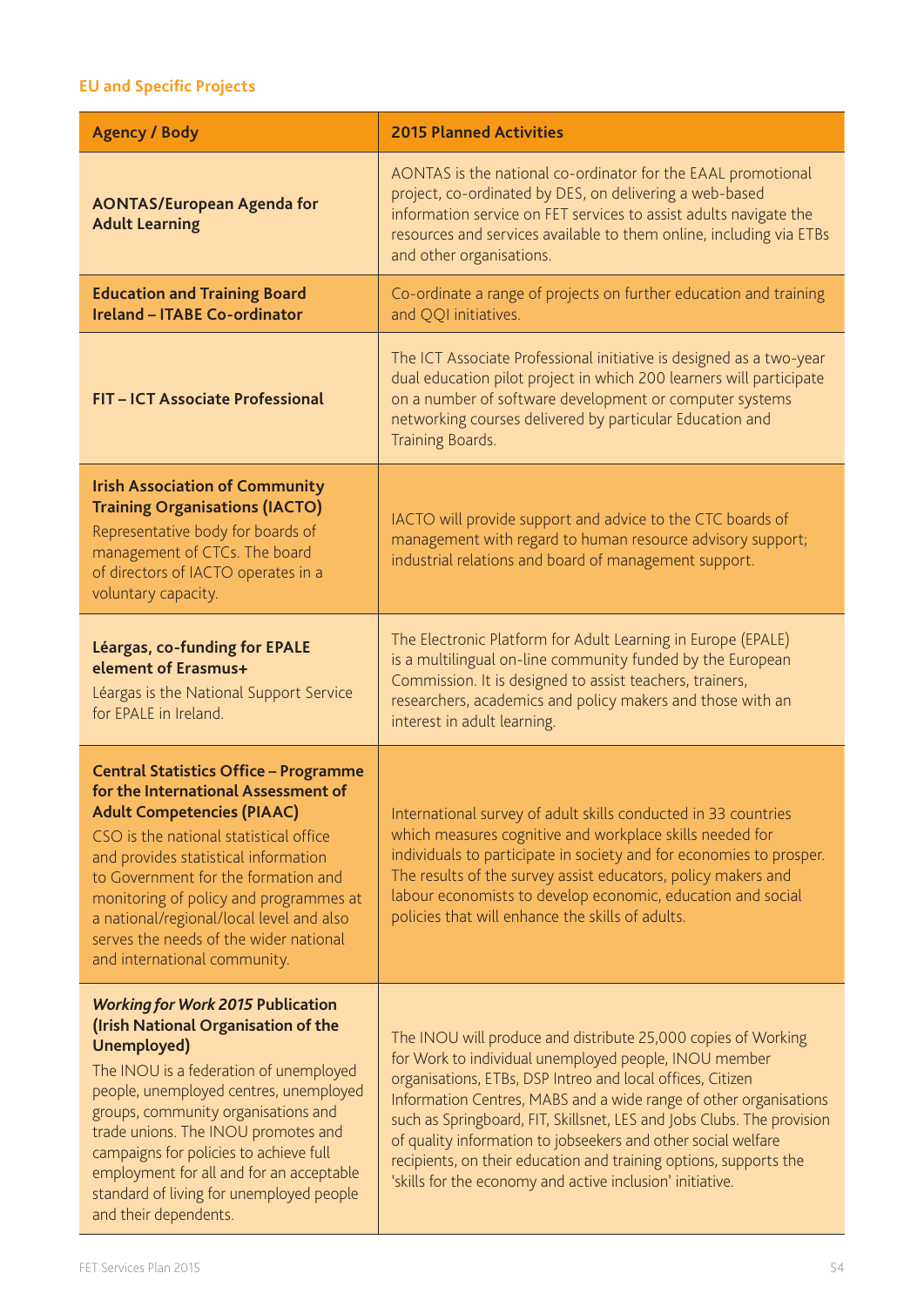# **Appendix 3**

# List of Schools/Colleges for which Grants are allocated through Post-Primary Payment Section

| <b>Schools/Colleges for which Grants are allocated</b><br>through Post-Primary Payment Section | <b>Programmes</b> | 2015<br><b>Places</b> | <b>Funding</b><br><b>Arrangements</b><br>& Proposals |
|------------------------------------------------------------------------------------------------|-------------------|-----------------------|------------------------------------------------------|
| Ballyhaunis, Community School, Co. Mayo                                                        | PLC               | 20                    | Post Primary<br>Payments                             |
| Cabinteely, Community School, Dublin 18                                                        | PLC               | 40                    | As above                                             |
| Castlecomer, Community School, Co. Kilkenny                                                    | PLC               | 28                    | As above                                             |
| Castlerea Community School, Castlerea, Co. Roscommon                                           | PLC               | 16                    | As above                                             |
| Central College, Sexton Street, Limerick                                                       | PLC               | 240                   | As above                                             |
| Clifden Community School, Clifden, Co. Galway                                                  | PLC               | 18                    | As above                                             |
| Coláiste Mhuire, Ballygar, Co Galway                                                           | PLC               | 16                    | As above                                             |
| Donaghies, Community School, Streamville Road, Dublin 13                                       | PLC               | 30                    | As above                                             |
| Dunmore, Community School, Co. Galway                                                          | PLC               | 20                    | As above                                             |
| Glenamaddy Community School, Co. Galway                                                        | PLC               | 50                    | As above                                             |
| Gorey Community School, Gorey, Co. Wexford                                                     | PLC               | 96                    | As above                                             |
| Jesus & Mary Secondary School, Enniscrone, Co. Sligo                                           | PLC               | 75                    | As above                                             |
| Kilrush, Community School, Co. Clare                                                           | PLC               | 20                    | As above                                             |
| Kinsale Community School, Kinsale, Co. Cork                                                    | PLC               | 20                    | As above                                             |
| Mary Immaculate Secondary School, Lisdoonvarna,<br>Co. Clare                                   | PLC               | 40                    | As above                                             |
| Mean Scoil Mhuire, Newtownsmith, Galway                                                        | PLC               | 34                    | As above                                             |
| Mercy College, Sligo                                                                           | PLC               | 60                    | As above                                             |
| Moate Business College, Moate, Co. Westmeath                                                   | PLC               | 430                   | As above                                             |
| Our Lady's Secondary School, Belmullet, Co. Mayo                                               | PLC               | 16                    | As above                                             |
| Ramsgrange Community School, New Ross, Co. Wexford                                             | PLC               | 24                    | As above                                             |
| Sancta Maria College, Louisburgh, Co. Mayo                                                     | PLC               | 30                    | As above                                             |
| St Cuan's College, Castleblakeney, Ballinasloe, Co. Galway                                     | PLC               | 38                    | As above                                             |
| St. Joseph's College, Summerhill, Athlone, Co. Westmeath                                       | PLC               | 34                    | As above                                             |
| St Louis Community School, Kiltimagh, Co. Mayo                                                 | PLC               | 145                   | As above                                             |
| St Joseph's Secondary School, Ballybunion, Co. Kerry                                           | PLC               | 32                    | As above                                             |
| St. Tiernan's Community School, Parkvale, Sandyford,<br>Dublin 16                              | PLC               | 24                    | As above                                             |
| Scoil Phobail Mhic Dara, Carna, Co. Galway                                                     | PLC               | 16                    | As above                                             |
| Tullow Community School, Carlow                                                                | PLC               | 50                    | As above                                             |
| <b>Total</b>                                                                                   |                   | 1662                  |                                                      |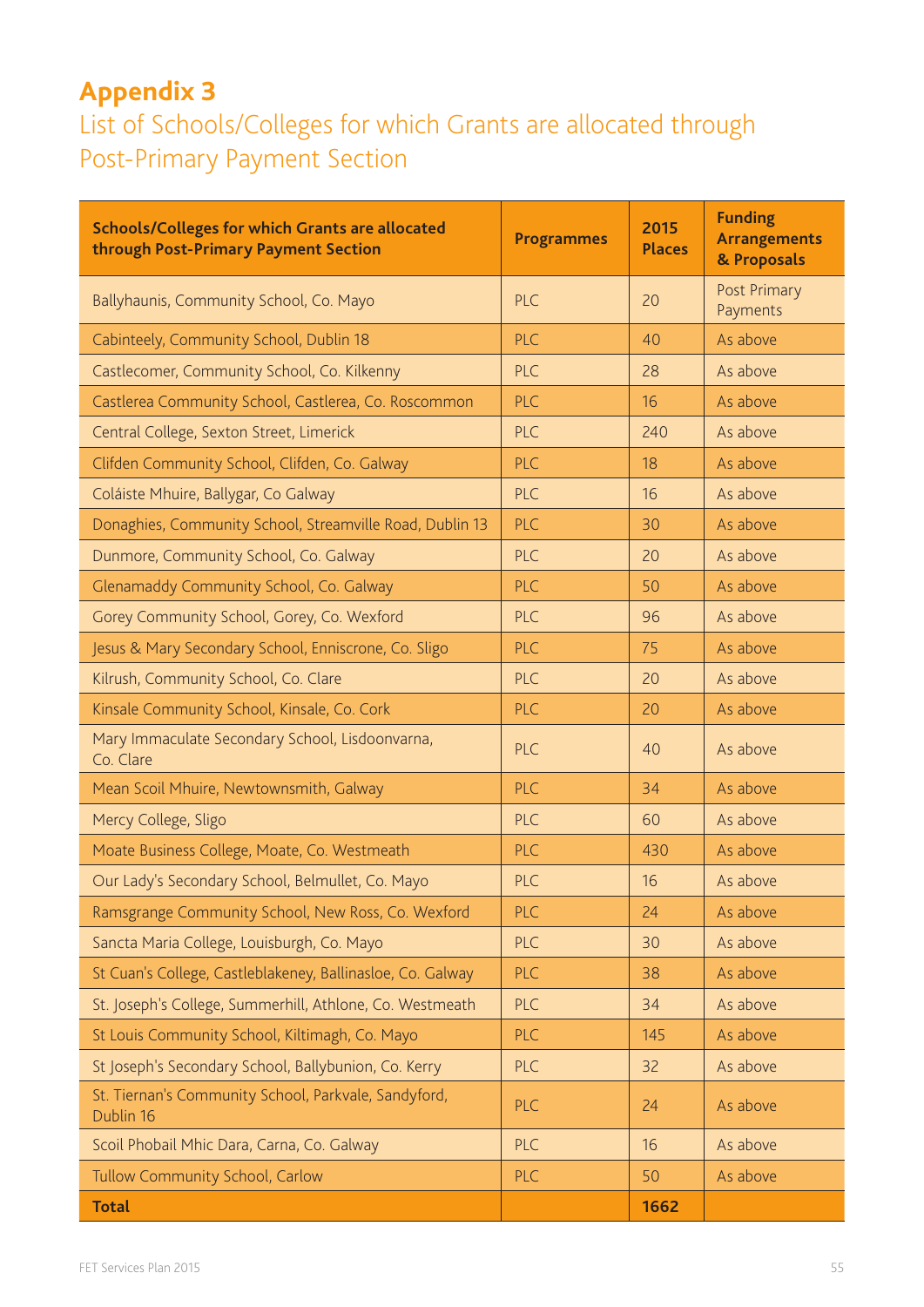## **Appendix 4** FET Supports Provided for Further Education and Training Learners

A number of supports are provided for learners engaging in further education and training programmes. These examples should not be considered definitive.<br>
— The Adult Education Guidance and Information

- Service (AEGIS) provides nationwide guidance for learners before, during and after they participate in BTEI, Adult Literacy, Community Education or VTOS programmes. This service also supports the provision of quality AEGS guidance and information services to people aged 16+.
- Participants in Youthreach, VTOS, or BTEI are eligible for low-cost childcare under the Childcare in Education and Training Scheme (CETS), operated by the Department of Children and Youth Affairs (DCYA).
- The HEA fund for students with disabilities can provide support for students with a disability. It allocates funding to further and higher education colleges for the provision of services and supports to full-time students with disabilities. It aims to ensure that students can participate fully in their academic programmes and are not disadvantaged by reason of a disability.
- The Guidance, Counselling and Psychological Service in Youthreach and Community Training Centres is in the main used for the provision of counselling for young people on these programmes.
- The INTREO service administered by the Department of Social Protection provides a single point of contact for all employment and income supports and also provides employment services and supports for both jobseekers and employers.
- The Advocacy Service which provides a network of full-time advocates whose role is to support participants on the Youthreach programme in decision-making, referral, progression and placement. Advocates are also instrumental in organising work experience and monitoring students while on work experience.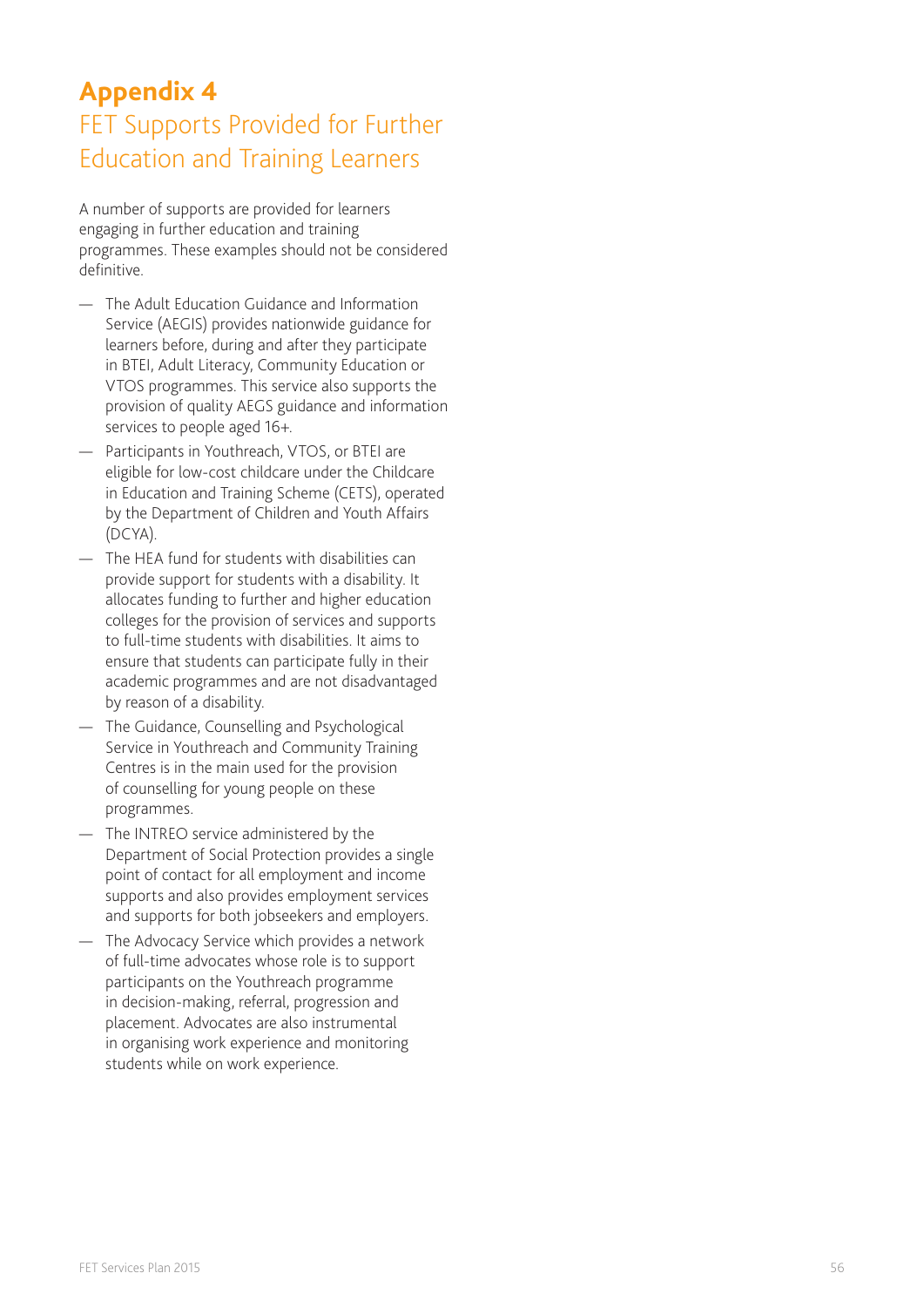# **Appendix 5** Business Sector – Identification of Skills Needs

The job opportunities detailed below are a summary of a number of publications produced by the SLMRU Unit in SOLAS, namely:

- The Expert Group on Future Skills Needs National Skills Bulletin 2014
- Occupational Employment Projections 2020
- Vacancy Overview 2014
- The Expert Group on Future Skills Needs Regional Labour Markets Bulletin 2014

#### **Agriculture, Horticulture, and Mariculture**

Agricultural employment has experienced significant growth in recent years. It should be noted however, that the CSO states that estimates of employment in this sector have been shown to be sensitive to sample changes over time and particular caution is warranted in the interpretation of the trend in this sector at this time. Although agricultural output is expected to increase in the coming years, due to changes in the EU Common Agricultural Policy (removal of milk quota) and domestic policy (Harvest 2020) this is not expected to lead to an increase in employment. Instead, the sector is expected to become more capital and less labour intensive.

Mariculture has been identified by Government as a niche sector with significant additional employment potential. This is particularly true of aquaculture, especially fish farming and research.

#### **Art, Craft and Media**

With employment growth in this sector expected to be broadly in line with the national employment, no skill shortages have been identified in the areas of art, craft and media.

#### **Business Admin and Management**

In terms of future outlook, employment growth is expected to grow above average for business analysts and consultants and to decline for administrative occupations.

Occupations in business administration and management for which shortages have been identified include:

- Management consultants with expertise in organisational change (e.g. takeovers), resource planning (e.g. ERP) and performance management (e.g. Oracle and Hyperion, key performance indicators, dashboards).
- Multilingual clerks (accounts payable, credit control).

#### **Built Environment**

Strong growth is expected in the construction sector as this sector emerges from the lows to which it had fallen following the financial crisis and the bursting of the housing bubble. While the skills overhang from the recessionary period is sufficient to meet current demand, shortages may emerge in the medium term. Indeed, there are already some indications of shortages of construction and property surveyors. High replacement and turnover rates were identified for a number of construction occupations including for construction labourers, some construction trades (carpenters in particular) and civil engineers.

The skills mix of the construction sector is expected to shift slightly further towards managers, so-called 'non-wet' trades (e.g. electricians, fitters, plumbers and welders) and construction operatives, and away from some wet trades (e.g. bricklayers, plasterers) to reflect a greater balance between residential and other construction activities than that observed during the housing bubble.

The main areas of activity in the coming years are expected to arise from the expansion of the fast growing sectors such as ICT, pharmaceuticals and medical devices, upgrades associated with the energy infrastructure (traditional and renewable) and the management of water and waste. Residential building and residential repair and maintenance are also expected to expand as the economy recovers. Demand for skills will also change as a result of the development and implementation of new construction materials and technology (e.g. volumetric 'pods', panels, component assembly, timber and steel frames, pre-cast concrete, cladding systems).<sup>1</sup>

<sup>1</sup> A Review of the Employment and Skills Needs of the Construction Industry in Ireland, Expert Group on Future Skills Needs, 2008.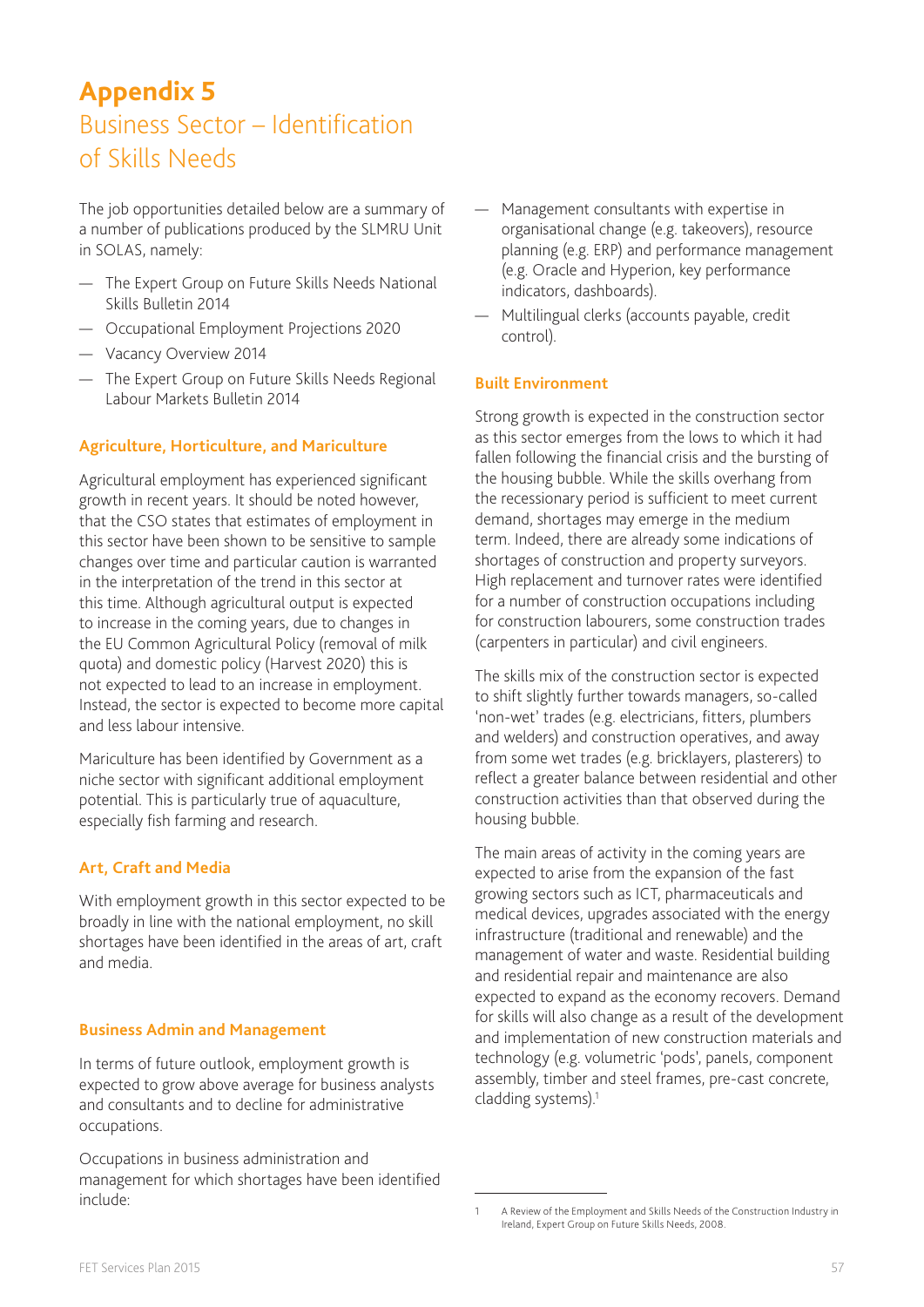#### **Financial Services**

Financial services occupations for which shortages have been identified include:

- Quantitative analysts, such as financial analysts, statisticians, economists, actuaries, risk analysts with expertise in data analysis, quantitative modelling, data visualisation, big data, web analytics, forecasting, evaluation and reporting.
- Accountants (financial, tax, compliance, solvency and rationalisation).
- Multilingual financial clerks in credit control/debt recovery.

The financial services employment is projected to grow above average, with employment expected to exceed the 2007 levels by 2020. Within financial services, the occupational distribution is projected to move away from administrative occupations and towards a greater share of business analysts (business and investment) and financial accounts managers.

#### **Food and Beverage**

While no shortages of meat processing skills have been identified, it is recognised that many food processing companies are experiencing difficulty in attracting and retaining skilled butchers/de-boners. High replacement and turnover rates have been identified for catering staff including chefs, waiters, kitchen assistants and restaurant managers.

#### **IT**

Shortages of ICT skills have been identified in the following areas:

- Software development (programming languages, technologies and frameworks, cloud, web/mobile content management, IT project management and business analysis, testing and troubleshooting).
- Databases/big data.
- Specific product knowledge.
- IT security.
- Technical support.
- Networking and infrastructure.

The ICT sector is projected to grow strongly, with rates well above average; as a result, employment is expected to significantly exceed the 2007 level, with numbers projected to double by 2020. The occupation mix of the IT sector is projected to change slightly towards managers, programmers and sales executives and away from IT technicians.

#### **Health/Family/Care/Other Personal Services**

Although employment opportunities for healthcare workers remain limited, reflecting the Government's continued efforts to reduce public expenditure in the healthcare sector, skills shortages continue to persist for the following occupations:

- Doctors: general practitioners (GPs) and nonconsultant hospital doctors: this shortage should be alleviated once the additional supply of medical graduates, stemming from the implementation of the Fottrell Report2 (2006), emerges from the education system.
- Nurses: advanced nurse practitioners and specialist nurses in the areas of intensive care, theatre, oncology, paediatrics and geriatric care.
- Radiographers: computed tomography (CT), magnetic resonance imaging (MRI) and sonography.

While there are no shortages of carers at present, it is recognised that some employers may be experiencing difficulty in attracting and retaining qualified care and child-care workers. Nurses have been identified as having a high rate of replacement demand and turnover.

Future growth in the healthcare sector is expected to be below average.

#### **Hairdressing/Beauty and Complimentary Therapies**

No shortages have been identified in occupations relating to hairdressing/beauty and complimentary therapies although high replacement and turnover rates have been identified for hairdressers.

#### **Manufacturing/Engineering**

In terms of future growth, while the value of manufacturing output is expected to increase in the coming years, numbers employed are not expected to grow primarily due to expected further technological changes and continuing labour-capital substitution. Within the food processing sector, the occupational distribution is expected to shift slightly, with the share of food processing operatives increasing and the share of elementary occupations (process plant and construction labourers) declining. Within the traditional manufacturing sector, the share of functional managers, sales executives and operatives is projected to increase, while the share of labourers is expected to decrease.

All manufacturing activities are expected to continue to implement leaner manufacturing through the

<sup>2</sup> Medical Education in Ireland: A New Direction, Department of Health, 2006.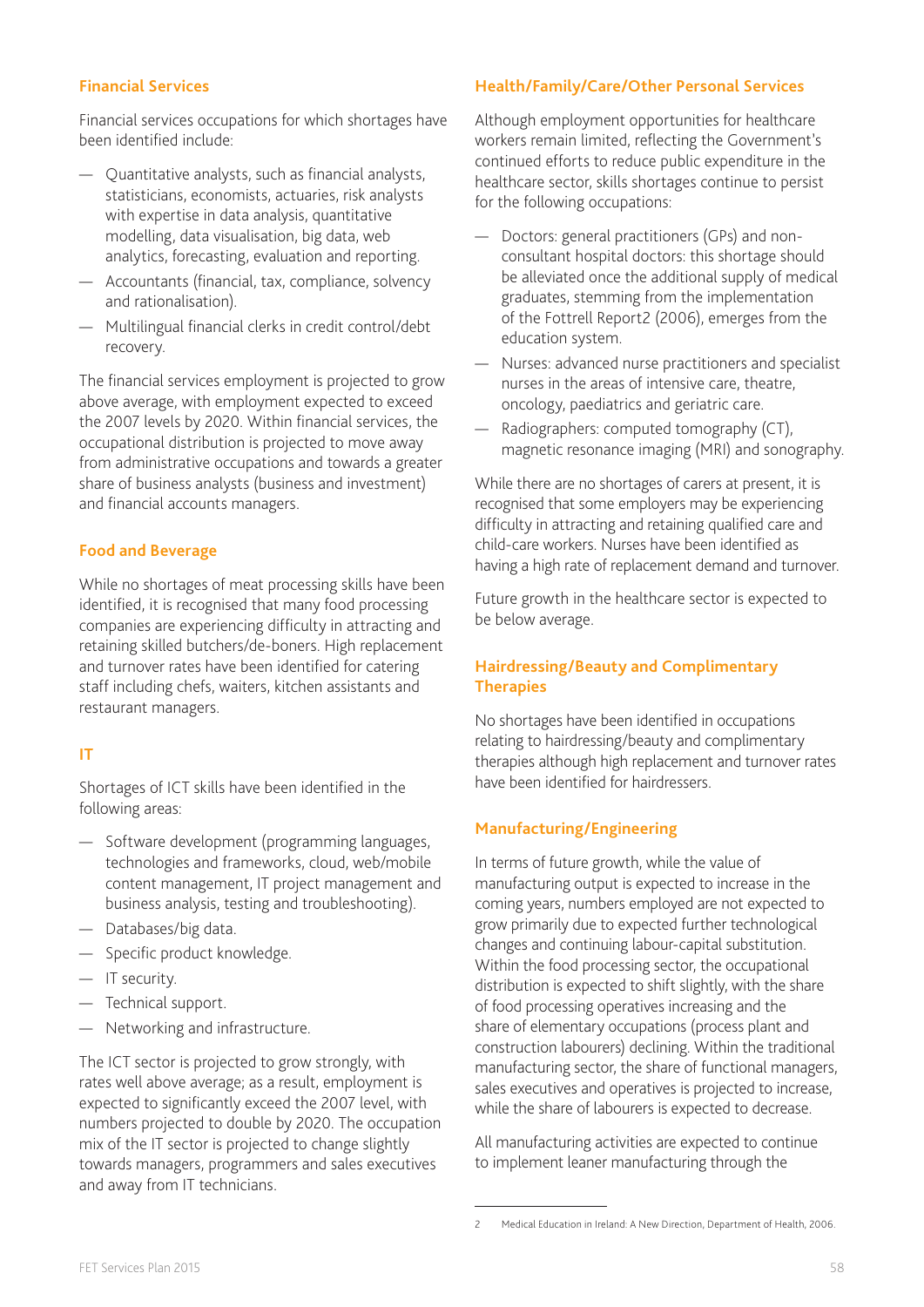automation of activities and business processes, and to rely increasingly on data analytics. As a result, an increasing number of enterprises in traditional manufacturing are replacing traditional manufacturing processes with high-technology. These changes are expected to sustain the demand for the following skills:

- Trades/technicians (tool makers, polymer, mechanic, electronic, lean technologies).
- Super operatives (e.g. CNC machining and programming, lean technologies).
- Engineers and scientists (design, automation, lean technologies, product and process development, quality, cross discipline, data analytics).
- Shared services (business, IT, sales, legal, regulation, customer care, prototyping, finance, supply chain, intellectual property management).3

Shortages in manufacturing and engineering have been identified in the areas of:

- Production and process engineering (automation, process safety and system control).
- Quality and validation.
- Product development and design (in the areas of chemicals, biotechnology, pharmaceuticals, ICT, food and medical devices).
- Precision engineering (tool making and design for automotive, pharmaceutical and medical devices sectors).
- Energy (power generation and transmission).
- Telecommunications (mobile telephony).
- Project management and production planning.
- Tool makers recent developments in tool making technology have enabled many Irish based companies to successfully compete for contracts previously outsourced to low cost locations. This, accompanied with the strong performance of the medical devices and pharmaceutical sectors, has created demand for tradespersons with expertise in making highly complex, regulated and precise tools. This has also been illustrated in the increase in the recruitment of apprentices in this craft.
- Welders (tungsten inert gas (TIG) and metal inert gas (MIG)): specialised welding skills are required across many sectors, including utilities, high tech and traditional manufacturing as well as construction activity associated with the expansion of facilities for high technology sectors.

While there is currently no shortage of operatives in general4 , it is recognised that some manufacturing companies in engineering, medical devices and pharmaceuticals are experiencing difficulty in sourcing operatives with CNC skills.

#### **Natural Resources**

The green economy is expected to grow in the coming years driven by the domestic, EU and wider global initiatives to improve the environmental sustainability of human activities. This will create opportunities in a variety of areas including; renewables, energy efficiency, water treatment, waste management, green ICT, environmental consulting etc.<sup>5</sup>

#### **Sales and Marketing**

In terms of future growth in this sector, above average growth is expected for sales occupations, although they remain vulnerable to a potential failure by domestic policy to resolve outstanding issues with the Irish banking sector and the associated flow of credit throughout the economy.

Shortages in sales and marketing were reported in the following areas:

- Market research and product strategy.
- Digital sales and marketing (e.g. 'pay per click').
- Business to business (B2B) and business to consumer (B2C) technical sales in the areas of ICT, healthcare, medical devices and pharmaceuticals
- Multilingual customer support (Nordic languages, German and French).

Replacement and turnover rates have been identified in sales occupations, particularly sales assistants, customer care workers, business sales executives and other sales workers.

#### **Science and Technology, Animal Science**

Shortages in scientists and scientific technicians have been identified in the areas of microbiology, product development, active pharmaceutical ingredients (API) and pharmacovigilance (product validation (PV), drug safety etc.). While very small in numbers, addressing these shortages is crucial, as they concern high-level expertise in critical roles within companies.

<sup>3</sup> Future Skills Requirements of the Manufacturing Sector to 2020, Expert Group on Future Skills Needs, 2013; Future Skills Requirements of the Food and Beverage Sector, Expert Group on Future Skills Needs, 2009; Future Skills Requirements of the Biopharma-Pharmachem Sector, Expert Group on Future Skills Needs, 2010.

<sup>4</sup> National Skills Bulletin 2014 (EGFSN 2014), Future Skills Requirements of the Manufacturing Sector to 2020 (EGFSN 2013)

<sup>5</sup> Future Skills Needs of Enterprise within the Green Economy in Ireland, Expert Group on Future Skills Needs 2010.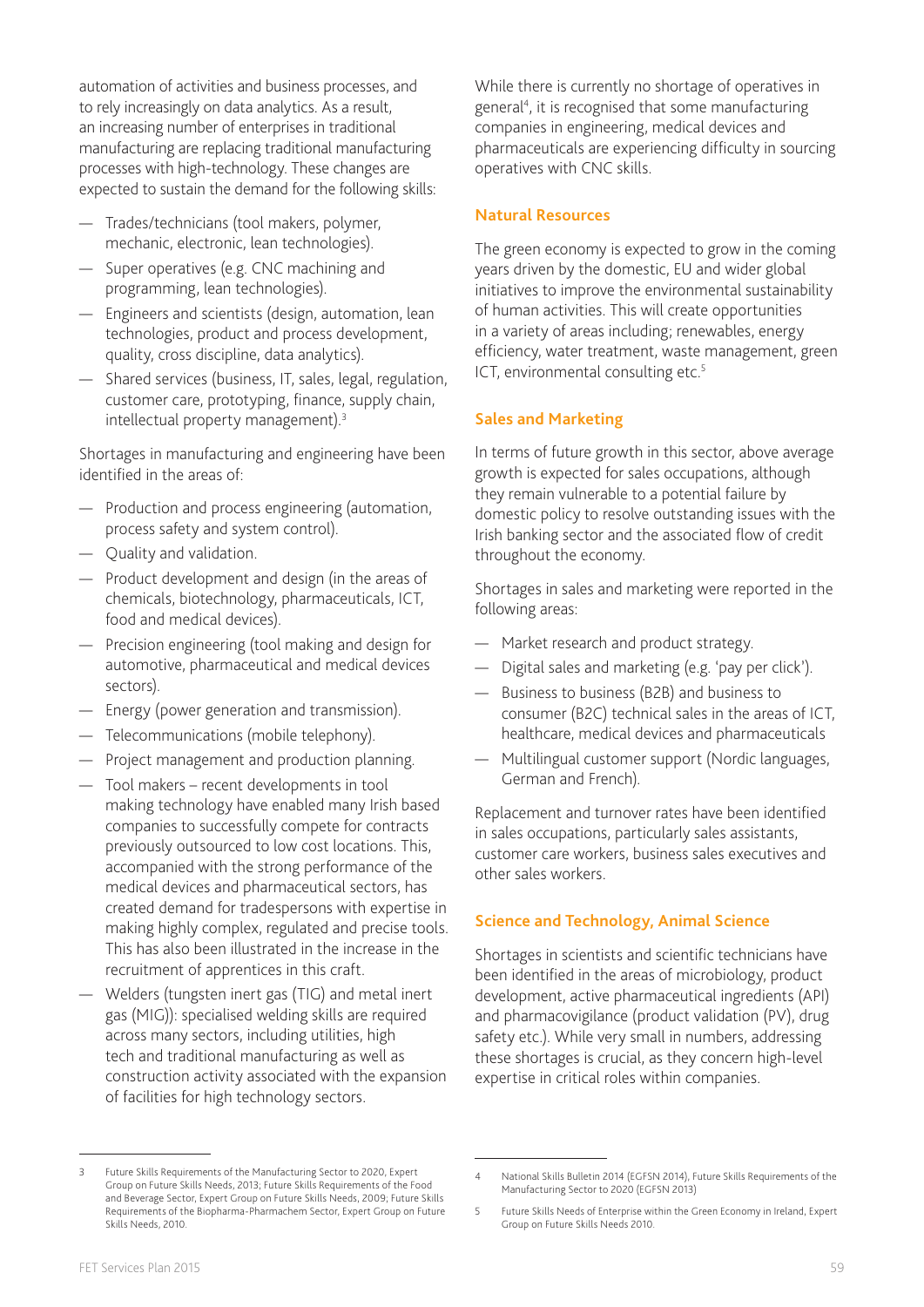#### **Transport Distribution/Logistics**

The distribution sector is projected to grow broadly in line with the economy and to fully recover to the pre-recession employment levels by 2020. However, this sector remains particularly vulnerable to the availability of credit for households and businesses. Within distribution, the skill mix is expected to shift slightly, with gains for managers and customer service occupations and losses for administrative occupations.

The sector will change as a result of the increasing emphasis on efficient customer response, branding and marketing and vertical integration with suppliers. Technology will also play an important role in the changing demand for skills in the distribution sector as it provides platforms for improved payment processes, data mining and supply chain management.

Skills required to drive trade and export sales across sectors include international management, marketing (multilingual, e-commerce etc.), sales (multilingual), customer service and support (multilingual) and incorporation of client feedback into design and development of products and services. 6

Shortages in transport/logistics have been identified for:

- Multilingual supply chain and logistics managers and clerks with specific industry expertise (e.g. medical devices), foreign language skills, and/or an ability to manage international customer relations.
- Heavy goods vehicle drivers (with E+ and C1 licence).
- Forklift drivers (with very narrow aisle (VNA) and/or turret licence; Reach Truck, Stand-up and Electrical Pallet Jack Operators).

#### **Tourism and Sport**

Sports and tourism occupations are expected to grow broadly in line with the national employment.

<sup>6</sup> Key Skills for Enterprise to Trade Internationally, Expert Group on Future Skills Needs, 2012.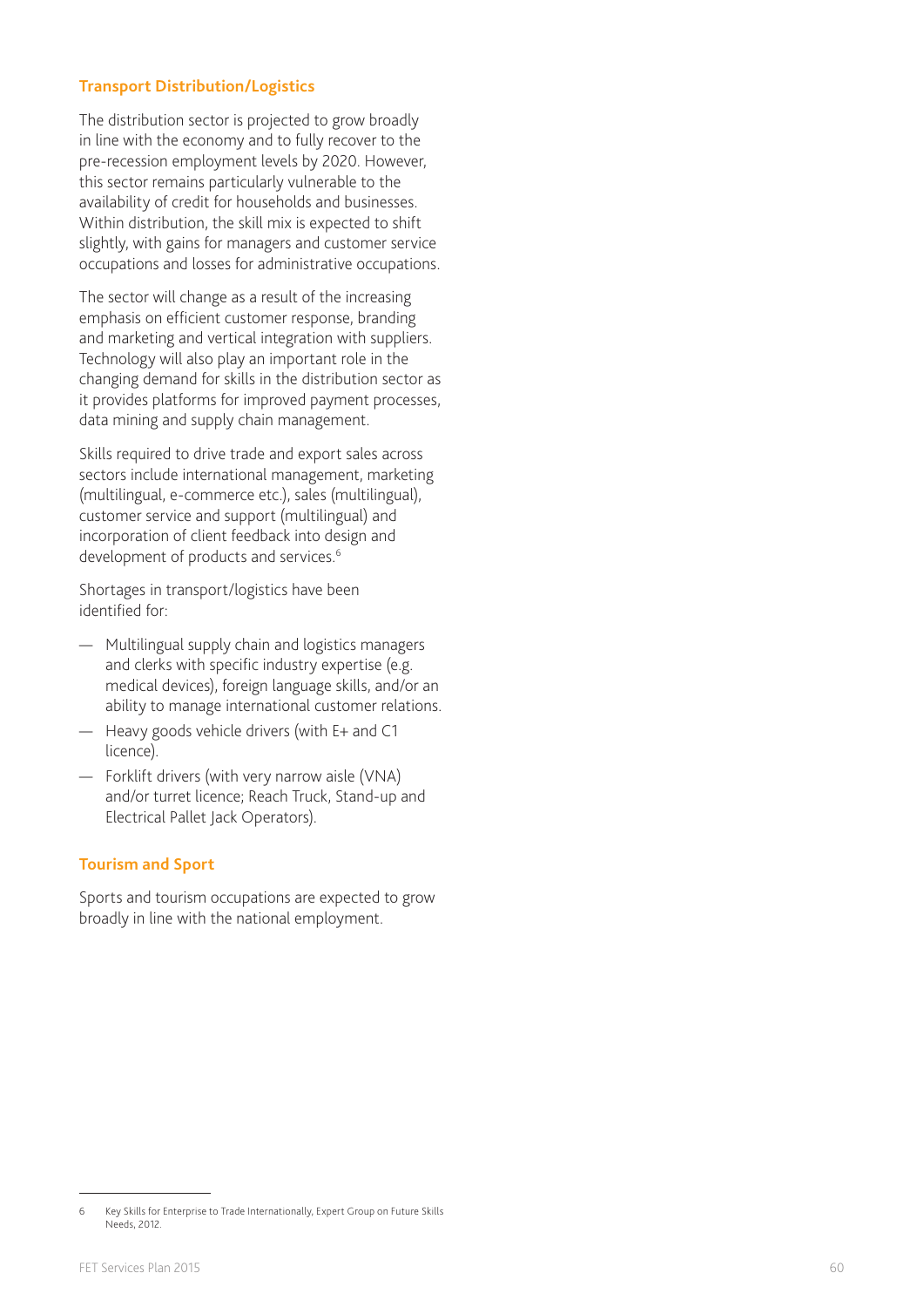# **Appendix 6** List of Definitions

## **Full-time Further Education and Training Programmes**

| <b>Post Leaving Certificate (PLC)</b>                                                                                                     |                                                                                                                                                                                                                                                                                                                                                        |
|-------------------------------------------------------------------------------------------------------------------------------------------|--------------------------------------------------------------------------------------------------------------------------------------------------------------------------------------------------------------------------------------------------------------------------------------------------------------------------------------------------------|
| <b>Starter Definition</b>                                                                                                                 | The counting of each learner in this category, on the date the<br>learner commenced tuition on their course of study (typically<br>in September/October).                                                                                                                                                                                              |
| <b>Completer Definition</b>                                                                                                               | The counting of each learner in this category, on the date the learner<br>finished their course of study (typically in May).                                                                                                                                                                                                                           |
| <b>Note</b>                                                                                                                               | In the case of multi-year PLC programmes, each year is a standalone<br>year and should be considered independently. (If the course crosses the<br>calendar year this has no impact.)                                                                                                                                                                   |
| The Vocational Training Opportunities Scheme (VTOS)                                                                                       |                                                                                                                                                                                                                                                                                                                                                        |
| <b>Starter Definition</b>                                                                                                                 | The counting of each learner in this category, on the date the learner<br>commenced tuition on their course of study.                                                                                                                                                                                                                                  |
| <b>Completer Definition</b>                                                                                                               | The counting of each learner in this category, on the date the learner<br>finished their course of study.                                                                                                                                                                                                                                              |
| <b>Note</b>                                                                                                                               | In the case of multi-year VTOS programmes, each year is a standalone<br>year and should be considered independently. (If the course crosses the<br>calendar year this has no impact.)                                                                                                                                                                  |
| Youthreach                                                                                                                                |                                                                                                                                                                                                                                                                                                                                                        |
| <b>Starter Definition</b>                                                                                                                 | The counting of each learner in this category, on the date the learner<br>commenced tuition on their course of study.                                                                                                                                                                                                                                  |
| <b>Completer Definition</b>                                                                                                               | The counting of each learner in this category, on the date the learner<br>finished their course of study                                                                                                                                                                                                                                               |
| <b>Note</b>                                                                                                                               | Youthreach is organised on an academic year/semester basis therefore:<br>Completion of the summer programme should be considered as the<br>completion of the year.<br>Resumption of the Youthreach programme post-summer break should be<br>considered as the start of the next year.<br>(If the course crosses the calendar year this has no impact.) |
| Bridging, Foundation, Specific Skills Training (SST), Traineeship Programmes, Local Training<br><b>Initiatives (LTIs), Apprenticeship</b> |                                                                                                                                                                                                                                                                                                                                                        |
| <b>Starter Definition</b>                                                                                                                 | The counting of each learner in this category, on the date the learner<br>commenced tuition on their course of study.                                                                                                                                                                                                                                  |
| <b>Completer Definition</b>                                                                                                               | The counting of each learner in this category, on the date the learner<br>finished their course of study.                                                                                                                                                                                                                                              |
| <b>Note</b>                                                                                                                               | If the course crosses the calendar year this has no impact.                                                                                                                                                                                                                                                                                            |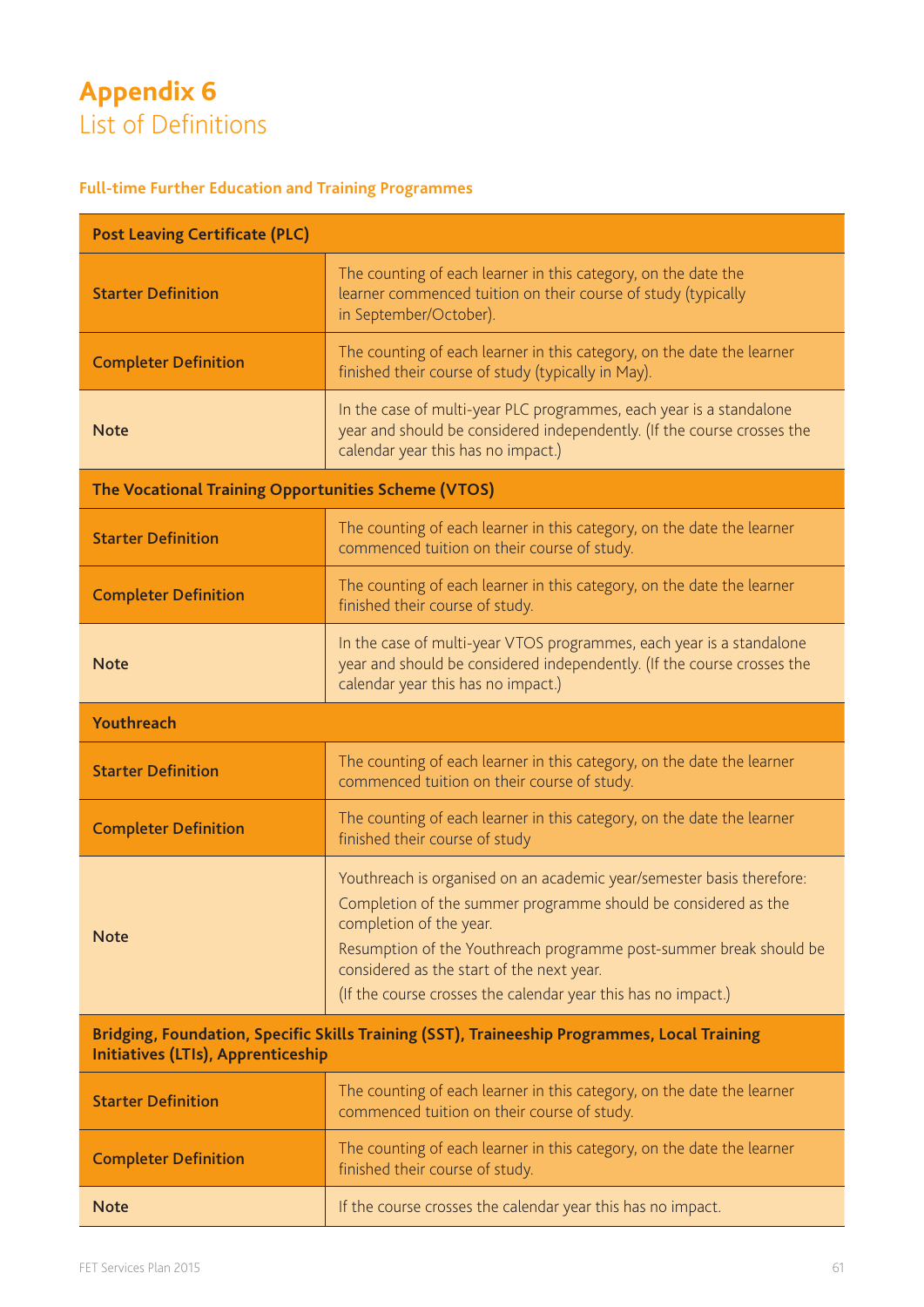| <b>Community Training Centres (CTCs)</b> |                                                                                                                                                                                            |
|------------------------------------------|--------------------------------------------------------------------------------------------------------------------------------------------------------------------------------------------|
| <b>Starter Definition</b>                | The counting of each learner in this category, on the date the learner<br>commenced tuition on their course of study.                                                                      |
| <b>Completer Definition</b>              | The counting of each learner in this category, on the date the learner<br>finished their course of study.                                                                                  |
| <b>Note</b>                              | If the course crosses the calendar year this has no impact.<br>The commencement of subsequent years occurs on the anniversary date<br>of the learner's initial registration on the course. |

## **Part-time Further Education and Training Programmes**

| The Back to Education Initiative (BTEI)                     |                                                                                                                                                                                                                         |
|-------------------------------------------------------------|-------------------------------------------------------------------------------------------------------------------------------------------------------------------------------------------------------------------------|
| <b>Starter Definition</b>                                   | The counting of each learner in this category, on the date the learner<br>commenced tuition on their course of study.                                                                                                   |
| <b>Completer Definition</b>                                 | The counting of each learner in this category, on the date the learner<br>finished their course of study.                                                                                                               |
| <b>Note</b>                                                 | The course of study is whatever the learner sets out to complete, i.e. this<br>could be 1 module or any number of modules.                                                                                              |
|                                                             | Adult Literacy (including ITABE, ESOL and DEIS, Skills for Work initiatives)                                                                                                                                            |
| <b>Starter Definition</b>                                   | The counting of each learner in this category, on the date the learner<br>commenced tuition on their course of study.                                                                                                   |
| <b>Completer Definition</b>                                 | The counting of each learner in this category, on the date the learner<br>finished their course of study.                                                                                                               |
| <b>Note</b>                                                 | On completion of their course (perhaps involving only one module), the<br>learner is considered to have progressed and is therefore considered to be<br>a starter at the beginning of any additional course undertaken. |
| <b>FET Co-operation Hours</b>                               |                                                                                                                                                                                                                         |
| <b>Starter Definition</b>                                   | The counting of each learner in this category, on the date the learner<br>commenced tuition on their course of study.                                                                                                   |
| <b>Completer Definition</b>                                 | The counting of each learner in this category, on the date the learner<br>finished their course of study.                                                                                                               |
| <b>Note</b>                                                 | In the case of multiyear programmes, each year is a standalone year and<br>should be considered independently.                                                                                                          |
| <b>Evening Courses, Online Learning and Blended Courses</b> |                                                                                                                                                                                                                         |
| <b>Starter Definition</b>                                   | The counting of each learner in this category, on the date the learner<br>commenced tuition on their course of study.                                                                                                   |
| <b>Completer Definition</b>                                 | The counting of each learner in this category, on the date the learner<br>finished their course of study.                                                                                                               |
| <b>Note</b>                                                 | If the course crosses the calendar year this has no impact.                                                                                                                                                             |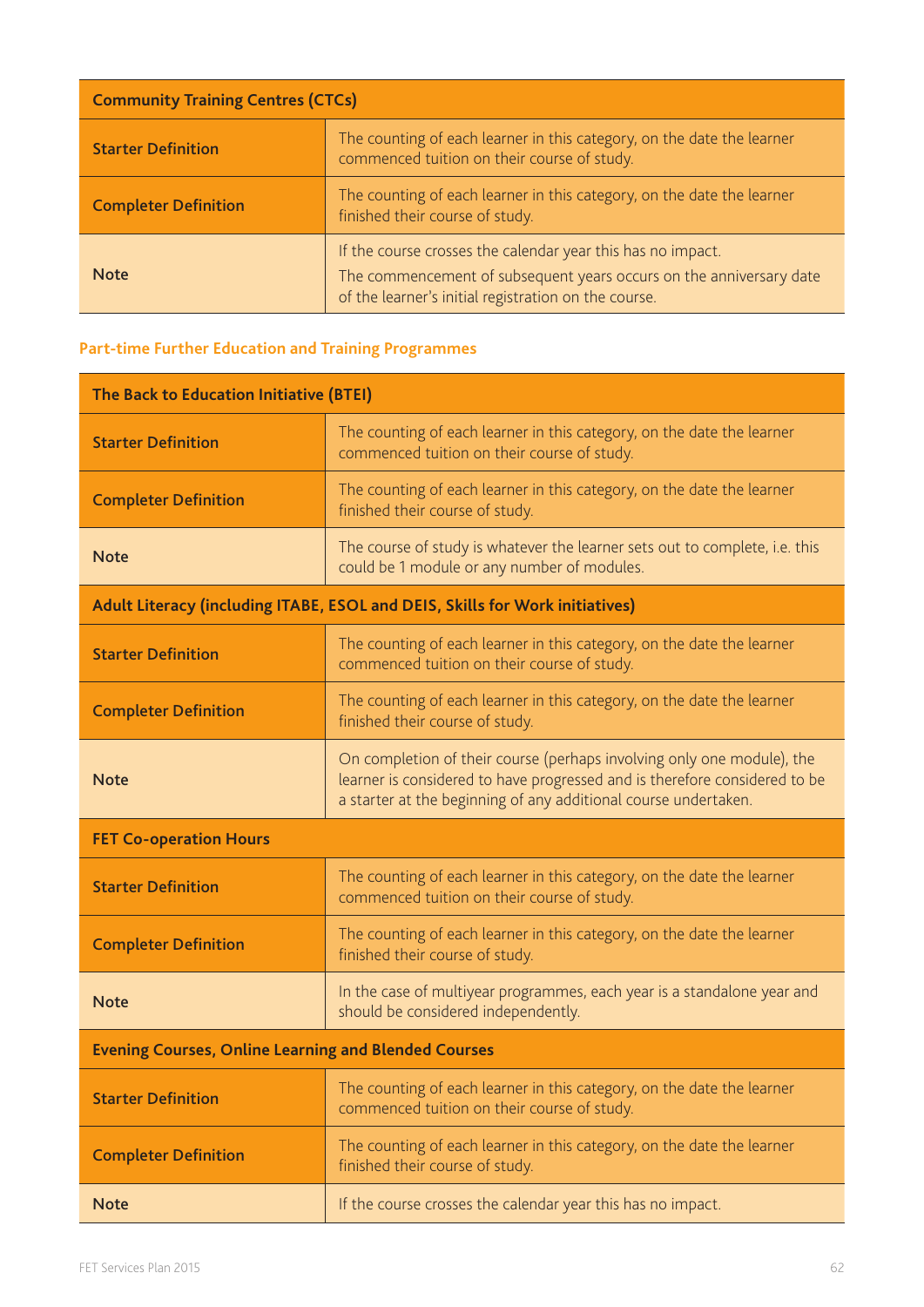| <b>Community Education Provision</b> |                                                                                                                                                                                                                                                                                       |
|--------------------------------------|---------------------------------------------------------------------------------------------------------------------------------------------------------------------------------------------------------------------------------------------------------------------------------------|
| <b>Starter Definition</b>            | The counting of each learner in this category, on the date the learner<br>commenced tuition on their course of study.                                                                                                                                                                 |
| <b>Completer Definition</b>          | The counting of each learner in this category, on the date the learner<br>finished their course of study.                                                                                                                                                                             |
| <b>Note</b>                          | On completion of their course (perhaps involving only one module) the<br>learner is considered to have progressed and is therefore considered to<br>be a starter at the beginning of any additional course undertaken. If the<br>course crosses the calendar year this has no impact. |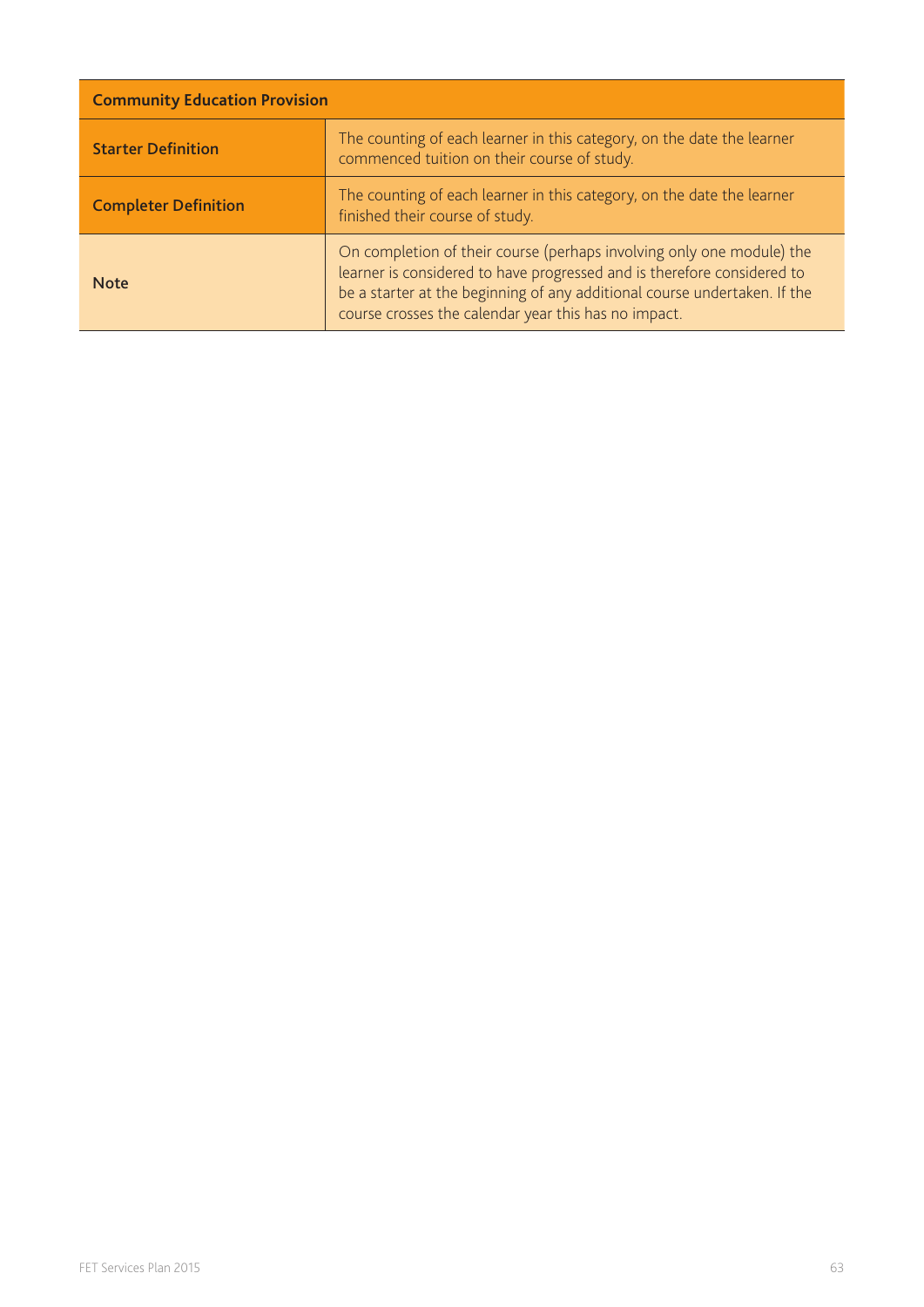# **Appendix 7**  Acronyms/Glossary

| <b>AEGI</b>   | Adult Education Guidance Initiative                                                    |
|---------------|----------------------------------------------------------------------------------------|
| <b>AEGIS</b>  | Adult Education and Guidance Information Service                                       |
| <b>ALCES</b>  | Adult Literacy and Community Education Scheme                                          |
| <b>BTEI</b>   | <b>Back to Education Initiative</b>                                                    |
| <b>CETS</b>   | Childcare in Education and Training Scheme                                             |
| <b>CSCS</b>   | <b>Construction Skills Certification Scheme</b>                                        |
| <b>CSO</b>    | <b>Central Statistics Office</b>                                                       |
| <b>CTCs</b>   | <b>Community Training Centres</b>                                                      |
| <b>DCYA</b>   | Department of Children and Youth Affairs                                               |
| <b>DEIS</b>   | Delivering Equality of Opportunity in Schools                                          |
| <b>DES</b>    | Department of Education and Skills                                                     |
| <b>DJEI</b>   | Department of Jobs, Enterprise and Innovation                                          |
| <b>DPER</b>   | Department of Public Expenditure and Reform                                            |
| <b>DSP</b>    | Department of Social Protection                                                        |
| <b>EGF</b>    | European Globalisation Adjustment Fund                                                 |
| <b>EGFSN</b>  | The Expert Group on Future Skills Needs                                                |
| <b>ERP</b>    | <b>Enterprise Resource Planning</b>                                                    |
| <b>ESF</b>    | European Social Fund                                                                   |
| <b>ESOL</b>   | English for Speakers of Other Languages                                                |
| <b>ETB</b>    | <b>Education and Training Board</b>                                                    |
| <b>FAR</b>    | <b>Funding Allocations Requests</b>                                                    |
| <b>FET</b>    | Further Education and Training                                                         |
| FIT.          | Fast Track Into Information Technology                                                 |
| <b>GDP</b>    | <b>Gross Domestic Product</b>                                                          |
| <b>GNP</b>    | <b>Gross National Product</b>                                                          |
| <b>HET</b>    | <b>Higher Education and Training</b>                                                   |
| <b>INTREO</b> | DSP Service, offering a single point of contact for all employment and income supports |
| <b>IOT</b>    | Institute of Technology                                                                |
| <b>ISCED</b>  | International Standard Classification of Education                                     |
| <b>ITABE</b>  | Intensive Tuition in Adult Basic Education                                             |
| <b>LEO</b>    | Local Enterprise Office                                                                |
| LTI           | Local Training Initiative                                                              |
| <b>LTU</b>    | Long Term Unemployed                                                                   |
| <b>NEET</b>   | Not in Education, Employment or Training                                               |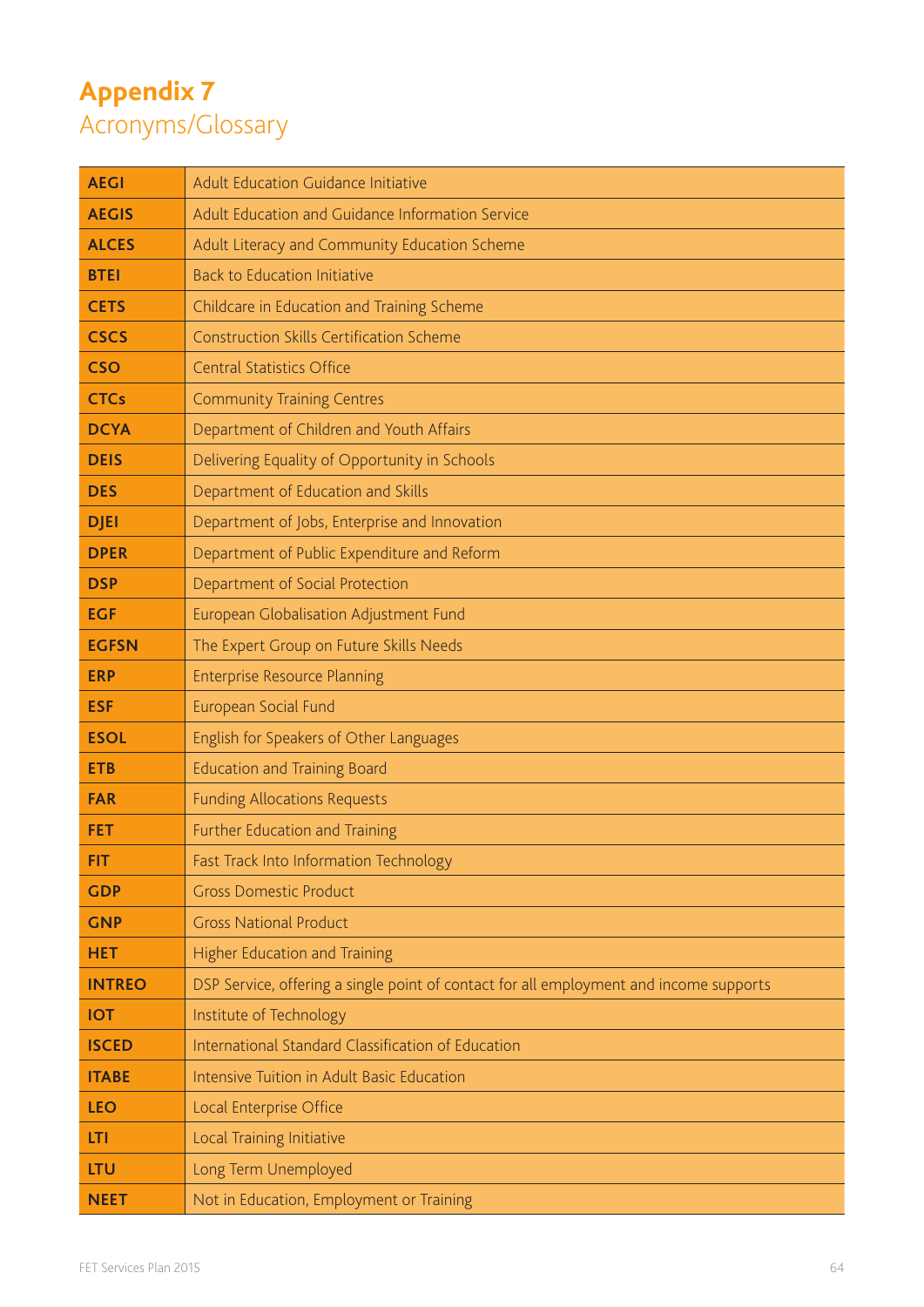| <b>NFQ</b>   | National Framework of Qualifications                                                         |
|--------------|----------------------------------------------------------------------------------------------|
| <b>PLC</b>   | Post Leaving Certificate                                                                     |
| <b>P-POD</b> | Post-Primary Online Database                                                                 |
| QQI          | Quality and Qualifications Ireland                                                           |
| <b>QSCS</b>  | Quarry Skills Certification Scheme                                                           |
| <b>SLMRU</b> | Skills and Labour Market Research Unit                                                       |
| <b>SOLAS</b> | An tSeirbhís Oideachais Leanúnaigh agus Scileanna (Further Education and Training Authority) |
| <b>SST</b>   | <b>Specific Skills Training</b>                                                              |
| <b>STP</b>   | <b>Specialist Training Providers</b>                                                         |
| <b>SUSI</b>  | Student Universal Support Ireland                                                            |
| <b>VTOS</b>  | Vocational Training Opportunities Scheme                                                     |
| <b>VSCCS</b> | Voluntary Secondary & Community and Comprehensive Schools                                    |
| <b>YDI</b>   | Youth Development Internship                                                                 |
| <b>YG</b>    | <b>Youth Guarantee</b>                                                                       |